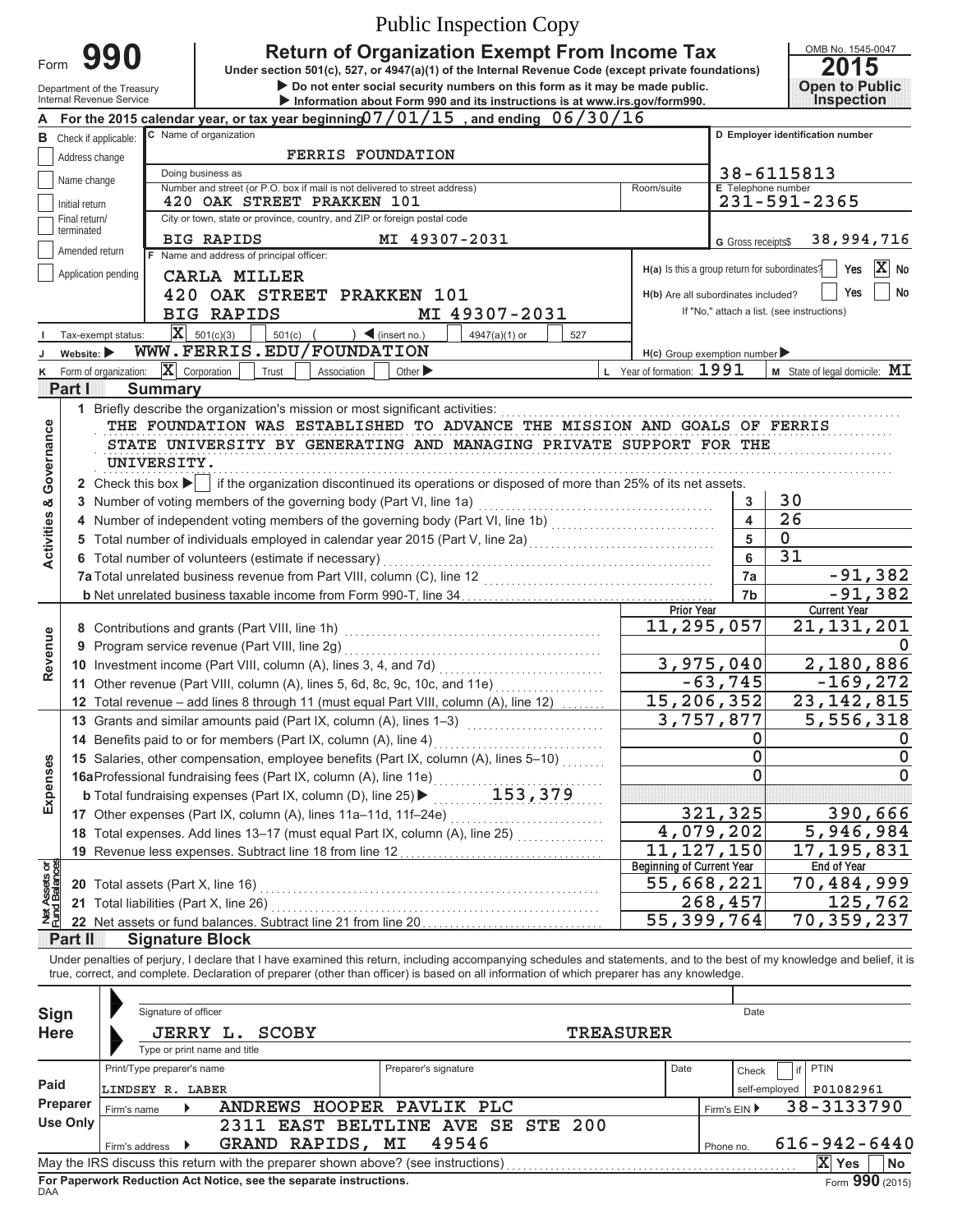### (Rev. January 2014)

Department of the Treasury Internal Revenue Service

# **Application for Extension of Time To File an Exempt Organization Return**

**X**

**File a separate application for each return.** 

If you are filing for an Automatic 3-Month Extension, complete only Part I and check this box  $\overline{\bullet}$ 

If you are filing for an Additional (Not Automatic) 3-Month Extension, complete only Part II (on page 2 of this form).  $\bullet$ 

Do not complete Part II unless you have already been granted an automatic 3-month extension on a previously filed Form 8868.

instructions). For more details on the electronic filing of this form, visit www.irs.gov/efile and click on e-file for Charities & Nonprofits. Return for Transfers Associated With Certain Personal Benefit Contracts, which must be sent to the IRS in paper format (see 8868 to request an extension of time to file any of the forms listed in Part I or Part II with the exception of Form 8870, Information a corporation required to file Form 990-T), or an additional (not automatic) 3-month extension of time. You can electronically file Form **Electronic filing (e-file).** You can electronically file Form 8868 if you need a 3-month automatic extension of time to file (6 months for

**Part | 3 Automatic 3-Month Extension of Time.** Only submit original (no copies needed)

A corporation required to file Form 990-T and requesting an automatic 6-month extension - check this box and complete 3DUW,RQO\

All other corporations (including 1120-C filers), partnerships, REMICs, and trusts must use Form 7004 to request an extension of time to file income tax returns.

|                              |                                                               |                                                                                          | Enter filer's identifying number, see instructions |
|------------------------------|---------------------------------------------------------------|------------------------------------------------------------------------------------------|----------------------------------------------------|
| Type or                      | Name of exempt organization or other filer, see instructions. |                                                                                          | Employer identification number (EIN) or            |
| print                        |                                                               |                                                                                          |                                                    |
|                              | <b>FERRIS FOUNDATION</b>                                      |                                                                                          | 38-6115813                                         |
|                              |                                                               | Number, street, and room or suite no. If a P.O. box, see instructions.                   | Social security number (SSN)                       |
| File by the                  | 420 OAK STREET PRAKKEN 101                                    |                                                                                          |                                                    |
| due date for<br>filing your  |                                                               | City, town or post office, state, and ZIP code. For a foreign address, see instructions. |                                                    |
| return, See<br>instructions. | <b>BIG RAPIDS</b>                                             | MI 49307-2031                                                                            |                                                    |

| 01<br>Enter the Return code for the return that this application is for (file a separate application for each return) |      |                                   |      |  |  |  |  |  |
|-----------------------------------------------------------------------------------------------------------------------|------|-----------------------------------|------|--|--|--|--|--|
| <b>Return</b><br>Application<br>Application                                                                           |      |                                   |      |  |  |  |  |  |
| Is For                                                                                                                | Code | <b>Is For</b>                     | Code |  |  |  |  |  |
| Form 990 or Form 990-EZ                                                                                               | 01   | Form 990-T (corporation)          | 07   |  |  |  |  |  |
| Form 990-BL                                                                                                           | 02   | Form 1041-A                       | 08   |  |  |  |  |  |
| Form 4720 (individual)                                                                                                | 03   | Form 4720 (other than individual) | 09   |  |  |  |  |  |
| Form 990-PF                                                                                                           | 04   | Form 5227                         | 10   |  |  |  |  |  |

05 06 Form 6069

Form 8870

Form 990-T (trust other than above)

**KAREN THOMPSON**

**420 OAK STREET**

The books are in the care of **PBIG RAPIDS MI** 49307  $\bullet$ 

Form 990-T (sec.  $401(a)$  or  $408(a)$  trust)

| Telephone No. $\blacktriangleright$ 231-591-2157 | FAX No. |
|--------------------------------------------------|---------|

|  | ICICDIOIIC INV. $\blacktriangleright$ 4 J $\blacktriangleright$ - J J $\blacktriangleright$ - 4 $\blacktriangleright$ J | AX INU.                                                                                                 |
|--|-------------------------------------------------------------------------------------------------------------------------|---------------------------------------------------------------------------------------------------------|
|  |                                                                                                                         |                                                                                                         |
|  |                                                                                                                         | • If the organization does not have an office or place of business in the United States, check this box |

| If this is for a Group Return, enter the organization's four digit Group Exemption Number (GEN)                                                      | . If this is |
|------------------------------------------------------------------------------------------------------------------------------------------------------|--------------|
| $\blacktriangleright$     If it is for part of the group, check this box $\blacktriangleright$     and attach<br>for the whole group, check this box |              |
| - 2014年11月11日 1月20日 - 2015年11月11日 - 1月20日 - 1月20日 - 1月20日 - 1月20日 - 1月20日 - 1月20日 - 1月20日 - 1月20日                                                    |              |

a list with the names and EINs of all members the extension is for.

1 I request an automatic 3-month (6 months for a corporation required to file Form 990-T) extension of time until  $\sqrt{02/15/17}$  , to file the exempt organization return for the organization named above. The extension is for the organization's return for:

 $\blacktriangleright$  $\vert \hspace{.1cm} \vert$  calendar year or

DAA

 $\overline{\textbf{X}}$  tax year beginning  $07/01/15$  , and ending  $06/30/16$  .

| If the tax vear entered in line 1 is for less than 12 months, check reason: | I Initial return | Final return |  |
|-----------------------------------------------------------------------------|------------------|--------------|--|
| Change in accounting period                                                 |                  |              |  |
|                                                                             |                  |              |  |

| За | If this application is for Forms 990-BL, 990-PF, 990-T, 4720, or 6069, enter the tentative tax, less any                                                         |                |  |  |  |  |
|----|------------------------------------------------------------------------------------------------------------------------------------------------------------------|----------------|--|--|--|--|
|    | nonrefundable credits. See instructions.                                                                                                                         | 3a             |  |  |  |  |
| b  | If this application is for Forms 990-PF, 990-T, 4720, or 6069, enter any refundable credits and                                                                  |                |  |  |  |  |
|    | estimated tax payments made. Include any prior year overpayment allowed as a credit.                                                                             | 3b             |  |  |  |  |
| C  | <b>Balance due.</b> Subtract line 3b from line 3a. Include your payment with this form, if required, by using                                                    |                |  |  |  |  |
|    | EFTPS (Electronic Federal Tax Payment System). See instructions.                                                                                                 | 3 <sub>c</sub> |  |  |  |  |
|    | Caution. If you are going to make an electronic funds withdrawal (direct debit) with this Form 8868, see Form 8453-EO and Form 8879-EO for payment instructions. |                |  |  |  |  |

For Privacy Act and Paperwork Reduction Act Notice, see instructions.

 $11$  $12$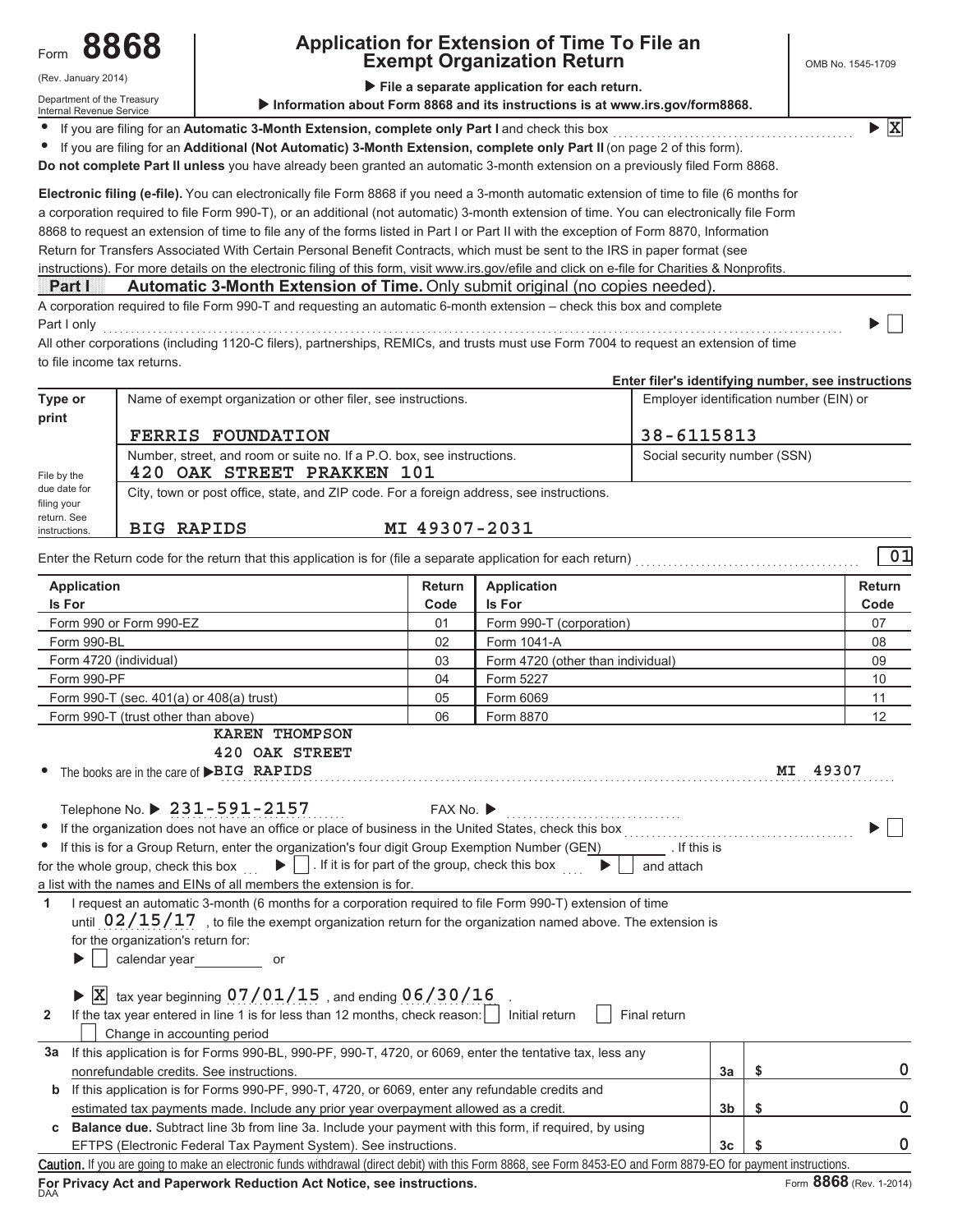| <b>Statement of Program Service Accomplishments</b><br>Partilli<br>Check if Schedule O contains a response or note to any line in this Part III<br>Briefly describe the organization's mission:<br>1.<br>THE FOUNDATION WAS ESTABLISHED TO ADVANCE THE MISSION AND GOALS OF FERRIS<br>STATE UNIVERSITY BY GENERATING AND MANAGING PRIVATE SUPPORT FOR THE<br>UNIVERSITY.<br>Did the organization undertake any significant program services during the year which were not listed on the<br>Yes $\overline{X}$ No<br>prior Form 990 or 990-EZ?<br>If "Yes," describe these new services on Schedule O.<br>Did the organization cease conducting, or make significant changes in how it conducts, any program<br>3<br>Yes $\overline{X}$ No<br>services?<br>If "Yes," describe these changes on Schedule O.<br>Describe the organization's program service accomplishments for each of its three largest program services, as measured by<br>4<br>expenses. Section 501(c)(3) and 501(c)(4) organizations are required to report the amount of grants and allocations to others,<br>the total expenses, and revenue, if any, for each program service reported.<br>4a (Code: ) (Expenses \$ 5,556,318 including grants of \$ 5,556,318 ) (Revenue \$<br>OUR MISSION IS ACCOMPLISHED THROUGH: A COMPREHENSIVE, AGGRESSIVE, AND<br>ETHICAL PRIVATE FUNDRAISING PROGRAM TARGETED TOWARD IDENTIFIED UNIVERSITY<br>NEEDS AND GOALS; AGGRESSIVE, YET PRUDENT, FISCAL MANAGEMENT OF LONG-TERM<br>PRIVATE ASSETS; AND ENTHUSIASTIC AND ETHICAL ADVOCACY OF THE UNIVERSITY<br>AMONG ALL ITS CONSTITUENTS.<br>including grants of \$<br>4c (Code: ) (Expenses \$<br>) (Revenue \$<br>4d Other program services (Describe in Schedule O.)<br>(Expenses \$<br>including grants of \$<br>(Revenue \$<br>5,556,318<br>4e Total program service expenses |  | Form 990 (2015) $\verb FERRIS $ $\verb FOUNDATION $ |  | 38-6115813 | Page 2 |
|------------------------------------------------------------------------------------------------------------------------------------------------------------------------------------------------------------------------------------------------------------------------------------------------------------------------------------------------------------------------------------------------------------------------------------------------------------------------------------------------------------------------------------------------------------------------------------------------------------------------------------------------------------------------------------------------------------------------------------------------------------------------------------------------------------------------------------------------------------------------------------------------------------------------------------------------------------------------------------------------------------------------------------------------------------------------------------------------------------------------------------------------------------------------------------------------------------------------------------------------------------------------------------------------------------------------------------------------------------------------------------------------------------------------------------------------------------------------------------------------------------------------------------------------------------------------------------------------------------------------------------------------------------------------------------------------------------------------------------------------------------------------------------------------------------------------------------------|--|-----------------------------------------------------|--|------------|--------|
|                                                                                                                                                                                                                                                                                                                                                                                                                                                                                                                                                                                                                                                                                                                                                                                                                                                                                                                                                                                                                                                                                                                                                                                                                                                                                                                                                                                                                                                                                                                                                                                                                                                                                                                                                                                                                                          |  |                                                     |  |            |        |
|                                                                                                                                                                                                                                                                                                                                                                                                                                                                                                                                                                                                                                                                                                                                                                                                                                                                                                                                                                                                                                                                                                                                                                                                                                                                                                                                                                                                                                                                                                                                                                                                                                                                                                                                                                                                                                          |  |                                                     |  |            |        |
|                                                                                                                                                                                                                                                                                                                                                                                                                                                                                                                                                                                                                                                                                                                                                                                                                                                                                                                                                                                                                                                                                                                                                                                                                                                                                                                                                                                                                                                                                                                                                                                                                                                                                                                                                                                                                                          |  |                                                     |  |            |        |
|                                                                                                                                                                                                                                                                                                                                                                                                                                                                                                                                                                                                                                                                                                                                                                                                                                                                                                                                                                                                                                                                                                                                                                                                                                                                                                                                                                                                                                                                                                                                                                                                                                                                                                                                                                                                                                          |  |                                                     |  |            |        |
|                                                                                                                                                                                                                                                                                                                                                                                                                                                                                                                                                                                                                                                                                                                                                                                                                                                                                                                                                                                                                                                                                                                                                                                                                                                                                                                                                                                                                                                                                                                                                                                                                                                                                                                                                                                                                                          |  |                                                     |  |            |        |
|                                                                                                                                                                                                                                                                                                                                                                                                                                                                                                                                                                                                                                                                                                                                                                                                                                                                                                                                                                                                                                                                                                                                                                                                                                                                                                                                                                                                                                                                                                                                                                                                                                                                                                                                                                                                                                          |  |                                                     |  |            |        |
|                                                                                                                                                                                                                                                                                                                                                                                                                                                                                                                                                                                                                                                                                                                                                                                                                                                                                                                                                                                                                                                                                                                                                                                                                                                                                                                                                                                                                                                                                                                                                                                                                                                                                                                                                                                                                                          |  |                                                     |  |            |        |
|                                                                                                                                                                                                                                                                                                                                                                                                                                                                                                                                                                                                                                                                                                                                                                                                                                                                                                                                                                                                                                                                                                                                                                                                                                                                                                                                                                                                                                                                                                                                                                                                                                                                                                                                                                                                                                          |  |                                                     |  |            |        |
|                                                                                                                                                                                                                                                                                                                                                                                                                                                                                                                                                                                                                                                                                                                                                                                                                                                                                                                                                                                                                                                                                                                                                                                                                                                                                                                                                                                                                                                                                                                                                                                                                                                                                                                                                                                                                                          |  |                                                     |  |            |        |
|                                                                                                                                                                                                                                                                                                                                                                                                                                                                                                                                                                                                                                                                                                                                                                                                                                                                                                                                                                                                                                                                                                                                                                                                                                                                                                                                                                                                                                                                                                                                                                                                                                                                                                                                                                                                                                          |  |                                                     |  |            |        |
|                                                                                                                                                                                                                                                                                                                                                                                                                                                                                                                                                                                                                                                                                                                                                                                                                                                                                                                                                                                                                                                                                                                                                                                                                                                                                                                                                                                                                                                                                                                                                                                                                                                                                                                                                                                                                                          |  |                                                     |  |            |        |
|                                                                                                                                                                                                                                                                                                                                                                                                                                                                                                                                                                                                                                                                                                                                                                                                                                                                                                                                                                                                                                                                                                                                                                                                                                                                                                                                                                                                                                                                                                                                                                                                                                                                                                                                                                                                                                          |  |                                                     |  |            |        |
|                                                                                                                                                                                                                                                                                                                                                                                                                                                                                                                                                                                                                                                                                                                                                                                                                                                                                                                                                                                                                                                                                                                                                                                                                                                                                                                                                                                                                                                                                                                                                                                                                                                                                                                                                                                                                                          |  |                                                     |  |            |        |
|                                                                                                                                                                                                                                                                                                                                                                                                                                                                                                                                                                                                                                                                                                                                                                                                                                                                                                                                                                                                                                                                                                                                                                                                                                                                                                                                                                                                                                                                                                                                                                                                                                                                                                                                                                                                                                          |  |                                                     |  |            |        |
|                                                                                                                                                                                                                                                                                                                                                                                                                                                                                                                                                                                                                                                                                                                                                                                                                                                                                                                                                                                                                                                                                                                                                                                                                                                                                                                                                                                                                                                                                                                                                                                                                                                                                                                                                                                                                                          |  |                                                     |  |            |        |
|                                                                                                                                                                                                                                                                                                                                                                                                                                                                                                                                                                                                                                                                                                                                                                                                                                                                                                                                                                                                                                                                                                                                                                                                                                                                                                                                                                                                                                                                                                                                                                                                                                                                                                                                                                                                                                          |  |                                                     |  |            |        |
|                                                                                                                                                                                                                                                                                                                                                                                                                                                                                                                                                                                                                                                                                                                                                                                                                                                                                                                                                                                                                                                                                                                                                                                                                                                                                                                                                                                                                                                                                                                                                                                                                                                                                                                                                                                                                                          |  |                                                     |  |            |        |
|                                                                                                                                                                                                                                                                                                                                                                                                                                                                                                                                                                                                                                                                                                                                                                                                                                                                                                                                                                                                                                                                                                                                                                                                                                                                                                                                                                                                                                                                                                                                                                                                                                                                                                                                                                                                                                          |  |                                                     |  |            |        |
|                                                                                                                                                                                                                                                                                                                                                                                                                                                                                                                                                                                                                                                                                                                                                                                                                                                                                                                                                                                                                                                                                                                                                                                                                                                                                                                                                                                                                                                                                                                                                                                                                                                                                                                                                                                                                                          |  |                                                     |  |            |        |
|                                                                                                                                                                                                                                                                                                                                                                                                                                                                                                                                                                                                                                                                                                                                                                                                                                                                                                                                                                                                                                                                                                                                                                                                                                                                                                                                                                                                                                                                                                                                                                                                                                                                                                                                                                                                                                          |  |                                                     |  |            |        |
|                                                                                                                                                                                                                                                                                                                                                                                                                                                                                                                                                                                                                                                                                                                                                                                                                                                                                                                                                                                                                                                                                                                                                                                                                                                                                                                                                                                                                                                                                                                                                                                                                                                                                                                                                                                                                                          |  |                                                     |  |            |        |
|                                                                                                                                                                                                                                                                                                                                                                                                                                                                                                                                                                                                                                                                                                                                                                                                                                                                                                                                                                                                                                                                                                                                                                                                                                                                                                                                                                                                                                                                                                                                                                                                                                                                                                                                                                                                                                          |  |                                                     |  |            |        |
|                                                                                                                                                                                                                                                                                                                                                                                                                                                                                                                                                                                                                                                                                                                                                                                                                                                                                                                                                                                                                                                                                                                                                                                                                                                                                                                                                                                                                                                                                                                                                                                                                                                                                                                                                                                                                                          |  |                                                     |  |            |        |
|                                                                                                                                                                                                                                                                                                                                                                                                                                                                                                                                                                                                                                                                                                                                                                                                                                                                                                                                                                                                                                                                                                                                                                                                                                                                                                                                                                                                                                                                                                                                                                                                                                                                                                                                                                                                                                          |  |                                                     |  |            |        |
|                                                                                                                                                                                                                                                                                                                                                                                                                                                                                                                                                                                                                                                                                                                                                                                                                                                                                                                                                                                                                                                                                                                                                                                                                                                                                                                                                                                                                                                                                                                                                                                                                                                                                                                                                                                                                                          |  |                                                     |  |            |        |
|                                                                                                                                                                                                                                                                                                                                                                                                                                                                                                                                                                                                                                                                                                                                                                                                                                                                                                                                                                                                                                                                                                                                                                                                                                                                                                                                                                                                                                                                                                                                                                                                                                                                                                                                                                                                                                          |  |                                                     |  |            |        |
|                                                                                                                                                                                                                                                                                                                                                                                                                                                                                                                                                                                                                                                                                                                                                                                                                                                                                                                                                                                                                                                                                                                                                                                                                                                                                                                                                                                                                                                                                                                                                                                                                                                                                                                                                                                                                                          |  |                                                     |  |            |        |
|                                                                                                                                                                                                                                                                                                                                                                                                                                                                                                                                                                                                                                                                                                                                                                                                                                                                                                                                                                                                                                                                                                                                                                                                                                                                                                                                                                                                                                                                                                                                                                                                                                                                                                                                                                                                                                          |  |                                                     |  |            |        |
|                                                                                                                                                                                                                                                                                                                                                                                                                                                                                                                                                                                                                                                                                                                                                                                                                                                                                                                                                                                                                                                                                                                                                                                                                                                                                                                                                                                                                                                                                                                                                                                                                                                                                                                                                                                                                                          |  |                                                     |  |            |        |
|                                                                                                                                                                                                                                                                                                                                                                                                                                                                                                                                                                                                                                                                                                                                                                                                                                                                                                                                                                                                                                                                                                                                                                                                                                                                                                                                                                                                                                                                                                                                                                                                                                                                                                                                                                                                                                          |  |                                                     |  |            |        |
|                                                                                                                                                                                                                                                                                                                                                                                                                                                                                                                                                                                                                                                                                                                                                                                                                                                                                                                                                                                                                                                                                                                                                                                                                                                                                                                                                                                                                                                                                                                                                                                                                                                                                                                                                                                                                                          |  |                                                     |  |            |        |
|                                                                                                                                                                                                                                                                                                                                                                                                                                                                                                                                                                                                                                                                                                                                                                                                                                                                                                                                                                                                                                                                                                                                                                                                                                                                                                                                                                                                                                                                                                                                                                                                                                                                                                                                                                                                                                          |  |                                                     |  |            |        |
|                                                                                                                                                                                                                                                                                                                                                                                                                                                                                                                                                                                                                                                                                                                                                                                                                                                                                                                                                                                                                                                                                                                                                                                                                                                                                                                                                                                                                                                                                                                                                                                                                                                                                                                                                                                                                                          |  |                                                     |  |            |        |
|                                                                                                                                                                                                                                                                                                                                                                                                                                                                                                                                                                                                                                                                                                                                                                                                                                                                                                                                                                                                                                                                                                                                                                                                                                                                                                                                                                                                                                                                                                                                                                                                                                                                                                                                                                                                                                          |  |                                                     |  |            |        |
|                                                                                                                                                                                                                                                                                                                                                                                                                                                                                                                                                                                                                                                                                                                                                                                                                                                                                                                                                                                                                                                                                                                                                                                                                                                                                                                                                                                                                                                                                                                                                                                                                                                                                                                                                                                                                                          |  |                                                     |  |            |        |
|                                                                                                                                                                                                                                                                                                                                                                                                                                                                                                                                                                                                                                                                                                                                                                                                                                                                                                                                                                                                                                                                                                                                                                                                                                                                                                                                                                                                                                                                                                                                                                                                                                                                                                                                                                                                                                          |  |                                                     |  |            |        |
|                                                                                                                                                                                                                                                                                                                                                                                                                                                                                                                                                                                                                                                                                                                                                                                                                                                                                                                                                                                                                                                                                                                                                                                                                                                                                                                                                                                                                                                                                                                                                                                                                                                                                                                                                                                                                                          |  |                                                     |  |            |        |
|                                                                                                                                                                                                                                                                                                                                                                                                                                                                                                                                                                                                                                                                                                                                                                                                                                                                                                                                                                                                                                                                                                                                                                                                                                                                                                                                                                                                                                                                                                                                                                                                                                                                                                                                                                                                                                          |  |                                                     |  |            |        |
|                                                                                                                                                                                                                                                                                                                                                                                                                                                                                                                                                                                                                                                                                                                                                                                                                                                                                                                                                                                                                                                                                                                                                                                                                                                                                                                                                                                                                                                                                                                                                                                                                                                                                                                                                                                                                                          |  |                                                     |  |            |        |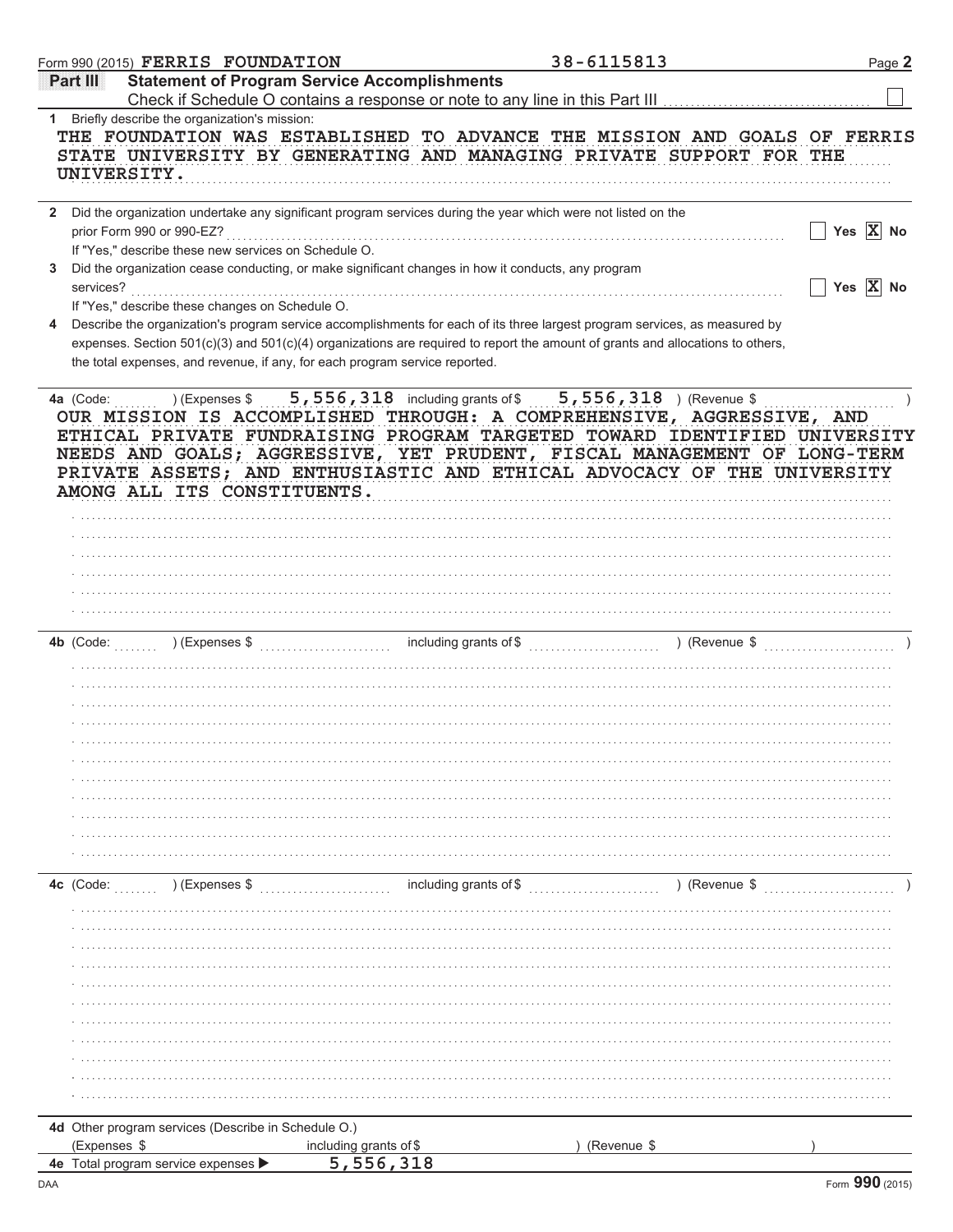**Form 990 (2015) FERRIS FOUNDATION** 38-6115813 Page 3

**Part IV Checklist of Required Schedules**

|              |                                                                                                                                                                                                                             |                 | Yes I       | No |
|--------------|-----------------------------------------------------------------------------------------------------------------------------------------------------------------------------------------------------------------------------|-----------------|-------------|----|
| 1            | Is the organization described in section 501(c)(3) or 4947(a)(1) (other than a private foundation)? If "Yes,"                                                                                                               |                 |             |    |
|              | complete Schedule A                                                                                                                                                                                                         | 1               | X           |    |
| $\mathbf{2}$ | Is the organization required to complete Schedule B, Schedule of Contributors (see instructions)?                                                                                                                           | $\overline{2}$  | $\mathbf X$ |    |
| 3            | Did the organization engage in direct or indirect political campaign activities on behalf of or in opposition to                                                                                                            |                 |             |    |
|              | candidates for public office? If "Yes," complete Schedule C, Part I                                                                                                                                                         | 3               |             | X  |
| 4            | Section 501(c)(3) organizations. Did the organization engage in lobbying activities, or have a section 501(h)                                                                                                               |                 |             |    |
|              | election in effect during the tax year? If "Yes," complete Schedule C, Part II                                                                                                                                              | 4               |             | X  |
| 5            | Is the organization a section $501(c)(4)$ , $501(c)(5)$ , or $501(c)(6)$ organization that receives membership dues,                                                                                                        |                 |             |    |
|              | assessments, or similar amounts as defined in Revenue Procedure 98-19? If "Yes," complete Schedule C,                                                                                                                       |                 |             |    |
|              | Part III                                                                                                                                                                                                                    | 5               |             | X  |
| 6            | Did the organization maintain any donor advised funds or any similar funds or accounts for which donors                                                                                                                     |                 |             |    |
|              | have the right to provide advice on the distribution or investment of amounts in such funds or accounts? If                                                                                                                 |                 |             |    |
|              | "Yes," complete Schedule D, Part I                                                                                                                                                                                          | 6               |             | X  |
| 7            | Did the organization receive or hold a conservation easement, including easements to preserve open space,                                                                                                                   |                 |             |    |
|              | the environment, historic land areas, or historic structures? If "Yes," complete Schedule D, Part II<br>Did the organization maintain collections of works of art, historical treasures, or other similar assets? If "Yes," | 7               |             | X  |
| 8            |                                                                                                                                                                                                                             | 8               |             | X  |
|              | complete Schedule D, Part III<br>Did the organization report an amount in Part X, line 21, for escrow or custodial account liability, serve as a                                                                            |                 |             |    |
| 9            | custodian for amounts not listed in Part X; or provide credit counseling, debt management, credit repair, or                                                                                                                |                 |             |    |
|              | debt negotiation services? If "Yes," complete Schedule D, Part IV                                                                                                                                                           | 9               |             | X  |
| 10           | Did the organization, directly or through a related organization, hold assets in temporarily restricted                                                                                                                     |                 |             |    |
|              | endowments, permanent endowments, or quasi-endowments? If "Yes," complete Schedule D, Part V                                                                                                                                | 10              | X           |    |
| 11           | If the organization's answer to any of the following questions is "Yes," then complete Schedule D, Parts VI,                                                                                                                |                 |             |    |
|              | VII, VIII, IX, or X as applicable.                                                                                                                                                                                          |                 |             |    |
| а            | Did the organization report an amount for land, buildings, and equipment in Part X, line 10? If "Yes,"                                                                                                                      |                 |             |    |
|              | complete Schedule D, Part VI                                                                                                                                                                                                | 11a             |             | X  |
|              | <b>b</b> Did the organization report an amount for investments—other securities in Part X, line 12 that is 5% or more                                                                                                       |                 |             |    |
|              | of its total assets reported in Part X, line 16? If "Yes," complete Schedule D, Part VII                                                                                                                                    | 11 <sub>b</sub> | X           |    |
| С            | Did the organization report an amount for investments—program related in Part X, line 13 that is 5% or more                                                                                                                 |                 |             |    |
|              | of its total assets reported in Part X, line 16? If "Yes," complete Schedule D, Part VIII                                                                                                                                   | 11c             |             | X  |
| d            | Did the organization report an amount for other assets in Part X, line 15 that is 5% or more of its total assets                                                                                                            |                 |             |    |
|              | reported in Part X, line 16? If "Yes," complete Schedule D, Part IX                                                                                                                                                         | 11d             |             | X  |
|              | Did the organization report an amount for other liabilities in Part X, line 25? If "Yes," complete Schedule D, Part X                                                                                                       | 11e             | X           |    |
| f.           | Did the organization's separate or consolidated financial statements for the tax year include a footnote that addresses                                                                                                     |                 |             |    |
|              | the organization's liability for uncertain tax positions under FIN 48 (ASC 740)? If "Yes," complete Schedule D, Part X                                                                                                      | 11f             | X           |    |
|              | 12a Did the organization obtain separate, independent audited financial statements for the tax year? If "Yes," complete                                                                                                     |                 |             |    |
|              | Schedule D. Parts XI and XII                                                                                                                                                                                                | $12a$ X         |             |    |
|              | <b>b</b> Was the organization included in consolidated, independent audited financial statements for the tax year? If                                                                                                       |                 |             |    |
|              | "Yes," and if the organization answered "No" to line 12a, then completing Schedule D, Parts XI and XII is optional                                                                                                          | 12b             | $\mathbf x$ |    |
| 13           |                                                                                                                                                                                                                             | 13              |             | X  |
| 14a          | Did the organization maintain an office, employees, or agents outside of the United States?                                                                                                                                 | 14a             |             | X  |
| b            | Did the organization have aggregate revenues or expenses of more than \$10,000 from grantmaking,                                                                                                                            |                 |             |    |
|              | fundraising, business, investment, and program service activities outside the United States, or aggregate                                                                                                                   |                 |             |    |
|              | foreign investments valued at \$100,000 or more? If "Yes," complete Schedule F, Parts I and IV [[[[[[[[[[[[[[[                                                                                                              | 14b             | х           |    |
| 15           | Did the organization report on Part IX, column (A), line 3, more than \$5,000 of grants or other assistance to or                                                                                                           |                 |             |    |
|              | for any foreign organization? If "Yes," complete Schedule F, Parts II and IV                                                                                                                                                | 15              |             | X  |
| 16           | Did the organization report on Part IX, column (A), line 3, more than \$5,000 of aggregate grants or other                                                                                                                  |                 |             |    |
|              | assistance to or for foreign individuals? If "Yes," complete Schedule F, Parts III and IV                                                                                                                                   | 16              |             | X  |
| 17           | Did the organization report a total of more than \$15,000 of expenses for professional fundraising services on                                                                                                              |                 |             |    |
|              |                                                                                                                                                                                                                             | 17              |             | x  |
| 18           | Did the organization report more than \$15,000 total of fundraising event gross income and contributions on                                                                                                                 |                 |             |    |
|              |                                                                                                                                                                                                                             | 18              | х           |    |
| 19           | Did the organization report more than \$15,000 of gross income from gaming activities on Part VIII, line 9a?<br>If "Yes," complete Schedule G, Part III                                                                     | 19              |             | X. |
|              |                                                                                                                                                                                                                             |                 |             |    |

Form **990** (2015)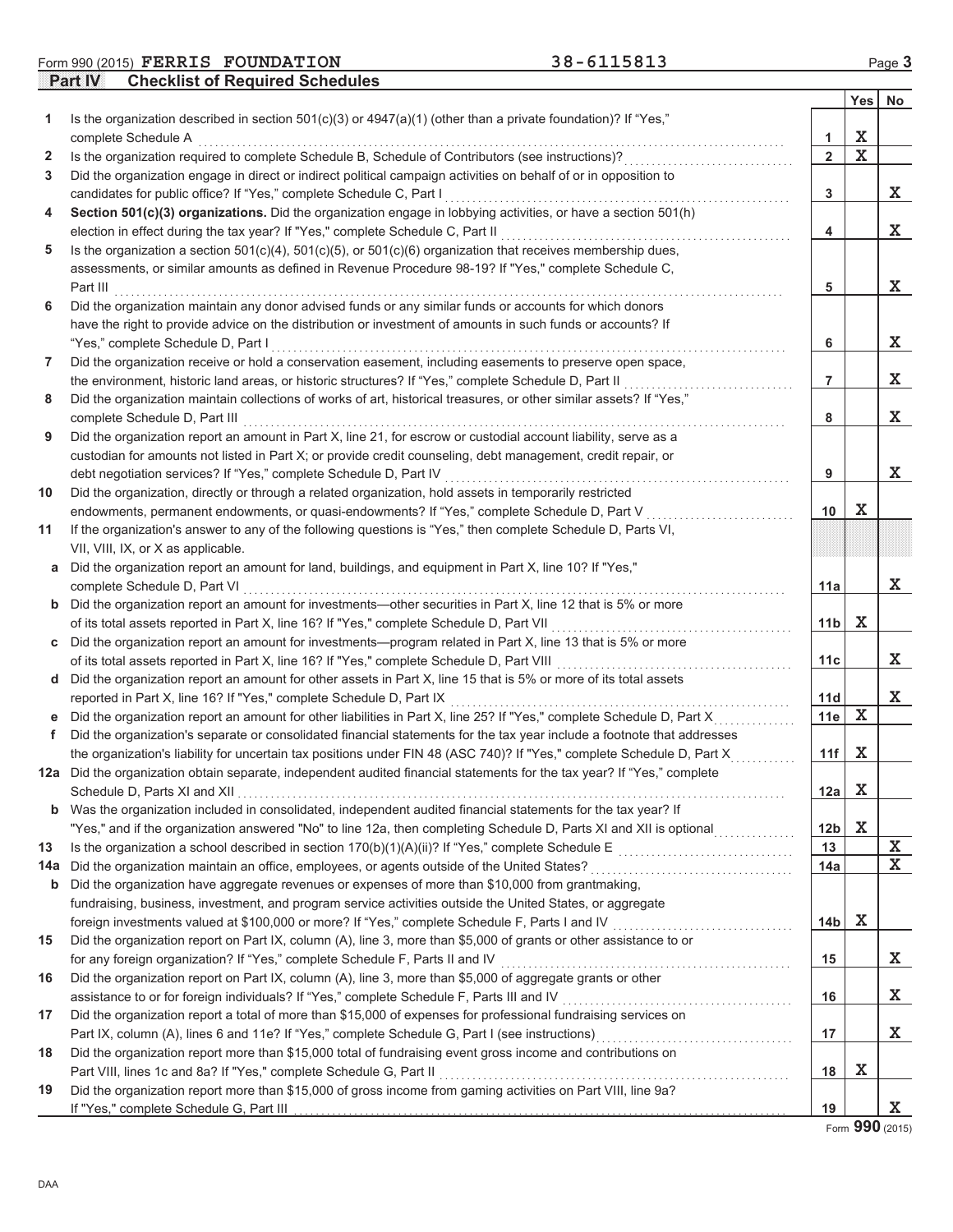|     | 20a Did the organization operate one or more hospital facilities? If "Yes," complete Schedule H                                                                                                     | 20a             |             | X |
|-----|-----------------------------------------------------------------------------------------------------------------------------------------------------------------------------------------------------|-----------------|-------------|---|
| b   | If "Yes" to line 20a, did the organization attach a copy of its audited financial statements to this return?                                                                                        | 20 <sub>b</sub> |             |   |
| 21  | Did the organization report more than \$5,000 of grants or other assistance to any domestic organization or                                                                                         |                 |             |   |
|     | domestic government on Part IX, column (A), line 1? If "Yes," complete Schedule I, Parts I and II                                                                                                   | 21              | X           |   |
| 22  | Did the organization report more than \$5,000 of grants or other assistance to or for domestic individuals on                                                                                       |                 |             |   |
|     | Part IX, column (A), line 2? If "Yes," complete Schedule I, Parts I and III                                                                                                                         | 22              |             | X |
| 23  | Did the organization answer "Yes" to Part VII, Section A, line 3, 4, or 5 about compensation of the                                                                                                 |                 |             |   |
|     | organization's current and former officers, directors, trustees, key employees, and highest compensated                                                                                             |                 |             |   |
|     | employees? If "Yes," complete Schedule J                                                                                                                                                            | 23              | $\mathbf X$ |   |
|     | 24a Did the organization have a tax-exempt bond issue with an outstanding principal amount of more than                                                                                             |                 |             |   |
|     | \$100,000 as of the last day of the year, that was issued after December 31, 2002? If "Yes," answer lines 24b                                                                                       |                 |             |   |
|     | through 24d and complete Schedule K. If "No," go to line 25a                                                                                                                                        | 24a             |             | X |
| b   | Did the organization invest any proceeds of tax-exempt bonds beyond a temporary period exception?                                                                                                   | 24 <sub>b</sub> |             |   |
|     | Did the organization maintain an escrow account other than a refunding escrow at any time during the year                                                                                           |                 |             |   |
|     | to defease any tax-exempt bonds?                                                                                                                                                                    | 24c             |             |   |
| d   | Did the organization act as an "on behalf of" issuer for bonds outstanding at any time during the year?                                                                                             | 24d             |             |   |
|     | 25a Section 501(c)(3), 501(c)(4), and 501(c)(29) organizations. Did the organization engage in an excess benefit                                                                                    |                 |             |   |
|     | transaction with a disqualified person during the year? If "Yes," complete Schedule L, Part I                                                                                                       | 25a             |             | X |
| b   | Is the organization aware that it engaged in an excess benefit transaction with a disqualified person in a prior                                                                                    |                 |             |   |
|     | year, and that the transaction has not been reported on any of the organization's prior Forms 990 or 990-EZ?                                                                                        |                 |             |   |
|     | If "Yes," complete Schedule L, Part I                                                                                                                                                               | 25b             |             | X |
| 26  | Did the organization report any amount on Part X, line 5, 6, or 22 for receivables from or payables to any                                                                                          |                 |             |   |
|     | current or former officers, directors, trustees, key employees, highest compensated employees, or                                                                                                   |                 |             |   |
|     | disqualified persons? If "Yes," complete Schedule L, Part II                                                                                                                                        | 26              |             | X |
| 27  | Did the organization provide a grant or other assistance to an officer, director, trustee, key employee,                                                                                            |                 |             |   |
|     |                                                                                                                                                                                                     |                 |             |   |
|     | substantial contributor or employee thereof, a grant selection committee member, or to a 35% controlled<br>entity or family member of any of these persons? If "Yes," complete Schedule L, Part III | 27              |             | X |
|     | Was the organization a party to a business transaction with one of the following parties (see Schedule L,                                                                                           |                 |             |   |
| 28  |                                                                                                                                                                                                     |                 |             |   |
|     | Part IV instructions for applicable filing thresholds, conditions, and exceptions):                                                                                                                 |                 |             | X |
| а   | A current or former officer, director, trustee, or key employee? If "Yes," complete Schedule L, Part IV                                                                                             | 28a             |             |   |
| b   | A family member of a current or former officer, director, trustee, or key employee? If "Yes," complete                                                                                              |                 |             |   |
|     | Schedule L, Part IV                                                                                                                                                                                 | 28b             |             | X |
| С   | An entity of which a current or former officer, director, trustee, or key employee (or a family member thereof)                                                                                     |                 |             |   |
|     | was an officer, director, trustee, or direct or indirect owner? If "Yes," complete Schedule L, Part IV                                                                                              | 28c             |             | X |
| 29  | Did the organization receive more than \$25,000 in non-cash contributions? If "Yes," complete Schedule M                                                                                            | 29              | $\mathbf X$ |   |
| 30  | Did the organization receive contributions of art, historical treasures, or other similar assets, or qualified                                                                                      |                 |             |   |
|     | conservation contributions? If "Yes," complete Schedule M                                                                                                                                           | 30              |             | X |
| 31  | Did the organization liquidate, terminate, or dissolve and cease operations? If "Yes," complete Schedule N,                                                                                         |                 |             |   |
|     | Part I                                                                                                                                                                                              | 31              |             | X |
| 32  | Did the organization sell, exchange, dispose of, or transfer more than 25% of its net assets? If "Yes,"                                                                                             |                 |             |   |
|     | complete Schedule N, Part II                                                                                                                                                                        | 32              |             | X |
| 33  | Did the organization own 100% of an entity disregarded as separate from the organization under Regulations                                                                                          |                 |             |   |
|     | sections 301.7701-2 and 301.7701-3? If "Yes," complete Schedule R, Part I                                                                                                                           | 33              |             | X |
| 34  | Was the organization related to any tax-exempt or taxable entity? If "Yes," complete Schedule R, Parts II, III,                                                                                     |                 |             |   |
|     | or IV, and Part V, line 1                                                                                                                                                                           | 34              | X           |   |
| 35a | Did the organization have a controlled entity within the meaning of section 512(b)(13)?                                                                                                             | 35a             | $\mathbf x$ |   |
| b   | If "Yes" to line 35a, did the organization receive any payment from or engage in any transaction with a                                                                                             |                 |             |   |
|     | controlled entity within the meaning of section 512(b)(13)? If "Yes," complete Schedule R, Part V, line 2                                                                                           | 35 <sub>b</sub> | X           |   |
| 36  | Section 501(c)(3) organizations. Did the organization make any transfers to an exempt non-charitable                                                                                                |                 |             |   |
|     | related organization? If "Yes," complete Schedule R, Part V, line 2                                                                                                                                 | 36              |             | X |
| 37  | Did the organization conduct more than 5% of its activities through an entity that is not a related organization                                                                                    |                 |             |   |
|     | and that is treated as a partnership for federal income tax purposes? If "Yes," complete Schedule R,                                                                                                |                 |             |   |
|     | Part VI                                                                                                                                                                                             | 37              |             | X |
| 38  | Did the organization complete Schedule O and provide explanations in Schedule O for Part VI, lines 11b and                                                                                          |                 |             |   |
|     | 19? Note. All Form 990 filers are required to complete Schedule O.                                                                                                                                  | 38              | X           |   |

**Yes No**

Form **990** (2015)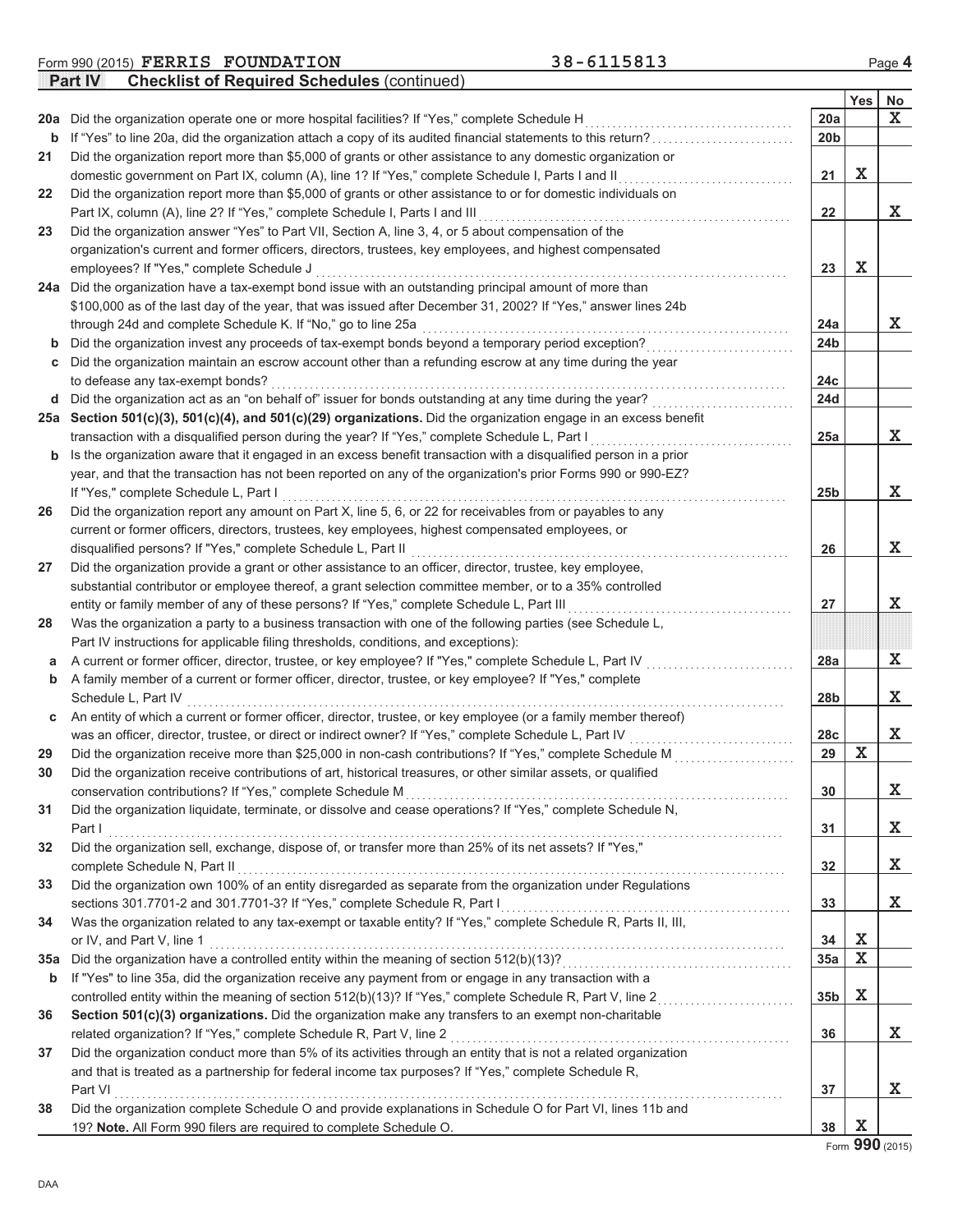|     | Form 990 (2015) FERRIS FOUNDATION                                                                                                  | 38-6115813 |                 |                                                                                                                        |                 |             | Page 5                  |
|-----|------------------------------------------------------------------------------------------------------------------------------------|------------|-----------------|------------------------------------------------------------------------------------------------------------------------|-----------------|-------------|-------------------------|
|     | <b>Statements Regarding Other IRS Filings and Tax Compliance</b><br>Part V                                                         |            |                 |                                                                                                                        |                 |             |                         |
|     |                                                                                                                                    |            |                 |                                                                                                                        |                 |             |                         |
|     |                                                                                                                                    |            |                 |                                                                                                                        |                 | Yes         | <b>No</b>               |
| 1a  | Enter the number reported in Box 3 of Form 1096. Enter -0- if not applicable                                                       |            | 1a              | $\overline{3}$                                                                                                         |                 |             |                         |
| b   | Enter the number of Forms W-2G included in line 1a. Enter -0- if not applicable                                                    |            | 1 <sub>b</sub>  | $\overline{0}$                                                                                                         |                 |             |                         |
| С   | Did the organization comply with backup withholding rules for reportable payments to vendors and                                   |            |                 |                                                                                                                        |                 |             |                         |
|     | reportable gaming (gambling) winnings to prize winners?                                                                            |            |                 |                                                                                                                        | 1c              | X           |                         |
| 2a  | Enter the number of employees reported on Form W-3, Transmittal of Wage and Tax                                                    |            |                 |                                                                                                                        |                 |             |                         |
|     | Statements, filed for the calendar year ending with or within the year covered by this return                                      |            | 2a              | $\mathbf 0$                                                                                                            |                 |             |                         |
| b   | If at least one is reported on line 2a, did the organization file all required federal employment tax returns?                     |            |                 |                                                                                                                        | 2 <sub>b</sub>  |             |                         |
|     | Note. If the sum of lines 1a and 2a is greater than 250, you may be required to e-file (see instructions)                          |            |                 |                                                                                                                        |                 |             |                         |
| За  | Did the organization have unrelated business gross income of \$1,000 or more during the year?                                      |            |                 |                                                                                                                        | 3a              |             | X                       |
| b   | If "Yes," has it filed a Form 990-T for this year? If "No" to line 3b, provide an explanation in Schedule O                        |            |                 |                                                                                                                        | 3 <sub>b</sub>  |             |                         |
| 4a  | At any time during the calendar year, did the organization have an interest in, or a signature or other authority                  |            |                 |                                                                                                                        |                 |             |                         |
|     | over, a financial account in a foreign country (such as a bank account, securities account, or other financial                     |            |                 |                                                                                                                        |                 |             |                         |
|     | account)?                                                                                                                          |            |                 |                                                                                                                        | 4a              |             | X                       |
| b   | If "Yes," enter the name of the foreign country: ▶                                                                                 |            |                 |                                                                                                                        |                 |             |                         |
|     | See instructions for filing requirements for FinCEN Form 114, Report of Foreign Bank and Financial Accounts                        |            |                 |                                                                                                                        |                 |             |                         |
|     | (FBAR).                                                                                                                            |            |                 |                                                                                                                        |                 |             |                         |
| 5a  | Was the organization a party to a prohibited tax shelter transaction at any time during the tax year?                              |            |                 |                                                                                                                        | 5a              |             | X                       |
| b   | Did any taxable party notify the organization that it was or is a party to a prohibited tax shelter transaction?                   |            |                 |                                                                                                                        | 5 <sub>b</sub>  |             | $\overline{\mathbf{x}}$ |
| С   | If "Yes" to line 5a or 5b, did the organization file Form 8886-T?                                                                  |            |                 |                                                                                                                        | 5c              |             |                         |
| 6a  | Does the organization have annual gross receipts that are normally greater than \$100,000, and did the                             |            |                 |                                                                                                                        |                 |             |                         |
|     | organization solicit any contributions that were not tax deductible as charitable contributions?                                   |            |                 |                                                                                                                        | 6a              |             | X                       |
| b   | If "Yes," did the organization include with every solicitation an express statement that such contributions or                     |            |                 |                                                                                                                        |                 |             |                         |
|     | gifts were not tax deductible?                                                                                                     |            |                 |                                                                                                                        | 6b              |             |                         |
| 7   | Organizations that may receive deductible contributions under section 170(c).                                                      |            |                 |                                                                                                                        |                 |             |                         |
| a   | Did the organization receive a payment in excess of \$75 made partly as a contribution and partly for goods                        |            |                 |                                                                                                                        |                 |             |                         |
|     | and services provided to the payor?                                                                                                |            |                 |                                                                                                                        | 7a              | X           |                         |
| b   | If "Yes," did the organization notify the donor of the value of the goods or services provided?                                    |            |                 |                                                                                                                        | 7b              | $\mathbf X$ |                         |
| С   | Did the organization sell, exchange, or otherwise dispose of tangible personal property for which it was                           |            |                 |                                                                                                                        |                 |             |                         |
|     | required to file Form 8282?                                                                                                        |            |                 |                                                                                                                        | 7c              |             | X                       |
| d   | If "Yes," indicate the number of Forms 8282 filed during the year                                                                  |            | 7d              |                                                                                                                        |                 |             |                         |
| е   | Did the organization receive any funds, directly or indirectly, to pay premiums on a personal benefit contract?                    |            |                 |                                                                                                                        | 7e              |             | X                       |
|     | Did the organization, during the year, pay premiums, directly or indirectly, on a personal benefit contract?                       |            |                 |                                                                                                                        | 7f              |             | $\overline{\mathbf{x}}$ |
|     | If the organization received a contribution of qualified intellectual property, did the organization file Form 8899 as required?   |            |                 |                                                                                                                        | 7g              |             |                         |
| h   | If the organization received a contribution of cars, boats, airplanes, or other vehicles, did the organization file a Form 1098-C? |            |                 |                                                                                                                        | 7h              |             |                         |
| 8   | Sponsoring organizations maintaining donor advised funds. Did a donor advised fund maintained by the                               |            |                 |                                                                                                                        |                 |             |                         |
|     | sponsoring organization have excess business holdings at any time during the year?                                                 |            |                 | <u> 1986 - Johann Stoff, deutscher Stoff, der Stoff, deutscher Stoff, der Stoff, der Stoff, der Stoff, der Stoff, </u> | 8               |             | х                       |
| 9   | Sponsoring organizations maintaining donor advised funds.                                                                          |            |                 |                                                                                                                        |                 |             |                         |
| a   | Did the sponsoring organization make any taxable distributions under section 4966?                                                 |            |                 |                                                                                                                        | 9a              |             |                         |
| b   | Did the sponsoring organization make a distribution to a donor, donor advisor, or related person?                                  |            |                 |                                                                                                                        | 9 <sub>b</sub>  |             |                         |
| 10  | Section 501(c)(7) organizations. Enter:                                                                                            |            |                 |                                                                                                                        |                 |             |                         |
| а   | Initiation fees and capital contributions included on Part VIII, line 12                                                           |            | 10a             |                                                                                                                        |                 |             |                         |
| b   | Gross receipts, included on Form 990, Part VIII, line 12, for public use of club facilities                                        |            | 10 <sub>b</sub> |                                                                                                                        |                 |             |                         |
| 11  | Section 501(c)(12) organizations. Enter:                                                                                           |            |                 |                                                                                                                        |                 |             |                         |
| а   | Gross income from members or shareholders                                                                                          |            | 11a             |                                                                                                                        |                 |             |                         |
| b   | Gross income from other sources (Do not net amounts due or paid to other sources                                                   |            |                 |                                                                                                                        |                 |             |                         |
|     | against amounts due or received from them.)                                                                                        |            | 11 <sub>b</sub> |                                                                                                                        |                 |             |                         |
| 12a | Section 4947(a)(1) non-exempt charitable trusts. Is the organization filing Form 990 in lieu of Form 1041?                         |            |                 |                                                                                                                        | 12a             |             |                         |
| b   | If "Yes," enter the amount of tax-exempt interest received or accrued during the year                                              |            | 12 <sub>b</sub> |                                                                                                                        |                 |             |                         |
| 13  | Section 501(c)(29) qualified nonprofit health insurance issuers.                                                                   |            |                 |                                                                                                                        |                 |             |                         |
| а   | Is the organization licensed to issue qualified health plans in more than one state?                                               |            |                 |                                                                                                                        | 13a             |             |                         |
|     | Note. See the instructions for additional information the organization must report on Schedule O.                                  |            |                 |                                                                                                                        |                 |             |                         |
| b   | Enter the amount of reserves the organization is required to maintain by the states in which                                       |            |                 |                                                                                                                        |                 |             |                         |
|     | the organization is licensed to issue qualified health plans                                                                       |            | 13 <sub>b</sub> |                                                                                                                        |                 |             |                         |
| С   | Enter the amount of reserves on hand                                                                                               |            | 13 <sub>c</sub> |                                                                                                                        |                 |             |                         |
| 14a | Did the organization receive any payments for indoor tanning services during the tax year?                                         |            |                 |                                                                                                                        | 14a             |             | X                       |
| b   | If "Yes," has it filed a Form 720 to report these payments? If "No," provide an explanation in Schedule O                          |            |                 |                                                                                                                        | 14 <sub>b</sub> |             |                         |
| DAA |                                                                                                                                    |            |                 |                                                                                                                        |                 |             | Form 990 (2015)         |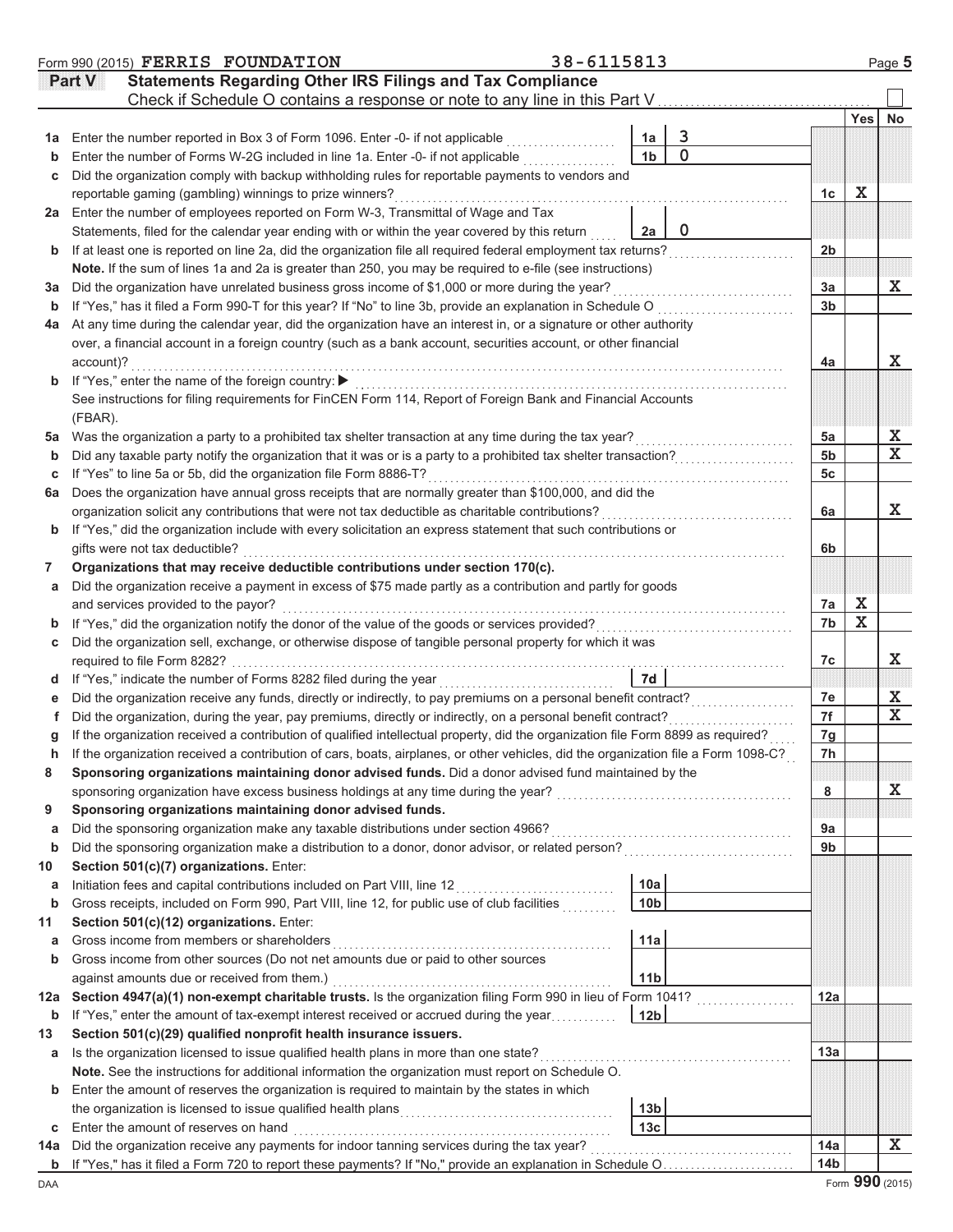|              | Part VI<br>Governance, Management, and Disclosure For each "Yes" response to lines 2 through 7b below, and for a "No"               |                 |             |                 |
|--------------|-------------------------------------------------------------------------------------------------------------------------------------|-----------------|-------------|-----------------|
|              | response to line 8a, 8b, or 10b below, describe the circumstances, processes, or changes in Schedule O. See instructions.           |                 |             |                 |
|              |                                                                                                                                     |                 |             | $ {\bf X} $     |
|              | <b>Section A. Governing Body and Management</b>                                                                                     |                 |             |                 |
|              | 30<br>Enter the number of voting members of the governing body at the end of the tax year<br>1a                                     |                 | Yes         | No              |
| 1а           | If there are material differences in voting rights among members of the governing body, or                                          |                 |             |                 |
|              | if the governing body delegated broad authority to an executive committee or similar                                                |                 |             |                 |
|              | committee, explain in Schedule O.                                                                                                   |                 |             |                 |
| b            | 26<br>Enter the number of voting members included in line 1a, above, who are independent<br>1b                                      |                 |             |                 |
| $\mathbf{2}$ | Did any officer, director, trustee, or key employee have a family relationship or a business relationship with                      |                 |             |                 |
|              | any other officer, director, trustee, or key employee?                                                                              | 2               |             | X               |
| 3            | Did the organization delegate control over management duties customarily performed by or under the direct                           |                 |             |                 |
|              | supervision of officers, directors, or trustees, or key employees to a management company or other person?                          | 3               |             | х               |
| 4            | Did the organization make any significant changes to its governing documents since the prior Form 990 was filed?                    | 4               |             | X               |
| 5            | Did the organization become aware during the year of a significant diversion of the organization's assets?                          | 5               |             | X               |
| 6            | Did the organization have members or stockholders?                                                                                  | 6               |             | $\mathbf X$     |
| 7a           | Did the organization have members, stockholders, or other persons who had the power to elect or appoint                             |                 |             |                 |
|              | one or more members of the governing body?                                                                                          | 7a              |             | X               |
| b            | Are any governance decisions of the organization reserved to (or subject to approval by) members,                                   |                 |             |                 |
|              | stockholders, or persons other than the governing body?                                                                             | 7b              |             | X               |
| 8            | Did the organization contemporaneously document the meetings held or written actions undertaken during the year by the following:   |                 |             |                 |
| а            | The governing body?                                                                                                                 | 8a              | X           |                 |
| b            | Each committee with authority to act on behalf of the governing body?                                                               | 8b              | X           |                 |
| 9            | Is there any officer, director, trustee, or key employee listed in Part VII, Section A, who cannot be reached at                    |                 |             |                 |
|              | the organization's mailing address? If "Yes," provide the names and addresses in Schedule O                                         | 9               |             | X               |
|              | Section B. Policies (This Section B requests information about policies not required by the Internal Revenue Code.)                 |                 |             |                 |
|              |                                                                                                                                     |                 | Yes         | No              |
| 10a          | Did the organization have local chapters, branches, or affiliates?                                                                  | 10a             |             | X               |
| b            | If "Yes," did the organization have written policies and procedures governing the activities of such chapters,                      |                 |             |                 |
|              | affiliates, and branches to ensure their operations are consistent with the organization's exempt purposes?                         | 10 <sub>b</sub> |             |                 |
| 11a          | Has the organization provided a complete copy of this Form 990 to all members of its governing body before filing the form?         | 11a             | х           |                 |
| b            | Describe in Schedule O the process, if any, used by the organization to review this Form 990.                                       |                 |             |                 |
| 12a          | Did the organization have a written conflict of interest policy? If "No," go to line 13                                             | 12a             | X           |                 |
| $\mathbf b$  | Were officers, directors, or trustees, and key employees required to disclose annually interests that could give rise to conflicts? | 12b             | X           |                 |
| С            | Did the organization regularly and consistently monitor and enforce compliance with the policy? If "Yes,"                           |                 |             |                 |
|              | describe in Schedule O how this was done                                                                                            | 12c             | X           |                 |
| 13           | Did the organization have a written whistleblower policy?                                                                           | 13              |             | X               |
| 14           | Did the organization have a written document retention and destruction policy?                                                      | 14              | $\mathbf x$ |                 |
| 15           | Did the process for determining compensation of the following persons include a review and approval by                              |                 |             |                 |
|              | independent persons, comparability data, and contemporaneous substantiation of the deliberation and decision?                       |                 |             |                 |
| a            | The organization's CEO, Executive Director, or top management official                                                              | 15a             |             | х               |
| b            | Other officers or key employees of the organization                                                                                 | 15 <sub>b</sub> |             | X               |
|              | If "Yes" to line 15a or 15b, describe the process in Schedule O (see instructions).                                                 |                 |             |                 |
| 16a          | Did the organization invest in, contribute assets to, or participate in a joint venture or similar arrangement                      |                 |             |                 |
|              | with a taxable entity during the year?                                                                                              | 16a             |             | X               |
| b            | If "Yes," did the organization follow a written policy or procedure requiring the organization to evaluate its                      |                 |             |                 |
|              | participation in joint venture arrangements under applicable federal tax law, and take steps to safeguard the                       |                 |             |                 |
|              |                                                                                                                                     | 16 <sub>b</sub> |             |                 |
|              | <b>Section C. Disclosure</b>                                                                                                        |                 |             |                 |
| 17           | List the states with which a copy of this Form 990 is required to be filed $\blacktriangleright$ MI                                 |                 |             |                 |
| 18           | Section 6104 requires an organization to make its Forms 1023 (or 1024 if applicable), 990, and 990-T (Section 501(c)(3)s only)      |                 |             |                 |
|              | available for public inspection. Indicate how you made these available. Check all that apply.                                       |                 |             |                 |
|              | Another's website $ \mathbf{X} $ Upon request<br>IXI.<br>Own website<br>Other (explain in Schedule O)<br>$\mathbf{L}$               |                 |             |                 |
| 19           | Describe in Schedule O whether (and if so, how) the organization made its governing documents, conflict of interest policy, and     |                 |             |                 |
|              | financial statements available to the public during the tax year.                                                                   |                 |             |                 |
| 20           | State the name, address, and telephone number of the person who possesses the organization's books and records:▶                    |                 |             |                 |
|              | 420 OAK STREET<br><b>KAREN THOMPSON</b>                                                                                             |                 |             |                 |
|              | 49307<br><b>BIG RAPIDS</b><br>МI                                                                                                    |                 |             | 231-591-2157    |
| DAA          |                                                                                                                                     |                 |             | Form 990 (2015) |

**Form 990 (2015) FERRIS FOUNDATION** 38-6115813 Page 6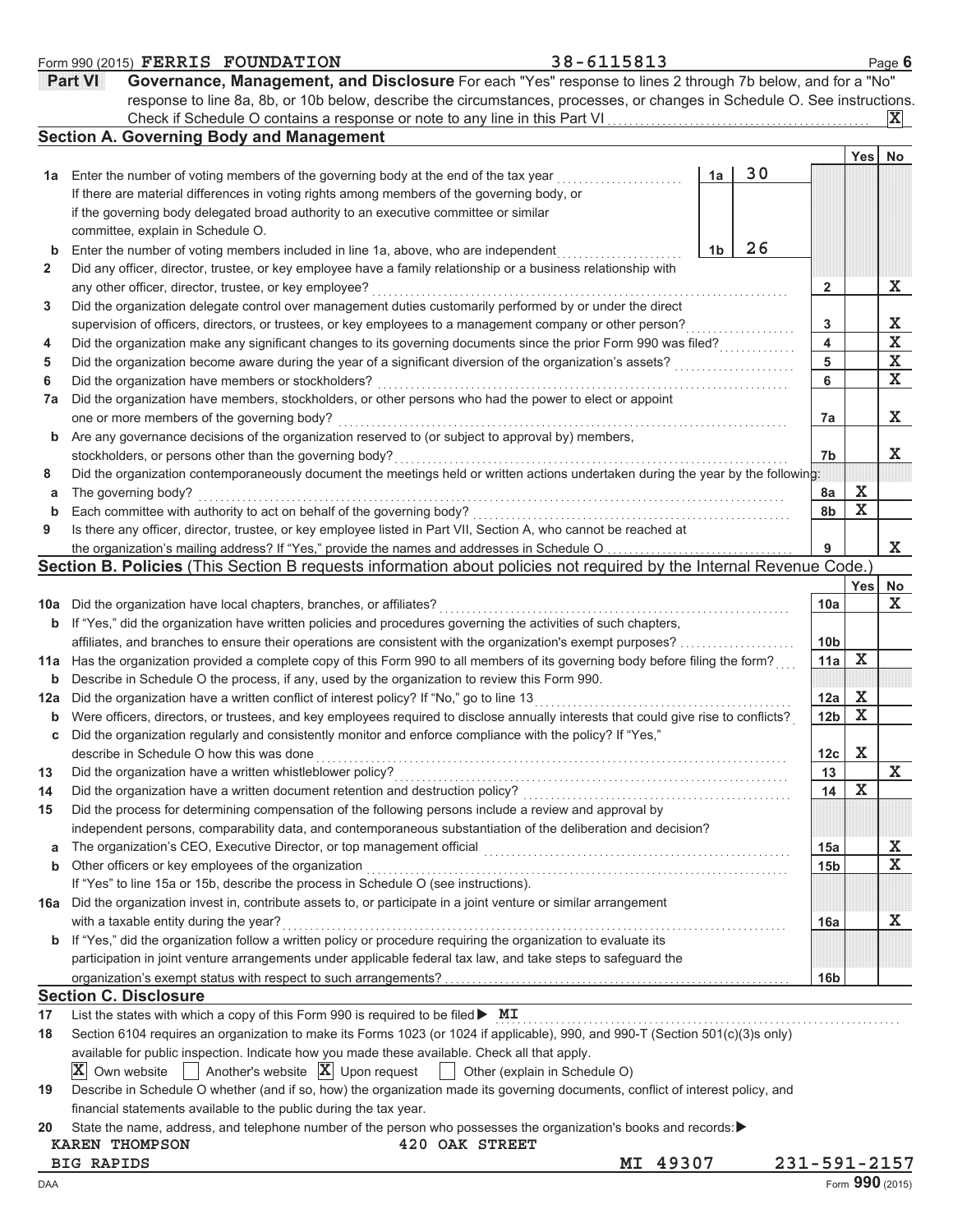# **Independent Contractors Part VII Compensation of Officers, Directors, Trustees, Key Employees, Highest Compensated Employees, and**

Check if Schedule O contains a response or note to any line in this Part VII

**Section A. Officers, Directors, Trustees, Key Employees, and Highest Compensated Employees**

**1a** Complete this table for all persons required to be listed. Report compensation for the calendar year ending with or within the organization's tax year.

• List all of the organization's **current** officers, directors, trustees (whether individuals or organizations), regardless of amount of proposation. Enter  $\Omega$  in columns  $(D)$ ,  $(E)$  and  $(E)$  if no componention was paid. compensation. Enter -0- in columns (D), (E), and (F) if no compensation was paid.

List all of the organization's **current** key employees, if any. See instructions for definition of "key employee."

■ List all of the organization's **current** key employees, if any. See instructions for definition of "key employee."<br>■ List the organization's five **current** highest compensated employees (other than an officer, director,

who received reportable compensation (Box 5 of Form W-2 and/or Box 7 of Form 1099-MISC) of more than \$100,000 from the organization and any related organizations.

• List all of the organization's **former** officers, key employees, and highest compensated employees who received more than<br>00,000 of reportable compensation from the organization and any related erganizations. \$100,000 of reportable compensation from the organization and any related organizations.

• List all of the organization's **former directors or trustees** that received, in the capacity as a former director or trustee of the principle compared in the cropical property of the principle compared in the cropical or organization, more than \$10,000 of reportable compensation from the organization and any related organizations. List persons in the following order: individual trustees or directors; institutional trustees; officers; key employees; highest

compensated employees; and former such persons.

Check this box if neither the organization nor any related organization compensated any current officer, director, or trustee.

| (A)<br>Name and Title                         | (B)<br>Average<br>hours per<br>week<br>(list any               |                                   |                      |                    | (C)<br>Position | (do not check more than one<br>box, unless person is both an<br>officer and a director/trustee) |        | (D)<br>Reportable<br>compensation<br>from<br>the | (E)<br>Reportable<br>compensation from<br>related<br>organizations | (F)<br>Estimated<br>amount of<br>other<br>compensation   |
|-----------------------------------------------|----------------------------------------------------------------|-----------------------------------|----------------------|--------------------|-----------------|-------------------------------------------------------------------------------------------------|--------|--------------------------------------------------|--------------------------------------------------------------------|----------------------------------------------------------|
|                                               | hours for<br>related<br>organizations<br>below dotted<br>line) | Individual trustee<br>or director | nstitutional trustee | Officer            | Key employee    | Highest compensated<br>employee                                                                 | Former | organization<br>(W-2/1099-MISC)                  | (W-2/1099-MISC)                                                    | from the<br>organization<br>and related<br>organizations |
| (1) DR. DAVID L. EISLER                       |                                                                |                                   |                      |                    |                 |                                                                                                 |        |                                                  |                                                                    |                                                          |
| <b>BOARD MEMBER</b>                           | 0.30<br>40.00                                                  | $\mathbf X$                       |                      |                    |                 |                                                                                                 |        | 0                                                | 356,548                                                            | 129,605                                                  |
| (2) JERRY L. SCOBY                            |                                                                |                                   |                      |                    |                 |                                                                                                 |        |                                                  |                                                                    |                                                          |
| <b>TREASURER</b>                              | 1.00<br>40.00                                                  | $\mathbf X$                       |                      | $\mathbf x$        |                 |                                                                                                 |        | 0                                                | 221,665                                                            | 80,575                                                   |
| (3) CARLA MILLER                              |                                                                |                                   |                      |                    |                 |                                                                                                 |        |                                                  |                                                                    |                                                          |
| <b>EXECUTIVE DIRECTOR</b>                     | 20.00<br>20.00                                                 | $\mathbf X$                       |                      | $\mathbf X$        |                 |                                                                                                 |        | 0                                                | 122,669                                                            | 44,590                                                   |
| (4) DR. ROBERT FRIAR                          |                                                                |                                   |                      |                    |                 |                                                                                                 |        |                                                  |                                                                    |                                                          |
| <b>BOARD MEMBER</b>                           | 0.30<br>40.00                                                  | $\mathbf X$                       |                      |                    |                 |                                                                                                 |        | 0                                                | 62,329                                                             | 21,410                                                   |
| (5) KEVIN CROSS                               | 0.30                                                           |                                   |                      |                    |                 |                                                                                                 |        |                                                  |                                                                    |                                                          |
| <b>BOARD MEMBER</b>                           | 0.00                                                           | $\mathbf X$                       |                      |                    |                 |                                                                                                 |        | 0                                                | 0                                                                  | 0                                                        |
| (6) HOWARD C. STROSS                          |                                                                |                                   |                      |                    |                 |                                                                                                 |        |                                                  |                                                                    |                                                          |
| IMMEDIATE PAST CHAIR                          | 0.30<br>0.00                                                   | $\mathbf X$                       |                      | $\mathbf{\bar{X}}$ |                 |                                                                                                 |        | 0                                                | 0                                                                  | $\mathbf 0$                                              |
| (7) RICHARD SHAW                              |                                                                |                                   |                      |                    |                 |                                                                                                 |        |                                                  |                                                                    |                                                          |
| <b>BOARD MEMBER</b>                           | 0.30<br>0.00                                                   | $\mathbf X$                       |                      |                    |                 |                                                                                                 |        | 0                                                | $\mathbf 0$                                                        | 0                                                        |
| (8) THOMAS P. SCHOLLER                        |                                                                |                                   |                      |                    |                 |                                                                                                 |        |                                                  |                                                                    |                                                          |
| <b>SECRETARY</b>                              | 0.30<br>0.00                                                   | $\mathbf X$                       |                      | $\mathbf{\bar{X}}$ |                 |                                                                                                 |        | 0                                                | $\mathbf 0$                                                        | $\mathbf 0$                                              |
| (9) KENNETH BAILEY                            |                                                                |                                   |                      |                    |                 |                                                                                                 |        |                                                  |                                                                    |                                                          |
|                                               | 0.30                                                           |                                   |                      |                    |                 |                                                                                                 |        |                                                  |                                                                    |                                                          |
| <b>BOARD MEMBER</b>                           | 0.00                                                           | $\mathbf X$                       |                      |                    |                 |                                                                                                 |        | 0                                                | $\mathbf 0$                                                        | 0                                                        |
| (10) DALE DEHAAN                              | 0.30                                                           |                                   |                      |                    |                 |                                                                                                 |        |                                                  |                                                                    |                                                          |
| <b>BOARD MEMBER</b><br>(11) DR. JEAN K. ELDER | 0.00                                                           | $\mathbf X$                       |                      |                    |                 |                                                                                                 |        | 0                                                | $\mathbf 0$                                                        | 0                                                        |
|                                               | 0.30                                                           |                                   |                      |                    |                 |                                                                                                 |        |                                                  |                                                                    |                                                          |
| <b>BOARD MEMBER</b>                           | 0.00                                                           | $\mathbf X$                       |                      |                    |                 |                                                                                                 |        | 0                                                | $\mathbf 0$                                                        | 0                                                        |
| <b>DAA</b>                                    |                                                                |                                   |                      |                    |                 |                                                                                                 |        |                                                  |                                                                    | Form 990 (2015)                                          |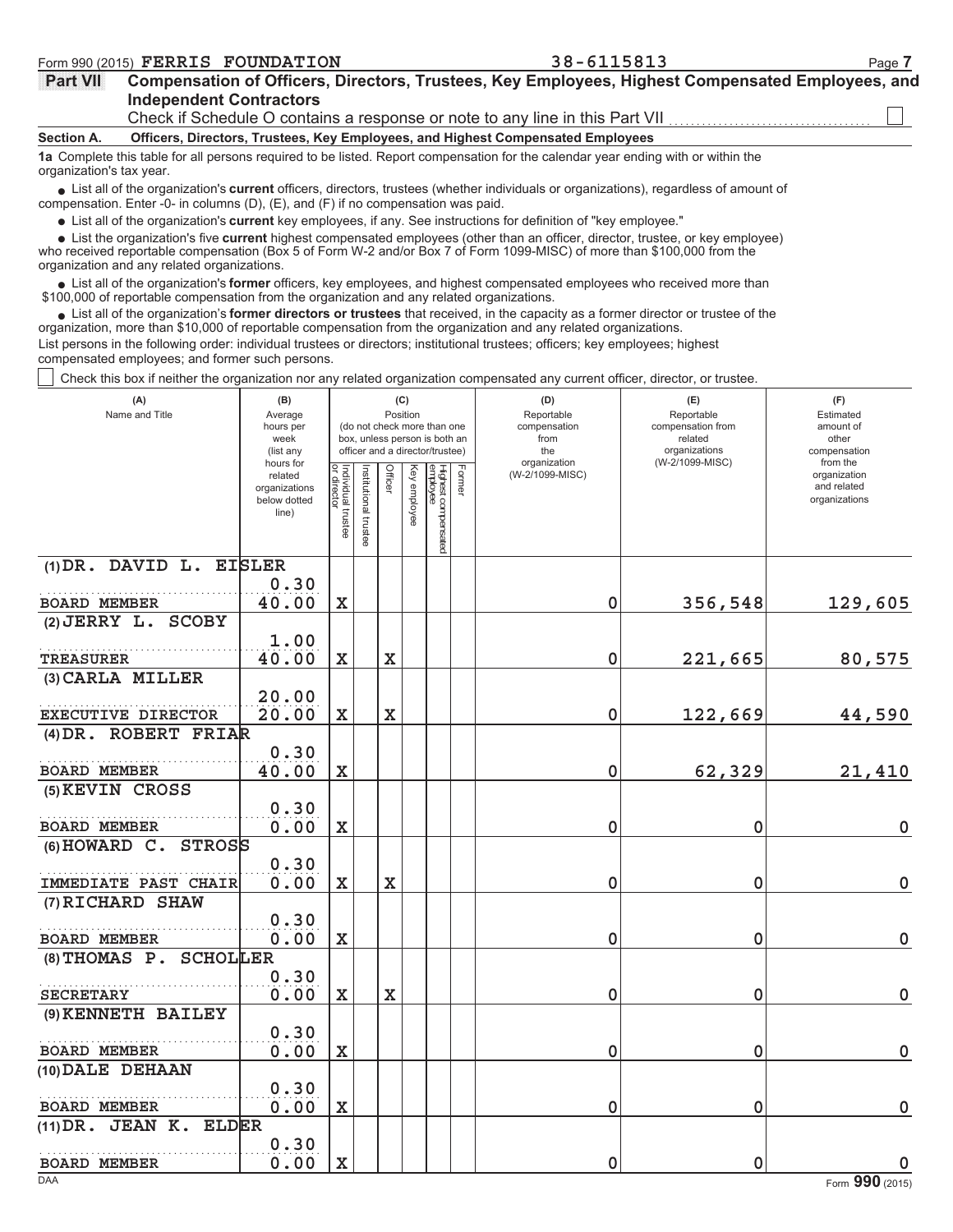| Form 990 (2015) FERRIS FOUNDATION                                                                                                                                                                                                                           |                                                               |                                      |                      |                                                                                                                    |              |                                 |        | 38-6115813                                                                                             |                                                                                       |                                                                    | Page 8              |
|-------------------------------------------------------------------------------------------------------------------------------------------------------------------------------------------------------------------------------------------------------------|---------------------------------------------------------------|--------------------------------------|----------------------|--------------------------------------------------------------------------------------------------------------------|--------------|---------------------------------|--------|--------------------------------------------------------------------------------------------------------|---------------------------------------------------------------------------------------|--------------------------------------------------------------------|---------------------|
| <b>Part VIII</b>                                                                                                                                                                                                                                            |                                                               |                                      |                      |                                                                                                                    |              |                                 |        | Section A. Officers, Directors, Trustees, Key Employees, and Highest Compensated Employees (continued) |                                                                                       |                                                                    |                     |
| (A)<br>Name and title                                                                                                                                                                                                                                       | (B)<br>Average<br>hours per<br>week<br>(list any<br>hours for |                                      |                      | (C)<br>Position<br>(do not check more than one<br>box, unless person is both an<br>officer and a director/trustee) |              |                                 |        | (D)<br>Reportable<br>compensation<br>from<br>the<br>organization                                       | (E)<br>Reportable<br>compensation from<br>related<br>organizations<br>(W-2/1099-MISC) | (F)<br>Estimated<br>amount of<br>other<br>compensation<br>from the |                     |
|                                                                                                                                                                                                                                                             | related<br>organizations<br>below dotted<br>line)             | Individual<br>or director<br>trustee | Institutional truste | Officer                                                                                                            | Key employee | Highest compensatec<br>employee | Former | (W-2/1099-MISC)                                                                                        |                                                                                       | organization<br>and related<br>organizations                       |                     |
| (12)<br>DR. JOHN ENGELMAN II                                                                                                                                                                                                                                | 0.30                                                          |                                      |                      |                                                                                                                    |              |                                 |        |                                                                                                        |                                                                                       |                                                                    |                     |
| <b>BOARD MEMBER</b>                                                                                                                                                                                                                                         | 0.00                                                          | $\mathbf X$                          |                      |                                                                                                                    |              |                                 |        | 0                                                                                                      | 0                                                                                     |                                                                    | $\mathbf 0$         |
| <b>JACK ROBERTS</b><br>(13)                                                                                                                                                                                                                                 |                                                               |                                      |                      |                                                                                                                    |              |                                 |        |                                                                                                        |                                                                                       |                                                                    |                     |
| <b>BOARD MEMBER</b>                                                                                                                                                                                                                                         | 0.30<br>0.00                                                  | $\mathbf X$                          |                      |                                                                                                                    |              |                                 |        | 0                                                                                                      | 0                                                                                     |                                                                    | $\mathbf 0$         |
| <b>JAMES GIROUX</b><br>(14)                                                                                                                                                                                                                                 |                                                               |                                      |                      |                                                                                                                    |              |                                 |        |                                                                                                        |                                                                                       |                                                                    |                     |
| <b>BOARD MEMBER</b>                                                                                                                                                                                                                                         | 0.30<br>0.00                                                  | X                                    |                      |                                                                                                                    |              |                                 |        | 0                                                                                                      | 0                                                                                     |                                                                    | $\mathbf 0$         |
| RANDALL L.<br>(15)                                                                                                                                                                                                                                          | <b>PHELPS</b>                                                 |                                      |                      |                                                                                                                    |              |                                 |        |                                                                                                        |                                                                                       |                                                                    |                     |
|                                                                                                                                                                                                                                                             | 0.30                                                          |                                      |                      |                                                                                                                    |              |                                 |        |                                                                                                        |                                                                                       |                                                                    |                     |
| <b>BOARD MEMBER</b>                                                                                                                                                                                                                                         | 0.00                                                          | $\mathbf X$                          |                      |                                                                                                                    |              |                                 |        | 0                                                                                                      | 0                                                                                     |                                                                    | $\mathbf 0$         |
| <b>KARL ROTH</b><br>(16)                                                                                                                                                                                                                                    |                                                               |                                      |                      |                                                                                                                    |              |                                 |        |                                                                                                        |                                                                                       |                                                                    |                     |
| <b>BOARD MEMBER</b>                                                                                                                                                                                                                                         | 0.30<br>0.00                                                  | X                                    |                      |                                                                                                                    |              |                                 |        | 0                                                                                                      | 0                                                                                     |                                                                    | $\mathbf 0$         |
| PAUL M. EICHENBERG<br>(17)                                                                                                                                                                                                                                  |                                                               |                                      |                      |                                                                                                                    |              |                                 |        |                                                                                                        |                                                                                       |                                                                    |                     |
|                                                                                                                                                                                                                                                             | 0.30                                                          |                                      |                      |                                                                                                                    |              |                                 |        |                                                                                                        |                                                                                       |                                                                    |                     |
| <b>BOARD MEMBER</b>                                                                                                                                                                                                                                         | 0.00                                                          | $\mathbf X$                          |                      |                                                                                                                    |              |                                 |        | 0                                                                                                      | 0                                                                                     |                                                                    | $\mathbf 0$         |
| <b>GARY TRIMARCO</b><br>(18)                                                                                                                                                                                                                                |                                                               |                                      |                      |                                                                                                                    |              |                                 |        |                                                                                                        |                                                                                       |                                                                    |                     |
| <b>BOARD MEMBER</b>                                                                                                                                                                                                                                         | 0.30<br>0.00                                                  | $\mathbf X$                          |                      |                                                                                                                    |              |                                 |        | 0                                                                                                      | 0                                                                                     |                                                                    | $\mathbf 0$         |
| <b>SUEANN WALZ</b><br>(19)                                                                                                                                                                                                                                  |                                                               |                                      |                      |                                                                                                                    |              |                                 |        |                                                                                                        |                                                                                       |                                                                    |                     |
|                                                                                                                                                                                                                                                             | 0.30                                                          |                                      |                      |                                                                                                                    |              |                                 |        |                                                                                                        |                                                                                       |                                                                    |                     |
| <b>BOARD MEMBER</b>                                                                                                                                                                                                                                         | 0.00                                                          | $\mathbf x$                          |                      |                                                                                                                    |              |                                 |        | 0                                                                                                      | 0                                                                                     |                                                                    |                     |
| 1b Sub-total                                                                                                                                                                                                                                                |                                                               |                                      |                      |                                                                                                                    |              |                                 |        |                                                                                                        | 763, 211                                                                              |                                                                    | 276,180             |
| c Total from continuation sheets to Part VII, Section A<br>d Total (add lines 1b and 1c)                                                                                                                                                                    |                                                               |                                      |                      |                                                                                                                    |              |                                 |        |                                                                                                        | 763,211                                                                               |                                                                    | 276,180             |
| Total number of individuals (including but not limited to those listed above) who received more than \$100,000 of<br>2                                                                                                                                      |                                                               |                                      |                      |                                                                                                                    |              |                                 |        |                                                                                                        |                                                                                       |                                                                    |                     |
| reportable compensation from the organization $\triangleright$ 0                                                                                                                                                                                            |                                                               |                                      |                      |                                                                                                                    |              |                                 |        |                                                                                                        |                                                                                       |                                                                    | Yes<br><b>No</b>    |
| Did the organization list any former officer, director, or trustee, key employee, or highest compensated<br>3<br>employee on line 1a? If "Yes," complete Schedule J for such individual                                                                     |                                                               |                                      |                      |                                                                                                                    |              |                                 |        |                                                                                                        |                                                                                       | 3                                                                  | X                   |
| For any individual listed on line 1a, is the sum of reportable compensation and other compensation from the<br>4<br>organization and related organizations greater than \$150,000? If "Yes," complete Schedule J for such                                   |                                                               |                                      |                      |                                                                                                                    |              |                                 |        |                                                                                                        |                                                                                       |                                                                    |                     |
| individual<br>Did any person listed on line 1a receive or accrue compensation from any unrelated organization or individual<br>5                                                                                                                            |                                                               |                                      |                      |                                                                                                                    |              |                                 |        |                                                                                                        |                                                                                       | 4                                                                  | X                   |
| for services rendered to the organization? If "Yes," complete Schedule J for such person                                                                                                                                                                    |                                                               |                                      |                      |                                                                                                                    |              |                                 |        |                                                                                                        |                                                                                       | 5                                                                  | X                   |
| <b>Section B. Independent Contractors</b>                                                                                                                                                                                                                   |                                                               |                                      |                      |                                                                                                                    |              |                                 |        |                                                                                                        |                                                                                       |                                                                    |                     |
| Complete this table for your five highest compensated independent contractors that received more than \$100,000 of<br>1<br>compensation from the organization. Report compensation for the calendar year ending with or within the organization's tax year. |                                                               |                                      |                      |                                                                                                                    |              |                                 |        |                                                                                                        |                                                                                       |                                                                    |                     |
|                                                                                                                                                                                                                                                             | (A)<br>Name and business address                              |                                      |                      |                                                                                                                    |              |                                 |        |                                                                                                        | (B)<br>Description of services                                                        |                                                                    | (C)<br>Compensation |
|                                                                                                                                                                                                                                                             |                                                               |                                      |                      |                                                                                                                    |              |                                 |        |                                                                                                        |                                                                                       |                                                                    |                     |
|                                                                                                                                                                                                                                                             |                                                               |                                      |                      |                                                                                                                    |              |                                 |        |                                                                                                        |                                                                                       |                                                                    |                     |
|                                                                                                                                                                                                                                                             |                                                               |                                      |                      |                                                                                                                    |              |                                 |        |                                                                                                        |                                                                                       |                                                                    |                     |
|                                                                                                                                                                                                                                                             |                                                               |                                      |                      |                                                                                                                    |              |                                 |        |                                                                                                        |                                                                                       |                                                                    |                     |
|                                                                                                                                                                                                                                                             |                                                               |                                      |                      |                                                                                                                    |              |                                 |        |                                                                                                        |                                                                                       |                                                                    |                     |
|                                                                                                                                                                                                                                                             |                                                               |                                      |                      |                                                                                                                    |              |                                 |        |                                                                                                        |                                                                                       |                                                                    |                     |
| Total number of independent contractors (including but not limited to those listed above) who<br>2<br>received more than \$100,000 of compensation from the organization ▶                                                                                  |                                                               |                                      |                      |                                                                                                                    |              |                                 |        |                                                                                                        | 0                                                                                     |                                                                    |                     |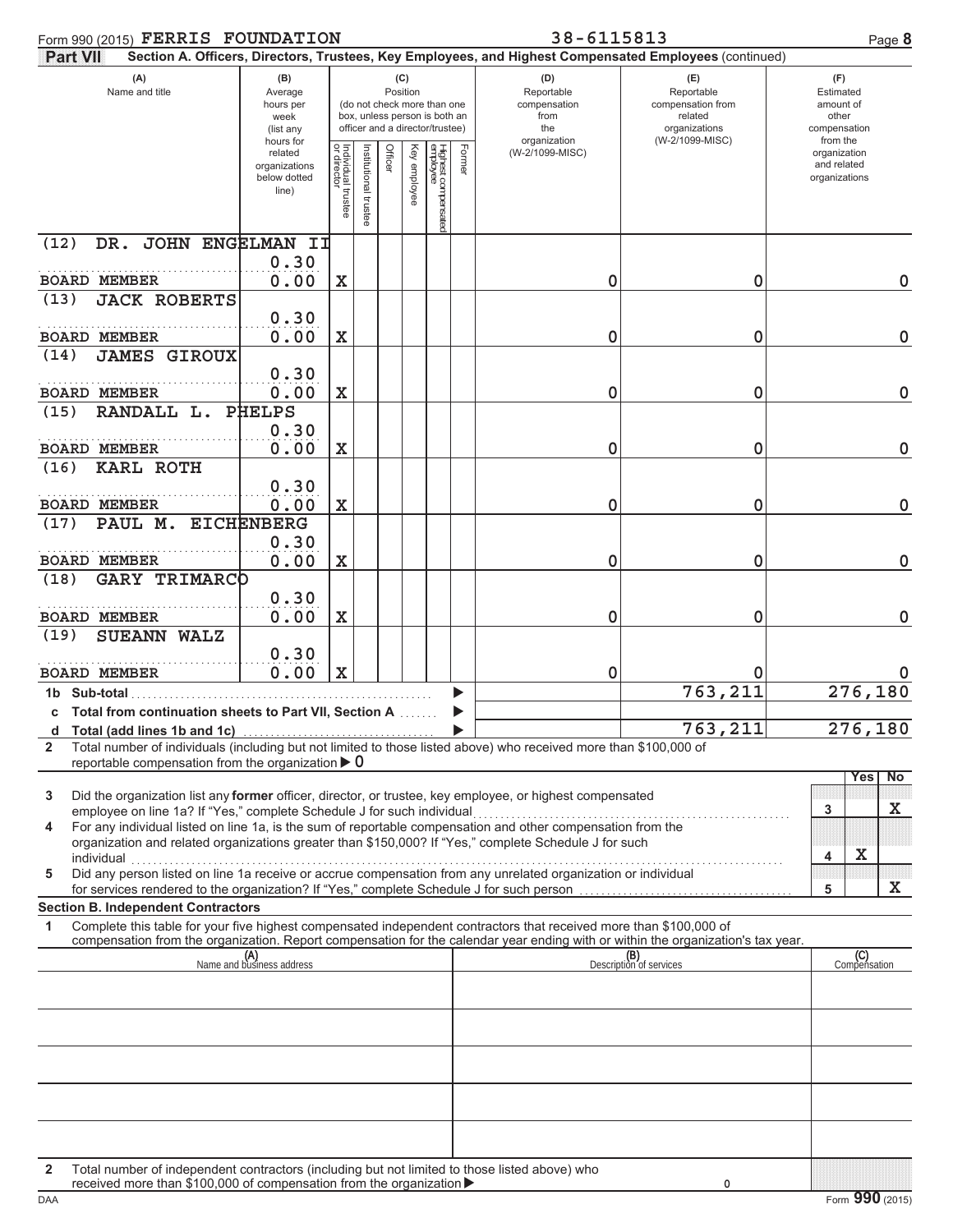| Form 990 (2015) FERRIS FOUNDATION                                                                                                                                                              |                                                               |                                   |                     |         |                 |                                                                                                 |        | 38-6115813                                                                                             |                                                                                       |                                                                    | Page 8      |
|------------------------------------------------------------------------------------------------------------------------------------------------------------------------------------------------|---------------------------------------------------------------|-----------------------------------|---------------------|---------|-----------------|-------------------------------------------------------------------------------------------------|--------|--------------------------------------------------------------------------------------------------------|---------------------------------------------------------------------------------------|--------------------------------------------------------------------|-------------|
| Part VII                                                                                                                                                                                       |                                                               |                                   |                     |         |                 |                                                                                                 |        | Section A. Officers, Directors, Trustees, Key Employees, and Highest Compensated Employees (continued) |                                                                                       |                                                                    |             |
| (A)<br>Name and title                                                                                                                                                                          | (B)<br>Average<br>hours per<br>week<br>(list any<br>hours for |                                   |                     |         | (C)<br>Position | (do not check more than one<br>box, unless person is both an<br>officer and a director/trustee) |        | (D)<br>Reportable<br>compensation<br>from<br>the<br>organization                                       | (E)<br>Reportable<br>compensation from<br>related<br>organizations<br>(W-2/1099-MISC) | (F)<br>Estimated<br>amount of<br>other<br>compensation<br>from the |             |
|                                                                                                                                                                                                | related<br>organizations<br>below dotted<br>line)             | Individual trustee<br>or director | nstitutional truste | Officer | Key employee    | Highest compensated<br>employee                                                                 | Former | (W-2/1099-MISC)                                                                                        |                                                                                       | organization<br>and related<br>organizations                       |             |
| DR. STEPHANIE LEONARDOS<br>(20)                                                                                                                                                                |                                                               |                                   |                     |         |                 |                                                                                                 |        |                                                                                                        |                                                                                       |                                                                    |             |
| <b>BOARD MEMBER</b>                                                                                                                                                                            | 0.30<br>0.00                                                  |                                   |                     |         |                 |                                                                                                 |        | 0                                                                                                      | 0                                                                                     |                                                                    | 0           |
| DR. KARL LINEBAUGH<br>(21)                                                                                                                                                                     |                                                               | X                                 |                     |         |                 |                                                                                                 |        |                                                                                                        |                                                                                       |                                                                    |             |
| <b>BOARD MEMBER</b>                                                                                                                                                                            | 0.30<br>0.00                                                  | X                                 |                     |         |                 |                                                                                                 |        | 0                                                                                                      | 0                                                                                     |                                                                    | $\mathbf 0$ |
| (22)<br>MICHAEL BIGFORD                                                                                                                                                                        |                                                               |                                   |                     |         |                 |                                                                                                 |        |                                                                                                        |                                                                                       |                                                                    |             |
| <b>BOARD MEMBER</b>                                                                                                                                                                            | 0.30<br>0.00                                                  | $\mathbf X$                       |                     |         |                 |                                                                                                 |        | 0                                                                                                      | 0                                                                                     |                                                                    | $\mathbf 0$ |
| <b>MINDY ANDERSON</b><br>(23)                                                                                                                                                                  | 0.30                                                          |                                   |                     |         |                 |                                                                                                 |        |                                                                                                        |                                                                                       |                                                                    |             |
| <b>BOARD MEMBER</b>                                                                                                                                                                            | 0.00                                                          | $\mathbf X$                       |                     |         |                 |                                                                                                 |        | 0                                                                                                      | 0                                                                                     |                                                                    | $\mathbf 0$ |
| <b>GARY GRANGER</b><br>(24)                                                                                                                                                                    | 0.30                                                          |                                   |                     |         |                 |                                                                                                 |        |                                                                                                        |                                                                                       |                                                                    |             |
| <b>CHAIR-ELECT</b>                                                                                                                                                                             | 0.00                                                          | X                                 |                     | X       |                 |                                                                                                 |        | 0                                                                                                      | 0                                                                                     |                                                                    | $\mathbf 0$ |
| (25)<br>TIM MURPHY                                                                                                                                                                             | 0.30                                                          |                                   |                     |         |                 |                                                                                                 |        |                                                                                                        |                                                                                       |                                                                    |             |
| <b>BOARD MEMBER</b>                                                                                                                                                                            | 0.00                                                          | $\mathbf X$                       |                     |         |                 |                                                                                                 |        | 0                                                                                                      | 0                                                                                     |                                                                    | $\mathbf 0$ |
| DENNIS NICKELS<br>(26)                                                                                                                                                                         |                                                               |                                   |                     |         |                 |                                                                                                 |        |                                                                                                        |                                                                                       |                                                                    |             |
| <b>BOARD MEMBER</b>                                                                                                                                                                            | 0.30<br>0.00                                                  | $\mathbf X$                       |                     |         |                 |                                                                                                 |        | 0                                                                                                      | 0                                                                                     |                                                                    | $\mathbf 0$ |
| <b>JOHN COLLINS</b><br>(27)                                                                                                                                                                    | JR.                                                           |                                   |                     |         |                 |                                                                                                 |        |                                                                                                        |                                                                                       |                                                                    |             |
| <b>BOARD MEMBER</b>                                                                                                                                                                            | 0.30<br>0.00                                                  | X                                 |                     |         |                 |                                                                                                 |        | 0                                                                                                      | 0                                                                                     |                                                                    | 0           |
| 1b Sub-total                                                                                                                                                                                   |                                                               |                                   |                     |         |                 |                                                                                                 |        |                                                                                                        |                                                                                       |                                                                    |             |
| c Total from continuation sheets to Part VII, Section A                                                                                                                                        |                                                               |                                   |                     |         |                 |                                                                                                 |        |                                                                                                        |                                                                                       |                                                                    |             |
| d Total (add lines 1b and 1c)<br>Total number of individuals (including but not limited to those listed above) who received more than \$100,000 of<br>$\mathbf{2}$                             |                                                               |                                   |                     |         |                 |                                                                                                 |        |                                                                                                        |                                                                                       |                                                                    |             |
| reportable compensation from the organization ▶                                                                                                                                                |                                                               |                                   |                     |         |                 |                                                                                                 |        |                                                                                                        |                                                                                       |                                                                    |             |
| 3<br>Did the organization list any <b>former</b> officer, director, or trustee, key employee, or highest compensated<br>employee on line 1a? If "Yes," complete Schedule J for such individual |                                                               |                                   |                     |         |                 |                                                                                                 |        |                                                                                                        |                                                                                       | Yes<br>3                                                           | No          |
| For any individual listed on line 1a, is the sum of reportable compensation and other compensation from the<br>4                                                                               |                                                               |                                   |                     |         |                 |                                                                                                 |        |                                                                                                        |                                                                                       |                                                                    |             |
| organization and related organizations greater than \$150,000? If "Yes," complete Schedule J for such<br>individual                                                                            |                                                               |                                   |                     |         |                 |                                                                                                 |        |                                                                                                        |                                                                                       | 4                                                                  |             |
| Did any person listed on line 1a receive or accrue compensation from any unrelated organization or individual<br>5                                                                             |                                                               |                                   |                     |         |                 |                                                                                                 |        |                                                                                                        |                                                                                       |                                                                    |             |
| for services rendered to the organization? If "Yes," complete Schedule J for such person<br><b>Section B. Independent Contractors</b>                                                          |                                                               |                                   |                     |         |                 |                                                                                                 |        |                                                                                                        |                                                                                       | 5                                                                  |             |
| Complete this table for your five highest compensated independent contractors that received more than \$100,000 of<br>1                                                                        |                                                               |                                   |                     |         |                 |                                                                                                 |        |                                                                                                        |                                                                                       |                                                                    |             |
| compensation from the organization. Report compensation for the calendar year ending with or within the organization's tax year.                                                               |                                                               |                                   |                     |         |                 |                                                                                                 |        |                                                                                                        |                                                                                       |                                                                    |             |
|                                                                                                                                                                                                | (A)<br>Name and business address                              |                                   |                     |         |                 |                                                                                                 |        |                                                                                                        | (B)<br>Description of services                                                        | (C)<br>Compensation                                                |             |
|                                                                                                                                                                                                |                                                               |                                   |                     |         |                 |                                                                                                 |        |                                                                                                        |                                                                                       |                                                                    |             |
|                                                                                                                                                                                                |                                                               |                                   |                     |         |                 |                                                                                                 |        |                                                                                                        |                                                                                       |                                                                    |             |
|                                                                                                                                                                                                |                                                               |                                   |                     |         |                 |                                                                                                 |        |                                                                                                        |                                                                                       |                                                                    |             |
|                                                                                                                                                                                                |                                                               |                                   |                     |         |                 |                                                                                                 |        |                                                                                                        |                                                                                       |                                                                    |             |
|                                                                                                                                                                                                |                                                               |                                   |                     |         |                 |                                                                                                 |        |                                                                                                        |                                                                                       |                                                                    |             |
|                                                                                                                                                                                                |                                                               |                                   |                     |         |                 |                                                                                                 |        |                                                                                                        |                                                                                       |                                                                    |             |
|                                                                                                                                                                                                |                                                               |                                   |                     |         |                 |                                                                                                 |        |                                                                                                        |                                                                                       |                                                                    |             |
|                                                                                                                                                                                                |                                                               |                                   |                     |         |                 |                                                                                                 |        |                                                                                                        |                                                                                       |                                                                    |             |

**2** Total number of independent contractors (including but not limited to those listed above) who received more than \$100,000 of compensation from the organization >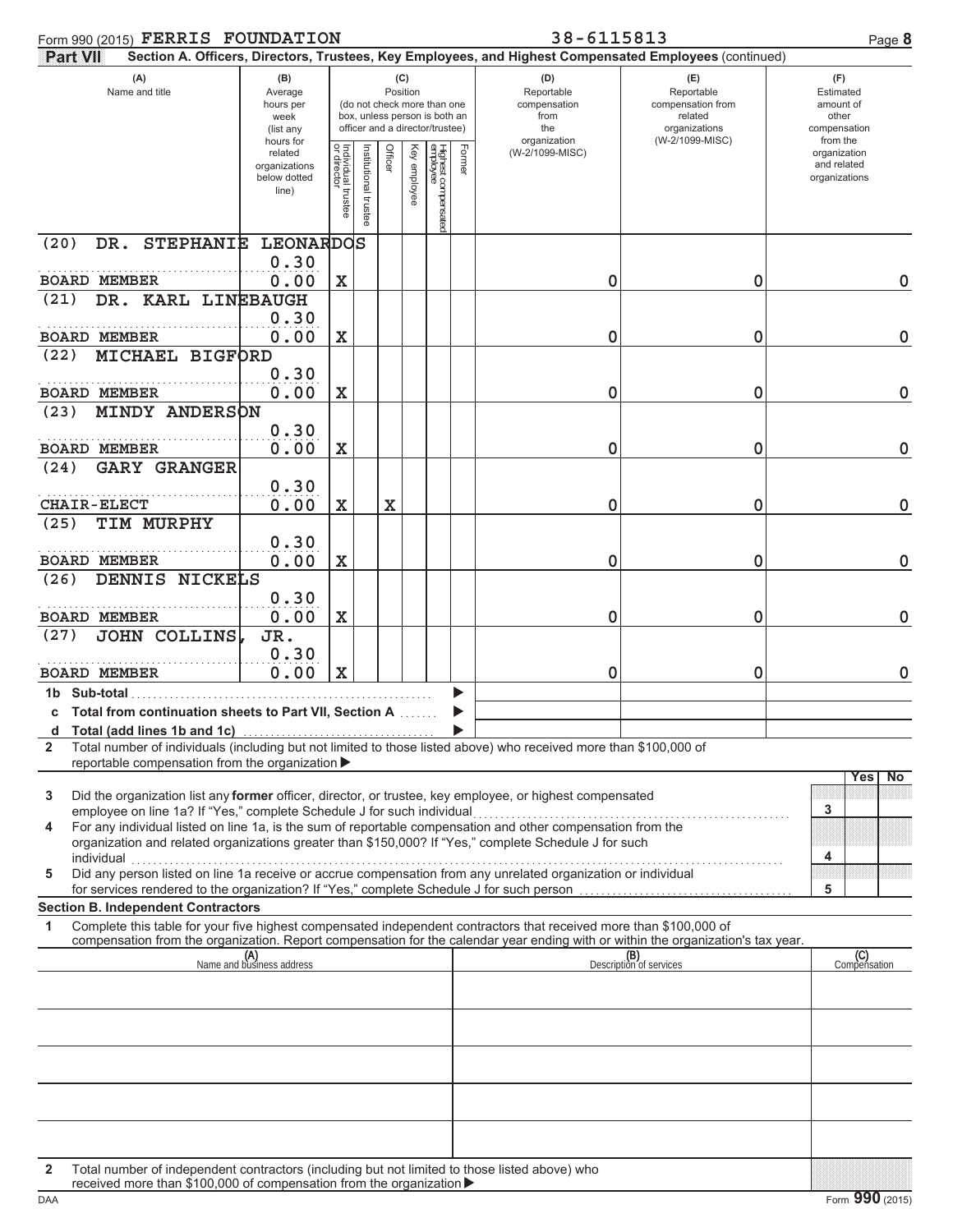|              | Form 990 (2015) FERRIS FOUNDATION                                                                                                                                                                                                                      |                                                               |                                   |                     |         |              |                                                                                                 |        | 38-6115813                                                                                             |                                                                                       | Page 8                                                             |
|--------------|--------------------------------------------------------------------------------------------------------------------------------------------------------------------------------------------------------------------------------------------------------|---------------------------------------------------------------|-----------------------------------|---------------------|---------|--------------|-------------------------------------------------------------------------------------------------|--------|--------------------------------------------------------------------------------------------------------|---------------------------------------------------------------------------------------|--------------------------------------------------------------------|
|              | <b>Part VII</b>                                                                                                                                                                                                                                        |                                                               |                                   |                     |         |              |                                                                                                 |        | Section A. Officers, Directors, Trustees, Key Employees, and Highest Compensated Employees (continued) |                                                                                       |                                                                    |
|              | (A)<br>Name and title                                                                                                                                                                                                                                  | (B)<br>Average<br>hours per<br>week<br>(list any<br>hours for |                                   |                     | (C)     | Position     | (do not check more than one<br>box, unless person is both an<br>officer and a director/trustee) |        | (D)<br>Reportable<br>compensation<br>from<br>the<br>organization                                       | (E)<br>Reportable<br>compensation from<br>related<br>organizations<br>(W-2/1099-MISC) | (F)<br>Estimated<br>amount of<br>other<br>compensation<br>from the |
|              |                                                                                                                                                                                                                                                        | related<br>organizations<br>below dotted<br>line)             | Individual trustee<br>or director | nstitutional truste | Officer | Key employee | Highest compensated<br>employee                                                                 | Former | (W-2/1099-MISC)                                                                                        |                                                                                       | organization<br>and related<br>organizations                       |
| (28)         | KURT HOFMAN                                                                                                                                                                                                                                            | 0.30                                                          |                                   |                     |         |              |                                                                                                 |        |                                                                                                        |                                                                                       |                                                                    |
|              | <b>BOARD MEMBER</b>                                                                                                                                                                                                                                    | 0.00                                                          | $\mathbf x$                       |                     |         |              |                                                                                                 |        | 0                                                                                                      | 0                                                                                     | $\mathbf 0$                                                        |
| (29)         | DR. BARBARA                                                                                                                                                                                                                                            | <b>HORN</b><br>0.30                                           |                                   |                     |         |              |                                                                                                 |        |                                                                                                        |                                                                                       |                                                                    |
|              | <b>BOARD MEMBER</b>                                                                                                                                                                                                                                    | 0.00                                                          | X                                 |                     |         |              |                                                                                                 |        | 0                                                                                                      | 0                                                                                     | $\mathbf 0$                                                        |
| (30)         | ROBERT LALONDE                                                                                                                                                                                                                                         | 0.30                                                          |                                   |                     |         |              |                                                                                                 |        |                                                                                                        |                                                                                       |                                                                    |
|              | <b>BOARD MEMBER</b>                                                                                                                                                                                                                                    | 0.00                                                          | X                                 |                     |         |              |                                                                                                 |        | 0                                                                                                      | 0                                                                                     | $\mathbf 0$                                                        |
| (31)         | DR. JOHN HARE                                                                                                                                                                                                                                          | 0.30                                                          |                                   |                     |         |              |                                                                                                 |        |                                                                                                        |                                                                                       |                                                                    |
| <b>CHAIR</b> |                                                                                                                                                                                                                                                        | 0.00                                                          | X                                 |                     | X       |              |                                                                                                 |        | 0                                                                                                      | 0                                                                                     | $\mathbf 0$                                                        |
|              |                                                                                                                                                                                                                                                        |                                                               |                                   |                     |         |              |                                                                                                 |        |                                                                                                        |                                                                                       |                                                                    |
|              |                                                                                                                                                                                                                                                        |                                                               |                                   |                     |         |              |                                                                                                 |        |                                                                                                        |                                                                                       |                                                                    |
|              |                                                                                                                                                                                                                                                        |                                                               |                                   |                     |         |              |                                                                                                 |        |                                                                                                        |                                                                                       |                                                                    |
|              |                                                                                                                                                                                                                                                        |                                                               |                                   |                     |         |              |                                                                                                 |        |                                                                                                        |                                                                                       |                                                                    |
|              | 1b Sub-total                                                                                                                                                                                                                                           |                                                               |                                   |                     |         |              |                                                                                                 |        |                                                                                                        |                                                                                       |                                                                    |
| d            | Total from continuation sheets to Part VII, Section A<br>Total (add lines 1b and 1c)                                                                                                                                                                   |                                                               |                                   |                     |         |              |                                                                                                 |        |                                                                                                        |                                                                                       |                                                                    |
| $\mathbf{2}$ | Total number of individuals (including but not limited to those listed above) who received more than \$100,000 of                                                                                                                                      |                                                               |                                   |                     |         |              |                                                                                                 |        |                                                                                                        |                                                                                       |                                                                    |
|              | reportable compensation from the organization >                                                                                                                                                                                                        |                                                               |                                   |                     |         |              |                                                                                                 |        |                                                                                                        |                                                                                       | Yes<br><b>No</b>                                                   |
| 3            | Did the organization list any former officer, director, or trustee, key employee, or highest compensated<br>employee on line 1a? If "Yes," complete Schedule J for such individual                                                                     |                                                               |                                   |                     |         |              |                                                                                                 |        |                                                                                                        |                                                                                       | 3                                                                  |
| 4            | For any individual listed on line 1a, is the sum of reportable compensation and other compensation from the<br>organization and related organizations greater than \$150,000? If "Yes," complete Schedule J for such<br>individual                     |                                                               |                                   |                     |         |              |                                                                                                 |        |                                                                                                        |                                                                                       | 4                                                                  |
| 5            | Did any person listed on line 1a receive or accrue compensation from any unrelated organization or individual<br>for services rendered to the organization? If "Yes," complete Schedule J for such person                                              |                                                               |                                   |                     |         |              |                                                                                                 |        |                                                                                                        |                                                                                       | 5                                                                  |
|              | <b>Section B. Independent Contractors</b>                                                                                                                                                                                                              |                                                               |                                   |                     |         |              |                                                                                                 |        |                                                                                                        |                                                                                       |                                                                    |
| 1            | Complete this table for your five highest compensated independent contractors that received more than \$100,000 of<br>compensation from the organization. Report compensation for the calendar year ending with or within the organization's tax year. |                                                               |                                   |                     |         |              |                                                                                                 |        |                                                                                                        |                                                                                       |                                                                    |
|              |                                                                                                                                                                                                                                                        | (A)<br>Name and business address                              |                                   |                     |         |              |                                                                                                 |        |                                                                                                        | (B)<br>Description of services                                                        | (C)<br>Compensation                                                |
|              |                                                                                                                                                                                                                                                        |                                                               |                                   |                     |         |              |                                                                                                 |        |                                                                                                        |                                                                                       |                                                                    |
|              |                                                                                                                                                                                                                                                        |                                                               |                                   |                     |         |              |                                                                                                 |        |                                                                                                        |                                                                                       |                                                                    |
|              |                                                                                                                                                                                                                                                        |                                                               |                                   |                     |         |              |                                                                                                 |        |                                                                                                        |                                                                                       |                                                                    |
|              |                                                                                                                                                                                                                                                        |                                                               |                                   |                     |         |              |                                                                                                 |        |                                                                                                        |                                                                                       |                                                                    |
|              |                                                                                                                                                                                                                                                        |                                                               |                                   |                     |         |              |                                                                                                 |        |                                                                                                        |                                                                                       |                                                                    |
|              |                                                                                                                                                                                                                                                        |                                                               |                                   |                     |         |              |                                                                                                 |        |                                                                                                        |                                                                                       |                                                                    |
| $\mathbf{2}$ | Total number of independent contractors (including but not limited to those listed above) who                                                                                                                                                          |                                                               |                                   |                     |         |              |                                                                                                 |        |                                                                                                        |                                                                                       |                                                                    |

received more than \$100,000 of compensation from the organization >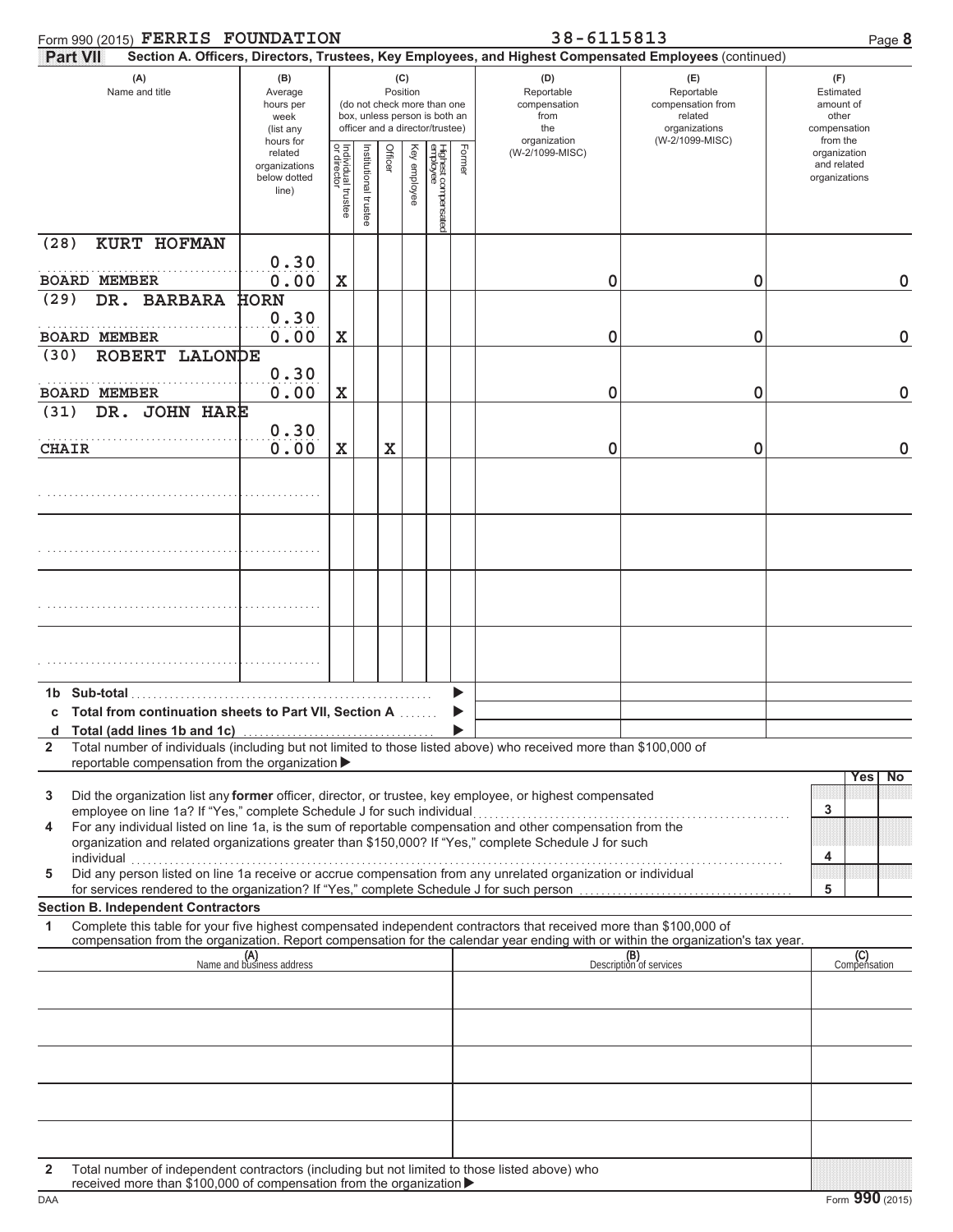# **Form 990 (2015) FERRIS FOUNDATION** 38-6115813 Page 9 **Part VIII Statement of Revenue**

 $\overline{\phantom{0}}$ 

|                                                                                                           |             | Check if Schedule O contains a response or note to any line in this Part VIII |                |               |                   |                      |                                                    |                                         |                                                           |
|-----------------------------------------------------------------------------------------------------------|-------------|-------------------------------------------------------------------------------|----------------|---------------|-------------------|----------------------|----------------------------------------------------|-----------------------------------------|-----------------------------------------------------------|
|                                                                                                           |             |                                                                               |                |               |                   | (A)<br>Total revenue | (B)<br>Related or<br>exempt<br>function<br>revenue | (C)<br>Unrelated<br>business<br>revenue | Revenue<br>excluded from tax<br>under sections<br>512-514 |
|                                                                                                           |             | 1a Federated campaigns                                                        | 1a             |               |                   |                      |                                                    |                                         |                                                           |
|                                                                                                           |             | <b>b</b> Membership dues                                                      | 1 <sub>b</sub> |               |                   |                      |                                                    |                                         |                                                           |
|                                                                                                           |             | c Fundraising events                                                          | 1 <sub>c</sub> |               | 152,030           |                      |                                                    |                                         |                                                           |
|                                                                                                           |             | d Related organizations                                                       | 1 <sub>d</sub> |               | 15,781,021        |                      |                                                    |                                         |                                                           |
|                                                                                                           |             | <b>e</b> Government grants (contributions)                                    | 1e             |               |                   |                      |                                                    |                                         |                                                           |
|                                                                                                           |             | f All other contributions, gifts, grants,                                     |                |               |                   |                      |                                                    |                                         |                                                           |
|                                                                                                           |             | and similar amounts not included above                                        | 1f             |               | 5,198,150         |                      |                                                    |                                         |                                                           |
|                                                                                                           |             | <b>g</b> Noncash contributions included in lines 1a-1f: $$$                   |                |               | 2,092,020         |                      |                                                    |                                         |                                                           |
|                                                                                                           |             | h Total. Add lines 1a-1f                                                      |                |               |                   | 21, 131, 201         |                                                    |                                         |                                                           |
|                                                                                                           |             |                                                                               |                |               | <b>Busn. Code</b> |                      |                                                    |                                         |                                                           |
|                                                                                                           | 2a          |                                                                               |                |               |                   |                      |                                                    |                                         |                                                           |
|                                                                                                           | b           |                                                                               |                |               |                   |                      |                                                    |                                         |                                                           |
|                                                                                                           | С           |                                                                               |                |               |                   |                      |                                                    |                                         |                                                           |
|                                                                                                           | d           |                                                                               |                |               |                   |                      |                                                    |                                         |                                                           |
|                                                                                                           |             |                                                                               |                |               |                   |                      |                                                    |                                         |                                                           |
|                                                                                                           |             | <b>f</b> All other program service revenue $\ldots$                           |                |               |                   |                      |                                                    |                                         |                                                           |
| Program Service Revenue Contributions, Gifts, Granta<br>Program Service Revenue and Other Similar Amounts |             |                                                                               |                |               | ь                 |                      |                                                    |                                         |                                                           |
|                                                                                                           | 3           | Investment income (including dividends, interest,                             |                |               |                   |                      |                                                    |                                         |                                                           |
|                                                                                                           |             | and other similar amounts)                                                    |                |               |                   | 1,030,888            |                                                    |                                         | 1,030,888                                                 |
|                                                                                                           | 4           | Income from investment of tax-exempt bond proceed                             |                |               |                   |                      |                                                    |                                         |                                                           |
|                                                                                                           | 5           |                                                                               |                |               |                   |                      |                                                    |                                         |                                                           |
|                                                                                                           |             | (i) Real                                                                      |                | (ii) Personal |                   |                      |                                                    |                                         |                                                           |
|                                                                                                           |             |                                                                               |                |               |                   |                      |                                                    |                                         |                                                           |
|                                                                                                           |             | <b>6a</b> Gross rents                                                         |                |               |                   |                      |                                                    |                                         |                                                           |
|                                                                                                           |             | <b>b</b> Less: rental exps.                                                   |                |               |                   |                      |                                                    |                                         |                                                           |
|                                                                                                           |             | <b>c</b> Rental inc. or (loss)                                                |                |               |                   |                      |                                                    |                                         |                                                           |
|                                                                                                           |             | <b>7a</b> Gross amount from                                                   |                |               |                   |                      |                                                    |                                         |                                                           |
|                                                                                                           |             | (i) Securities<br>sales of assets<br>16,865,259                               |                | (ii) Other    |                   |                      |                                                    |                                         |                                                           |
|                                                                                                           |             | other than inventor                                                           |                |               |                   |                      |                                                    |                                         |                                                           |
|                                                                                                           |             | <b>b</b> Less: cost or other<br>15,715,261                                    |                |               |                   |                      |                                                    |                                         |                                                           |
|                                                                                                           |             | basis & sales exps.<br>1, 149, 998                                            |                |               |                   |                      |                                                    |                                         |                                                           |
|                                                                                                           |             | c Gain or (loss)                                                              |                |               |                   | 1,149,998            |                                                    |                                         |                                                           |
|                                                                                                           |             |                                                                               |                |               |                   |                      |                                                    |                                         | 1,149,998                                                 |
| g                                                                                                         |             | 8a Gross income from fundraising events                                       |                |               |                   |                      |                                                    |                                         |                                                           |
|                                                                                                           |             | (not including $\frac{152}{100}$ , 030                                        |                |               |                   |                      |                                                    |                                         |                                                           |
|                                                                                                           |             | of contributions reported on line 1c).                                        |                |               |                   |                      |                                                    |                                         |                                                           |
| Other Reven                                                                                               |             | See Part IV, line 18                                                          | a              |               | 58,750            |                      |                                                    |                                         |                                                           |
|                                                                                                           |             | <b>b</b> Less: direct expenses                                                | $\mathbf b$    |               | 136,640           |                      |                                                    |                                         |                                                           |
|                                                                                                           |             | c Net income or (loss) from fundraising events                                |                |               |                   | $-77,890$            |                                                    |                                         | $-77,890$                                                 |
|                                                                                                           |             | 9a Gross income from gaming activities.                                       |                |               |                   |                      |                                                    |                                         |                                                           |
|                                                                                                           |             | See Part IV, line 19                                                          | a              |               |                   |                      |                                                    |                                         |                                                           |
|                                                                                                           |             | <b>b</b> Less: direct expenses                                                | $\mathbf b$    |               |                   |                      |                                                    |                                         |                                                           |
|                                                                                                           |             | c Net income or (loss) from gaming activities                                 |                |               |                   |                      |                                                    |                                         |                                                           |
|                                                                                                           |             | 10a Gross sales of inventory, less                                            |                |               |                   |                      |                                                    |                                         |                                                           |
|                                                                                                           |             | returns and allowances<br>.                                                   | a              |               |                   |                      |                                                    |                                         |                                                           |
|                                                                                                           |             | <b>b</b> Less: cost of goods sold                                             | $\mathbf b$    |               |                   |                      |                                                    |                                         |                                                           |
|                                                                                                           |             | c Net income or (loss) from sales of inventory                                |                |               |                   |                      |                                                    |                                         |                                                           |
|                                                                                                           |             | Miscellaneous Revenue                                                         |                |               | <b>Busn. Code</b> |                      |                                                    |                                         |                                                           |
|                                                                                                           |             | 11a COMMONFUND CAPITAL NATURAL                                                |                |               | 900003            | 6,695                |                                                    | 6,695                                   |                                                           |
|                                                                                                           | $\mathbf b$ | RCP FUND VII, L.P.                                                            |                |               | 900003            | 1,001                |                                                    | 1,001                                   |                                                           |
|                                                                                                           | c           | COMMONFUND CAPITAL PARTNERS                                                   |                |               | 900003            | 344<br>$-99,422$     |                                                    | 344<br>$-99,422$                        |                                                           |
|                                                                                                           |             | d All other revenue                                                           |                |               |                   | $-91,382$            |                                                    |                                         |                                                           |
|                                                                                                           |             | e Total. Add lines 11a-11d                                                    |                |               | ▶                 | 23, 142, 815         |                                                    | $-91,382$                               |                                                           |
|                                                                                                           | 12          | Total revenue. See instructions.                                              |                |               |                   |                      | 0                                                  |                                         | 2,102,996                                                 |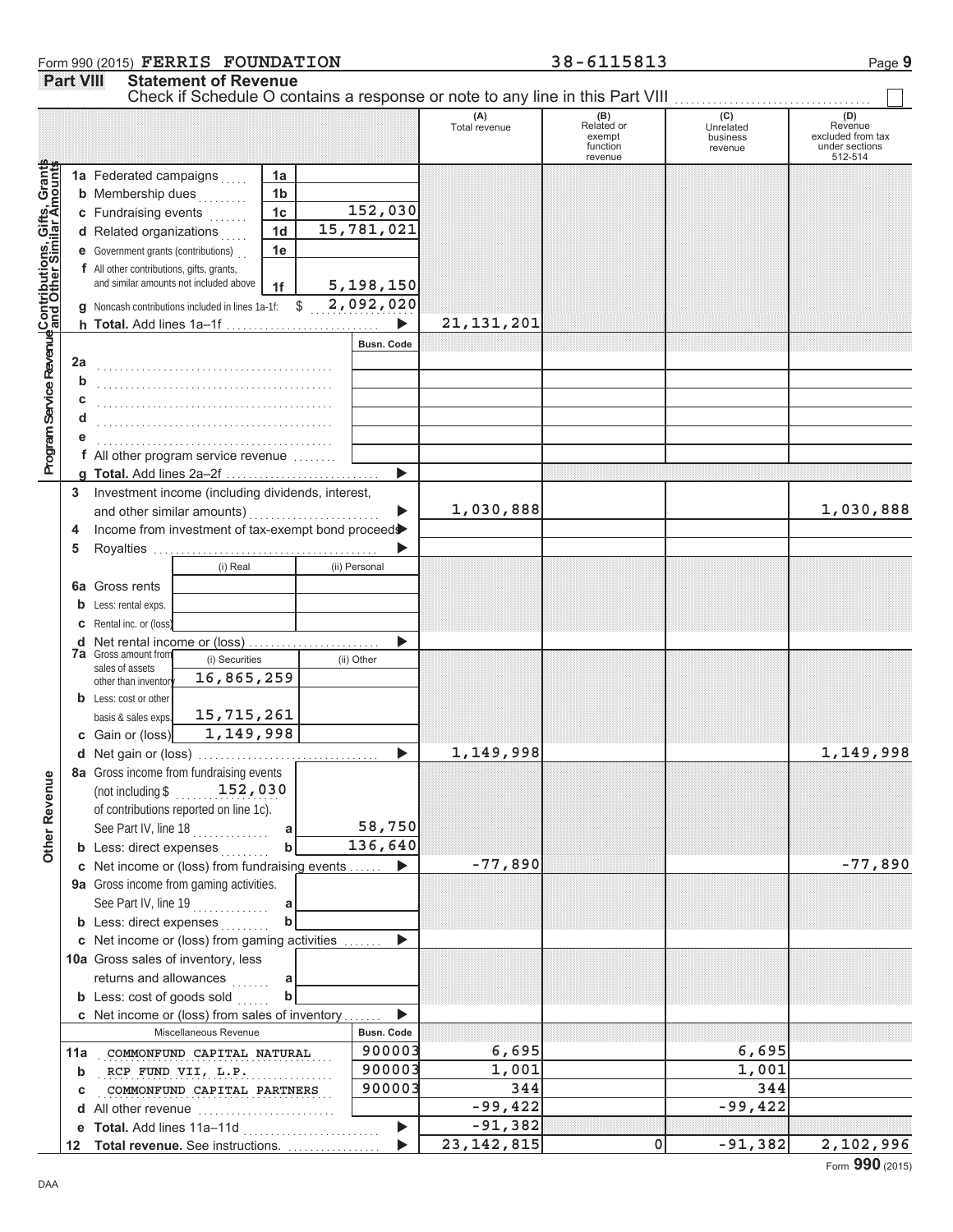|              | <b>FERRIS FOUNDATION</b><br>Form 990 (2015)                                                                                                                                                                                       |                | 38-6115813                  |                                    | Page 10                 |
|--------------|-----------------------------------------------------------------------------------------------------------------------------------------------------------------------------------------------------------------------------------|----------------|-----------------------------|------------------------------------|-------------------------|
|              | <b>Part IX</b><br><b>Statement of Functional Expenses</b>                                                                                                                                                                         |                |                             |                                    |                         |
|              | Section 501(c)(3) and 501(c)(4) organizations must complete all columns. All other organizations must complete column (A).<br>Check if Schedule O contains a response or note to any line in this Part IX                         |                |                             |                                    |                         |
|              | Do not include amounts reported on lines 6b,                                                                                                                                                                                      | (A)            | (B)                         | (C)                                | (D)                     |
|              | 7b, 8b, 9b, and 10b of Part VIII.                                                                                                                                                                                                 | Total expenses | Program service<br>expenses | Management and<br>general expenses | Fundraising<br>expenses |
| 1            | Grants and other assistance to domestic organizations                                                                                                                                                                             |                |                             |                                    |                         |
|              | and domestic governments. See Part IV, line 21                                                                                                                                                                                    | 5,556,318      | 5,556,318                   |                                    |                         |
| $\mathbf{2}$ | Grants and other assistance to domestic                                                                                                                                                                                           |                |                             |                                    |                         |
|              | individuals. See Part IV, line 22                                                                                                                                                                                                 |                |                             |                                    |                         |
| 3            | Grants and other assistance to foreign                                                                                                                                                                                            |                |                             |                                    |                         |
|              | organizations, foreign governments, and foreign                                                                                                                                                                                   |                |                             |                                    |                         |
|              | individuals. See Part IV, lines 15 and 16                                                                                                                                                                                         |                |                             |                                    |                         |
| 4            | Benefits paid to or for members                                                                                                                                                                                                   |                |                             |                                    |                         |
| 5            | Compensation of current officers, directors,                                                                                                                                                                                      |                |                             |                                    |                         |
|              | trustees, and key employees                                                                                                                                                                                                       |                |                             |                                    |                         |
| 6            | Compensation not included above, to disqualified                                                                                                                                                                                  |                |                             |                                    |                         |
|              | persons (as defined under section 4958(f)(1)) and                                                                                                                                                                                 |                |                             |                                    |                         |
|              | persons described in section 4958(c)(3)(B)                                                                                                                                                                                        |                |                             |                                    |                         |
| 7            | Other salaries and wages                                                                                                                                                                                                          |                |                             |                                    |                         |
| 8            | Pension plan accruals and contributions (include                                                                                                                                                                                  |                |                             |                                    |                         |
|              | section 401(k) and 403(b) employer contributions)                                                                                                                                                                                 |                |                             |                                    |                         |
| 9            | Other employee benefits                                                                                                                                                                                                           |                |                             |                                    |                         |
| 10           | Payroll taxes                                                                                                                                                                                                                     |                |                             |                                    |                         |
| 11           | Fees for services (non-employees):                                                                                                                                                                                                |                |                             |                                    |                         |
| a            | Management                                                                                                                                                                                                                        |                |                             |                                    |                         |
|              | <b>b</b> Legal                                                                                                                                                                                                                    |                |                             |                                    |                         |
|              | c Accounting $\ldots$                                                                                                                                                                                                             | 9,600          |                             | 4,320                              | 5,280                   |
|              | d Lobbying                                                                                                                                                                                                                        |                |                             |                                    |                         |
| е            | Professional fundraising services. See Part IV, line 17                                                                                                                                                                           |                |                             |                                    |                         |
| f            | Investment management fees                                                                                                                                                                                                        |                |                             |                                    |                         |
| q            | Other. (If line 11g amount exceeds 10% of line 25, column                                                                                                                                                                         |                |                             |                                    |                         |
|              | (A) amount, list line 11g expenses on Schedule O.)                                                                                                                                                                                | 253,939        |                             | 151,204                            | 102,735                 |
|              | 12 Advertising and promotion [1] [1] Advertising and promotion                                                                                                                                                                    | 32,022         |                             | 15,497                             | 16,525                  |
| 13           | Office expenses                                                                                                                                                                                                                   | 8,136          |                             | 7,262                              | 874                     |
| 14           |                                                                                                                                                                                                                                   | 6,255          |                             | 2,815                              | 3,440                   |
| 15           | Royalties<br>Note: All Distribution of the Magnetic Section of the Magnetic Section of the Magnetic Section of the Magnetic Section of the Magnetic Section of the Magnetic Section of the Magnetic Section of the Magnetic Secti |                |                             |                                    |                         |
| 16           |                                                                                                                                                                                                                                   |                |                             |                                    |                         |
| 17           | Travel                                                                                                                                                                                                                            | 18,783         |                             | 9,008                              | 9,775                   |
| 18           | Payments of travel or entertainment expenses                                                                                                                                                                                      |                |                             |                                    |                         |
|              | for any federal, state, or local public officials                                                                                                                                                                                 |                |                             |                                    |                         |
| 19           | Conferences, conventions, and meetings                                                                                                                                                                                            |                |                             |                                    |                         |
| 20           | Interest                                                                                                                                                                                                                          |                |                             |                                    |                         |
| 21           | Payments to affiliates<br>.                                                                                                                                                                                                       |                |                             |                                    |                         |
| 22           | Depreciation, depletion, and amortization                                                                                                                                                                                         |                |                             |                                    |                         |
| 23           | Insurance                                                                                                                                                                                                                         | 11,190         |                             | 5,035                              | 6,155                   |
| 24           | Other expenses. Itemize expenses not covered                                                                                                                                                                                      |                |                             |                                    |                         |
|              | above (List miscellaneous expenses in line 24e. If                                                                                                                                                                                |                |                             |                                    |                         |
|              | line 24e amount exceeds 10% of line 25, column                                                                                                                                                                                    |                |                             |                                    |                         |

**BANK CHARGES AND OTHER SE 8,497** 3,824 4,673 **DUES AND MEMBERSHIPS** 4,324 1,946 2,378

**FLOWERS 2,463 1,108 1,355** 

**343 154 189**

**5,946,984 5,556,318 237,287 153,379**

**FOOD 35,114 35,114**

**26**

**a b c d**

**e** All other expenses . . . . . . . . . . . . . . . . . . . . . . . . 25 Total functional expenses. Add lines 1 through 24e ...

Joint costs. Complete this line only if the

. . . . . . . . . . . . . . . . . . . . . . . . . . . . . . . . . . . . . . . . . . .

fundraising solicitation. Check here  $\blacktriangleright$  | if organization reported in column (B) joint costs from a combined educational campaign and

following SOP 98-2 (ASC 958-720)

(A) amount, list line 24e expenses on Schedule O.)

. . . . . . . . . . . . . . . . . . . . . . . . . . . . . . . . . . . . . . . . . . .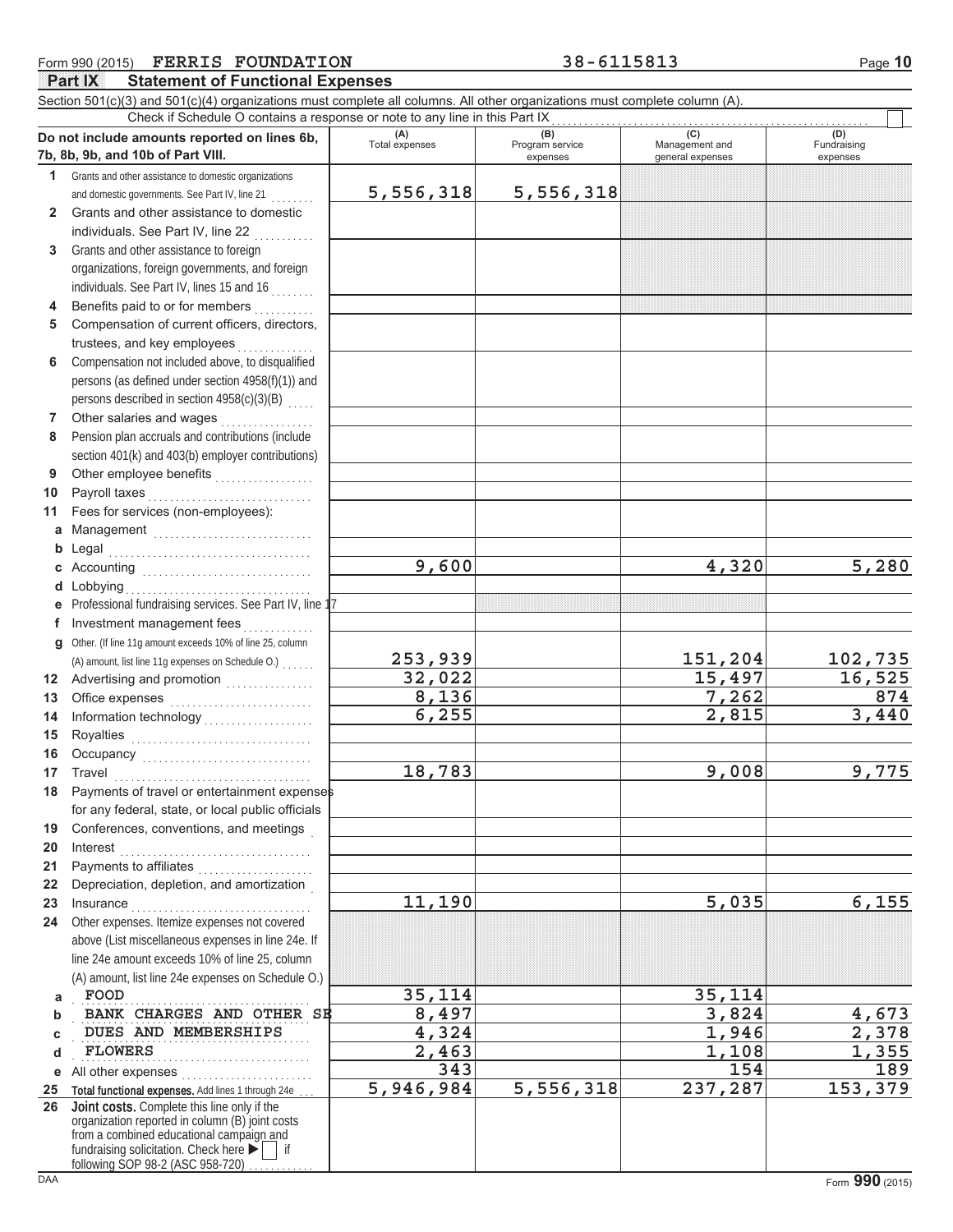### Form 990 (2015) FERRIS FOUNDATION 38-6115813 Page 11 **Part X** Balance Sheet

|                             |          | Check if Schedule O contains a response or note to any line in this Part X                                                                                                                                                          |                                          |                                         |                 |                            |
|-----------------------------|----------|-------------------------------------------------------------------------------------------------------------------------------------------------------------------------------------------------------------------------------------|------------------------------------------|-----------------------------------------|-----------------|----------------------------|
|                             |          |                                                                                                                                                                                                                                     |                                          | (A)                                     |                 | (B)                        |
|                             |          |                                                                                                                                                                                                                                     |                                          | Beginning of year                       |                 | End of year                |
|                             | 1.       | Cash-non-interest bearing                                                                                                                                                                                                           |                                          | 293,437                                 | $\mathbf{1}$    | 157,603                    |
|                             | 2        |                                                                                                                                                                                                                                     |                                          | 1,807,553                               | $\overline{2}$  | 602,637                    |
|                             | 3        |                                                                                                                                                                                                                                     |                                          | 5,551,436                               | 3               | 3,772,919                  |
|                             | 4        | Accounts receivable, net                                                                                                                                                                                                            |                                          |                                         | 4               |                            |
|                             | 5        | Loans and other receivables from current and former officers, directors,                                                                                                                                                            |                                          |                                         |                 |                            |
|                             |          | trustees, key employees, and highest compensated employees.                                                                                                                                                                         |                                          |                                         |                 |                            |
|                             |          | Complete Part II of Schedule L                                                                                                                                                                                                      |                                          |                                         | 5               |                            |
|                             | 6        | Loans and other receivables from other disqualified persons (as defined under section                                                                                                                                               |                                          |                                         |                 |                            |
|                             |          | $4958(f)(1)$ , persons described in section $4958(c)(3)(B)$ , and contributing employers and                                                                                                                                        |                                          |                                         |                 |                            |
|                             |          | sponsoring organizations of section 501(c)(9) voluntary employees' beneficiary                                                                                                                                                      |                                          |                                         |                 |                            |
|                             |          | organizations (see instructions). Complete Part II of Schedule L                                                                                                                                                                    | and a strategic control of the strategic |                                         | 6               |                            |
| Assets                      | 7        | Notes and loans receivable, net <b>constructs</b> and in the set of the set of the set of the set of the set of the set of the set of the set of the set of the set of the set of the set of the set of the set of the set of the s |                                          |                                         | 7               |                            |
|                             | 8        | Inventories for sale or use                                                                                                                                                                                                         |                                          |                                         | 8               |                            |
|                             | 9        | Prepaid expenses and deferred charges                                                                                                                                                                                               |                                          |                                         | 9               |                            |
|                             |          | 10a Land, buildings, and equipment: cost or                                                                                                                                                                                         |                                          |                                         |                 |                            |
|                             |          | other basis. Complete Part VI of Schedule D                                                                                                                                                                                         | 10a                                      |                                         |                 |                            |
|                             |          | <b>b</b> Less: accumulated depreciation<br>.                                                                                                                                                                                        | 10 <sub>b</sub>                          |                                         | 10 <sub>c</sub> | 9,581,938                  |
|                             | 11       |                                                                                                                                                                                                                                     |                                          | $\overline{9}$ , 417, 550<br>38,598,245 | 11              |                            |
|                             | 12       |                                                                                                                                                                                                                                     |                                          |                                         | 12              | 56,369,902                 |
|                             | 13<br>14 | Intangible assets                                                                                                                                                                                                                   |                                          |                                         | 13<br>14        |                            |
|                             | 15       |                                                                                                                                                                                                                                     |                                          | 15                                      |                 |                            |
|                             | 16       |                                                                                                                                                                                                                                     |                                          | $\overline{55}$ , 668, 221              | 16              | 70,484,999                 |
|                             | 17       |                                                                                                                                                                                                                                     |                                          | 158,388                                 | 17              | 15,314                     |
|                             | 18       | Grants payable                                                                                                                                                                                                                      |                                          |                                         | 18              |                            |
|                             | 19       | Deferred revenue                                                                                                                                                                                                                    |                                          |                                         | 19              |                            |
|                             | 20       |                                                                                                                                                                                                                                     |                                          | 20                                      |                 |                            |
|                             | 21       | Escrow or custodial account liability. Complete Part IV of Schedule D                                                                                                                                                               |                                          |                                         | 21              |                            |
|                             | 22       | Loans and other payables to current and former officers, directors,                                                                                                                                                                 |                                          |                                         |                 |                            |
|                             |          | trustees, key employees, highest compensated employees, and                                                                                                                                                                         |                                          |                                         |                 |                            |
| Liabilities                 |          | disqualified persons. Complete Part II of Schedule L                                                                                                                                                                                |                                          |                                         | 22              |                            |
|                             | 23       | Secured mortgages and notes payable to unrelated third parties                                                                                                                                                                      |                                          |                                         | 23              |                            |
|                             | 24       |                                                                                                                                                                                                                                     |                                          |                                         | 24              |                            |
|                             | 25       | Other liabilities (including federal income tax, payables to related third                                                                                                                                                          |                                          |                                         |                 |                            |
|                             |          | parties, and other liabilities not included on lines 17-24). Complete Part X                                                                                                                                                        |                                          |                                         |                 |                            |
|                             |          | of Schedule D                                                                                                                                                                                                                       |                                          | 110,069                                 | 25              | 110,448                    |
|                             | 26       |                                                                                                                                                                                                                                     |                                          | 268,457                                 | 26              | 125,762                    |
|                             |          | Organizations that follow SFAS 117 (ASC 958), check here $\blacktriangleright$ $\boxed{\mathbf{X}}$ and                                                                                                                             |                                          |                                         |                 |                            |
|                             |          | complete lines 27 through 29, and lines 33 and 34.                                                                                                                                                                                  |                                          | 12,744,978                              | 27              | 30,745,963                 |
|                             | 27<br>28 | Unrestricted net assets<br>Temporarily restricted net assets                                                                                                                                                                        |                                          | 18,768,203                              | 28              | 14,809,565                 |
|                             | 29       | Permanently restricted net assets                                                                                                                                                                                                   |                                          | 23,886,583                              | 29              | $\overline{24}$ , 803, 709 |
|                             |          | Organizations that do not follow SFAS 117 (ASC 958), check here                                                                                                                                                                     | and                                      |                                         |                 |                            |
|                             |          | complete lines 30 through 34.                                                                                                                                                                                                       |                                          |                                         |                 |                            |
| Net Assets or Fund Balances | 30       | Capital stock or trust principal, or current funds                                                                                                                                                                                  |                                          |                                         | 30              |                            |
|                             | 31       |                                                                                                                                                                                                                                     |                                          |                                         | 31              |                            |
|                             | 32       | Retained earnings, endowment, accumulated income, or other funds                                                                                                                                                                    | and a straight and a straight.           |                                         | 32              |                            |
|                             | 33       | Total net assets or fund balances                                                                                                                                                                                                   |                                          | 55,399,764                              | 33              | 70,359,237                 |
|                             | 34       |                                                                                                                                                                                                                                     |                                          | 55,668,221                              | 34              | 70,484,999                 |

Form **990** (2015)

DAA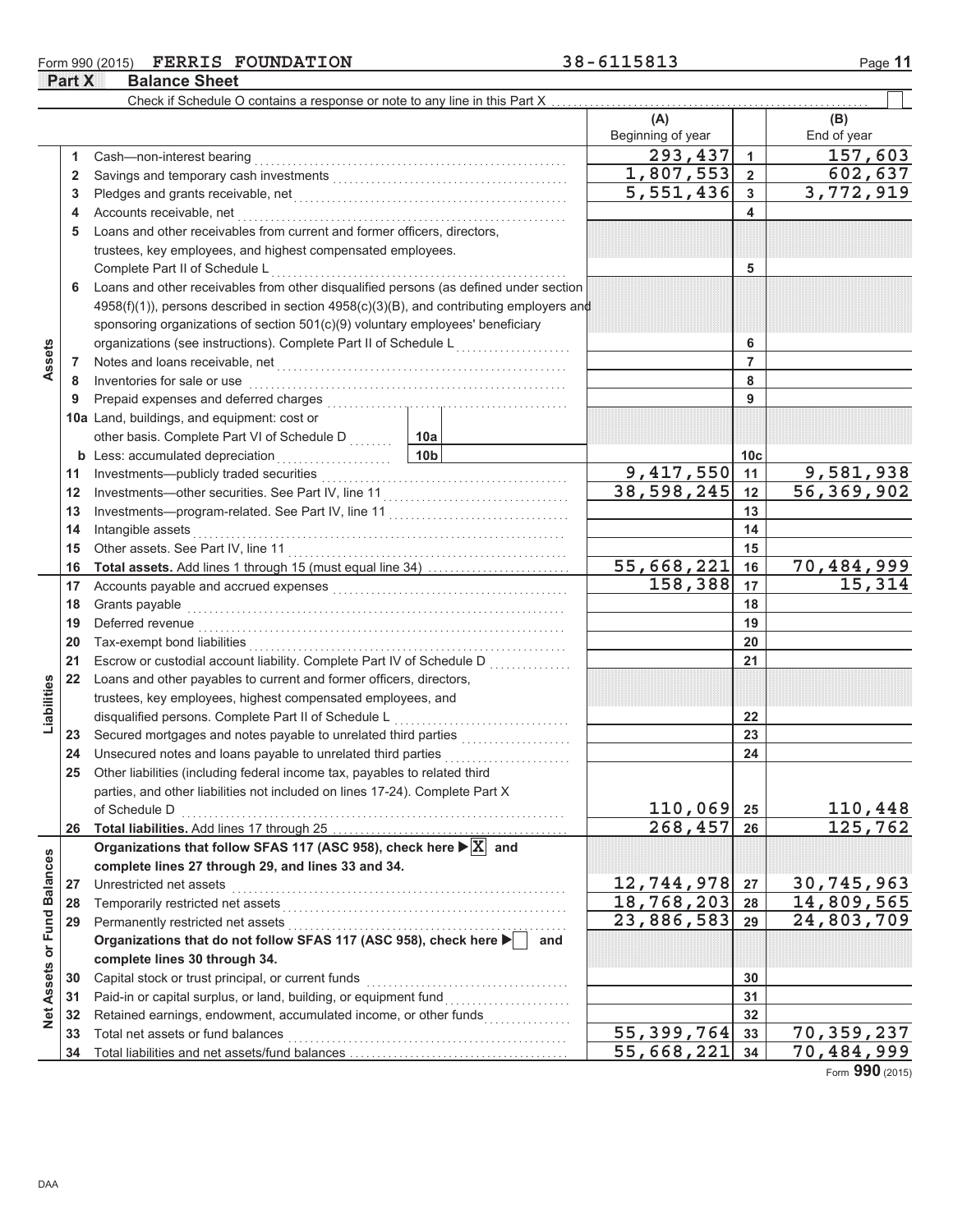|    | 38-6115813<br>Form 990 (2015) FERRIS FOUNDATION                                                                                                                                                                               |                  |                           |            | Page 12   |
|----|-------------------------------------------------------------------------------------------------------------------------------------------------------------------------------------------------------------------------------|------------------|---------------------------|------------|-----------|
|    | <b>Reconciliation of Net Assets</b><br>Part XI                                                                                                                                                                                |                  |                           |            |           |
|    |                                                                                                                                                                                                                               |                  |                           |            |           |
|    |                                                                                                                                                                                                                               |                  | $\overline{23,142}$ , 815 |            |           |
| 2  |                                                                                                                                                                                                                               | $\overline{2}$   | 5,946,984                 |            |           |
| 3  |                                                                                                                                                                                                                               | 3                | 17, 195, 831              |            |           |
| 4  | Net assets or fund balances at beginning of year (must equal Part X, line 33, column (A)) [[[[[[[[[[[[[[[[[[[                                                                                                                 | $\blacktriangle$ | 55,399,764                |            |           |
| 5  | Net unrealized gains (losses) on investments [11] with the context of the context of the state of the context of the context of the context of the context of the context of the context of the context of the context of the | 5                | $-2, 219, 357$            |            |           |
| 6  |                                                                                                                                                                                                                               | 6                |                           |            |           |
| 7  | Investment expenses                                                                                                                                                                                                           | $\overline{7}$   |                           |            |           |
| 8  | Prior period adjustments                                                                                                                                                                                                      | 8                |                           |            |           |
| 9  | Other changes in net assets or fund balances (explain in Schedule O)                                                                                                                                                          | 9                |                           |            | $-17,001$ |
| 10 | Net assets or fund balances at end of year. Combine lines 3 through 9 (must equal Part X, line                                                                                                                                |                  |                           |            |           |
|    | 33, column (B))                                                                                                                                                                                                               | 10               | 70, 359, 237              |            |           |
|    | <b>Financial Statements and Reporting</b><br>Part XII                                                                                                                                                                         |                  |                           |            |           |
|    |                                                                                                                                                                                                                               |                  |                           |            |           |
|    |                                                                                                                                                                                                                               |                  |                           | <b>Yes</b> | No        |
| 1. | $\mathbf{X}$ Accrual<br>Accounting method used to prepare the Form 990:<br>Cash<br>Other                                                                                                                                      |                  |                           |            |           |
|    | If the organization changed its method of accounting from a prior year or checked "Other," explain in                                                                                                                         |                  |                           |            |           |
|    | Schedule O.                                                                                                                                                                                                                   |                  |                           |            |           |
|    | 2a Were the organization's financial statements compiled or reviewed by an independent accountant?                                                                                                                            |                  | 2a                        |            | х         |
|    | If "Yes," check a box below to indicate whether the financial statements for the year were compiled or                                                                                                                        |                  |                           |            |           |
|    | reviewed on a separate basis, consolidated basis, or both:                                                                                                                                                                    |                  |                           |            |           |
|    | Separate basis<br><b>Consolidated basis</b><br>Both consolidated and separate basis<br>$\mathbf{1}$                                                                                                                           |                  |                           |            |           |
|    | b Were the organization's financial statements audited by an independent accountant?                                                                                                                                          |                  | 2 <sub>b</sub>            | х          |           |
|    | If "Yes," check a box below to indicate whether the financial statements for the year were audited on a                                                                                                                       |                  |                           |            |           |
|    | separate basis, consolidated basis, or both:                                                                                                                                                                                  |                  |                           |            |           |
|    | $ \mathbf{X} $ Both consolidated and separate basis<br>Separate basis<br><b>Consolidated basis</b>                                                                                                                            |                  |                           |            |           |
|    | c If "Yes" to line 2a or 2b, does the organization have a committee that assumes responsibility for oversight                                                                                                                 |                  |                           |            |           |
|    | of the audit, review, or compilation of its financial statements and selection of an independent accountant?                                                                                                                  |                  | 2c                        | X          |           |
|    | If the organization changed either its oversight process or selection process during the tax year, explain in                                                                                                                 |                  |                           |            |           |
|    | Schedule O.                                                                                                                                                                                                                   |                  |                           |            |           |
|    | 3a As a result of a federal award, was the organization required to undergo an audit or audits as set forth in                                                                                                                |                  |                           |            |           |
|    | the Single Audit Act and OMB Circular A-133?                                                                                                                                                                                  |                  | 3a                        |            | X         |
|    | <b>b</b> If "Yes," did the organization undergo the required audit or audits? If the organization did not undergo the                                                                                                         |                  |                           |            |           |
|    | required audit or audits, explain why in Schedule O and describe any steps taken to undergo such audits                                                                                                                       |                  | 3 <sub>b</sub>            |            |           |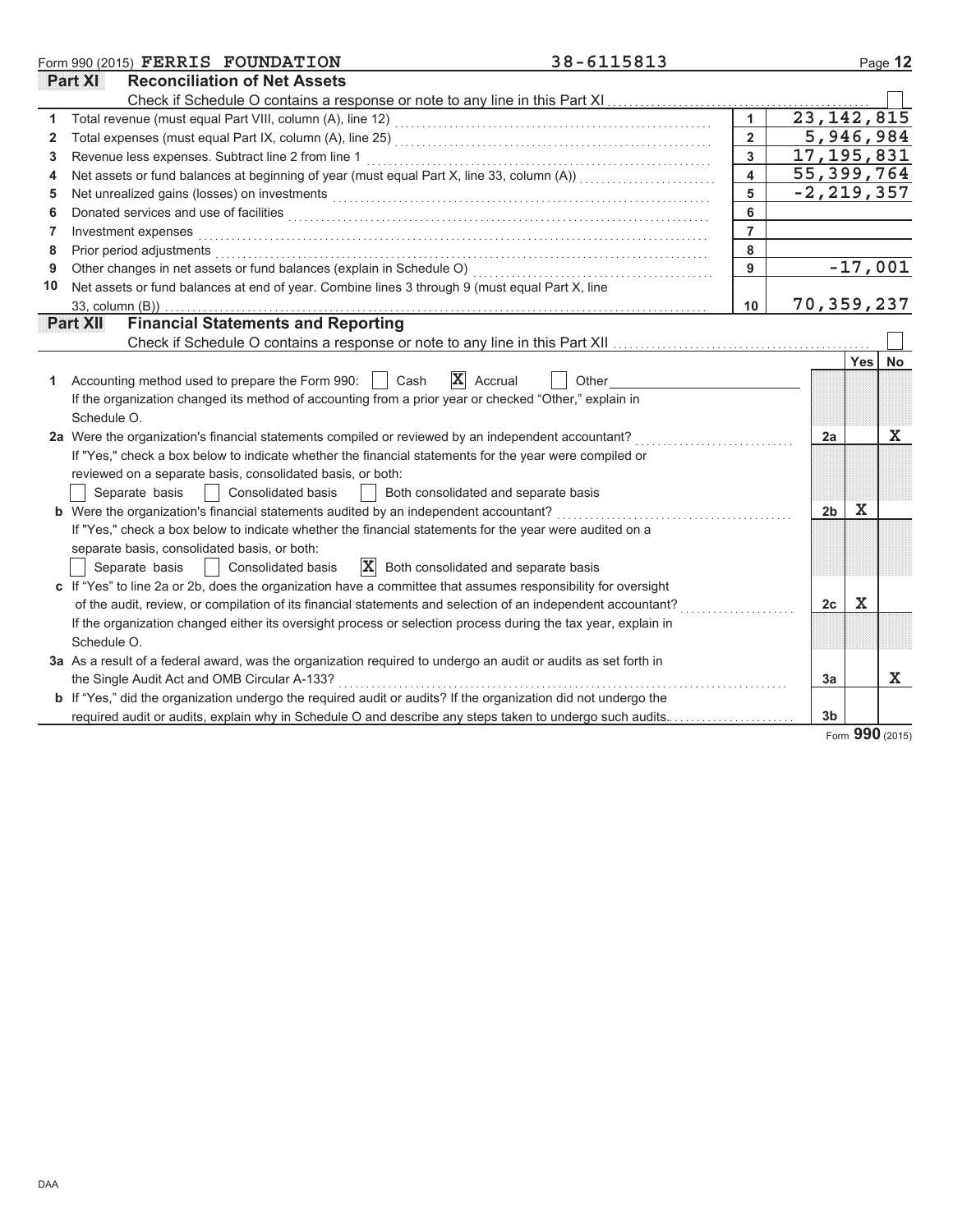| <b>SCHEDULE A</b>                     |                                                                               | <b>Public Charity Status and Public Support</b>                                                                                                                                                                                  |                          |                          |                                        |  | OMB No. 1545-0047                    |
|---------------------------------------|-------------------------------------------------------------------------------|----------------------------------------------------------------------------------------------------------------------------------------------------------------------------------------------------------------------------------|--------------------------|--------------------------|----------------------------------------|--|--------------------------------------|
| (Form 990 or 990-EZ)                  | Complete if the organization is a section 501(c)(3) organization or a section |                                                                                                                                                                                                                                  |                          |                          |                                        |  | 5                                    |
|                                       | 4947(a)(1) nonexempt charitable trust.                                        |                                                                                                                                                                                                                                  |                          |                          |                                        |  |                                      |
| Department of the Treasury            |                                                                               | Attach to Form 990 or Form 990-EZ.                                                                                                                                                                                               |                          |                          |                                        |  | <b>Open to Public</b>                |
| Internal Revenue Service              |                                                                               | Information about Schedule A (Form 990 or 990-EZ) and its instructions is at www.irs.gov/form990.                                                                                                                                |                          |                          |                                        |  | <b>Inspection</b>                    |
| Name of the organization              | <b>FERRIS FOUNDATION</b>                                                      |                                                                                                                                                                                                                                  |                          |                          | 38-6115813                             |  | Employer identification number       |
| Partill                               |                                                                               | Reason for Public Charity Status (All organizations must complete this part.) See instructions.                                                                                                                                  |                          |                          |                                        |  |                                      |
|                                       |                                                                               | The organization is not a private foundation because it is: (For lines 1 through 11, check only one box.)                                                                                                                        |                          |                          |                                        |  |                                      |
| 1                                     |                                                                               | A church, convention of churches, or association of churches described in section 170(b)(1)(A)(i).                                                                                                                               |                          |                          |                                        |  |                                      |
| $\overline{\mathbf{2}}$               |                                                                               | A school described in section 170(b)(1)(A)(ii). (Attach Schedule E (Form 990 or 990-EZ).)                                                                                                                                        |                          |                          |                                        |  |                                      |
| 3                                     |                                                                               | A hospital or a cooperative hospital service organization described in section 170(b)(1)(A)(iii).                                                                                                                                |                          |                          |                                        |  |                                      |
| 4                                     |                                                                               | A medical research organization operated in conjunction with a hospital described insection 170(b)(1)(A)(iii). Enter the hospital's name,                                                                                        |                          |                          |                                        |  |                                      |
| city, and state:                      |                                                                               |                                                                                                                                                                                                                                  |                          |                          |                                        |  |                                      |
| 5                                     |                                                                               | An organization operated for the benefit of a college or university owned or operated by a governmental unit described in                                                                                                        |                          |                          |                                        |  |                                      |
|                                       | section 170(b)(1)(A)(iv). (Complete Part II.)                                 |                                                                                                                                                                                                                                  |                          |                          |                                        |  |                                      |
| 6                                     |                                                                               | A federal, state, or local government or governmental unit described in section 170(b)(1)(A)(v).                                                                                                                                 |                          |                          |                                        |  |                                      |
| $\overline{7}$                        |                                                                               | An organization that normally receives a substantial part of its support from a governmental unit or from the general public                                                                                                     |                          |                          |                                        |  |                                      |
|                                       | described in section 170(b)(1)(A)(vi). (Complete Part II.)                    |                                                                                                                                                                                                                                  |                          |                          |                                        |  |                                      |
| 8<br>9                                |                                                                               | A community trust described in section 170(b)(1)(A)(vi). (Complete Part II.)<br>An organization that normally receives: (1) more than 33 1/3% of its support from contributions, membership fees, and gross                      |                          |                          |                                        |  |                                      |
|                                       |                                                                               | receipts from activities related to its exempt functions—subject to certain exceptions, and (2) no more than 33 1/3% of its                                                                                                      |                          |                          |                                        |  |                                      |
|                                       |                                                                               | support from gross investment income and unrelated business taxable income (less section 511 tax) from businesses                                                                                                                |                          |                          |                                        |  |                                      |
|                                       |                                                                               | acquired by the organization after June 30, 1975. See section 509(a)(2). (Complete Part III.)                                                                                                                                    |                          |                          |                                        |  |                                      |
| 10                                    |                                                                               | An organization organized and operated exclusively to test for public safety. Seesection 509(a)(4).                                                                                                                              |                          |                          |                                        |  |                                      |
| $ \mathbf{X} $<br>11                  |                                                                               | An organization organized and operated exclusively for the benefit of, to perform the functions of, or to carry out the purposes of                                                                                              |                          |                          |                                        |  |                                      |
|                                       |                                                                               | one or more publicly supported organizations described in section 509(a)(1) or section 509(a)(2). See section 509(a)(3). Check                                                                                                   |                          |                          |                                        |  |                                      |
|                                       |                                                                               | the box in lines 11a through 11d that describes the type of supporting organization and complete lines 11e, 11f, and 11g.                                                                                                        |                          |                          |                                        |  |                                      |
| $ \mathbf{X} $<br>a                   |                                                                               | Type I. A supporting organization operated, supervised, or controlled by its supported organization(s), typically by giving                                                                                                      |                          |                          |                                        |  |                                      |
|                                       |                                                                               | the supported organization(s) the power to regularly appoint or elect a majority of the directors or trustees of the supporting                                                                                                  |                          |                          |                                        |  |                                      |
|                                       | organization. You must complete Part IV, Sections A and B.                    |                                                                                                                                                                                                                                  |                          |                          |                                        |  |                                      |
| b                                     |                                                                               | Type II. A supporting organization supervised or controlled in connection with its supported organization(s), by having                                                                                                          |                          |                          |                                        |  |                                      |
|                                       |                                                                               | control or management of the supporting organization vested in the same persons that control or manage the supported                                                                                                             |                          |                          |                                        |  |                                      |
|                                       |                                                                               | organization(s). You must complete Part IV, Sections A and C.                                                                                                                                                                    |                          |                          |                                        |  |                                      |
| с                                     |                                                                               | Type III functionally integrated. A supporting organization operated in connection with, and functionally integrated with,<br>its supported organization(s) (see instructions). You must complete Part IV, Sections A, D, and E. |                          |                          |                                        |  |                                      |
| d                                     |                                                                               | Type III non-functionally integrated. A supporting organization operated in connection with its supported organization(s)                                                                                                        |                          |                          |                                        |  |                                      |
|                                       |                                                                               | that is not functionally integrated. The organization generally must satisfy a distribution requirement and an attentiveness                                                                                                     |                          |                          |                                        |  |                                      |
|                                       |                                                                               | requirement (see instructions). You must complete Part IV, Sections A and D, and Part V.                                                                                                                                         |                          |                          |                                        |  |                                      |
| е                                     |                                                                               | Check this box if the organization received a written determination from the IRS that it is a Type I, Type II, Type III                                                                                                          |                          |                          |                                        |  |                                      |
|                                       |                                                                               | functionally integrated, or Type III non-functionally integrated supporting organization.                                                                                                                                        |                          |                          |                                        |  |                                      |
| f                                     | Enter the number of supported organizations                                   |                                                                                                                                                                                                                                  |                          |                          |                                        |  | 1                                    |
| g                                     | Provide the following information about the supported organization(s).        |                                                                                                                                                                                                                                  |                          |                          |                                        |  |                                      |
| (i) Name of supported<br>organization | $(ii)$ $EIN$                                                                  | (iii) Type of organization<br>(described on lines 1-9                                                                                                                                                                            | (iv) Is the organization | listed in your governing | (v) Amount of monetary<br>support (see |  | (vi) Amount of<br>other support (see |
|                                       |                                                                               | above (see instructions))                                                                                                                                                                                                        |                          | document?                | instructions)                          |  | instructions)                        |
|                                       |                                                                               |                                                                                                                                                                                                                                  |                          |                          |                                        |  |                                      |
| (A)                                   | FERRIS STATE UNIVERSITY                                                       |                                                                                                                                                                                                                                  | Yes                      | No                       |                                        |  |                                      |
|                                       | 38-6005159                                                                    | 6                                                                                                                                                                                                                                | X                        |                          | 5,556,318                              |  | 0                                    |
| (B)                                   |                                                                               |                                                                                                                                                                                                                                  |                          |                          |                                        |  |                                      |
|                                       |                                                                               |                                                                                                                                                                                                                                  |                          |                          |                                        |  |                                      |
| (C)                                   |                                                                               |                                                                                                                                                                                                                                  |                          |                          |                                        |  |                                      |
|                                       |                                                                               |                                                                                                                                                                                                                                  |                          |                          |                                        |  |                                      |
| (D)                                   |                                                                               |                                                                                                                                                                                                                                  |                          |                          |                                        |  |                                      |
|                                       |                                                                               |                                                                                                                                                                                                                                  |                          |                          |                                        |  |                                      |
| (E)                                   |                                                                               |                                                                                                                                                                                                                                  |                          |                          |                                        |  |                                      |
|                                       |                                                                               |                                                                                                                                                                                                                                  |                          |                          |                                        |  |                                      |
|                                       |                                                                               |                                                                                                                                                                                                                                  |                          |                          | 5,556,318                              |  | 0                                    |
| <b>Total</b>                          |                                                                               |                                                                                                                                                                                                                                  |                          |                          |                                        |  |                                      |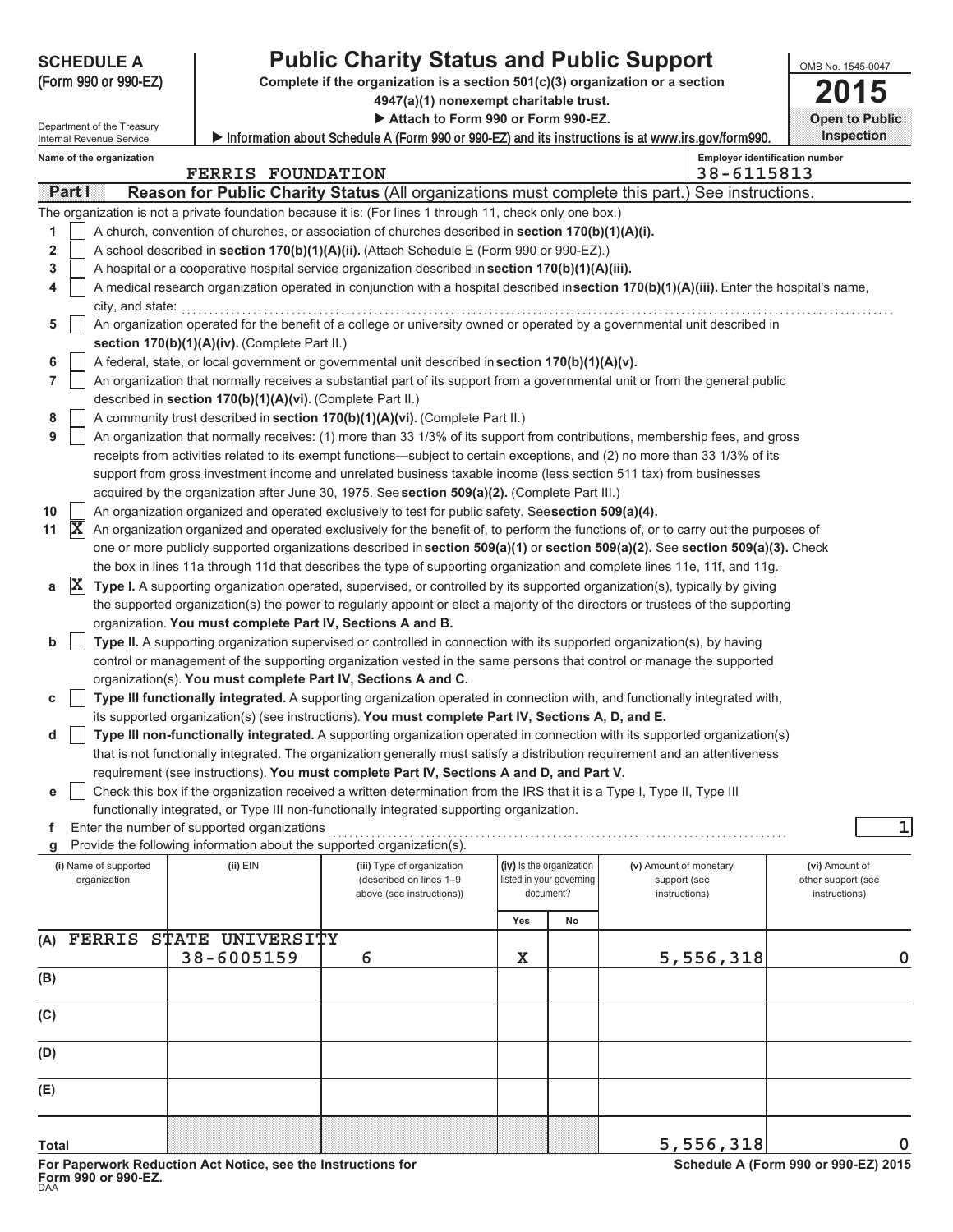$\blacktriangleright \Box$ 

 $\blacktriangleright$   $\Box$ 

|              | Schedule A (Form 990 or 990-EZ) 2015 FERRIS FOUNDATION                                                                                                                                                                                                                                                                                    |          |          |            |            | 38-6115813 | Page 2    |
|--------------|-------------------------------------------------------------------------------------------------------------------------------------------------------------------------------------------------------------------------------------------------------------------------------------------------------------------------------------------|----------|----------|------------|------------|------------|-----------|
|              | Support Schedule for Organizations Described in Sections 170(b)(1)(A)(iv) and 170(b)(1)(A)(vi)<br>Part II<br>(Complete only if you checked the box on line 5, 7, or 8 of Part I or if the organization failed to qualify under<br>Part III. If the organization fails to qualify under the tests listed below, please complete Part III.) |          |          |            |            |            |           |
|              | <b>Section A. Public Support</b>                                                                                                                                                                                                                                                                                                          |          |          |            |            |            |           |
|              | Calendar year (or fiscal year beginning in)                                                                                                                                                                                                                                                                                               | (a) 2011 | (b) 2012 | $(c)$ 2013 | $(d)$ 2014 | $(e)$ 2015 | (f) Total |
| 1            | Gifts, grants, contributions, and<br>membership fees received. (Do not<br>include any "unusual grants.")                                                                                                                                                                                                                                  |          |          |            |            |            |           |
| $\mathbf{2}$ | Tax revenues levied for the<br>organization's benefit and either paid<br>to or expended on its behalf                                                                                                                                                                                                                                     |          |          |            |            |            |           |
| 3            | The value of services or facilities<br>furnished by a governmental unit to the<br>organization without charge                                                                                                                                                                                                                             |          |          |            |            |            |           |
| 4            | Total. Add lines 1 through 3                                                                                                                                                                                                                                                                                                              |          |          |            |            |            |           |
| 5            | The portion of total contributions by<br>each person (other than a<br>governmental unit or publicly<br>supported organization) included on<br>line 1 that exceeds 2% of the amount                                                                                                                                                        |          |          |            |            |            |           |
|              | shown on line 11, column (f) $\ldots$                                                                                                                                                                                                                                                                                                     |          |          |            |            |            |           |
| 6            | Public support. Subtract line 5 from line 4.                                                                                                                                                                                                                                                                                              |          |          |            |            |            |           |
|              | <b>Section B. Total Support</b><br>Calendar year (or fiscal year beginning in)                                                                                                                                                                                                                                                            |          |          |            |            |            |           |
|              |                                                                                                                                                                                                                                                                                                                                           | (a) 2011 | (b) 2012 | $(c)$ 2013 | $(d)$ 2014 | $(e)$ 2015 | (f) Total |
| 7<br>8       | Amounts from line 4<br>.<br>Gross income from interest, dividends,                                                                                                                                                                                                                                                                        |          |          |            |            |            |           |
|              | payments received on securities loans,<br>rents, royalties and income from similar<br><b>sources</b>                                                                                                                                                                                                                                      |          |          |            |            |            |           |
| 9            | Net income from unrelated business<br>activities, whether or not the business<br>is regularly carried on                                                                                                                                                                                                                                  |          |          |            |            |            |           |
| 10           | Other income. Do not include gain or<br>loss from the sale of capital assets<br>(Explain in Part VI.)                                                                                                                                                                                                                                     |          |          |            |            |            |           |
| 11           | Total support. Add lines 7 through 10                                                                                                                                                                                                                                                                                                     |          |          |            |            |            |           |
| 12           | Gross receipts from related activities, etc. (see instructions)                                                                                                                                                                                                                                                                           |          |          |            |            | 12         |           |
| 13           | First five years. If the Form 990 is for the organization's first, second, third, fourth, or fifth tax year as a section 501(c)(3)                                                                                                                                                                                                        |          |          |            |            |            |           |
|              | organization, check this box and stop here                                                                                                                                                                                                                                                                                                |          |          |            |            |            |           |
|              | <b>Section C. Computation of Public Support Percentage</b>                                                                                                                                                                                                                                                                                |          |          |            |            |            |           |
| 14           |                                                                                                                                                                                                                                                                                                                                           |          |          |            |            | 14         | $\%$      |
| 15           | Public support percentage from 2014 Schedule A, Part II, line 14                                                                                                                                                                                                                                                                          |          |          |            |            | 15         | $\%$      |
| 16a          | 33 1/3% support test-2015. If the organization did not check the box on line 13, and line 14 is 33 1/3% or more, check this                                                                                                                                                                                                               |          |          |            |            |            |           |
|              | box and stop here. The organization qualifies as a publicly supported organization                                                                                                                                                                                                                                                        |          |          |            |            |            |           |
| b            | 33 1/3% support test-2014. If the organization did not check a box on line 13 or 16a, and line 15 is 33 1/3% or more,                                                                                                                                                                                                                     |          |          |            |            |            |           |
|              | check this box and stop here. The organization qualifies as a publicly supported organization                                                                                                                                                                                                                                             |          |          |            |            |            |           |
|              | 17a 10%-facts-and-circumstances test-2015. If the organization did not check a box on line 13, 16a, or 16b, and line 14 is                                                                                                                                                                                                                |          |          |            |            |            |           |
|              | 10% or more, and if the organization meets the "facts-and-circumstances" test, check this box and stop here. Explain in                                                                                                                                                                                                                   |          |          |            |            |            |           |

|    | Part VI how the organization meets the "facts-and-circumstances" test. The organization qualifies as a publicly supported      |
|----|--------------------------------------------------------------------------------------------------------------------------------|
|    | organization                                                                                                                   |
|    | <b>b</b> 10%-facts-and-circumstances test—2014. If the organization did not check a box on line 13, 16a, 16b, or 17a, and line |
|    | 15 is 10% or more, and if the organization meets the "facts-and-circumstances" test, check this box and stop here.             |
|    | Explain in Part VI how the organization meets the "facts-and-circumstances" test. The organization qualifies as a publicly     |
|    | supported organization                                                                                                         |
| 18 | Private foundation. If the organization did not check a box on line 13, 16a, 16b, 17a, or 17b, check this box and see          |

 $\blacktriangleright$   $\Box$ <u>instructions</u>

**Schedule A (Form 990 or 990-EZ) 2015**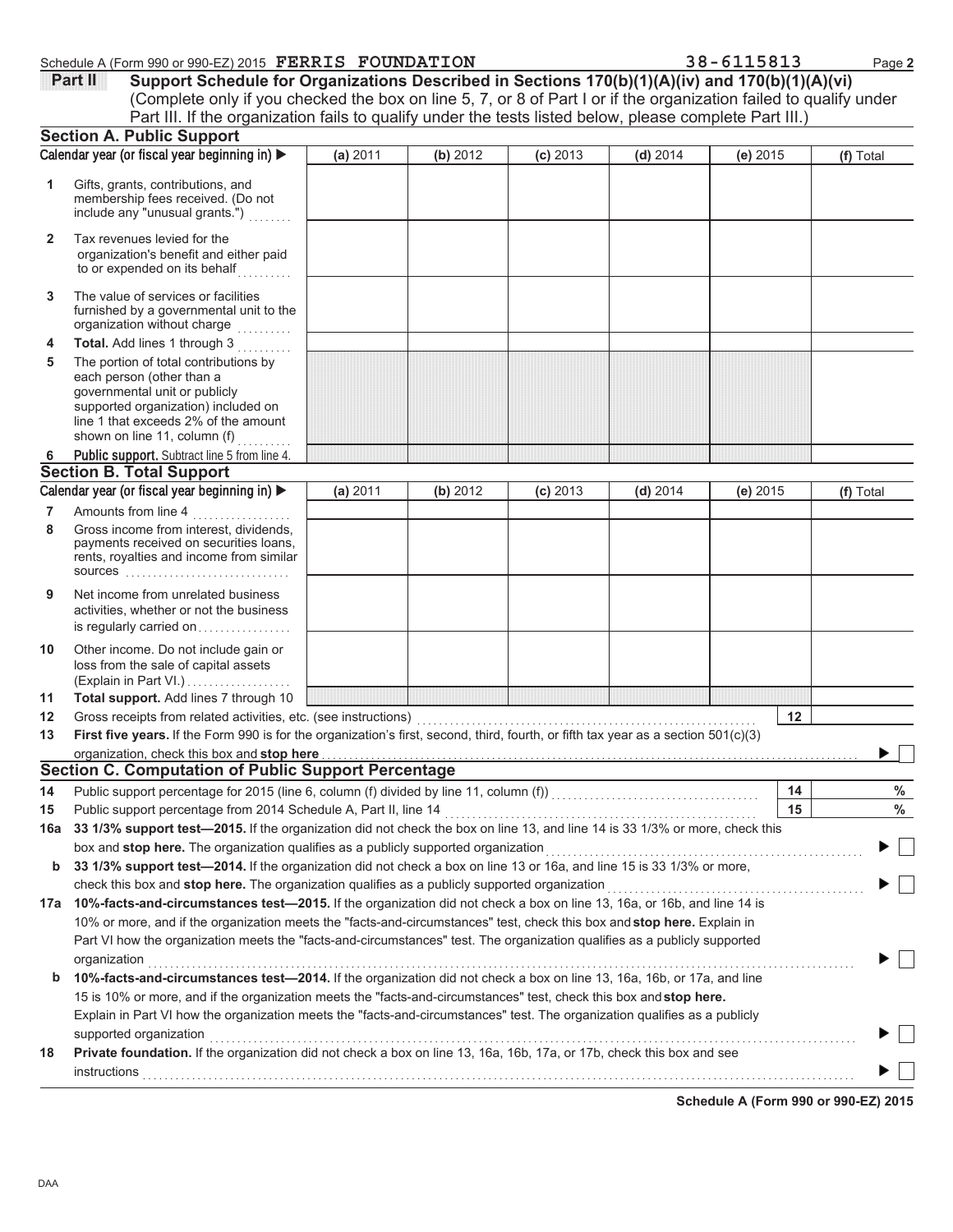## **Schedule A (Form 990 or 990-EZ) 2015 FERRIS FOUNDATION** 38 - 6115813 Page 3

| $8 - 6115813$ |  |  |  |  |
|---------------|--|--|--|--|

**Part III** Support Schedule for Organizations Described in Section 509(a)(2) (Complete only if you checked the box on line 9 of Part I or if the organization failed to qualify under Part II. **Section A. Public Support (a)** 2011 **(b)** 2012 **(c)** 2013 **(d)** 2014 **(e)** 2015 **(f)** Total If the organization fails to qualify under the tests listed below, please complete Part II.)

|              | <br>Calendar year (or fiscal year beginning in) ▶                                                                                                                                                                                                                    | (a) 2011 | (b) 2012 | $(c)$ 2013 | $(d)$ 2014 | (e) 2015 |    | (f) Total |
|--------------|----------------------------------------------------------------------------------------------------------------------------------------------------------------------------------------------------------------------------------------------------------------------|----------|----------|------------|------------|----------|----|-----------|
| 1            | Gifts, grants, contributions, and membership<br>fees received. (Do not include any "unusual                                                                                                                                                                          |          |          |            |            |          |    |           |
| $\mathbf{2}$ | Gross receipts from admissions, merchandise<br>sold or services performed, or facilities<br>furnished in any activity that is related to the<br>organization's fax-exempt purpose                                                                                    |          |          |            |            |          |    |           |
| 3            | Gross receipts from activities that are not an<br>unrelated trade or business under section 513                                                                                                                                                                      |          |          |            |            |          |    |           |
| 4            | Tax revenues levied for the<br>organization's benefit and either paid<br>to or expended on its behalf                                                                                                                                                                |          |          |            |            |          |    |           |
| 5            | The value of services or facilities<br>furnished by a governmental unit to the<br>organization without charge                                                                                                                                                        |          |          |            |            |          |    |           |
| 6            | Total. Add lines 1 through 5                                                                                                                                                                                                                                         |          |          |            |            |          |    |           |
|              | <b>7a</b> Amounts included on lines 1, 2, and 3<br>received from disqualified persons                                                                                                                                                                                |          |          |            |            |          |    |           |
| b            | Amounts included on lines 2 and 3<br>received from other than disqualified<br>persons that exceed the greater of \$5,000<br>or 1% of the amount on line 13 for the year                                                                                              |          |          |            |            |          |    |           |
| C            | Add lines 7a and 7b<br>.                                                                                                                                                                                                                                             |          |          |            |            |          |    |           |
| 8            | Public support. (Subtract line 7c from                                                                                                                                                                                                                               |          |          |            |            |          |    |           |
|              | line $6.$ )                                                                                                                                                                                                                                                          |          |          |            |            |          |    |           |
|              | <b>Section B. Total Support</b><br>Calendar year (or fiscal year beginning in)                                                                                                                                                                                       | (a) 2011 | (b) 2012 | $(c)$ 2013 | $(d)$ 2014 | (e) 2015 |    | (f) Total |
| 9            | Amounts from line 6                                                                                                                                                                                                                                                  |          |          |            |            |          |    |           |
|              |                                                                                                                                                                                                                                                                      |          |          |            |            |          |    |           |
| 10a          | Gross income from interest, dividends,<br>payments received on securities loans, rents,<br>royalties and income from similar sources                                                                                                                                 |          |          |            |            |          |    |           |
| b            | Unrelated business taxable income (less<br>section 511 taxes) from businesses<br>acquired after June 30, 1975                                                                                                                                                        |          |          |            |            |          |    |           |
| C            | Add lines 10a and 10b<br>                                                                                                                                                                                                                                            |          |          |            |            |          |    |           |
| 11           | Net income from unrelated business<br>activities not included in line 10b, whether<br>or not the business is regularly carried on                                                                                                                                    |          |          |            |            |          |    |           |
| $12 \,$      | Other income. Do not include gain or<br>loss from the sale of capital assets<br>(Explain in Part VI.)                                                                                                                                                                |          |          |            |            |          |    |           |
| 13           | Total support. (Add lines 9, 10c, 11,<br>and 12.)                                                                                                                                                                                                                    |          |          |            |            |          |    |           |
| 14           | First five years. If the Form 990 is for the organization's first, second, third, fourth, or fifth tax year as a section 501(c)(3)                                                                                                                                   |          |          |            |            |          |    |           |
|              | organization, check this box and stop here                                                                                                                                                                                                                           |          |          |            |            |          |    |           |
|              | <b>Section C. Computation of Public Support Percentage</b>                                                                                                                                                                                                           |          |          |            |            |          |    |           |
| 15           |                                                                                                                                                                                                                                                                      |          |          |            |            |          | 15 | $\%$      |
| 16           |                                                                                                                                                                                                                                                                      |          |          |            |            |          | 16 | $\%$      |
|              | Section D. Computation of Investment Income Percentage                                                                                                                                                                                                               |          |          |            |            |          |    |           |
| 17           |                                                                                                                                                                                                                                                                      |          |          |            |            |          | 17 | $\%$      |
| 18           | Investment income percentage from 2014 Schedule A, Part III, line 17                                                                                                                                                                                                 |          |          |            |            |          | 18 | $\%$      |
| 19a          | 33 1/3% support tests—2015. If the organization did not check the box on line 14, and line 15 is more than 33 1/3%, and line                                                                                                                                         |          |          |            |            |          |    |           |
|              | 17 is not more than 33 1/3%, check this box and stop here. The organization qualifies as a publicly supported organization                                                                                                                                           |          |          |            |            |          |    |           |
| b            | 33 1/3% support tests-2014. If the organization did not check a box on line 14 or line 19a, and line 16 is more than 33 1/3%, and<br>line 18 is not more than 33 1/3%, check this box and stop here. The organization qualifies as a publicly supported organization |          |          |            |            |          |    |           |
| 20           | Private foundation. If the organization did not check a box on line 14, 19a, or 19b, check this box and see instructions                                                                                                                                             |          |          |            |            |          |    |           |
|              |                                                                                                                                                                                                                                                                      |          |          |            |            |          |    |           |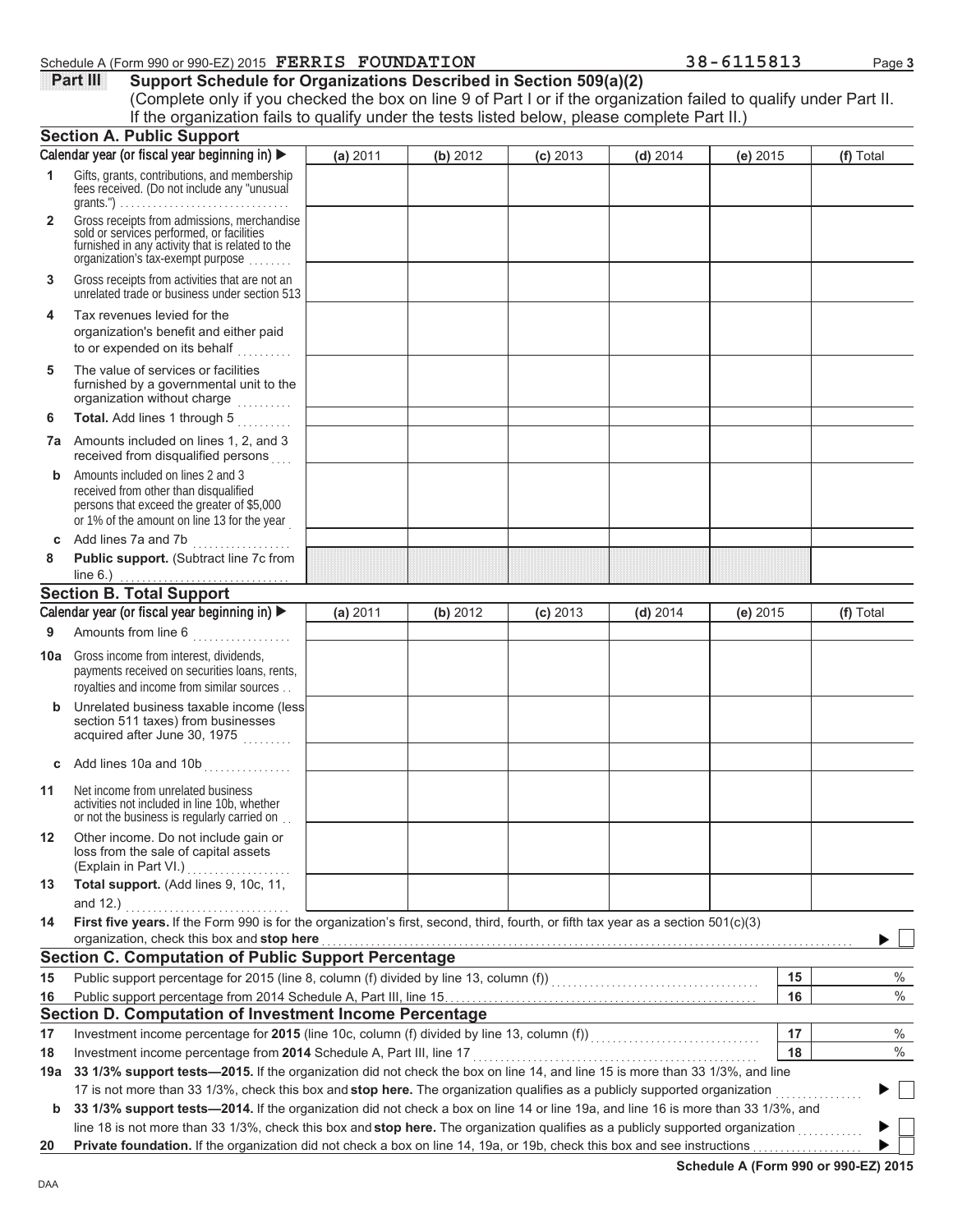**Part IV** Supporting Organizations Sections A, D, and E. If you checked 11d of Part I, complete Sections A and D, and complete Part V.) **Section A. All Supporting Organizations** (Complete only if you checked a box in line 11 on Part I. If you checked 11a of Part I, complete Sections A and B. If you checked 11b of Part I, complete Sections A and C. If you checked 11c of Part I, complete

- Are all of the organization's supported organizations listed by name in the organization's governing documents? If "No," describe in **Part VI** how the supported organizations are designated. If designated by class or purpose, describe the designation. If historic and continuing relationship, explain. **1**
- Did the organization have any supported organization that does not have an IRS determination of status under section 509(a)(1) or (2)? If "Yes," explain in **Part VI** how the organization determined that the supported organization was described in section 509(a)(1) or (2). **2**
- **3a** Did the organization have a supported organization described in section 501(c)(4), (5), or (6)? If "Yes," answer (b) and (c) below.
- **b** Did the organization confirm that each supported organization qualified under section 501(c)(4), (5), or (6) and satisfied the public support tests under section 509(a)(2)? If "Yes," describe in **Part VI** when and how the organization made the determination.
- **c** Did the organization ensure that all support to such organizations was used exclusively for section  $170(c)(2)(B)$ purposes? If "Yes," explain in **Part VI** what controls the organization put in place to ensure such use.
- **4a** Was any supported organization not organized in the United States ("foreign supported organization")? If "Yes," and if you checked 11a or 11b in Part I, answer (b) and (c) below.
- **b** Did the organization have ultimate control and discretion in deciding whether to make grants to the foreign supported organization? If "Yes," describe in **Part VI** how the organization had such control and discretion despite being controlled or supervised by or in connection with its supported organizations.
- **c** Did the organization support any foreign supported organization that does not have an IRS determination under sections 501(c)(3) and 509(a)(1) or (2)? If "Yes," explain in **Part VI** what controls the organization used to ensure that all support to the foreign supported organization was used exclusively for section 170(c)(2)(B) purposes.
- **5a** Did the organization add, substitute, or remove any supported organizations during the tax year? If "Yes," answer (b) and (c) below (if applicable). Also, provide detail in **Part VI,** including (i) the names and EIN numbers of the supported organizations added, substituted, or removed; (ii) the reasons for each such action; (iii) the authority under the organization's organizing document authorizing such action; and (iv) how the action was accomplished (such as by amendment to the organizing document).
- **b Type I or Type II only.** Was any added or substituted supported organization part of a class already designated in the organization's organizing document?
- **c Substitutions only.** Was the substitution the result of an event beyond the organization's control?
- **6** Did the organization provide support (whether in the form of grants or the provision of services or facilities) to anyone other than (i) its supported organizations, (ii) individuals that are part of the charitable class benefited by one or more of its supported organizations, or (iii) other supporting organizations that also support or benefit one or more of the filing organization's supported organizations? If "Yes," provide detail in **Part VI.**
- **7** Did the organization provide a grant, loan, compensation, or other similar payment to a substantial contributor (defined in section 4958(c)(3)(C)), a family member of a substantial contributor, or a 35% controlled entity with regard to a substantial contributor? If "Yes," complete Part I of Schedule L (Form 990 or 990-EZ).
- **8** Did the organization make a loan to a disqualified person (as defined in section 4958) not described in line 7? If "Yes," complete Part I of Schedule L (Form 990 or 990-EZ).
- **9a** Was the organization controlled directly or indirectly at any time during the tax year by one or more disqualified persons as defined in section 4946 (other than foundation managers and organizations described in section 509(a)(1) or (2))? If "Yes," provide detail in **Part VI.**
- **b** Did one or more disqualified persons (as defined in line 9a) hold a controlling interest in any entity in which the supporting organization had an interest? If "Yes," provide detail in **Part VI.**
- **c** Did a disqualified person (as defined in line 9a) have an ownership interest in, or derive any personal benefit from, assets in which the supporting organization also had an interest? If "Yes," provide detail in **Part VI.**
- **10a** Was the organization subject to the excess business holdings rules of section 4943 because of section 4943(f) (regarding certain Type II supporting organizations, and all Type III non-functionally integrated supporting organizations)? If "Yes," answer 10b below.
- **b** Did the organization have any excess business holdings in the tax year? (Use Schedule C, Form 4720, to determine whether the organization had excess business holdings.)

**1 2 3a 3b 3c 4a 4b 4c 5a 5b 5c 6 7 8 9a 9b 9c 10a 10b X X X X X X X X X X X X**

**Yes No**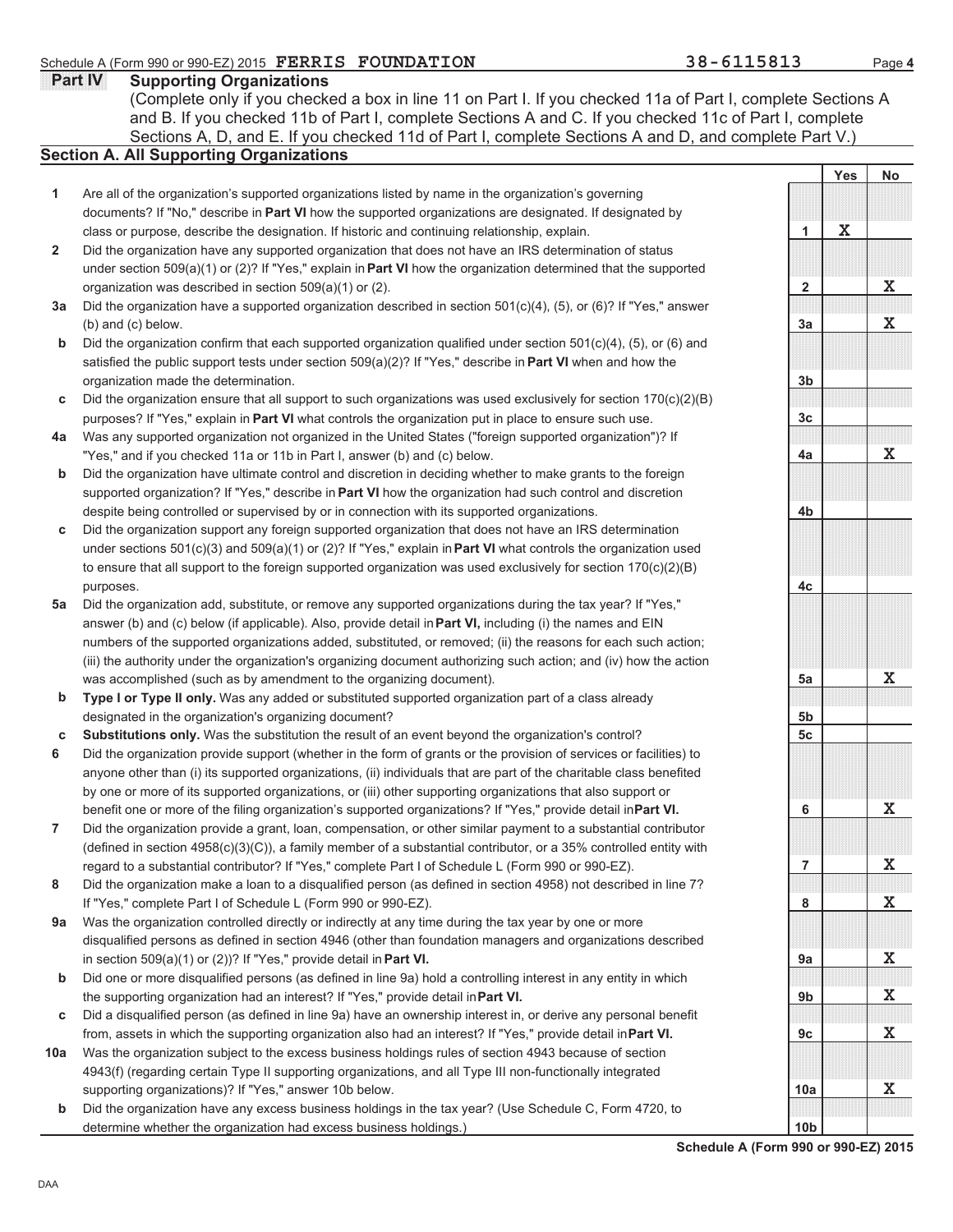|              | Schedule A (Form 990 or 990-EZ) 2015 FERRIS FOUNDATION                                                                           | 38-6115813      |             | Page 5                  |
|--------------|----------------------------------------------------------------------------------------------------------------------------------|-----------------|-------------|-------------------------|
|              | <b>Part IV</b><br><b>Supporting Organizations (continued)</b>                                                                    |                 |             |                         |
|              |                                                                                                                                  |                 | Yes         | <b>No</b>               |
| 11           | Has the organization accepted a gift or contribution from any of the following persons?                                          |                 |             |                         |
|              | a A person who directly or indirectly controls, either alone or together with persons described in (b) and (c)                   |                 |             |                         |
|              | below, the governing body of a supported organization?                                                                           | 11a             |             | х                       |
|              | <b>b</b> A family member of a person described in (a) above?                                                                     | 11 <sub>b</sub> |             | $\overline{\textbf{x}}$ |
|              | c A 35% controlled entity of a person described in (a) or (b) above? If "Yes" to a, b, or c, provide detail inPart VI.           | 11c             |             | $\overline{\mathbf{x}}$ |
|              | <b>Section B. Type I Supporting Organizations</b>                                                                                |                 |             |                         |
|              |                                                                                                                                  |                 | Yes         | <b>No</b>               |
| 1            | Did the directors, trustees, or membership of one or more supported organizations have the power to                              |                 |             |                         |
|              | regularly appoint or elect at least a majority of the organization's directors or trustees at all times during the               |                 |             |                         |
|              | tax year? If "No," describe in Part VI how the supported organization(s) effectively operated, supervised, or                    |                 |             |                         |
|              | controlled the organization's activities. If the organization had more than one supported organization,                          |                 |             |                         |
|              | describe how the powers to appoint and/or remove directors or trustees were allocated among the supported                        |                 |             |                         |
|              | organizations and what conditions or restrictions, if any, applied to such powers during the tax year.                           | 1               | $\mathbf X$ |                         |
|              | Did the organization operate for the benefit of any supported organization other than the supported                              |                 |             |                         |
| $\mathbf{2}$ |                                                                                                                                  |                 |             |                         |
|              | organization(s) that operated, supervised, or controlled the supporting organization? If "Yes," explain inPart                   |                 |             |                         |
|              | VI how providing such benefit carried out the purposes of the supported organization(s) that operated,                           |                 |             |                         |
|              | supervised, or controlled the supporting organization.                                                                           | 2               |             | X                       |
|              | <b>Section C. Type II Supporting Organizations</b>                                                                               |                 | Yes         |                         |
|              |                                                                                                                                  |                 |             | <b>No</b>               |
| 1            | Were a majority of the organization's directors or trustees during the tax year also a majority of the directors                 |                 |             |                         |
|              | or trustees of each of the organization's supported organization(s)? If "No," describe in Part VI how control                    |                 |             |                         |
|              | or management of the supporting organization was vested in the same persons that controlled or managed                           |                 |             |                         |
|              | the supported organization(s).                                                                                                   | 1               |             |                         |
|              | <b>Section D. All Type III Supporting Organizations</b>                                                                          |                 |             |                         |
|              |                                                                                                                                  |                 | <b>Yes</b>  | <b>No</b>               |
| 1            | Did the organization provide to each of its supported organizations, by the last day of the fifth month of the                   |                 |             |                         |
|              | organization's tax year, (i) a written notice describing the type and amount of support provided during the prior tax            |                 |             |                         |
|              | year, (ii) a copy of the Form 990 that was most recently filed as of the date of notification, and (iii) copies of the           |                 |             |                         |
|              | organization's governing documents in effect on the date of notification, to the extent not previously provided?                 | 1               |             |                         |
| 2            | Were any of the organization's officers, directors, or trustees either (i) appointed or elected by the supported                 |                 |             |                         |
|              | organization(s) or (ii) serving on the governing body of a supported organization? If "No," explain inPart VI how                |                 |             |                         |
|              | the organization maintained a close and continuous working relationship with the supported organization(s).                      | 2               |             |                         |
| 3            | By reason of the relationship described in (2), did the organization's supported organizations have a                            |                 |             |                         |
|              | significant voice in the organization's investment policies and in directing the use of the organization's                       |                 |             |                         |
|              | income or assets at all times during the tax year? If "Yes," describe in Part VI the role the organization's                     |                 |             |                         |
|              | supported organizations played in this regard.                                                                                   | 3               |             |                         |
|              | Section E. Type III Functionally-Integrated Supporting Organizations                                                             |                 |             |                         |
| 1            | Check the box next to the method that the organization used to satisfy the Integral Part Test during the year see instructions): |                 |             |                         |
| a            | The organization satisfied the Activities Test. Complete line 2 below.                                                           |                 |             |                         |
| b            | The organization is the parent of each of its supported organizations. Complete line 3 below.                                    |                 |             |                         |
| с            | The organization supported a governmental entity. Describe in Part VI how you supported a government entity (see instructions).  |                 |             |                         |
|              |                                                                                                                                  |                 |             |                         |
|              | 2 Activities Test. Answer (a) and (b) below.                                                                                     |                 | <b>Yes</b>  | No                      |
| а            | Did substantially all of the organization's activities during the tax year directly further the exempt purposes of               |                 |             |                         |
|              | the supported organization(s) to which the organization was responsive? If "Yes," then in Part VI identify                       |                 |             |                         |
|              | those supported organizations and explain how these activities directly furthered their exempt purposes,                         |                 |             |                         |
|              | how the organization was responsive to those supported organizations, and how the organization determined                        |                 |             |                         |

| that these activities constituted substantially all of its activities.                                                       |
|------------------------------------------------------------------------------------------------------------------------------|
| <b>b</b> Did the activities described in (a) constitute activities that, but for the organization's involvement, one or more |
| of the organization's supported organization(s) would have been engaged in? If "Yes," explain in <b>Part VI</b> the          |
| reasons for the organization's position that its supported organization(s) would have engaged in these                       |
| activities but for the organization's involvement.                                                                           |

- **3** Parent of Supported Organizations. **Answer (a) and (b) below.**
- **a** Did the organization have the power to regularly appoint or elect a majority of the officers, directors, or trustees of each of the supported organizations? Provide details in **Part VI.**
- **b** Did the organization exercise a substantial degree of direction over the policies, programs, and activities of each of its supported organizations? If "Yes," describe in **Part VI** the role played by the organization in this regard.

DAA **Schedule A (Form 990 or 990-EZ) 2015 3b**

**2a**

**2b**

**3a**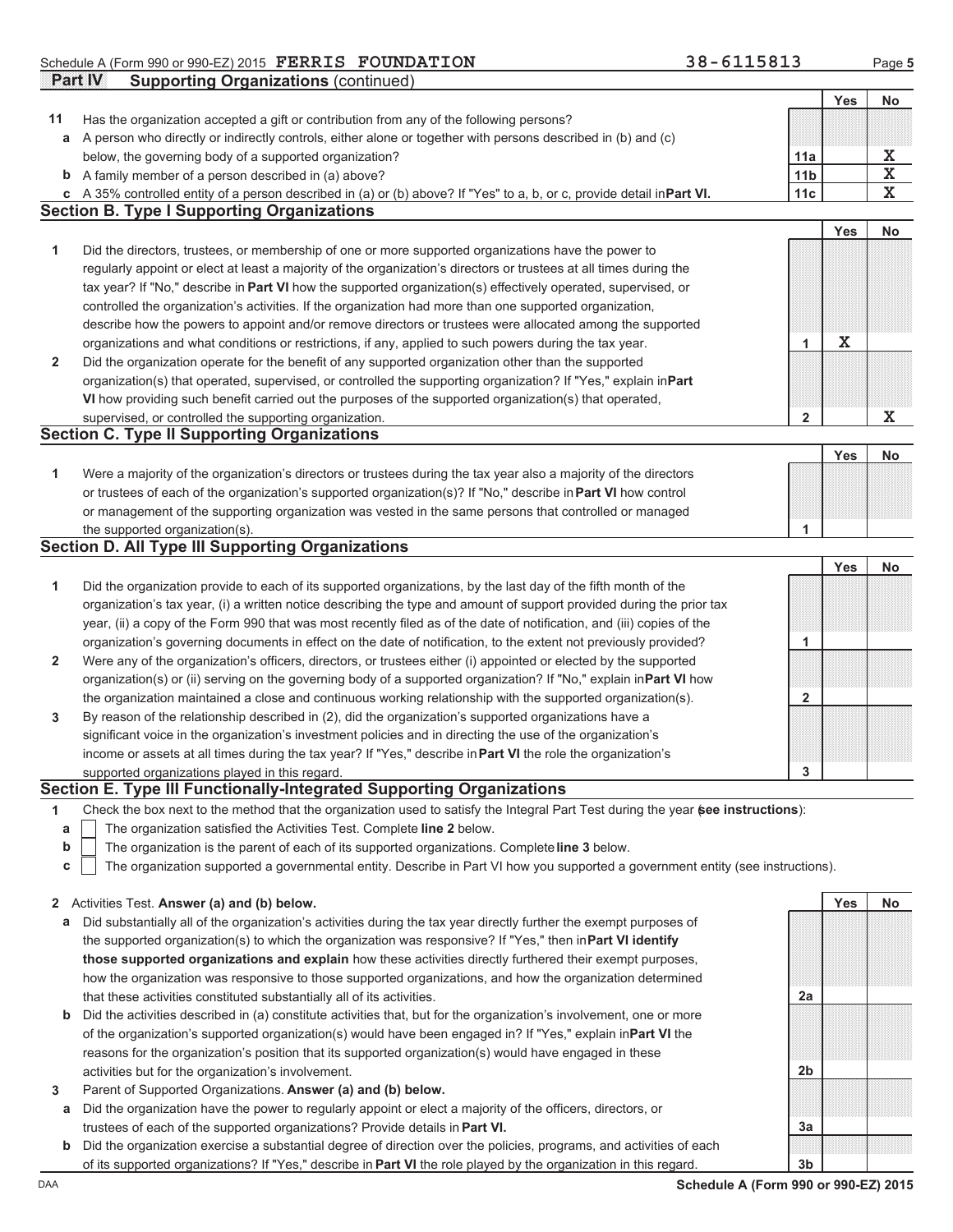| Check here if the organization satisfied the Integral Part Test as a qualifying trust on Nov. 20, 1970. See instructions. All<br>1<br>other Type III non-functionally integrated supporting organizations must complete Sections A through E. |                |                |                                |
|-----------------------------------------------------------------------------------------------------------------------------------------------------------------------------------------------------------------------------------------------|----------------|----------------|--------------------------------|
| <b>Section A - Adjusted Net Income</b>                                                                                                                                                                                                        |                | (A) Prior Year | (B) Current Year<br>(optional) |
| Net short-term capital gain<br>1                                                                                                                                                                                                              | 1              |                |                                |
| $\mathbf{2}$<br>Recoveries of prior-year distributions                                                                                                                                                                                        | $\overline{2}$ |                |                                |
| Other gross income (see instructions)<br>3                                                                                                                                                                                                    | 3              |                |                                |
| Add lines 1 through 3<br>4                                                                                                                                                                                                                    | 4              |                |                                |
| Depreciation and depletion<br>5                                                                                                                                                                                                               | 5              |                |                                |
| Portion of operating expenses paid or incurred for production or<br>6                                                                                                                                                                         |                |                |                                |
| collection of gross income or for management, conservation, or                                                                                                                                                                                |                |                |                                |
| maintenance of property held for production of income (see instructions)                                                                                                                                                                      | 6              |                |                                |
| Other expenses (see instructions)<br>7                                                                                                                                                                                                        | $\overline{7}$ |                |                                |
| Adjusted Net Income (subtract lines 5, 6 and 7 from line 4)<br>8                                                                                                                                                                              | 8              |                |                                |
| <b>Section B - Minimum Asset Amount</b>                                                                                                                                                                                                       |                | (A) Prior Year | (B) Current Year<br>(optional) |
| Aggregate fair market value of all non-exempt-use assets (see<br>1.                                                                                                                                                                           |                |                |                                |
| instructions for short tax year or assets held for part of year):                                                                                                                                                                             |                |                |                                |
| Average monthly value of securities<br>a                                                                                                                                                                                                      | 1a             |                |                                |
| Average monthly cash balances<br>b                                                                                                                                                                                                            | 1 <sub>b</sub> |                |                                |
| Fair market value of other non-exempt-use assets<br>C                                                                                                                                                                                         | 1 <sub>c</sub> |                |                                |
| <b>Total</b> (add lines 1a, 1b, and 1c)<br>d                                                                                                                                                                                                  | 1 <sub>d</sub> |                |                                |
| <b>Discount</b> claimed for blockage or other<br>e                                                                                                                                                                                            |                |                |                                |
| factors (explain in detail in Part VI):                                                                                                                                                                                                       |                |                |                                |
| $\mathbf{2}$<br>Acquisition indebtedness applicable to non-exempt-use assets                                                                                                                                                                  | $\overline{2}$ |                |                                |
| Subtract line 2 from line 1d<br>3                                                                                                                                                                                                             | 3              |                |                                |
| Cash deemed held for exempt use. Enter 1-1/2% of line 3 (for greater amount,<br>4                                                                                                                                                             |                |                |                                |
| see instructions).                                                                                                                                                                                                                            | 4              |                |                                |
| 5<br>Net value of non-exempt-use assets (subtract line 4 from line 3)                                                                                                                                                                         | 5              |                |                                |
| 6<br>Multiply line 5 by .035                                                                                                                                                                                                                  | 6              |                |                                |
| Recoveries of prior-year distributions<br>7                                                                                                                                                                                                   | $\overline{7}$ |                |                                |
| Minimum Asset Amount (add line 7 to line 6)<br>8                                                                                                                                                                                              | 8              |                |                                |
| <b>Section C - Distributable Amount</b>                                                                                                                                                                                                       |                |                | <b>Current Year</b>            |
| Adjusted net income for prior year (from Section A, line 8, Column A)<br>1                                                                                                                                                                    | $\mathbf{1}$   |                |                                |
| Enter 85% of line 1<br>$\mathbf{2}$                                                                                                                                                                                                           | $\overline{2}$ |                |                                |
| 3<br>Minimum asset amount for prior year (from Section B, line 8, Column A)                                                                                                                                                                   | 3              |                |                                |
| Enter greater of line 2 or line 3<br>4                                                                                                                                                                                                        | 4              |                |                                |
| Income tax imposed in prior year<br>5                                                                                                                                                                                                         | 5              |                |                                |
| <b>Distributable Amount.</b> Subtract line 5 from line 4, unless subject to<br>6                                                                                                                                                              |                |                |                                |
| emergency temporary reduction (see instructions)                                                                                                                                                                                              | 6              |                |                                |

Check here if the current year is the organization's first as a non-functionally-integrated Type III supporting organization (see

### **Part V** Type III Non-Functionally Integrated 509(a)(3) Supporting Organizations Schedule A (Form 990 or 990-EZ) 2015 **FERRIS FOUNDATION** 38 - 6115813 Page 6

**Schedule A (Form 990 or 990-EZ) 2015**

**7**

instructions).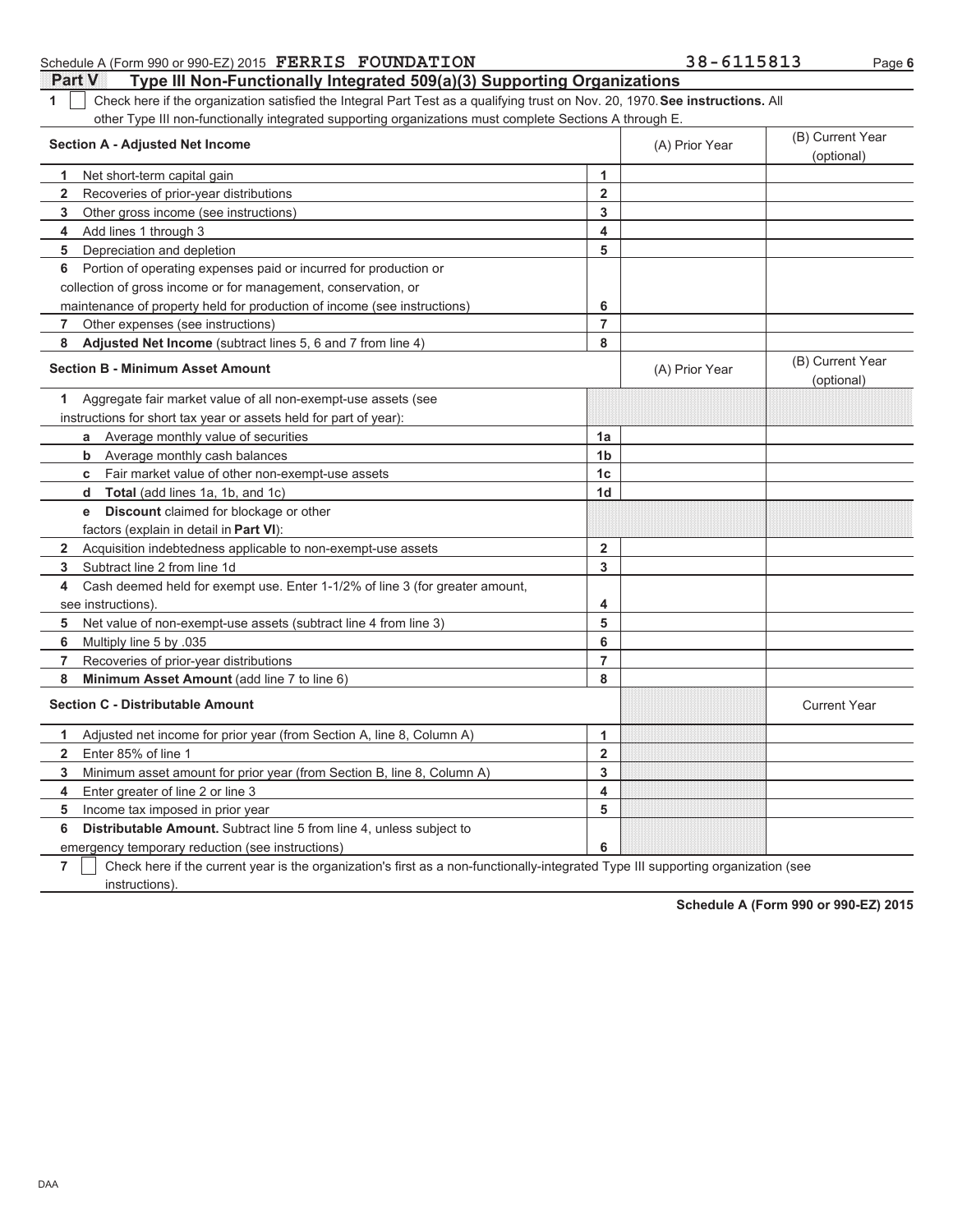Schedule A (Form 990 or 990-EZ) 2015 Page **7 FERRIS FOUNDATION 38-6115813**

| <b>Part V</b> | Type III Non-Functionally Integrated 509(a)(3) Supporting Organizations (continued)        |                                    |                                   |                               |
|---------------|--------------------------------------------------------------------------------------------|------------------------------------|-----------------------------------|-------------------------------|
|               | <b>Section D - Distributions</b>                                                           |                                    |                                   | <b>Current Year</b>           |
| 1             | Amounts paid to supported organizations to accomplish exempt purposes                      |                                    |                                   |                               |
| $\mathbf{2}$  | Amounts paid to perform activity that directly furthers exempt purposes of supported       |                                    |                                   |                               |
|               | organizations, in excess of income from activity                                           |                                    |                                   |                               |
| 3             | Administrative expenses paid to accomplish exempt purposes of supported organizations      |                                    |                                   |                               |
| 4             | Amounts paid to acquire exempt-use assets                                                  |                                    |                                   |                               |
| 5             | Qualified set-aside amounts (prior IRS approval required)                                  |                                    |                                   |                               |
| 6             | Other distributions (describe in Part VI). See instructions.                               |                                    |                                   |                               |
| 7             | Total annual distributions. Add lines 1 through 6.                                         |                                    |                                   |                               |
| 8             | Distributions to attentive supported organizations to which the organization is responsive |                                    |                                   |                               |
|               | (provide details in Part VI). See instructions.                                            |                                    |                                   |                               |
| 9             | Distributable amount for 2015 from Section C, line 6                                       |                                    |                                   |                               |
| 10            | Line 8 amount divided by Line 9 amount                                                     |                                    |                                   |                               |
|               | Section E - Distribution Allocations (see instructions)                                    | (i)<br><b>Excess Distributions</b> | (ii)<br><b>Underdistributions</b> | (iii)<br><b>Distributable</b> |
|               |                                                                                            |                                    | Pre-2015                          | <b>Amount for 2015</b>        |
| 1.            | Distributable amount for 2015 from Section C, line 6                                       |                                    |                                   |                               |
| $\mathbf{2}$  | Underdistributions, if any, for years prior to 2015                                        |                                    |                                   |                               |
|               | (reasonable cause required-see instructions)                                               |                                    |                                   |                               |
| 3             | Excess distributions carryover, if any, to 2015:                                           |                                    |                                   |                               |
| а             |                                                                                            |                                    |                                   |                               |
| b             |                                                                                            |                                    |                                   |                               |
| c             |                                                                                            |                                    |                                   |                               |
|               |                                                                                            |                                    |                                   |                               |
|               |                                                                                            |                                    |                                   |                               |
|               | f Total of lines 3a through e                                                              |                                    |                                   |                               |
|               | g Applied to underdistributions of prior years                                             |                                    |                                   |                               |
|               | h Applied to 2015 distributable amount                                                     |                                    |                                   |                               |
|               | <i>i</i> Carryover from 2010 not applied (see instructions)                                |                                    |                                   |                               |
|               | Remainder. Subtract lines 3g, 3h, and 3i from 3f.                                          |                                    |                                   |                               |
| 4             | Distributions for 2015 from Section                                                        |                                    |                                   |                               |
|               | $D$ , line $7:$<br>\$                                                                      |                                    |                                   |                               |
|               | a Applied to underdistributions of prior years                                             |                                    |                                   |                               |
|               | <b>b</b> Applied to 2015 distributable amount                                              |                                    |                                   |                               |
|               | c Remainder. Subtract lines 4a and 4b from 4.                                              |                                    |                                   |                               |
| 5             | Remaining underdistributions for years prior to 2015, if                                   |                                    |                                   |                               |
|               | any. Subtract lines 3g and 4a from line 2 (if amount                                       |                                    |                                   |                               |
|               | greater than zero, see instructions)                                                       |                                    |                                   |                               |
| 6             | Remaining underdistributions for 2015. Subtract lines 3h                                   |                                    |                                   |                               |
|               | and 4b from line 1 (if amount greater than zero, see                                       |                                    |                                   |                               |
|               | instructions).                                                                             |                                    |                                   |                               |
| 7             | Excess distributions carryover to 2016. Add lines 3j                                       |                                    |                                   |                               |
|               | and 4c.                                                                                    |                                    |                                   |                               |
| 8             | Breakdown of line 7:                                                                       |                                    |                                   |                               |
| a             |                                                                                            |                                    |                                   |                               |
| b             |                                                                                            |                                    |                                   |                               |
|               | c Excess from 2013                                                                         |                                    |                                   |                               |
|               |                                                                                            |                                    |                                   |                               |
|               | e Excess from 2015                                                                         |                                    |                                   |                               |

**Schedule A (Form 990 or 990-EZ) 2015**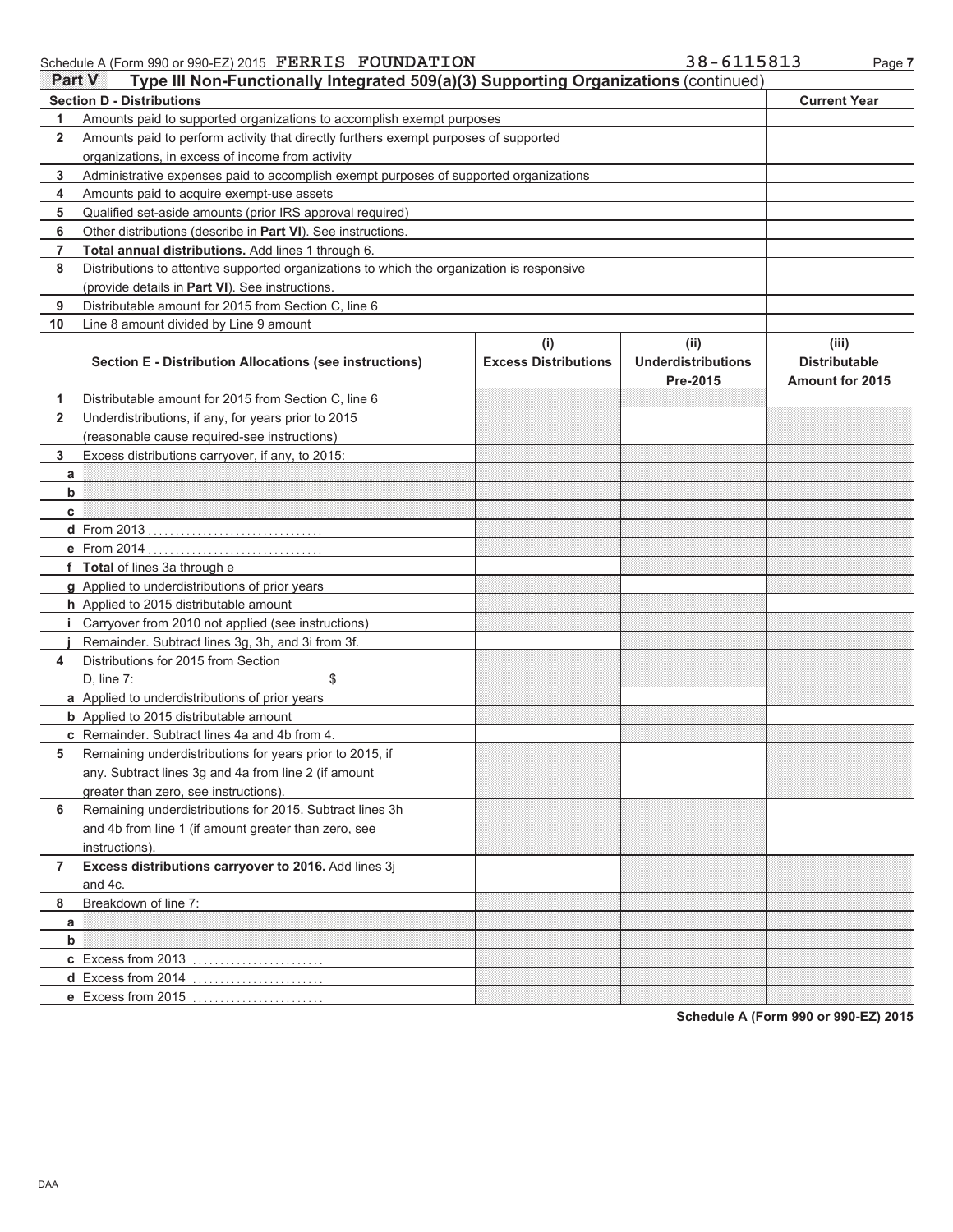|         | Schedule A (Form 990 or 990-EZ) 2015 FERRIS FOUNDATION                                                                                                                                                                                                                                                                                                                                                                                                                                                                                                                                     | 38-6115813 | Page 8 |
|---------|--------------------------------------------------------------------------------------------------------------------------------------------------------------------------------------------------------------------------------------------------------------------------------------------------------------------------------------------------------------------------------------------------------------------------------------------------------------------------------------------------------------------------------------------------------------------------------------------|------------|--------|
| Part VI | Supplemental Information. Provide the explanations required by Part II, line 10; Part II, line 17a or 17b; Part<br>III, line 12; Part IV, Section A, lines 1, 2, 3b, 3c, 4b, 4c, 5a, 6, 9a, 9b, 9c, 11a, 11b, and 11c; Part IV, Section<br>B, lines 1 and 2; Part IV, Section C, line 1; Part IV, Section D, lines 2 and 3; Part IV, Section E, lines 1c, 2a, 2b,<br>3a and 3b; Part V, line 1; Part V, Section B, line 1e; Part V, Section D, lines 5, 6, and 8; and Part V, Section E,<br>lines 2, 5, and 6. Also complete this part for any additional information. (See instructions.) |            |        |
|         |                                                                                                                                                                                                                                                                                                                                                                                                                                                                                                                                                                                            |            |        |
|         |                                                                                                                                                                                                                                                                                                                                                                                                                                                                                                                                                                                            |            |        |
|         |                                                                                                                                                                                                                                                                                                                                                                                                                                                                                                                                                                                            |            |        |
|         |                                                                                                                                                                                                                                                                                                                                                                                                                                                                                                                                                                                            |            |        |
|         |                                                                                                                                                                                                                                                                                                                                                                                                                                                                                                                                                                                            |            |        |
|         |                                                                                                                                                                                                                                                                                                                                                                                                                                                                                                                                                                                            |            |        |
|         |                                                                                                                                                                                                                                                                                                                                                                                                                                                                                                                                                                                            |            |        |
|         |                                                                                                                                                                                                                                                                                                                                                                                                                                                                                                                                                                                            |            |        |
|         |                                                                                                                                                                                                                                                                                                                                                                                                                                                                                                                                                                                            |            |        |
|         |                                                                                                                                                                                                                                                                                                                                                                                                                                                                                                                                                                                            |            |        |
|         |                                                                                                                                                                                                                                                                                                                                                                                                                                                                                                                                                                                            |            |        |
|         |                                                                                                                                                                                                                                                                                                                                                                                                                                                                                                                                                                                            |            |        |
|         |                                                                                                                                                                                                                                                                                                                                                                                                                                                                                                                                                                                            |            |        |
|         |                                                                                                                                                                                                                                                                                                                                                                                                                                                                                                                                                                                            |            |        |
|         |                                                                                                                                                                                                                                                                                                                                                                                                                                                                                                                                                                                            |            |        |
|         |                                                                                                                                                                                                                                                                                                                                                                                                                                                                                                                                                                                            |            |        |
|         |                                                                                                                                                                                                                                                                                                                                                                                                                                                                                                                                                                                            |            |        |
|         |                                                                                                                                                                                                                                                                                                                                                                                                                                                                                                                                                                                            |            |        |
|         |                                                                                                                                                                                                                                                                                                                                                                                                                                                                                                                                                                                            |            |        |
|         |                                                                                                                                                                                                                                                                                                                                                                                                                                                                                                                                                                                            |            |        |
|         |                                                                                                                                                                                                                                                                                                                                                                                                                                                                                                                                                                                            |            |        |
|         |                                                                                                                                                                                                                                                                                                                                                                                                                                                                                                                                                                                            |            |        |
|         |                                                                                                                                                                                                                                                                                                                                                                                                                                                                                                                                                                                            |            |        |
|         |                                                                                                                                                                                                                                                                                                                                                                                                                                                                                                                                                                                            |            |        |
|         |                                                                                                                                                                                                                                                                                                                                                                                                                                                                                                                                                                                            |            |        |
|         |                                                                                                                                                                                                                                                                                                                                                                                                                                                                                                                                                                                            |            |        |
|         |                                                                                                                                                                                                                                                                                                                                                                                                                                                                                                                                                                                            |            |        |
|         |                                                                                                                                                                                                                                                                                                                                                                                                                                                                                                                                                                                            |            |        |
|         |                                                                                                                                                                                                                                                                                                                                                                                                                                                                                                                                                                                            |            |        |
|         |                                                                                                                                                                                                                                                                                                                                                                                                                                                                                                                                                                                            |            |        |
|         |                                                                                                                                                                                                                                                                                                                                                                                                                                                                                                                                                                                            |            |        |
|         |                                                                                                                                                                                                                                                                                                                                                                                                                                                                                                                                                                                            |            |        |
|         |                                                                                                                                                                                                                                                                                                                                                                                                                                                                                                                                                                                            |            |        |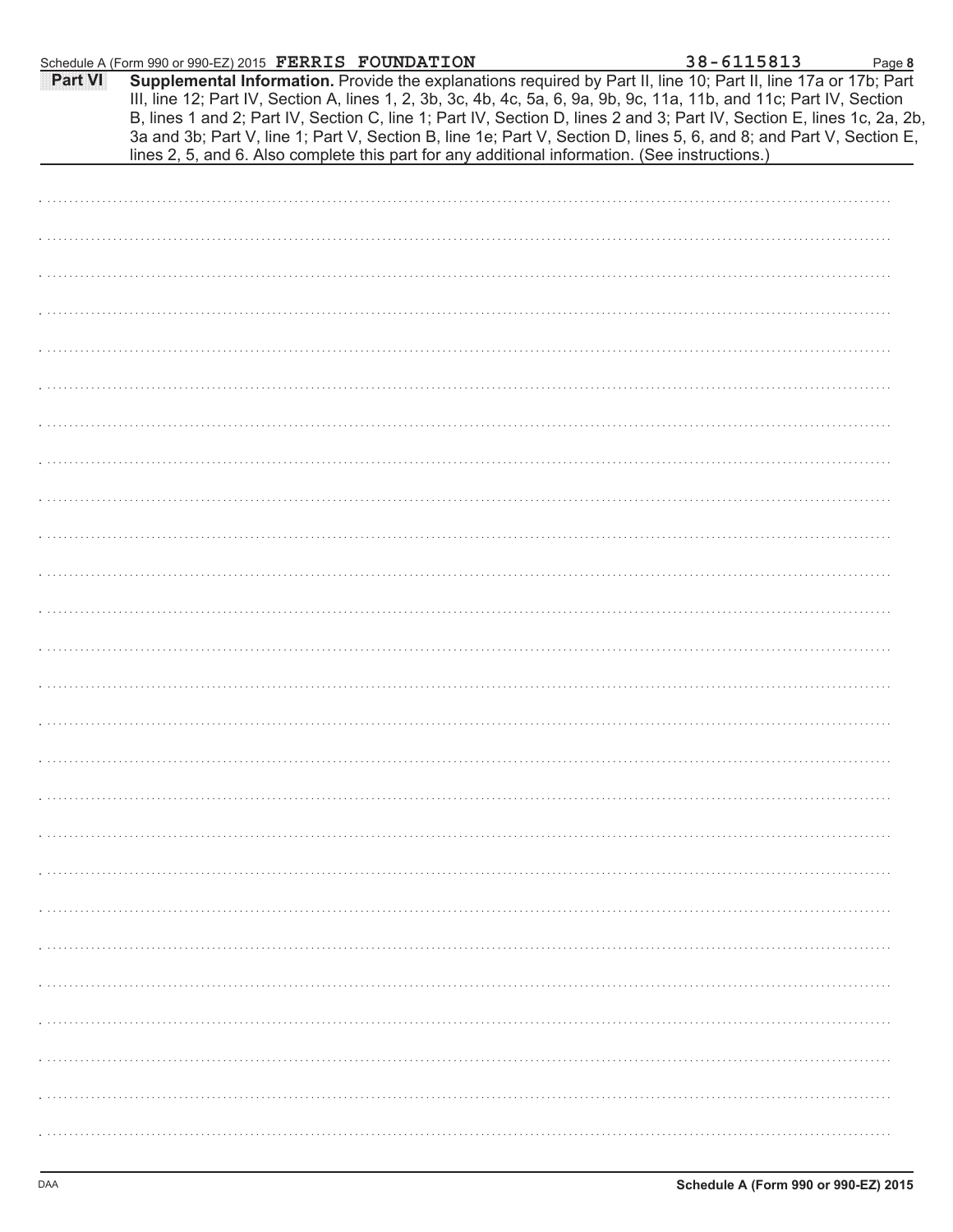# **SCHEDULE D Supplemental Financial Statements**

▶ Attach to Form 990. **(Form 990) Part IV, line 6, 7, 8, 9, 10, 11a, 11b, 11c, 11d, 11e, 11f, 12a, or 12b.** X **Complete if the organization answered "Yes" on Form 990,**

Department of the Treasury Internal Revenue Service **Name of the organization**

|          | $\mathbf{L}$                           |
|----------|----------------------------------------|
| form990. | <b>den</b> to Pul<br>ılic.<br>snectiol |

OMB No. 1545-0047

**Information about Schedule D (Form 990) and its instructions is at www.irs.gov/forms** 

| <b>Employer identification number</b> |  |
|---------------------------------------|--|
|                                       |  |

|                | <b>FERRIS FOUNDATION</b>                                                                                                                                        |                                                    | 38-6115813                      |
|----------------|-----------------------------------------------------------------------------------------------------------------------------------------------------------------|----------------------------------------------------|---------------------------------|
|                | Organizations Maintaining Donor Advised Funds or Other Similar Funds or Accounts.<br>Panul                                                                      |                                                    |                                 |
|                | Complete if the organization answered "Yes" on Form 990, Part IV, line 6.                                                                                       |                                                    |                                 |
|                |                                                                                                                                                                 | (a) Donor advised funds                            | (b) Funds and other accounts    |
| 1              | Total number at end of year                                                                                                                                     |                                                    |                                 |
| 2              |                                                                                                                                                                 |                                                    |                                 |
| 3              |                                                                                                                                                                 |                                                    |                                 |
|                | Aggregate value at end of year                                                                                                                                  |                                                    |                                 |
| 5              | Did the organization inform all donors and donor advisors in writing that the assets held in donor advised                                                      |                                                    |                                 |
|                | funds are the organization's property, subject to the organization's exclusive legal control?                                                                   |                                                    | Yes<br><b>No</b>                |
| 6              | Did the organization inform all grantees, donors, and donor advisors in writing that grant funds can be used                                                    |                                                    |                                 |
|                | only for charitable purposes and not for the benefit of the donor or donor advisor, or for any other purpose                                                    |                                                    |                                 |
|                | conferring impermissible private benefit?                                                                                                                       |                                                    | Yes<br><b>No</b>                |
|                | <b>Conservation Easements.</b><br>Partul                                                                                                                        |                                                    |                                 |
|                | Complete if the organization answered "Yes" on Form 990, Part IV, line 7.                                                                                       |                                                    |                                 |
| 1.             | Purpose(s) of conservation easements held by the organization (check all that apply).                                                                           |                                                    |                                 |
|                | Preservation of land for public use (e.g., recreation or education)                                                                                             | Preservation of a historically important land area |                                 |
|                | Protection of natural habitat                                                                                                                                   | Preservation of a certified historic structure     |                                 |
|                | Preservation of open space                                                                                                                                      |                                                    |                                 |
| $\mathbf{2}^-$ | Complete lines 2a through 2d if the organization held a qualified conservation contribution in the form of a conservation                                       |                                                    |                                 |
|                | easement on the last day of the tax year.                                                                                                                       |                                                    | Held at the End of the Tax Year |
| а              | Total number of conservation easements                                                                                                                          |                                                    | 2a                              |
| b              | Total acreage restricted by conservation easements                                                                                                              |                                                    | 2 <sub>b</sub>                  |
| С              | Number of conservation easements on a certified historic structure included in (a) [11] Number of conservation                                                  |                                                    | 2c                              |
| d              | Number of conservation easements included in (c) acquired after 8/17/06, and not on a                                                                           |                                                    |                                 |
|                | historic structure listed in the National Register                                                                                                              |                                                    | 2d                              |
| 3.             | Number of conservation easements modified, transferred, released, extinguished, or terminated by the organization during the                                    |                                                    |                                 |
|                | tax year $\blacktriangleright$                                                                                                                                  |                                                    |                                 |
|                | Number of states where property subject to conservation easement is located ▶                                                                                   |                                                    |                                 |
| 5              | Does the organization have a written policy regarding the periodic monitoring, inspection, handling of                                                          |                                                    |                                 |
|                | violations, and enforcement of the conservation easements it holds?                                                                                             |                                                    | Yes<br>No                       |
| 6              | Staff and volunteer hours devoted to monitoring, inspecting, handling of violations, and enforcing conservation easements during the year                       |                                                    |                                 |
|                |                                                                                                                                                                 |                                                    |                                 |
| 7              | Amount of expenses incurred in monitoring, inspecting, handling of violations, and enforcing conservation easements during the year<br>$\blacktriangleright$ \$ |                                                    |                                 |
|                | Does each conservation easement reported on line 2(d) above satisfy the requirements of section 170(h)(4)(B)(i)                                                 |                                                    |                                 |
|                | and section $170(h)(4)(B)(ii)?$                                                                                                                                 |                                                    | Yes<br><b>No</b>                |
| 9              | In Part XIII, describe how the organization reports conservation easements in its revenue and expense statement, and                                            |                                                    |                                 |
|                | balance sheet, and include, if applicable, the text of the footnote to the organization's financial statements that describes the                               |                                                    |                                 |
|                | organization's accounting for conservation easements.                                                                                                           |                                                    |                                 |
|                | Organizations Maintaining Collections of Art, Historical Treasures, or Other Similar Assets.<br>Part III                                                        |                                                    |                                 |
|                | Complete if the organization answered "Yes" on Form 990, Part IV, line 8.                                                                                       |                                                    |                                 |
|                | 1a If the organization elected, as permitted under SFAS 116 (ASC 958), not to report in its revenue statement and balance sheet                                 |                                                    |                                 |
|                | works of art, historical treasures, or other similar assets held for public exhibition, education, or research in furtherance of                                |                                                    |                                 |
|                | public service, provide, in Part XIII, the text of the footnote to its financial statements that describes these items.                                         |                                                    |                                 |
| b              | If the organization elected, as permitted under SFAS 116 (ASC 958), to report in its revenue statement and balance sheet                                        |                                                    |                                 |
|                | works of art, historical treasures, or other similar assets held for public exhibition, education, or research in furtherance of                                |                                                    |                                 |
|                | public service, provide the following amounts relating to these items:                                                                                          |                                                    |                                 |
|                |                                                                                                                                                                 |                                                    |                                 |
|                | (ii) Assets included in Form 990, Part X                                                                                                                        |                                                    |                                 |
| $\mathbf{2}$   | If the organization received or held works of art, historical treasures, or other similar assets for financial gain, provide the                                |                                                    |                                 |
|                | following amounts required to be reported under SFAS 116 (ASC 958) relating to these items:                                                                     |                                                    |                                 |
| а              |                                                                                                                                                                 |                                                    |                                 |
|                |                                                                                                                                                                 |                                                    |                                 |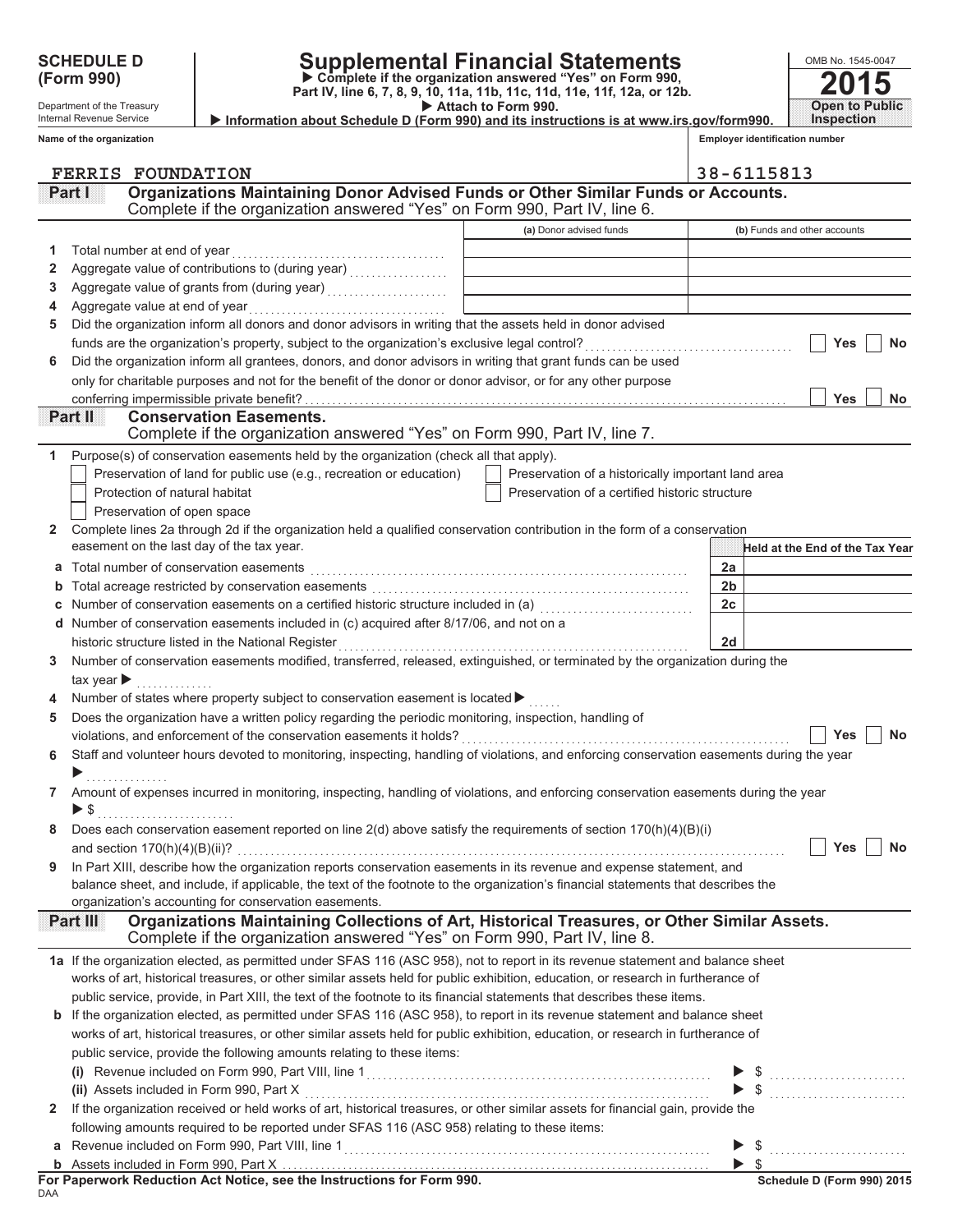| Organizations Maintaining Collections of Art, Historical Treasures, or Other Similar Assets (continued)<br>Pandill<br>3 Using the organization's acquisition, accession, and other records, check any of the following that are a significant use of its<br>collection items (check all that apply):<br>Public exhibition<br>Loan or exchange programs<br>a<br>d<br>Scholarly research<br>b<br>е<br>Preservation for future generations<br>C<br>Provide a description of the organization's collections and explain how they further the organization's exempt purpose in Part<br>XIII.<br>During the year, did the organization solicit or receive donations of art, historical treasures, or other similar<br>5<br>assets to be sold to raise funds rather than to be maintained as part of the organization's collection?<br><b>Yes</b><br>No |  |  |  |  |  |  |  |  |  |
|--------------------------------------------------------------------------------------------------------------------------------------------------------------------------------------------------------------------------------------------------------------------------------------------------------------------------------------------------------------------------------------------------------------------------------------------------------------------------------------------------------------------------------------------------------------------------------------------------------------------------------------------------------------------------------------------------------------------------------------------------------------------------------------------------------------------------------------------------|--|--|--|--|--|--|--|--|--|
|                                                                                                                                                                                                                                                                                                                                                                                                                                                                                                                                                                                                                                                                                                                                                                                                                                                  |  |  |  |  |  |  |  |  |  |
|                                                                                                                                                                                                                                                                                                                                                                                                                                                                                                                                                                                                                                                                                                                                                                                                                                                  |  |  |  |  |  |  |  |  |  |
|                                                                                                                                                                                                                                                                                                                                                                                                                                                                                                                                                                                                                                                                                                                                                                                                                                                  |  |  |  |  |  |  |  |  |  |
|                                                                                                                                                                                                                                                                                                                                                                                                                                                                                                                                                                                                                                                                                                                                                                                                                                                  |  |  |  |  |  |  |  |  |  |
|                                                                                                                                                                                                                                                                                                                                                                                                                                                                                                                                                                                                                                                                                                                                                                                                                                                  |  |  |  |  |  |  |  |  |  |
|                                                                                                                                                                                                                                                                                                                                                                                                                                                                                                                                                                                                                                                                                                                                                                                                                                                  |  |  |  |  |  |  |  |  |  |
|                                                                                                                                                                                                                                                                                                                                                                                                                                                                                                                                                                                                                                                                                                                                                                                                                                                  |  |  |  |  |  |  |  |  |  |
|                                                                                                                                                                                                                                                                                                                                                                                                                                                                                                                                                                                                                                                                                                                                                                                                                                                  |  |  |  |  |  |  |  |  |  |
|                                                                                                                                                                                                                                                                                                                                                                                                                                                                                                                                                                                                                                                                                                                                                                                                                                                  |  |  |  |  |  |  |  |  |  |
| <b>Escrow and Custodial Arrangements.</b><br>Part IV                                                                                                                                                                                                                                                                                                                                                                                                                                                                                                                                                                                                                                                                                                                                                                                             |  |  |  |  |  |  |  |  |  |
| Complete if the organization answered "Yes" on Form 990, Part IV, line 9, or reported an amount on Form<br>990, Part X, line 21.                                                                                                                                                                                                                                                                                                                                                                                                                                                                                                                                                                                                                                                                                                                 |  |  |  |  |  |  |  |  |  |
| 1a Is the organization an agent, trustee, custodian or other intermediary for contributions or other assets not                                                                                                                                                                                                                                                                                                                                                                                                                                                                                                                                                                                                                                                                                                                                  |  |  |  |  |  |  |  |  |  |
| included on Form 990, Part X?<br><b>Yes</b><br><b>No</b>                                                                                                                                                                                                                                                                                                                                                                                                                                                                                                                                                                                                                                                                                                                                                                                         |  |  |  |  |  |  |  |  |  |
| b If "Yes," explain the arrangement in Part XIII and complete the following table:                                                                                                                                                                                                                                                                                                                                                                                                                                                                                                                                                                                                                                                                                                                                                               |  |  |  |  |  |  |  |  |  |
| Amount                                                                                                                                                                                                                                                                                                                                                                                                                                                                                                                                                                                                                                                                                                                                                                                                                                           |  |  |  |  |  |  |  |  |  |
| c Beginning balance<br>1c                                                                                                                                                                                                                                                                                                                                                                                                                                                                                                                                                                                                                                                                                                                                                                                                                        |  |  |  |  |  |  |  |  |  |
| 1 <sub>d</sub>                                                                                                                                                                                                                                                                                                                                                                                                                                                                                                                                                                                                                                                                                                                                                                                                                                   |  |  |  |  |  |  |  |  |  |
| 1e<br>Distributions during the year with the continuum control of the year with the year with the set of the set of the set of the set of the set of the set of the set of the set of the set of the set of the set of the set of th                                                                                                                                                                                                                                                                                                                                                                                                                                                                                                                                                                                                             |  |  |  |  |  |  |  |  |  |
| 1f<br>f Ending balance                                                                                                                                                                                                                                                                                                                                                                                                                                                                                                                                                                                                                                                                                                                                                                                                                           |  |  |  |  |  |  |  |  |  |
| 2a Did the organization include an amount on Form 990, Part X, line 21, for escrow or custodial account liability?<br><b>Yes</b><br><b>No</b>                                                                                                                                                                                                                                                                                                                                                                                                                                                                                                                                                                                                                                                                                                    |  |  |  |  |  |  |  |  |  |
| b If "Yes," explain the arrangement in Part XIII. Check here if the explanation has been provided on Part XIII                                                                                                                                                                                                                                                                                                                                                                                                                                                                                                                                                                                                                                                                                                                                   |  |  |  |  |  |  |  |  |  |
| <b>Endowment Funds.</b><br>Part V                                                                                                                                                                                                                                                                                                                                                                                                                                                                                                                                                                                                                                                                                                                                                                                                                |  |  |  |  |  |  |  |  |  |
| Complete if the organization answered "Yes" on Form 990, Part IV, line 10.                                                                                                                                                                                                                                                                                                                                                                                                                                                                                                                                                                                                                                                                                                                                                                       |  |  |  |  |  |  |  |  |  |
| (c) Two years back<br>(e) Four years back<br>(b) Prior year<br>(d) Three years back<br>(a) Current year                                                                                                                                                                                                                                                                                                                                                                                                                                                                                                                                                                                                                                                                                                                                          |  |  |  |  |  |  |  |  |  |
| 48, 523, 547<br>46, 322, 161<br>40, 216, 417<br>36,703,233<br>35, 182, 604<br>1a Beginning of year balance                                                                                                                                                                                                                                                                                                                                                                                                                                                                                                                                                                                                                                                                                                                                       |  |  |  |  |  |  |  |  |  |
| 18,984,662<br>3,871,361<br>846,008<br>1,734,159<br>505,573<br><b>b</b> Contributions                                                                                                                                                                                                                                                                                                                                                                                                                                                                                                                                                                                                                                                                                                                                                             |  |  |  |  |  |  |  |  |  |
| c Net investment earnings, gains, and                                                                                                                                                                                                                                                                                                                                                                                                                                                                                                                                                                                                                                                                                                                                                                                                            |  |  |  |  |  |  |  |  |  |
| $-131,482$<br>534,266<br>6,676,156<br>4,739,121<br>$-859,490$<br>losses                                                                                                                                                                                                                                                                                                                                                                                                                                                                                                                                                                                                                                                                                                                                                                          |  |  |  |  |  |  |  |  |  |
| $-1,900,926$<br>$-1,899,255$<br>$-1, 152, 129$<br>$-1, 229, 582$<br>$-1,005,298$<br>d Grants or scholarships                                                                                                                                                                                                                                                                                                                                                                                                                                                                                                                                                                                                                                                                                                                                     |  |  |  |  |  |  |  |  |  |
| e Other expenditures for facilities and                                                                                                                                                                                                                                                                                                                                                                                                                                                                                                                                                                                                                                                                                                                                                                                                          |  |  |  |  |  |  |  |  |  |
| programs                                                                                                                                                                                                                                                                                                                                                                                                                                                                                                                                                                                                                                                                                                                                                                                                                                         |  |  |  |  |  |  |  |  |  |
| $-249,590$<br>$-264, 291$<br>$-304,986$<br>$-209,885$<br>$-161, 414$<br>f Administrative expenses                                                                                                                                                                                                                                                                                                                                                                                                                                                                                                                                                                                                                                                                                                                                                |  |  |  |  |  |  |  |  |  |
| 65, 226, 211<br>46, 322, 161<br>48, 523, 547<br>40, 216, 417 35, 182, 604<br>End of year balance                                                                                                                                                                                                                                                                                                                                                                                                                                                                                                                                                                                                                                                                                                                                                 |  |  |  |  |  |  |  |  |  |
| 2 Provide the estimated percentage of the current year end balance (line 1g, column (a)) held as:                                                                                                                                                                                                                                                                                                                                                                                                                                                                                                                                                                                                                                                                                                                                                |  |  |  |  |  |  |  |  |  |
| a Board designated or quasi-endowment $\blacktriangleright$ 46.20%                                                                                                                                                                                                                                                                                                                                                                                                                                                                                                                                                                                                                                                                                                                                                                               |  |  |  |  |  |  |  |  |  |
| <b>b</b> Permanent endowment > 38.00 %                                                                                                                                                                                                                                                                                                                                                                                                                                                                                                                                                                                                                                                                                                                                                                                                           |  |  |  |  |  |  |  |  |  |
| c Temporarily restricted endowment $\blacktriangleright$ 15.80 %                                                                                                                                                                                                                                                                                                                                                                                                                                                                                                                                                                                                                                                                                                                                                                                 |  |  |  |  |  |  |  |  |  |
| The percentages on lines 2a, 2b, and 2c should equal 100%.                                                                                                                                                                                                                                                                                                                                                                                                                                                                                                                                                                                                                                                                                                                                                                                       |  |  |  |  |  |  |  |  |  |
| 3a Are there endowment funds not in the possession of the organization that are held and administered for the                                                                                                                                                                                                                                                                                                                                                                                                                                                                                                                                                                                                                                                                                                                                    |  |  |  |  |  |  |  |  |  |
| <b>Yes</b><br>No<br>organization by:                                                                                                                                                                                                                                                                                                                                                                                                                                                                                                                                                                                                                                                                                                                                                                                                             |  |  |  |  |  |  |  |  |  |
| X<br>3a(i)<br>$\mathbf x$                                                                                                                                                                                                                                                                                                                                                                                                                                                                                                                                                                                                                                                                                                                                                                                                                        |  |  |  |  |  |  |  |  |  |
| (ii) related organizations<br>3a(ii)                                                                                                                                                                                                                                                                                                                                                                                                                                                                                                                                                                                                                                                                                                                                                                                                             |  |  |  |  |  |  |  |  |  |
| b If "Yes" on line 3a(ii), are the related organizations listed as required on Schedule R? [[[[[[[[[[[[[[[[[[[<br>3b                                                                                                                                                                                                                                                                                                                                                                                                                                                                                                                                                                                                                                                                                                                             |  |  |  |  |  |  |  |  |  |
| Describe in Part XIII the intended uses of the organization's endowment funds.                                                                                                                                                                                                                                                                                                                                                                                                                                                                                                                                                                                                                                                                                                                                                                   |  |  |  |  |  |  |  |  |  |
| Land, Buildings, and Equipment.<br><b>Part VII</b><br>Complete if the organization answered "Yes" on Form 990, Part IV, line 11a. See Form 990, Part X, line 10.                                                                                                                                                                                                                                                                                                                                                                                                                                                                                                                                                                                                                                                                                 |  |  |  |  |  |  |  |  |  |
| Description of property<br>(a) Cost or other basis<br>(b) Cost or other basis<br>(c) Accumulated<br>(d) Book value                                                                                                                                                                                                                                                                                                                                                                                                                                                                                                                                                                                                                                                                                                                               |  |  |  |  |  |  |  |  |  |
| depreciation<br>(investment)<br>(other)                                                                                                                                                                                                                                                                                                                                                                                                                                                                                                                                                                                                                                                                                                                                                                                                          |  |  |  |  |  |  |  |  |  |
| 1a Land                                                                                                                                                                                                                                                                                                                                                                                                                                                                                                                                                                                                                                                                                                                                                                                                                                          |  |  |  |  |  |  |  |  |  |
|                                                                                                                                                                                                                                                                                                                                                                                                                                                                                                                                                                                                                                                                                                                                                                                                                                                  |  |  |  |  |  |  |  |  |  |
| <b>b</b> Buildings                                                                                                                                                                                                                                                                                                                                                                                                                                                                                                                                                                                                                                                                                                                                                                                                                               |  |  |  |  |  |  |  |  |  |
| c Leasehold improvements                                                                                                                                                                                                                                                                                                                                                                                                                                                                                                                                                                                                                                                                                                                                                                                                                         |  |  |  |  |  |  |  |  |  |
|                                                                                                                                                                                                                                                                                                                                                                                                                                                                                                                                                                                                                                                                                                                                                                                                                                                  |  |  |  |  |  |  |  |  |  |
| Total. Add lines 1a through 1e. (Column (d) must equal Form 990, Part X, column (B), line 10c.)<br>▶                                                                                                                                                                                                                                                                                                                                                                                                                                                                                                                                                                                                                                                                                                                                             |  |  |  |  |  |  |  |  |  |

**Schedule D (Form 990) 2015**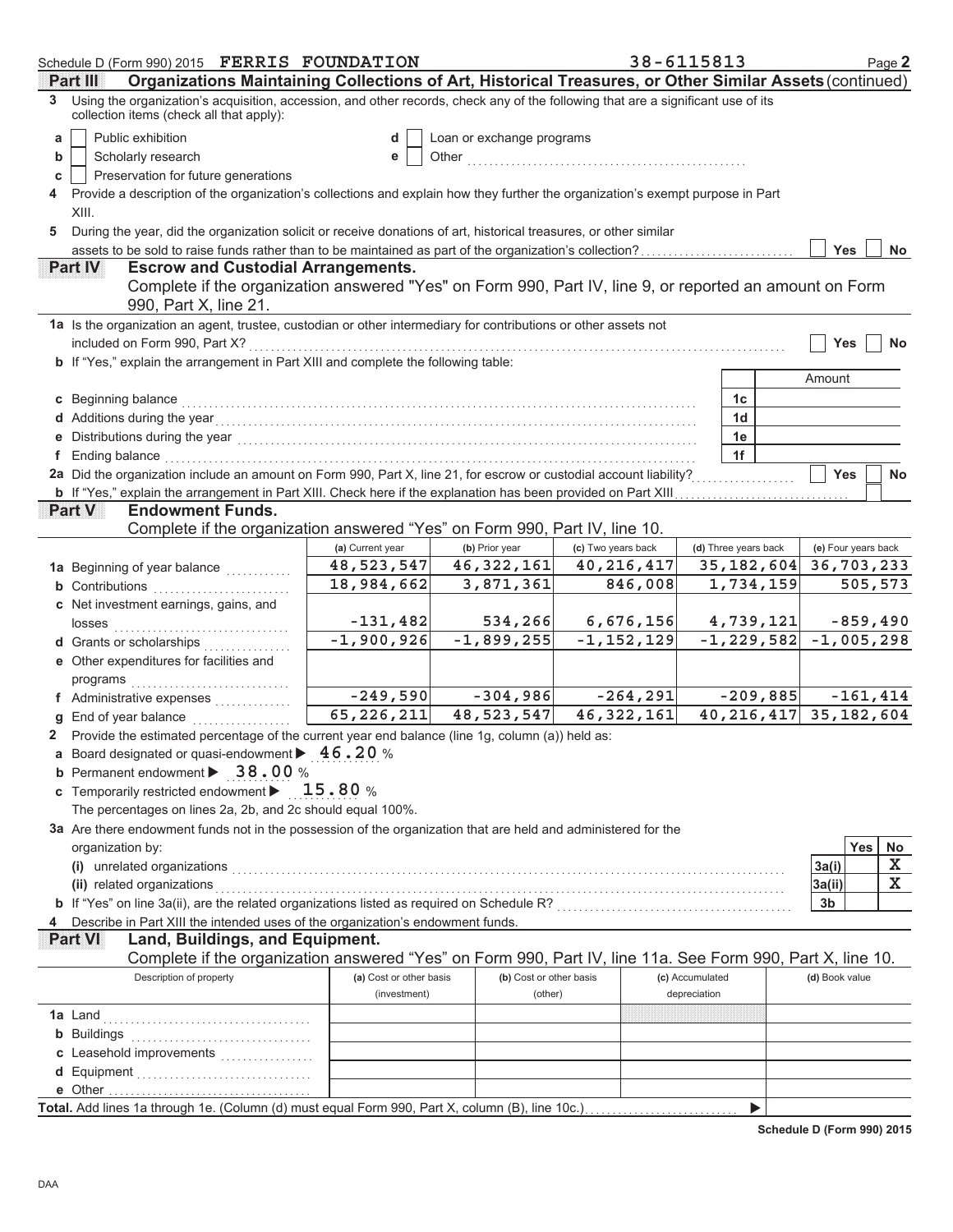DAA

|                                                                                                            |                | Complete if the organization answered "Yes" on Form 990, Part IV, line 11b. See Form 990, Part X, line 12. |
|------------------------------------------------------------------------------------------------------------|----------------|------------------------------------------------------------------------------------------------------------|
| (a) Description of security or category<br>(including name of security)                                    | (b) Book value | (c) Method of valuation:<br>Cost or end-of-year market value                                               |
|                                                                                                            |                |                                                                                                            |
| (1) Financial derivatives<br>(2) Closely-held equity interests                                             |                |                                                                                                            |
| (3) Other LIMITED PARTNERSHIPS                                                                             | 30,661,434     | <b>MARKET</b>                                                                                              |
| POWERSHARES FTSE RAFI<br>(A)                                                                               | 7,897,922      | <b>MARKET</b>                                                                                              |
| COMMON FUND - MULTI-STRATEGY<br>(B)                                                                        | 4,946,559      | <b>MARKET</b>                                                                                              |
| EUROPACIFIC GROWTH<br>(C)                                                                                  | 3,790,053      | <b>MARKET</b>                                                                                              |
| DFA INT'L SM CAP<br>(D)                                                                                    | 3,663,145      | <b>MARKET</b>                                                                                              |
| <b>REAL ESTATE</b><br>(E)                                                                                  | 2,611,450      | <b>MARKET</b>                                                                                              |
| LOOMIS INST HIGH INC I<br>(F)                                                                              | 2,041,382      | <b>MARKET</b>                                                                                              |
| VANGUARD SHORT-TERM BOND<br>(G)                                                                            | 515, 135       | <b>MARKET</b>                                                                                              |
| CHARITABLE TRUST FUNDS<br>(H)                                                                              | 242,822        | <b>MARKET</b>                                                                                              |
| Total. (Column (b) must equal Form 990, Part X, col. (B) line 12.) ▶                                       | 56,369,902     |                                                                                                            |
| <b>Part VIII</b><br><b>Investments-Program Related.</b>                                                    |                |                                                                                                            |
| Complete if the organization answered "Yes" on Form 990, Part IV, line 11c. See Form 990, Part X, line 13. |                |                                                                                                            |
| (a) Description of investment                                                                              | (b) Book value | (c) Method of valuation:                                                                                   |
|                                                                                                            |                | Cost or end-of-year market value                                                                           |
| (1)                                                                                                        |                |                                                                                                            |
| (2)                                                                                                        |                |                                                                                                            |
| (3)                                                                                                        |                |                                                                                                            |
| (4)                                                                                                        |                |                                                                                                            |
| (5)                                                                                                        |                |                                                                                                            |
| (6)                                                                                                        |                |                                                                                                            |
| (7)                                                                                                        |                |                                                                                                            |
| (8)                                                                                                        |                |                                                                                                            |
| (9)                                                                                                        |                |                                                                                                            |
| Total. (Column (b) must equal Form 990, Part X, col. (B) line 13.)                                         |                |                                                                                                            |
| <b>Part IX</b><br><b>Other Assets.</b>                                                                     |                |                                                                                                            |
| Complete if the organization answered "Yes" on Form 990, Part IV, line 11d. See Form 990, Part X, line 15. |                |                                                                                                            |
| (a) Description                                                                                            |                | (b) Book value                                                                                             |
| (1)                                                                                                        |                |                                                                                                            |
| (2)                                                                                                        |                |                                                                                                            |
| (3)                                                                                                        |                |                                                                                                            |
| (4)                                                                                                        |                |                                                                                                            |
| (5)                                                                                                        |                |                                                                                                            |
| (6)                                                                                                        |                |                                                                                                            |
| (7)                                                                                                        |                |                                                                                                            |
|                                                                                                            |                |                                                                                                            |
| (8)                                                                                                        |                |                                                                                                            |
| (9)                                                                                                        |                |                                                                                                            |
| Total. (Column (b) must equal Form 990, Part X, col. (B) line 15.)                                         |                |                                                                                                            |
| Other Liabilities.<br><b>Part X</b>                                                                        |                |                                                                                                            |
| Complete if the organization answered "Yes" on Form 990, Part IV, line 11e or 11f. See Form 990, Part X,   |                |                                                                                                            |
| line $25.$                                                                                                 |                |                                                                                                            |
| (a) Description of liability<br>1.                                                                         | (b) Book value |                                                                                                            |
| Federal income taxes<br>(1)                                                                                |                |                                                                                                            |
| ANNUITY LIABILITY<br>(2)                                                                                   | 110,448        |                                                                                                            |
| (3)                                                                                                        |                |                                                                                                            |
| (4)                                                                                                        |                |                                                                                                            |
| (5)                                                                                                        |                |                                                                                                            |
| (6)                                                                                                        |                |                                                                                                            |
| (7)                                                                                                        |                |                                                                                                            |
| (8)                                                                                                        |                |                                                                                                            |
| (9)<br>Total. (Column (b) must equal Form 990, Part X, col. (B) line 25.) ▶                                | 110,448        |                                                                                                            |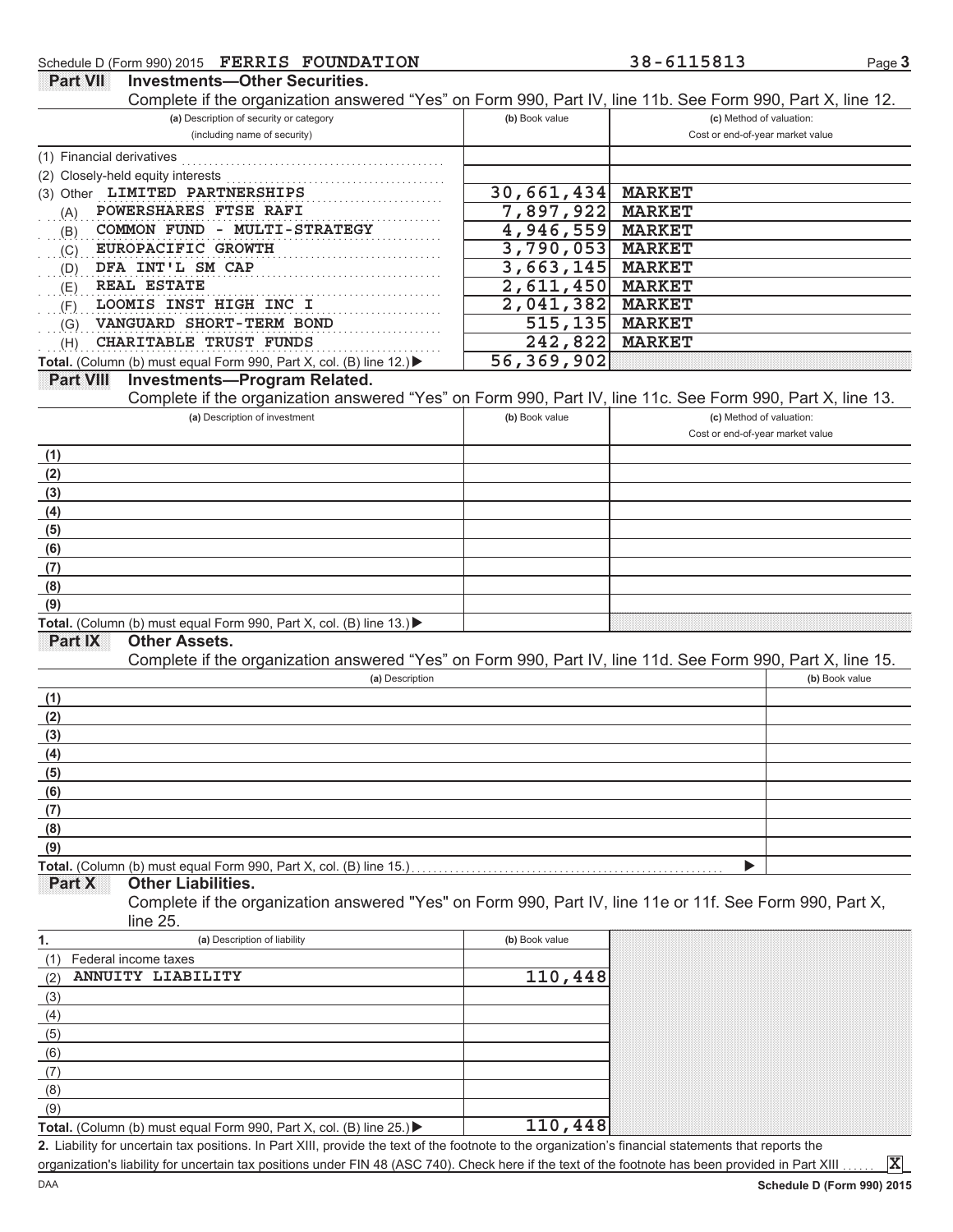| Schedule D (Form 990) 2015 FERRIS FOUNDATION                                                                                                                                                                                             |                      | 38-6115813     |         | Page 4                     |
|------------------------------------------------------------------------------------------------------------------------------------------------------------------------------------------------------------------------------------------|----------------------|----------------|---------|----------------------------|
| Reconciliation of Revenue per Audited Financial Statements With Revenue per Return.<br><b>Part XII</b>                                                                                                                                   |                      |                |         |                            |
| Complete if the organization answered "Yes" on Form 990, Part IV, line 12a.                                                                                                                                                              |                      |                |         |                            |
| $1 \quad$                                                                                                                                                                                                                                |                      |                | 1       | $\overline{23}$ , 388, 171 |
| Amounts included on line 1 but not on Form 990, Part VIII, line 12:<br>2                                                                                                                                                                 |                      |                |         |                            |
|                                                                                                                                                                                                                                          | 2a                   | $-2, 219, 357$ |         |                            |
|                                                                                                                                                                                                                                          | 2 <sub>b</sub>       | 2,345,074      |         |                            |
|                                                                                                                                                                                                                                          | 2 <sub>c</sub>       |                |         |                            |
|                                                                                                                                                                                                                                          | 2d                   | $-17,001$      |         |                            |
| e Add lines 2a through 2d (a) and the contract of the Add lines 2a through 1                                                                                                                                                             |                      |                | 2e      | 108,716                    |
| 3<br>Amounts included on Form 990, Part VIII, line 12, but not on line 1:                                                                                                                                                                |                      |                | 3       | 23, 279, 455               |
| 4<br>a Investment expenses not included on Form 990, Part VIII, line 7b                                                                                                                                                                  | 4a                   |                |         |                            |
|                                                                                                                                                                                                                                          | 4 <sub>b</sub>       | $-136,640$     |         |                            |
| c Add lines 4a and 4b                                                                                                                                                                                                                    |                      |                | 4c      | $-136,640$                 |
|                                                                                                                                                                                                                                          |                      |                | 5       | $\overline{23}$ , 142, 815 |
| Reconciliation of Expenses per Audited Financial Statements With Expenses per Return.<br>PartXII L                                                                                                                                       |                      |                |         |                            |
| Complete if the organization answered "Yes" on Form 990, Part IV, line 12a.                                                                                                                                                              |                      |                |         |                            |
| 1 Total expenses and losses per audited financial statements [11] [11] Total expenses and losses and losses                                                                                                                              |                      |                | 1       | 8,428,698                  |
| Amounts included on line 1 but not on Form 990, Part IX, line 25:<br>2                                                                                                                                                                   |                      |                |         |                            |
|                                                                                                                                                                                                                                          | 2a                   | 2,345,074      |         |                            |
|                                                                                                                                                                                                                                          | 2 <sub>b</sub>       |                |         |                            |
|                                                                                                                                                                                                                                          | 2c                   |                |         |                            |
|                                                                                                                                                                                                                                          | 2d                   | 136,640        |         |                            |
|                                                                                                                                                                                                                                          |                      |                | 2е      | 2,481,714                  |
| 3                                                                                                                                                                                                                                        |                      |                | 3       | 5,946,984                  |
| Amounts included on Form 990, Part IX, line 25, but not on line 1:<br>4                                                                                                                                                                  |                      |                |         |                            |
| a Investment expenses not included on Form 990, Part VIII, line 7b                                                                                                                                                                       | 4a<br>4 <sub>b</sub> |                |         |                            |
| <b>b</b> Other (Describe in Part XIII.) <b>CONSIDENT DESCRIPTION DESCRIPTION DESCRIPTION DESCRIPTION DESCRIPTION DESCRIPTION DESCRIPTION DESCRIPTION DESCRIPTION DESCRIPTION DESCRIPTION DESCRIPTION DESCRI</b><br>c Add lines 4a and 4b |                      |                |         |                            |
|                                                                                                                                                                                                                                          |                      |                | 4c<br>5 | 5,946,984                  |
| <b>Part XIII</b> Supplemental Information.                                                                                                                                                                                               |                      |                |         |                            |
| Provide the descriptions required for Part II, lines 3, 5, and 9; Part III, lines 1a and 4; Part IV, lines 1b and 2b; Part V, line 4; Part X, line                                                                                       |                      |                |         |                            |
| 2; Part XI, lines 2d and 4b; and Part XII, lines 2d and 4b. Also complete this part to provide any additional information.                                                                                                               |                      |                |         |                            |
| PART V, LINE 4 - INTENDED USES FOR ENDOWMENT FUNDS                                                                                                                                                                                       |                      |                |         |                            |
|                                                                                                                                                                                                                                          |                      |                |         |                            |
| TO ADVANCE THE MISSION AND GOALS OF FERRIS STATE UNIVERSITY.                                                                                                                                                                             |                      |                |         |                            |
|                                                                                                                                                                                                                                          |                      |                |         |                            |
|                                                                                                                                                                                                                                          |                      |                |         |                            |
|                                                                                                                                                                                                                                          |                      |                |         |                            |
| PART X - FIN 48 FOOTNOTE                                                                                                                                                                                                                 |                      |                |         |                            |
| THE INTERNAL REVENUE SERVICE HAS DETERMINED THAT THE FOUNDATION IS TAX                                                                                                                                                                   |                      |                |         |                            |
|                                                                                                                                                                                                                                          |                      |                |         |                            |
| EXEMPT UNDER SECTION 501(C)(3) OF THE INTERNAL REVENUE CODE.                                                                                                                                                                             |                      |                |         |                            |
|                                                                                                                                                                                                                                          |                      |                |         |                            |
|                                                                                                                                                                                                                                          |                      |                |         |                            |
|                                                                                                                                                                                                                                          |                      |                |         |                            |
| ACCOUNTING PRINCIPLES GENERALLY ACCEPTED IN THE UNITED STATES OF AMERICA                                                                                                                                                                 |                      |                |         |                            |
|                                                                                                                                                                                                                                          |                      |                |         |                            |
| REQUIRE MANAGEMENT TO EVALUATE TAX POSITIONS TAKEN BY THE ORGANIZATION AND                                                                                                                                                               |                      |                |         |                            |
|                                                                                                                                                                                                                                          |                      |                |         |                            |
| RECOGNIZE A TAX LIABILITY IF THE ORGANIZATION HAS TAKEN AN UNCERTAIN                                                                                                                                                                     |                      |                |         |                            |
|                                                                                                                                                                                                                                          |                      |                |         |                            |
| POSITION THAT MORE LIKELY THAN NOT WOULD NOT BE SUSTAINED UPON EXAMINATION                                                                                                                                                               |                      |                |         |                            |
| BY THE IRS OR OTHER APPLICABLE TAXING AUTHORITIES. MANAGEMENT HAS ANALYZED                                                                                                                                                               |                      |                |         |                            |
|                                                                                                                                                                                                                                          |                      |                |         |                            |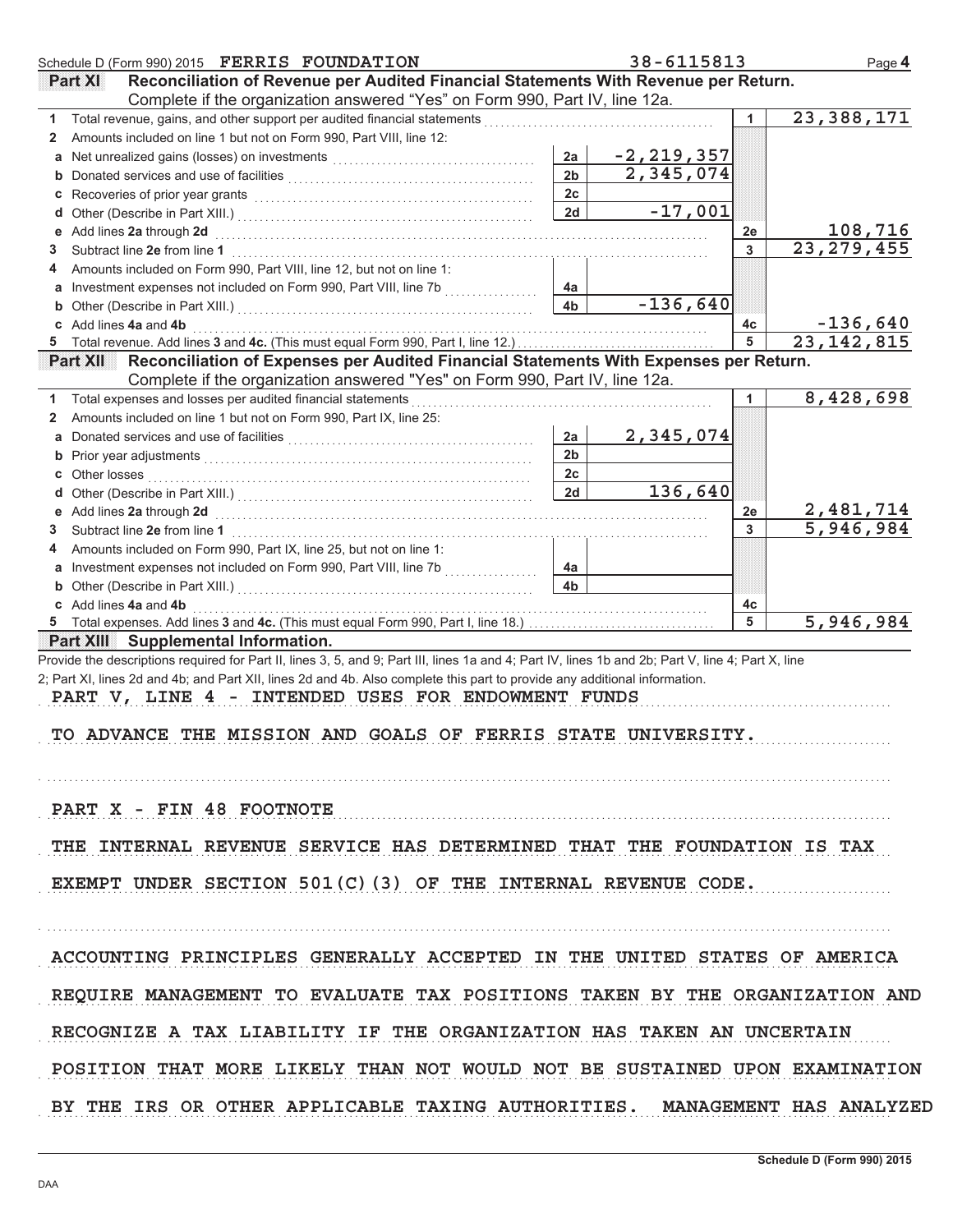| Schedule D (Form 990) 2015 FERRIS FOUNDATION                                | 38-6115813 | Page 5    |
|-----------------------------------------------------------------------------|------------|-----------|
| <b>Part XIII</b> Supplemental Information (continued)                       |            |           |
| THE TAX POSITIONS TAKEN BY THE FOUNDATION AND HAS CONCLUDED THAT AS OF JUNE |            |           |
| 30, 2016, THERE ARE NO UNCERTAIN POSITIONS TAKEN OR EXPECTED TO BE TAKEN    |            |           |
| THAT WOULD REQUIRE RECOGNITION OF A LIABILITY OR DISCLOSURE IN THE          |            |           |
| FINANCIAL STATEMENTS. THE FOUNDATION IS SUBJECT TO ROUTINE AUDITS BY        |            |           |
| TAXING JURISDICTIONS; HOWEVER, THERE ARE CURRENTLY NO AUDITS IN PROGRESS    |            |           |
| FOR ANY TAX PERIODS. MANAGEMENT BELIEVES IT IS NO LONGER SUBJECT TO INCOME  |            |           |
| TAX EXAMINATIONS FOR YEARS PRIOR TO JUNE 30, 2013.                          |            |           |
| PART XI, LINE 2D - REVENUE AMOUNTS INCLUDED IN FINANCIALS - OTHER           |            |           |
| CHANGE IN SPLIT-INTEREST AGREEMENT 5                                        |            | $-17,001$ |
| PART XI, LINE 4B - REVENUE AMOUNTS INCLUDED ON RETURN - OTHER               |            |           |
| FUNDRAISING EXP - ADJ REVENUE ON SCH. D, PART XI, LINE 4B \$ -136,640       |            |           |
| PART XII, LINE 2D - EXPENSE AMOUNTS INCLUDED IN FINANCIALS - OTHER          |            |           |
| FUNDRAISING EXP - ADJ EXPENSE ON SCH. D, PART XII, LINE 2D \$136,640        |            |           |
|                                                                             |            |           |
|                                                                             |            |           |
|                                                                             |            |           |
|                                                                             |            |           |
|                                                                             |            |           |
|                                                                             |            |           |
|                                                                             |            |           |
|                                                                             |            |           |
|                                                                             |            |           |
|                                                                             |            |           |
|                                                                             |            |           |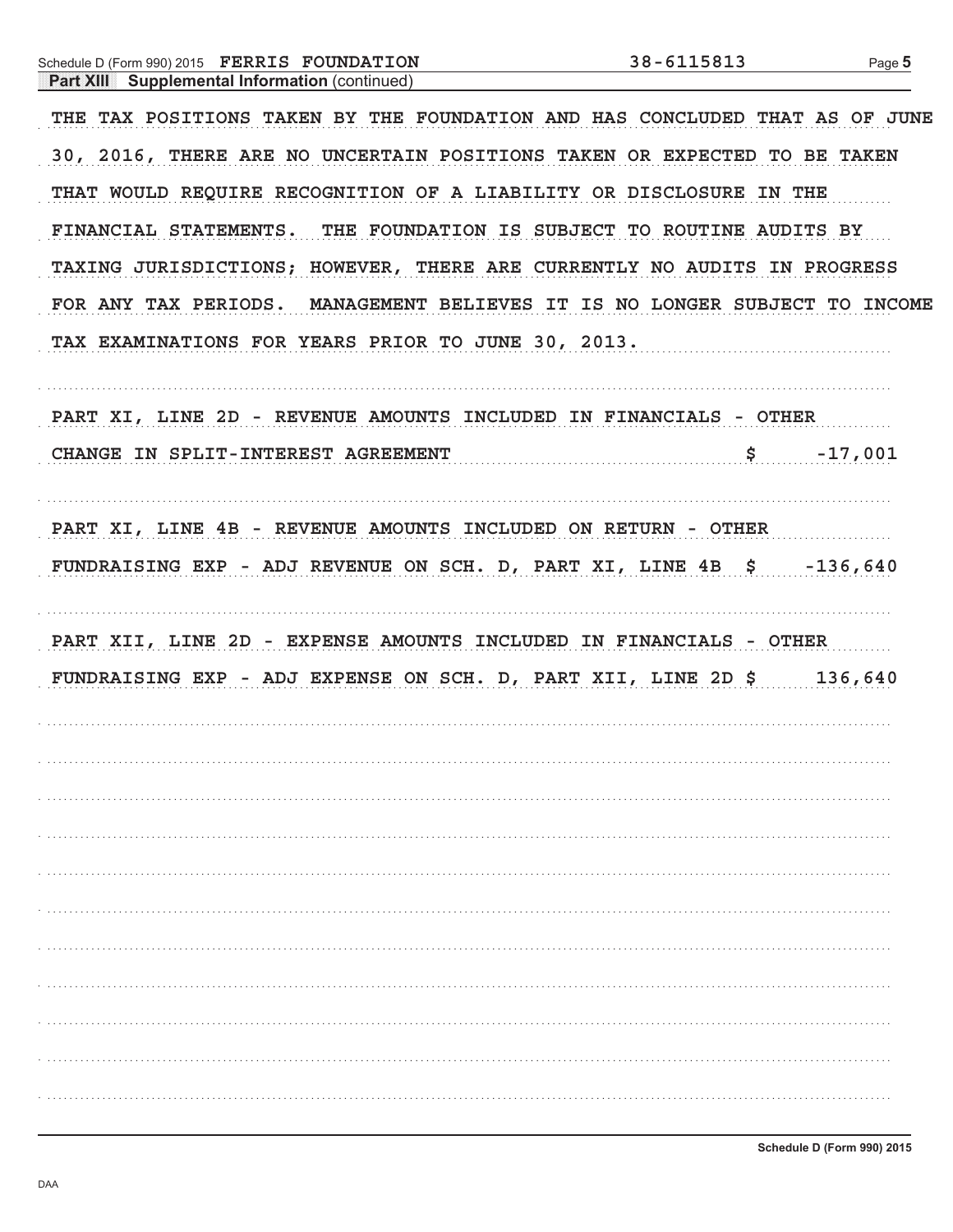| <b>SCHEDULE F</b>                                      |  |                                           |                                                                                       | <b>Statement of Activities Outside the United States</b>                                                                                                   |                                                                                                             |                                                     | OMB No. 1545-0047                                             |
|--------------------------------------------------------|--|-------------------------------------------|---------------------------------------------------------------------------------------|------------------------------------------------------------------------------------------------------------------------------------------------------------|-------------------------------------------------------------------------------------------------------------|-----------------------------------------------------|---------------------------------------------------------------|
| (Form 990)                                             |  |                                           |                                                                                       | Complete if the organization answered "Yes" on Form 990, Part IV, line 14b, 15, or 16.<br>Attach to Form 990.                                              |                                                                                                             | <b>Open to Public</b>                               |                                                               |
| Department of the Treasury<br>Internal Revenue Service |  |                                           |                                                                                       | Information about Schedule F (Form 990) and its instructions is at www.irs.gov/form990.                                                                    |                                                                                                             |                                                     | <b>Inspection</b>                                             |
| Name of the organization                               |  |                                           | <b>FERRIS FOUNDATION</b>                                                              |                                                                                                                                                            |                                                                                                             | <b>Employer identification number</b><br>38-6115813 |                                                               |
| Pant I                                                 |  |                                           |                                                                                       | General Information on Activities Outside the United States. Complete if the organization answered "Yes" on                                                |                                                                                                             |                                                     |                                                               |
| 1                                                      |  | Form 990, Part IV, line 14b.              |                                                                                       | For grantmakers. Does the organization maintain records to substantiate the amount of its grants and other                                                 |                                                                                                             |                                                     |                                                               |
| grants or assistance?                                  |  |                                           |                                                                                       | assistance, the grantees' eligibility for the grants or assistance, and the selection criteria used to award the                                           |                                                                                                             |                                                     | Yes $X$<br>No                                                 |
| $\mathbf{2}$<br>assistance outside the United States.  |  |                                           |                                                                                       | For grantmakers. Describe in Part V the organization's procedures for monitoring the use of its grants and other                                           |                                                                                                             |                                                     |                                                               |
| 3                                                      |  |                                           |                                                                                       | Activities per Region. (The following Part I, line 3 table can be duplicated if additional space is needed.)                                               |                                                                                                             |                                                     |                                                               |
| (a) Region                                             |  | (b) Number of<br>offices in the<br>region | (c) Number of<br>employees,<br>agents, and<br>independent<br>contractors<br>in region | (d) Activities conducted in<br>region (by type) (e.g.,<br>fundraising, program services,<br>investments,<br>grants to recipients<br>located in the region) | (e) If activity listed in (d) is<br>a program service,<br>describe specific type of<br>service(s) in region |                                                     | (f) Total<br>expenditures for<br>and investments<br>in region |
| CENTRAL AMERICA AND THE<br>(1)                         |  |                                           | <b>CARIBBEAN</b>                                                                      | <b>INVESTMENTS</b>                                                                                                                                         |                                                                                                             |                                                     | 17,737,346                                                    |
|                                                        |  |                                           |                                                                                       |                                                                                                                                                            |                                                                                                             |                                                     |                                                               |
| (2)                                                    |  |                                           |                                                                                       |                                                                                                                                                            |                                                                                                             |                                                     |                                                               |
| (3)                                                    |  |                                           |                                                                                       |                                                                                                                                                            |                                                                                                             |                                                     |                                                               |
| (4)                                                    |  |                                           |                                                                                       |                                                                                                                                                            |                                                                                                             |                                                     |                                                               |
| (5)                                                    |  |                                           |                                                                                       |                                                                                                                                                            |                                                                                                             |                                                     |                                                               |
| (6)<br><b>Contract Contract</b>                        |  |                                           |                                                                                       |                                                                                                                                                            |                                                                                                             |                                                     |                                                               |
| (7)<br><b>Contract Contract</b>                        |  |                                           |                                                                                       |                                                                                                                                                            |                                                                                                             |                                                     |                                                               |
| (8)                                                    |  |                                           |                                                                                       |                                                                                                                                                            |                                                                                                             |                                                     |                                                               |
| (9)                                                    |  |                                           |                                                                                       |                                                                                                                                                            |                                                                                                             |                                                     |                                                               |
| (10)                                                   |  |                                           |                                                                                       |                                                                                                                                                            |                                                                                                             |                                                     |                                                               |
| (11)                                                   |  |                                           |                                                                                       |                                                                                                                                                            |                                                                                                             |                                                     |                                                               |
| (12)                                                   |  |                                           |                                                                                       |                                                                                                                                                            |                                                                                                             |                                                     |                                                               |
| (13)                                                   |  |                                           |                                                                                       |                                                                                                                                                            |                                                                                                             |                                                     |                                                               |
|                                                        |  |                                           |                                                                                       |                                                                                                                                                            |                                                                                                             |                                                     |                                                               |
| (14)                                                   |  |                                           |                                                                                       |                                                                                                                                                            |                                                                                                             |                                                     |                                                               |
| (15)                                                   |  |                                           |                                                                                       |                                                                                                                                                            |                                                                                                             |                                                     |                                                               |
| (16)                                                   |  |                                           |                                                                                       |                                                                                                                                                            |                                                                                                             |                                                     |                                                               |
| (17)                                                   |  |                                           |                                                                                       |                                                                                                                                                            |                                                                                                             |                                                     |                                                               |
| 3a Sub-total<br><b>b</b> Total from continuation       |  |                                           |                                                                                       |                                                                                                                                                            |                                                                                                             |                                                     | 17,737,346                                                    |
| sheets to Part I                                       |  |                                           |                                                                                       |                                                                                                                                                            |                                                                                                             |                                                     |                                                               |
| c Totals (add<br>lines 3a and 3b)                      |  |                                           |                                                                                       |                                                                                                                                                            |                                                                                                             |                                                     | 17,737,346                                                    |

For Paperwork Reduction Act Notice, see the Instructions for Form 990. Schedule F (Form 990) 2015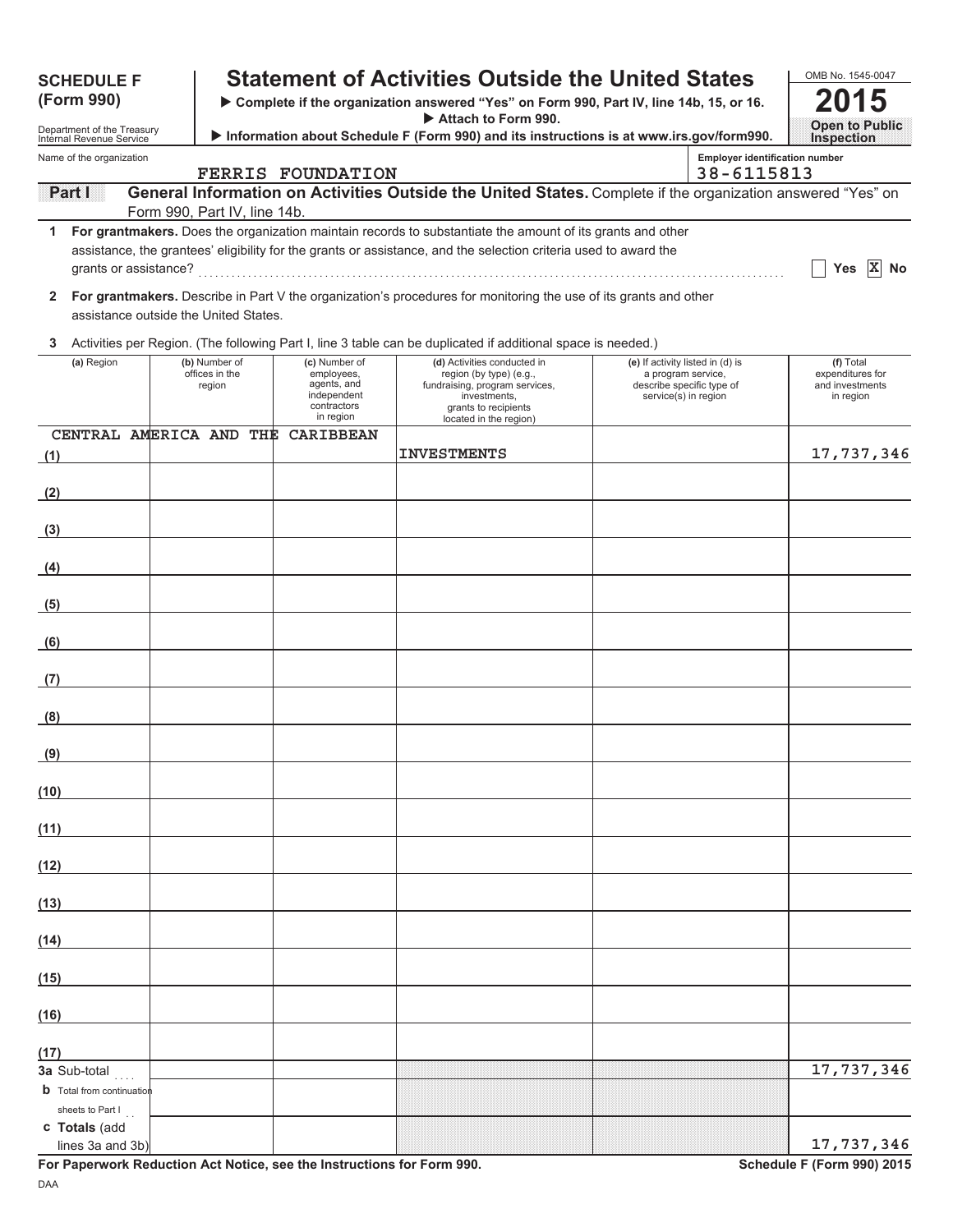Schedule F (Form 990) 2015 Page **2 FERRIS FOUNDATION 38-6115813**

| <b>Partill</b> | Grants and Other Assistance to Organizations or Entities Outside the United States. Complete if the organization answered "Yes" on Form 990, |  |
|----------------|----------------------------------------------------------------------------------------------------------------------------------------------|--|
|                | Part IV, line 15, for any recipient who received more than \$5,000. Part II can be duplicated if additional space is needed.                 |  |

| $\mathbf{1}$ | (a) Name of  | (b) IRS code                       | (c) Region | T art TV, line TO, for any recipient who received more than $\phi$ 0,000. I art in earl be adplicated in durinomal opace is neceded.<br>(d) Purpose of | (e) Amount of | (f) Manner of        | (g) Amount of          | (h) Description        |                                                                   |
|--------------|--------------|------------------------------------|------------|--------------------------------------------------------------------------------------------------------------------------------------------------------|---------------|----------------------|------------------------|------------------------|-------------------------------------------------------------------|
|              | organization | section and EIN<br>(if applicable) |            | grant                                                                                                                                                  | cash grant    | cash<br>disbursement | non-cash<br>assistance | of non-cash assistance | (i) Method of<br>valuation<br>(book, FMV,<br>appraisal,<br>other) |
| (1)          |              |                                    |            |                                                                                                                                                        |               |                      |                        |                        |                                                                   |
| (2)          |              |                                    |            |                                                                                                                                                        |               |                      |                        |                        |                                                                   |
| (3)          |              |                                    |            |                                                                                                                                                        |               |                      |                        |                        |                                                                   |
| (4)          |              |                                    |            |                                                                                                                                                        |               |                      |                        |                        |                                                                   |
| (5)          |              |                                    |            |                                                                                                                                                        |               |                      |                        |                        |                                                                   |
| (6)          |              |                                    |            |                                                                                                                                                        |               |                      |                        |                        |                                                                   |
| (7)          |              |                                    |            |                                                                                                                                                        |               |                      |                        |                        |                                                                   |
| (8)          |              |                                    |            |                                                                                                                                                        |               |                      |                        |                        |                                                                   |
| (9)          |              |                                    |            |                                                                                                                                                        |               |                      |                        |                        |                                                                   |
| (10)         |              |                                    |            |                                                                                                                                                        |               |                      |                        |                        |                                                                   |
| (11)         |              |                                    |            |                                                                                                                                                        |               |                      |                        |                        |                                                                   |
| (12)         |              |                                    |            |                                                                                                                                                        |               |                      |                        |                        |                                                                   |
| (13)         |              |                                    |            |                                                                                                                                                        |               |                      |                        |                        |                                                                   |
| (14)         |              |                                    |            |                                                                                                                                                        |               |                      |                        |                        |                                                                   |
| (15)         |              |                                    |            |                                                                                                                                                        |               |                      |                        |                        |                                                                   |
| (16)         |              |                                    |            |                                                                                                                                                        |               |                      |                        |                        |                                                                   |

**2** Enter total number of recipient organizations listed above that are recognized as charities by the foreign country, recognized as tax-exempt

by the IRS, or for which the grantee or counsel has provided a section 501(c)(3) equivalency letter . . . . . . . . . . . . . . . . . . . . . . . . . . . . . . . . . . . . . . . . . . . . . . . . . . . . . . . . . . . . . . . . . .

Enter total number of other organizations or entities . . . . . . . . . . . . . . . . . . . . . . . . . . . . . . . . . . . . . . . . . . . . . . . . . . . . . . . . . . . . . . . . . . . . . . . . . . . . . . . . . . . . . . . . . . . . . . . . . . . . . . . . . . . . . . . . .

**Schedule F (Form 990) 2015**

 $\blacktriangleright$  $\blacktriangleright$ 

**3**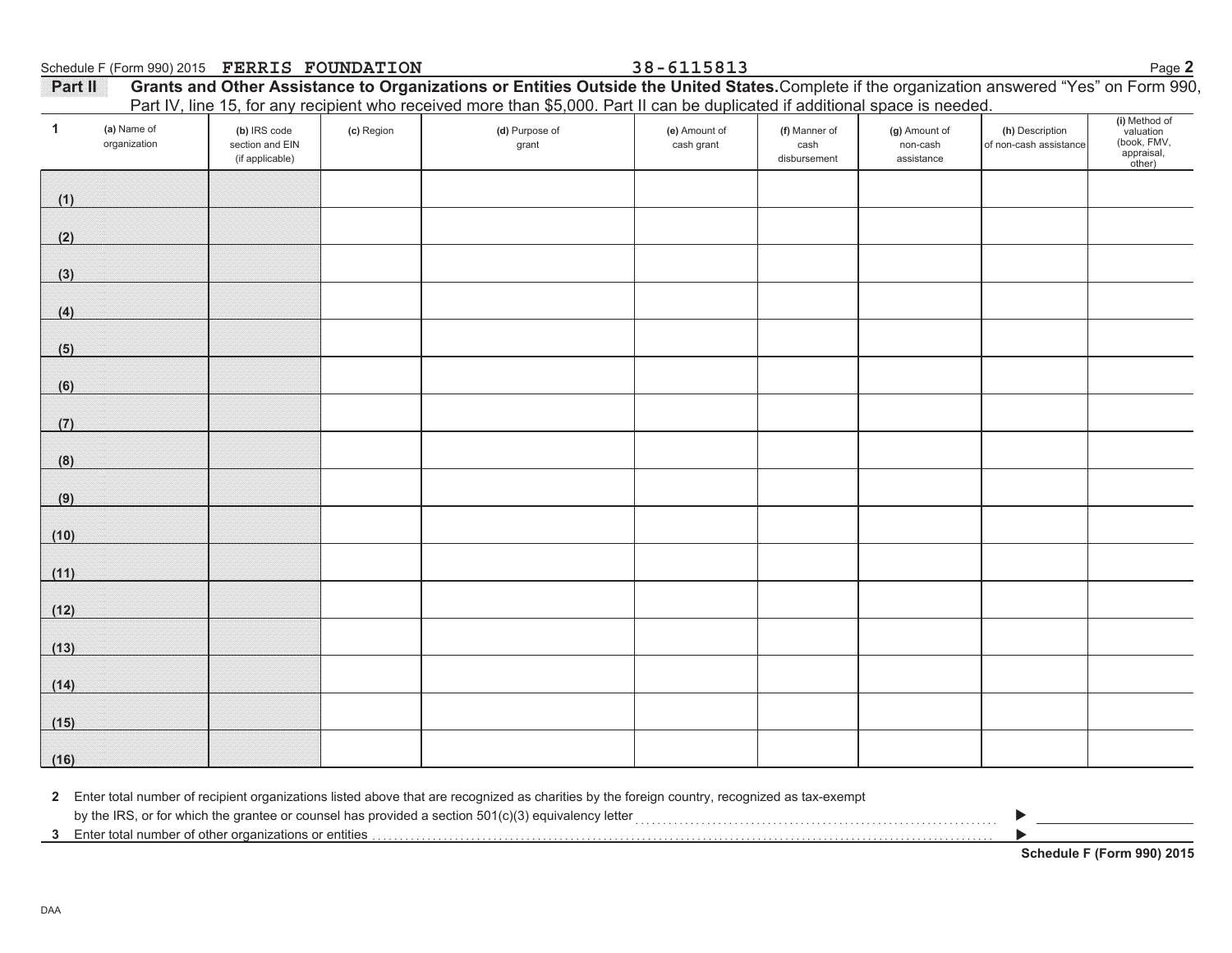Schedule F (Form 990) 2015 Page **3 FERRIS FOUNDATION 38-6115813**

| Part III can be duplicated if additional space is needed.                                                                     |            |                             |                             |                                       |                                         |                                           |                                                                    |
|-------------------------------------------------------------------------------------------------------------------------------|------------|-----------------------------|-----------------------------|---------------------------------------|-----------------------------------------|-------------------------------------------|--------------------------------------------------------------------|
| (a) Type of grant or assistance                                                                                               | (b) Region | (c) Number of<br>recipients | (d) Amount of<br>cash grant | (e) Manner of<br>cash<br>disbursement | (f) Amount of<br>non-cash<br>assistance | (g) Description<br>of non-cash assistance | (h) Method of<br>valuation<br>(book, FMV,<br>`appraisal,<br>other) |
| (1)                                                                                                                           |            |                             |                             |                                       |                                         |                                           |                                                                    |
| (2)                                                                                                                           |            |                             |                             |                                       |                                         |                                           |                                                                    |
| (3)                                                                                                                           |            |                             |                             |                                       |                                         |                                           |                                                                    |
| (4)<br><u> 1989 - Johann Barbara, martxa a</u>                                                                                |            |                             |                             |                                       |                                         |                                           |                                                                    |
| (5)<br><u> 1989 - Johann Stoff, deutscher Stoffen und der Stoffen und der Stoffen und der Stoffen und der Stoffen und der</u> |            |                             |                             |                                       |                                         |                                           |                                                                    |
| (6)                                                                                                                           |            |                             |                             |                                       |                                         |                                           |                                                                    |
| (7)                                                                                                                           |            |                             |                             |                                       |                                         |                                           |                                                                    |
| (8)                                                                                                                           |            |                             |                             |                                       |                                         |                                           |                                                                    |
| (9)                                                                                                                           |            |                             |                             |                                       |                                         |                                           |                                                                    |
| (10)                                                                                                                          |            |                             |                             |                                       |                                         |                                           |                                                                    |
| (11)<br><u> 1989 - Jan Stein Stein Stein Stein Stein Stein Stein Stein Stein Stein Stein Stein Stein Stein Stein Stein S</u>  |            |                             |                             |                                       |                                         |                                           |                                                                    |
| (12)                                                                                                                          |            |                             |                             |                                       |                                         |                                           |                                                                    |
| (13)<br><u> 1980 - Johann Barbara, martxa amerikan p</u>                                                                      |            |                             |                             |                                       |                                         |                                           |                                                                    |
| (14)                                                                                                                          |            |                             |                             |                                       |                                         |                                           |                                                                    |
| (15)                                                                                                                          |            |                             |                             |                                       |                                         |                                           |                                                                    |
| (16)                                                                                                                          |            |                             |                             |                                       |                                         |                                           |                                                                    |
| (17)                                                                                                                          |            |                             |                             |                                       |                                         |                                           |                                                                    |
| (18)                                                                                                                          |            |                             |                             |                                       |                                         |                                           |                                                                    |

**Part III Grants and Other Assistance to Individuals Outside the United States.** Complete if the organization answered "Yes" on Form 990, Part IV, line 16. Part III can be duplicated if additional space is needed.

**Schedule F (Form 990) 2015**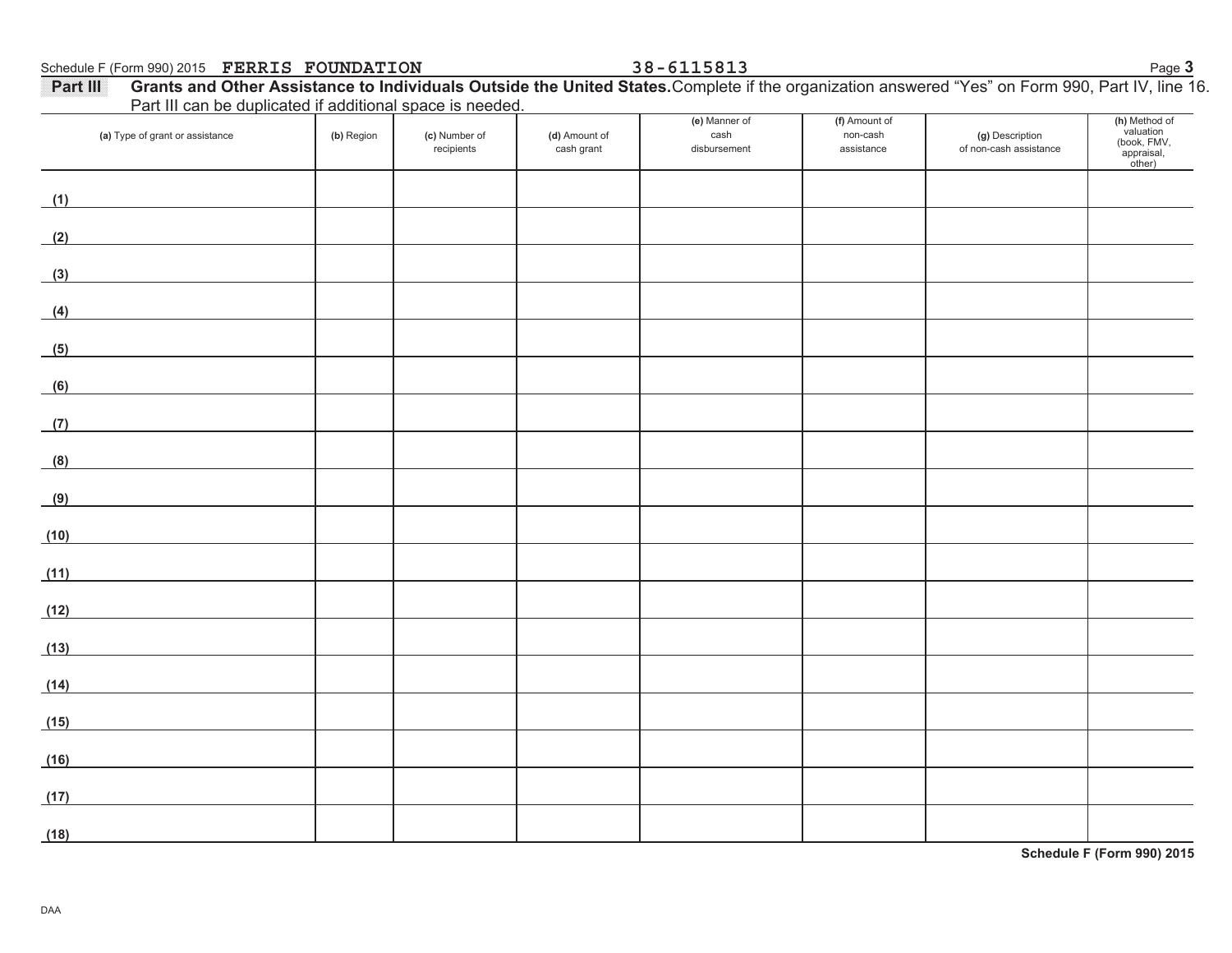Schedule F (Form 990) 2015 FERRIS FOUNDATION 38 - 6115813 Page **4 FERRIS FOUNDATION 38-6115813**

|   | <b>Foreign Forms</b><br><b>Part IV</b>                                                                                                                                                                                                                                                                                                                                                                                  |                    |                      |
|---|-------------------------------------------------------------------------------------------------------------------------------------------------------------------------------------------------------------------------------------------------------------------------------------------------------------------------------------------------------------------------------------------------------------------------|--------------------|----------------------|
| 1 | Was the organization a U.S. transferor of property to a foreign corporation during the tax year? If "Yes,"<br>the organization may be required to file Form 926, Return by a U.S. Transferor of Property to a Foreign                                                                                                                                                                                                   | Yes                | $\mathbf{x}$<br>No   |
| 2 | Did the organization have an interest in a foreign trust during the tax year? If "Yes," the organization<br>may be required to separately file Form 3520, Annual Return To Report Transactions With Foreign<br>Trusts and Receipt of Certain Foreign Gifts, and/or Form 3520-A, Annual Information Return of Foreign<br>Trust With a U.S. Owner (see Instructions for Forms 3520 and 3520-A; do not file with Form 990) | Yes                | $\mathbf{x}$<br>No   |
| 3 | Did the organization have an ownership interest in a foreign corporation during the tax year? If "Yes,"<br>the organization may be required to file Form 5471, Information Return of U.S. Persons With Respect to                                                                                                                                                                                                       | Yes                | $ \mathbf{X} $<br>No |
| 4 | Was the organization a direct or indirect shareholder of a passive foreign investment company or a<br>qualified electing fund during the tax year? If "Yes," the organization may be required to file Form 8621,<br>Information Return by a Shareholder of a Passive Foreign Investment Company or Qualified Electing                                                                                                   | Yes                | $ \mathbf{X} $<br>No |
| 5 | Did the organization have an ownership interest in a foreign partnership during the tax year? If "Yes,"<br>the organization may be required to file Form 8865, Return of U.S. Persons With Respect to Certain                                                                                                                                                                                                           | $\mathbf x$<br>Yes | No                   |
| 6 | Did the organization have any operations in or related to any boycotting countries during the tax year? If<br>"Yes," the organization may be required to separately file Form 5713, International Boycott Report (see                                                                                                                                                                                                   | Yes                | х<br>No              |

**Schedule F (Form 990) 2015**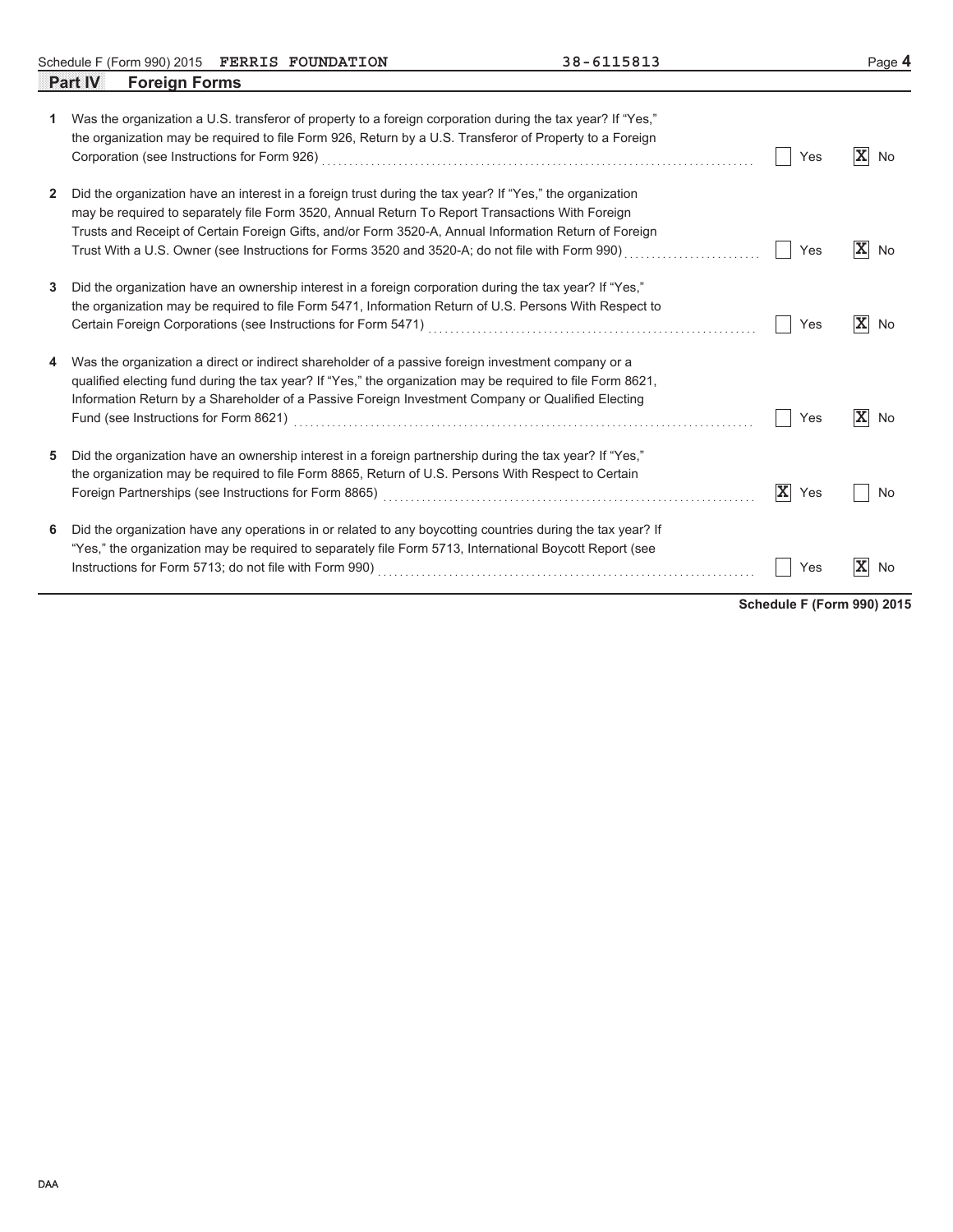|               | Schedule F (Form 990) 2015 FERRIS FOUNDATION                                                                                                                                                                                                                                                                                                                                                                                                             | 38-6115813              | Page 5             |
|---------------|----------------------------------------------------------------------------------------------------------------------------------------------------------------------------------------------------------------------------------------------------------------------------------------------------------------------------------------------------------------------------------------------------------------------------------------------------------|-------------------------|--------------------|
| Part V        | <b>Supplemental Information</b><br>Provide the information required by Part I, line 2 (monitoring of funds); Part I, line 3, column (f) (accounting method;<br>amounts of investments vs. expenditures per region); Part II, line 1 (accounting method); Part III (accounting method); and<br>Part III, column (c) (estimated number of recipients), as applicable. Also complete this part to provide any additional<br>information (see instructions). |                         |                    |
|               | PART I, LINE 3 - ACTIVITIES PER REGION                                                                                                                                                                                                                                                                                                                                                                                                                   |                         |                    |
| <b>REGION</b> |                                                                                                                                                                                                                                                                                                                                                                                                                                                          | <b>EXPENDITURES</b>     | <b>INVESTMENTS</b> |
|               | CENTRAL AMERICA AND THE CARIBBEAN                                                                                                                                                                                                                                                                                                                                                                                                                        | \$<br>$0$ \$ 17,737,346 |                    |
|               |                                                                                                                                                                                                                                                                                                                                                                                                                                                          |                         |                    |
|               |                                                                                                                                                                                                                                                                                                                                                                                                                                                          |                         |                    |
|               |                                                                                                                                                                                                                                                                                                                                                                                                                                                          |                         |                    |
|               |                                                                                                                                                                                                                                                                                                                                                                                                                                                          |                         |                    |
|               |                                                                                                                                                                                                                                                                                                                                                                                                                                                          |                         |                    |
|               |                                                                                                                                                                                                                                                                                                                                                                                                                                                          |                         |                    |
|               |                                                                                                                                                                                                                                                                                                                                                                                                                                                          |                         |                    |
|               |                                                                                                                                                                                                                                                                                                                                                                                                                                                          |                         |                    |
|               |                                                                                                                                                                                                                                                                                                                                                                                                                                                          |                         |                    |
|               |                                                                                                                                                                                                                                                                                                                                                                                                                                                          |                         |                    |
|               |                                                                                                                                                                                                                                                                                                                                                                                                                                                          |                         |                    |
|               |                                                                                                                                                                                                                                                                                                                                                                                                                                                          |                         |                    |
|               |                                                                                                                                                                                                                                                                                                                                                                                                                                                          |                         |                    |
|               |                                                                                                                                                                                                                                                                                                                                                                                                                                                          |                         |                    |
|               |                                                                                                                                                                                                                                                                                                                                                                                                                                                          |                         |                    |
|               |                                                                                                                                                                                                                                                                                                                                                                                                                                                          |                         |                    |
|               |                                                                                                                                                                                                                                                                                                                                                                                                                                                          |                         |                    |
|               |                                                                                                                                                                                                                                                                                                                                                                                                                                                          |                         |                    |
|               |                                                                                                                                                                                                                                                                                                                                                                                                                                                          |                         |                    |
|               |                                                                                                                                                                                                                                                                                                                                                                                                                                                          |                         |                    |
|               |                                                                                                                                                                                                                                                                                                                                                                                                                                                          |                         |                    |
|               |                                                                                                                                                                                                                                                                                                                                                                                                                                                          |                         |                    |
|               |                                                                                                                                                                                                                                                                                                                                                                                                                                                          |                         |                    |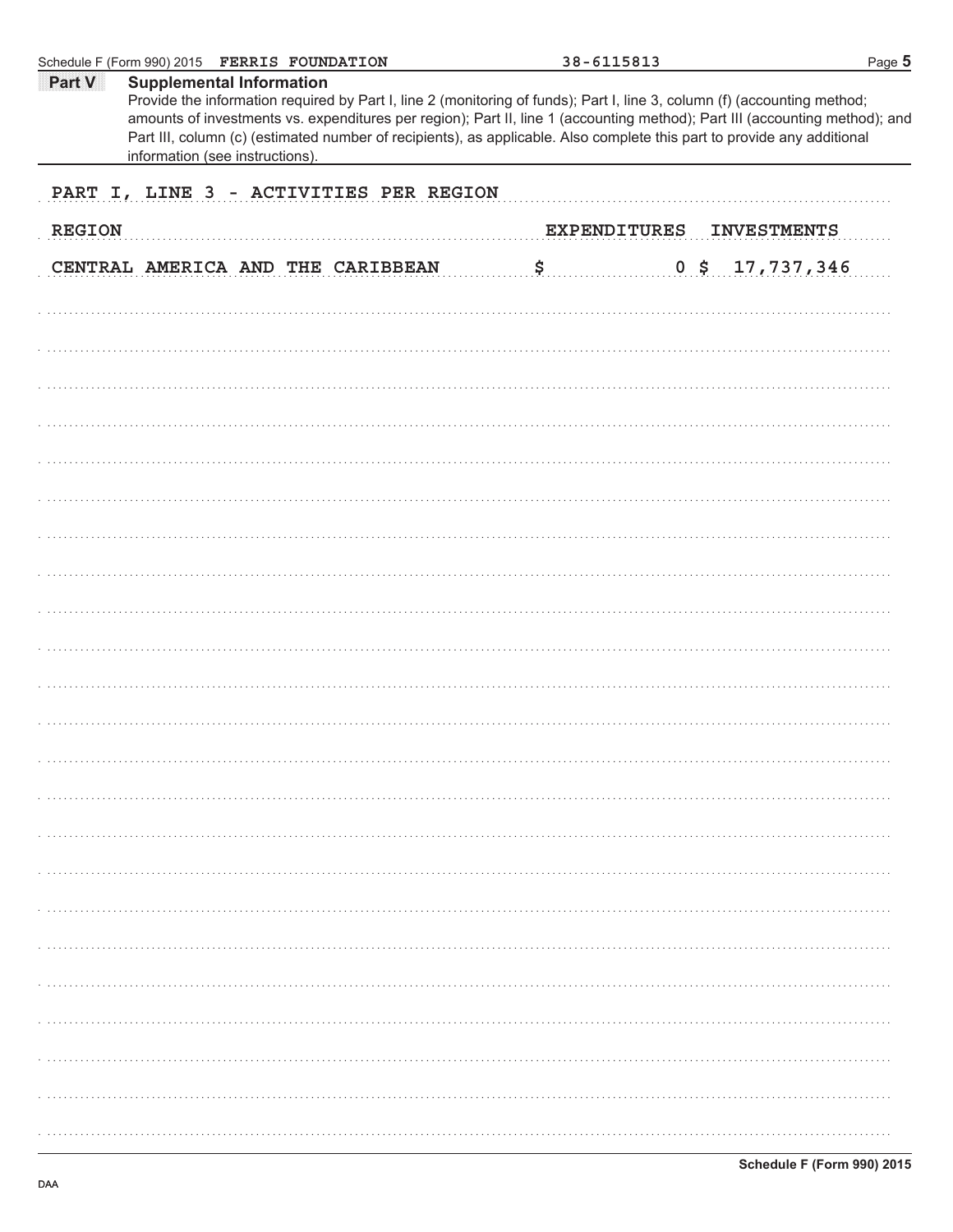| <b>SCHEDULE G</b><br><b>Supplemental Information Regarding Fundraising or Gaming Activities</b><br>Complete if the organization answered "Yes" on Form 990, Part IV, lines 17, 18, or 19, or if the<br>(Form 990 or 990-EZ)<br>organization entered more than \$15,000 on Form 990-EZ, line 6a. |                                                                                                                                                                                                                                         |                                    |                                                            |                |                                                                                                   |                                                                |                                                         |
|-------------------------------------------------------------------------------------------------------------------------------------------------------------------------------------------------------------------------------------------------------------------------------------------------|-----------------------------------------------------------------------------------------------------------------------------------------------------------------------------------------------------------------------------------------|------------------------------------|------------------------------------------------------------|----------------|---------------------------------------------------------------------------------------------------|----------------------------------------------------------------|---------------------------------------------------------|
| Department of the Treasury<br>Internal Revenue Service                                                                                                                                                                                                                                          |                                                                                                                                                                                                                                         | Attach to Form 990 or Form 990-EZ. |                                                            |                | Information about Schedule G (Form 990 or 990-EZ) and its instructions is at www.irs.gov/form990. |                                                                | Open to Public<br>Inspection                            |
| Name of the organization                                                                                                                                                                                                                                                                        |                                                                                                                                                                                                                                         |                                    |                                                            |                |                                                                                                   | <b>Employer identification number</b>                          |                                                         |
|                                                                                                                                                                                                                                                                                                 | <b>FERRIS FOUNDATION</b>                                                                                                                                                                                                                |                                    |                                                            |                |                                                                                                   | 38-6115813                                                     |                                                         |
| Partill                                                                                                                                                                                                                                                                                         | Fundraising Activities. Complete if the organization answered "Yes" on Form 990, Part IV, line 17.<br>Form 990-EZ filers are not required to complete this part.                                                                        |                                    |                                                            |                |                                                                                                   |                                                                |                                                         |
|                                                                                                                                                                                                                                                                                                 | Indicate whether the organization raised funds through any of the following activities. Check all that apply.                                                                                                                           |                                    |                                                            |                |                                                                                                   |                                                                |                                                         |
| Mail solicitations<br>a                                                                                                                                                                                                                                                                         |                                                                                                                                                                                                                                         | e                                  |                                                            |                | Solicitation of non-government grants                                                             |                                                                |                                                         |
| Internet and email solicitations<br>b                                                                                                                                                                                                                                                           |                                                                                                                                                                                                                                         | f                                  |                                                            |                | Solicitation of government grants                                                                 |                                                                |                                                         |
| Phone solicitations                                                                                                                                                                                                                                                                             |                                                                                                                                                                                                                                         | Special fundraising events<br>g    |                                                            |                |                                                                                                   |                                                                |                                                         |
| In-person solicitations<br>d                                                                                                                                                                                                                                                                    |                                                                                                                                                                                                                                         |                                    |                                                            |                |                                                                                                   |                                                                |                                                         |
|                                                                                                                                                                                                                                                                                                 | 2a Did the organization have a written or oral agreement with any individual (including officers, directors, trustees<br>or key employees listed in Form 990, Part VII) or entity in connection with professional fundraising services? |                                    |                                                            |                |                                                                                                   |                                                                | Yes<br>No                                               |
|                                                                                                                                                                                                                                                                                                 | b If "Yes," list the ten highest paid individuals or entities (fundraisers) pursuant to agreements under which the fundraiser is to be<br>compensated at least \$5,000 by the organization.                                             |                                    |                                                            |                |                                                                                                   |                                                                |                                                         |
|                                                                                                                                                                                                                                                                                                 | (i) Name and address of individual<br>or entity (fundraiser)                                                                                                                                                                            | (ii) Activity                      | (iii) Did fund-<br>raiser have<br>custody or<br>control of |                | (iv) Gross receipts<br>from activity                                                              | (v) Amount paid to<br>(or retained by)<br>fundraiser listed in | (vi) Amount paid to<br>(or retained by)<br>organization |
|                                                                                                                                                                                                                                                                                                 |                                                                                                                                                                                                                                         |                                    |                                                            | contributions? |                                                                                                   | col. (i)                                                       |                                                         |
| 1                                                                                                                                                                                                                                                                                               |                                                                                                                                                                                                                                         |                                    | Yes No                                                     |                |                                                                                                   |                                                                |                                                         |
| $\mathbf{2}$                                                                                                                                                                                                                                                                                    |                                                                                                                                                                                                                                         |                                    |                                                            |                |                                                                                                   |                                                                |                                                         |
|                                                                                                                                                                                                                                                                                                 |                                                                                                                                                                                                                                         |                                    |                                                            |                |                                                                                                   |                                                                |                                                         |
| 3                                                                                                                                                                                                                                                                                               |                                                                                                                                                                                                                                         |                                    |                                                            |                |                                                                                                   |                                                                |                                                         |
| 4                                                                                                                                                                                                                                                                                               |                                                                                                                                                                                                                                         |                                    |                                                            |                |                                                                                                   |                                                                |                                                         |
| 5                                                                                                                                                                                                                                                                                               |                                                                                                                                                                                                                                         |                                    |                                                            |                |                                                                                                   |                                                                |                                                         |
|                                                                                                                                                                                                                                                                                                 |                                                                                                                                                                                                                                         |                                    |                                                            |                |                                                                                                   |                                                                |                                                         |
| 6                                                                                                                                                                                                                                                                                               |                                                                                                                                                                                                                                         |                                    |                                                            |                |                                                                                                   |                                                                |                                                         |
| 7                                                                                                                                                                                                                                                                                               |                                                                                                                                                                                                                                         |                                    |                                                            |                |                                                                                                   |                                                                |                                                         |
| 8                                                                                                                                                                                                                                                                                               |                                                                                                                                                                                                                                         |                                    |                                                            |                |                                                                                                   |                                                                |                                                         |
|                                                                                                                                                                                                                                                                                                 |                                                                                                                                                                                                                                         |                                    |                                                            |                |                                                                                                   |                                                                |                                                         |
|                                                                                                                                                                                                                                                                                                 |                                                                                                                                                                                                                                         |                                    |                                                            |                |                                                                                                   |                                                                |                                                         |
| 10                                                                                                                                                                                                                                                                                              |                                                                                                                                                                                                                                         |                                    |                                                            |                |                                                                                                   |                                                                |                                                         |
| Total                                                                                                                                                                                                                                                                                           |                                                                                                                                                                                                                                         |                                    |                                                            |                |                                                                                                   |                                                                |                                                         |
| 3<br>registration or licensing.                                                                                                                                                                                                                                                                 | List all states in which the organization is registered or licensed to solicit contributions or has been notified it is exempt from                                                                                                     |                                    |                                                            |                |                                                                                                   |                                                                |                                                         |
|                                                                                                                                                                                                                                                                                                 |                                                                                                                                                                                                                                         |                                    |                                                            |                |                                                                                                   |                                                                |                                                         |
|                                                                                                                                                                                                                                                                                                 |                                                                                                                                                                                                                                         |                                    |                                                            |                |                                                                                                   |                                                                |                                                         |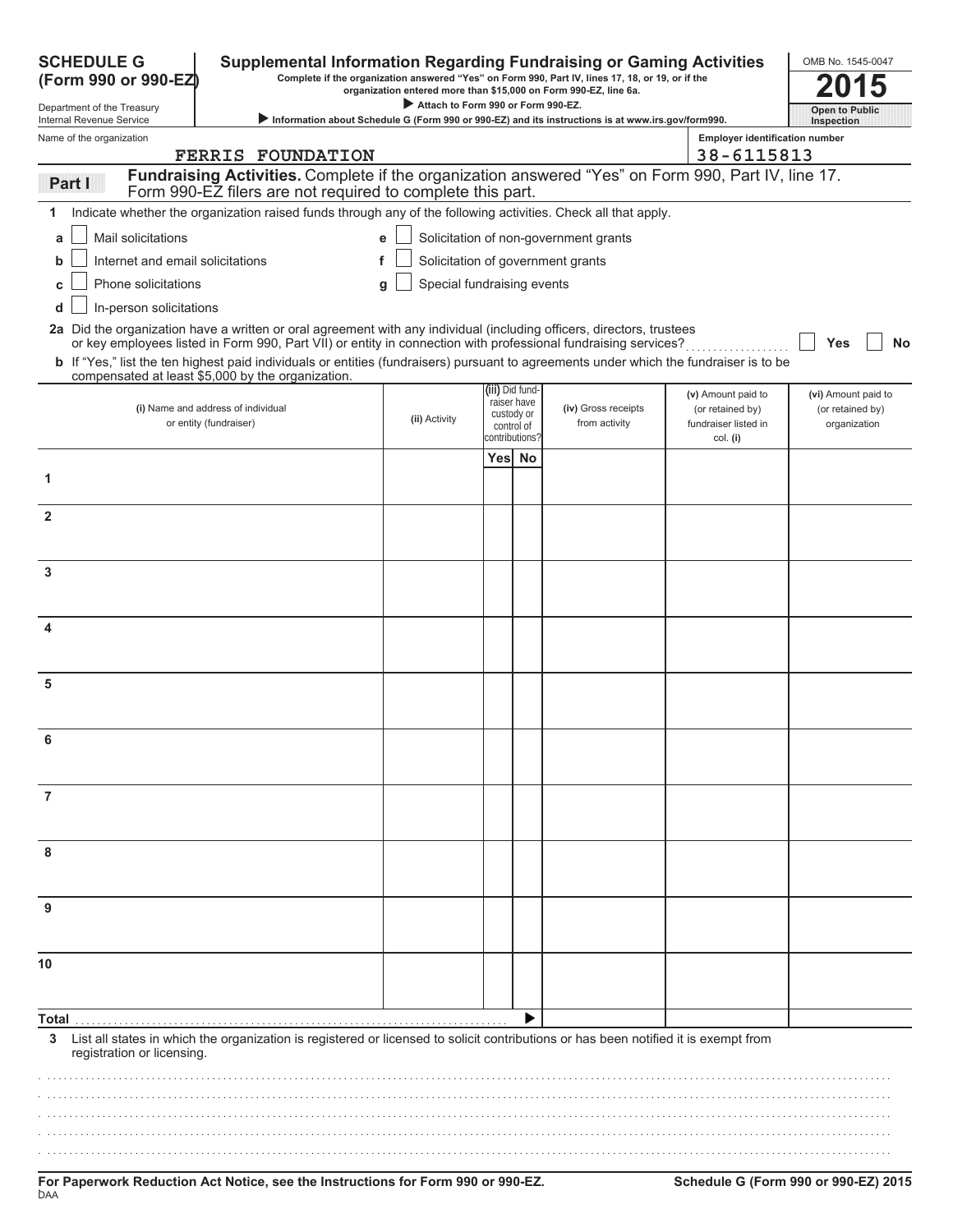| <b>Part II</b> Fundraising Events. Complete if the organization answered "Yes" on Form 990, Part IV, line 18, or reported more |
|--------------------------------------------------------------------------------------------------------------------------------|
| than \$15,000 of fundraising event contributions and gross income on Form 990-EZ, lines 1 and 6b. List events with             |
| gross receipts greater than \$5,000.                                                                                           |

|                 |    |                              | (a) Event $#1$                                                                                           | $(b)$ Event #2          | (c) Other events              |                                   |
|-----------------|----|------------------------------|----------------------------------------------------------------------------------------------------------|-------------------------|-------------------------------|-----------------------------------|
|                 |    |                              |                                                                                                          |                         |                               | (d) Total events                  |
|                 |    |                              | <b>FOUNDATION GALA</b><br>(event type)                                                                   | (event type)            | <b>NONE</b><br>(total number) | (add col. (a) through<br>col. (c) |
|                 |    |                              |                                                                                                          |                         |                               |                                   |
| Revenue         |    | 1 Gross receipts             | 210,780                                                                                                  |                         |                               | 210,780                           |
|                 |    | 2 Less: Contributions        | 152,030                                                                                                  |                         |                               | 152,030                           |
|                 |    | 3 Gross income (line 1 minus |                                                                                                          |                         |                               |                                   |
|                 |    | $line 2)$                    | 58,750                                                                                                   |                         |                               | 58,750                            |
|                 |    |                              |                                                                                                          |                         |                               |                                   |
|                 |    | 4 Cash prizes                |                                                                                                          |                         |                               |                                   |
|                 |    | 5 Noncash prizes             |                                                                                                          |                         |                               |                                   |
|                 |    |                              |                                                                                                          |                         |                               |                                   |
|                 |    | 6 Rent/facility costs        |                                                                                                          |                         |                               |                                   |
| Direct Expenses |    |                              |                                                                                                          |                         |                               |                                   |
|                 |    | 7 Food and beverages         | 58,278                                                                                                   |                         |                               | 58,278                            |
|                 |    | 8 Entertainment              | 66,710                                                                                                   |                         |                               | 66,710                            |
|                 |    |                              |                                                                                                          |                         |                               |                                   |
|                 | 9  | Other direct expenses        | 11,652                                                                                                   |                         |                               | 11,652                            |
|                 |    |                              |                                                                                                          |                         |                               |                                   |
|                 |    |                              |                                                                                                          |                         | ▶                             | 136,640<br>$-77,890$              |
|                 |    | Part III                     | Gaming. Complete if the organization answered "Yes" on Form 990, Part IV, line 19, or reported more      |                         |                               |                                   |
|                 |    |                              | than \$15,000 on Form 990-EZ, line 6a.                                                                   |                         |                               |                                   |
|                 |    |                              |                                                                                                          | (b) Pull tabs/instant   |                               | (d) Total gaming (add             |
|                 |    |                              | (a) Bingo                                                                                                | bingo/progressive bingo | (c) Other gaming              | col. (a) through col. (c))        |
| Revenue         |    |                              |                                                                                                          |                         |                               |                                   |
|                 | 1. | Gross revenue                |                                                                                                          |                         |                               |                                   |
|                 |    | 2 Cash prizes                |                                                                                                          |                         |                               |                                   |
|                 |    |                              |                                                                                                          |                         |                               |                                   |
| Direct Expenses |    | 3 Noncash prizes             |                                                                                                          |                         |                               |                                   |
|                 |    |                              |                                                                                                          |                         |                               |                                   |
|                 |    | 4 Rent/facility costs        |                                                                                                          |                         |                               |                                   |
|                 |    |                              |                                                                                                          |                         |                               |                                   |
|                 |    | 5 Other direct expenses      | ℅<br>Yes                                                                                                 | $\%$<br>Yes             | $\%$<br>Yes                   |                                   |
|                 |    | 6 Volunteer labor            | No                                                                                                       | <b>No</b>               | <b>No</b>                     |                                   |
|                 |    |                              |                                                                                                          |                         |                               |                                   |
|                 |    |                              |                                                                                                          |                         | ▶                             |                                   |
|                 |    |                              |                                                                                                          |                         |                               |                                   |
|                 |    |                              |                                                                                                          |                         | ▶                             |                                   |
| 9               |    |                              | Enter the state(s) in which the organization conducts gaming activities:                                 |                         |                               |                                   |
|                 |    |                              |                                                                                                          |                         |                               | Yes<br>No                         |
|                 |    | b If "No," explain:          |                                                                                                          |                         |                               |                                   |
|                 |    |                              |                                                                                                          |                         |                               |                                   |
|                 |    |                              |                                                                                                          |                         |                               |                                   |
|                 |    |                              | 10a Were any of the organization's gaming licenses revoked, suspended or terminated during the tax year? |                         |                               | Yes<br>No                         |
|                 |    | <b>b</b> If "Yes," explain:  |                                                                                                          |                         |                               |                                   |
|                 |    |                              |                                                                                                          |                         |                               |                                   |
|                 |    |                              |                                                                                                          |                         |                               |                                   |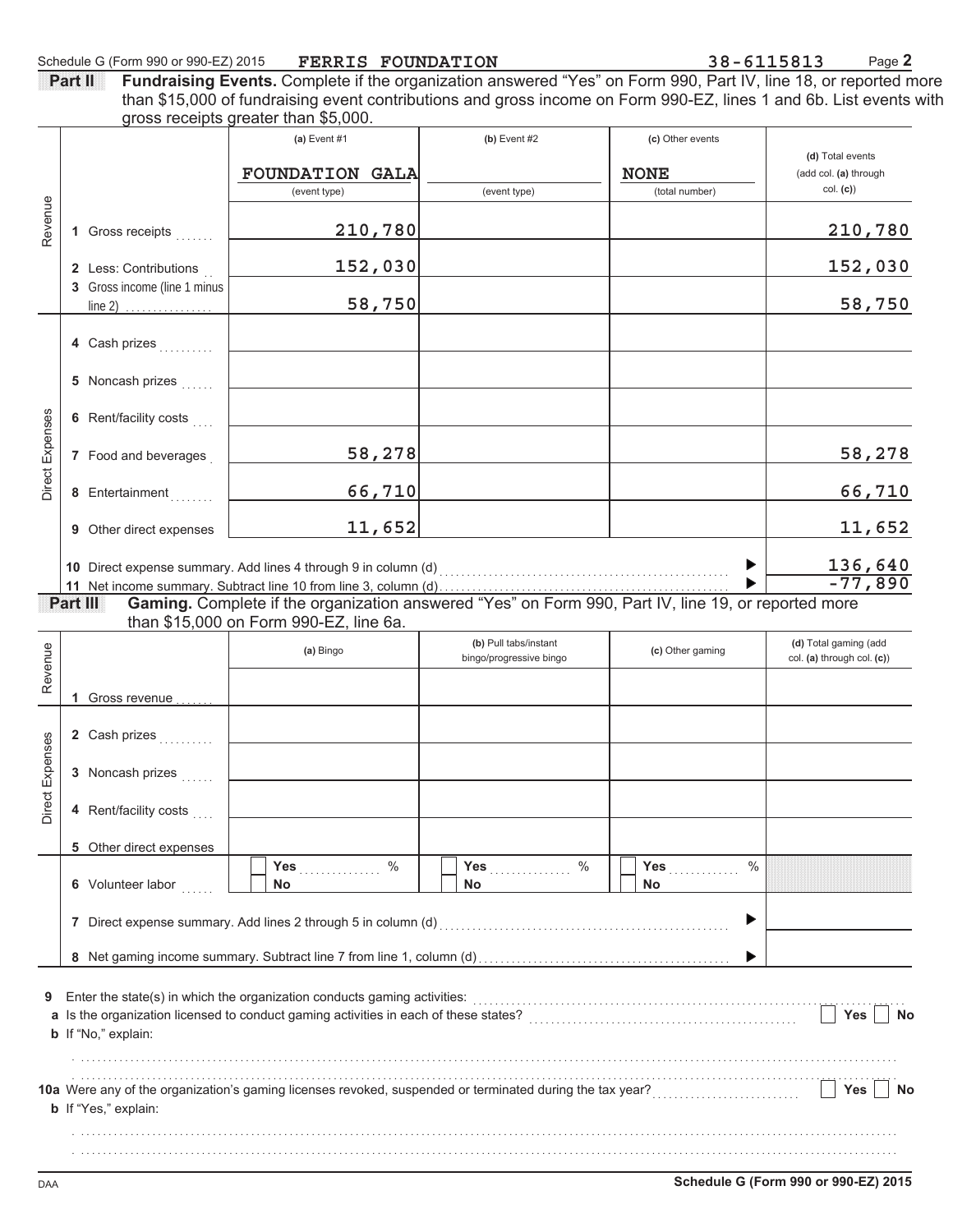| Does the organization conduct gaming activities with nonmembers?<br>11<br>Yes<br>Is the organization a grantor, beneficiary or trustee of a trust or a member of a partnership or other entity<br>12<br>Yes<br>Indicate the percentage of gaming activity conducted in:<br>13<br>The organization's facility with a control of the control of the control of the control of the control of the control of the control of the control of the control of the control of the control of the control of the control<br>13а<br>a<br>13 <sub>b</sub><br>An outside facility with an account of the contract of the contract of the contract of the contract of the contract of the contract of the contract of the contract of the contract of the contract of the contract of the con<br>b<br>Enter the name and address of the person who prepares the organization's gaming/special events books and<br>14<br>records:<br>Name $\blacktriangleright$<br>Address $\blacktriangleright$<br>15a Does the organization have a contract with a third party from whom the organization receives gaming<br>revenue?<br>Yes<br><b>b</b> If "Yes," enter the amount of gaming revenue received by the organization $\triangleright$ \$<br>and the<br>amount of gaming revenue retained by the third party▶ \$<br>If "Yes," enter name and address of the third party:<br>С<br>Name $\blacktriangleright$<br>Address $\blacktriangleright$<br>Gaming manager information:<br>16<br>Name $\blacktriangleright$<br>Description of services provided ▶<br>Director/officer<br>Employee<br>Independent contractor<br>Mandatory distributions:<br>17<br>Is the organization required under state law to make charitable distributions from the gaming proceeds to<br>a<br>retain the state gaming license?<br>Yes<br><b>b</b> Enter the amount of distributions required under state law to be distributed to other exempt organizations or<br>spent in the organization's own exempt activities during the tax year▶ \$<br>Supplemental Information. Provide the explanations required by Part I, line 2b, columns (iii) and (v); and<br>Part IV<br>Part III, lines 9, 9b, 10b, 15b, 15c, 16, and 17b, as applicable. Also provide any additional information (see<br>instructions). | Schedule G (Form 990 or 990-EZ) 2015 FERRIS FOUNDATION |  | 38-6115813 | Page 3 |
|---------------------------------------------------------------------------------------------------------------------------------------------------------------------------------------------------------------------------------------------------------------------------------------------------------------------------------------------------------------------------------------------------------------------------------------------------------------------------------------------------------------------------------------------------------------------------------------------------------------------------------------------------------------------------------------------------------------------------------------------------------------------------------------------------------------------------------------------------------------------------------------------------------------------------------------------------------------------------------------------------------------------------------------------------------------------------------------------------------------------------------------------------------------------------------------------------------------------------------------------------------------------------------------------------------------------------------------------------------------------------------------------------------------------------------------------------------------------------------------------------------------------------------------------------------------------------------------------------------------------------------------------------------------------------------------------------------------------------------------------------------------------------------------------------------------------------------------------------------------------------------------------------------------------------------------------------------------------------------------------------------------------------------------------------------------------------------------------------------------------------------------------------------------------------------------------------------------------------------------------------------------------|--------------------------------------------------------|--|------------|--------|
|                                                                                                                                                                                                                                                                                                                                                                                                                                                                                                                                                                                                                                                                                                                                                                                                                                                                                                                                                                                                                                                                                                                                                                                                                                                                                                                                                                                                                                                                                                                                                                                                                                                                                                                                                                                                                                                                                                                                                                                                                                                                                                                                                                                                                                                                     |                                                        |  |            | No     |
|                                                                                                                                                                                                                                                                                                                                                                                                                                                                                                                                                                                                                                                                                                                                                                                                                                                                                                                                                                                                                                                                                                                                                                                                                                                                                                                                                                                                                                                                                                                                                                                                                                                                                                                                                                                                                                                                                                                                                                                                                                                                                                                                                                                                                                                                     |                                                        |  |            |        |
|                                                                                                                                                                                                                                                                                                                                                                                                                                                                                                                                                                                                                                                                                                                                                                                                                                                                                                                                                                                                                                                                                                                                                                                                                                                                                                                                                                                                                                                                                                                                                                                                                                                                                                                                                                                                                                                                                                                                                                                                                                                                                                                                                                                                                                                                     |                                                        |  |            | No     |
|                                                                                                                                                                                                                                                                                                                                                                                                                                                                                                                                                                                                                                                                                                                                                                                                                                                                                                                                                                                                                                                                                                                                                                                                                                                                                                                                                                                                                                                                                                                                                                                                                                                                                                                                                                                                                                                                                                                                                                                                                                                                                                                                                                                                                                                                     |                                                        |  |            | %      |
|                                                                                                                                                                                                                                                                                                                                                                                                                                                                                                                                                                                                                                                                                                                                                                                                                                                                                                                                                                                                                                                                                                                                                                                                                                                                                                                                                                                                                                                                                                                                                                                                                                                                                                                                                                                                                                                                                                                                                                                                                                                                                                                                                                                                                                                                     |                                                        |  |            | $\%$   |
|                                                                                                                                                                                                                                                                                                                                                                                                                                                                                                                                                                                                                                                                                                                                                                                                                                                                                                                                                                                                                                                                                                                                                                                                                                                                                                                                                                                                                                                                                                                                                                                                                                                                                                                                                                                                                                                                                                                                                                                                                                                                                                                                                                                                                                                                     |                                                        |  |            |        |
|                                                                                                                                                                                                                                                                                                                                                                                                                                                                                                                                                                                                                                                                                                                                                                                                                                                                                                                                                                                                                                                                                                                                                                                                                                                                                                                                                                                                                                                                                                                                                                                                                                                                                                                                                                                                                                                                                                                                                                                                                                                                                                                                                                                                                                                                     |                                                        |  |            |        |
|                                                                                                                                                                                                                                                                                                                                                                                                                                                                                                                                                                                                                                                                                                                                                                                                                                                                                                                                                                                                                                                                                                                                                                                                                                                                                                                                                                                                                                                                                                                                                                                                                                                                                                                                                                                                                                                                                                                                                                                                                                                                                                                                                                                                                                                                     |                                                        |  |            |        |
|                                                                                                                                                                                                                                                                                                                                                                                                                                                                                                                                                                                                                                                                                                                                                                                                                                                                                                                                                                                                                                                                                                                                                                                                                                                                                                                                                                                                                                                                                                                                                                                                                                                                                                                                                                                                                                                                                                                                                                                                                                                                                                                                                                                                                                                                     |                                                        |  |            |        |
|                                                                                                                                                                                                                                                                                                                                                                                                                                                                                                                                                                                                                                                                                                                                                                                                                                                                                                                                                                                                                                                                                                                                                                                                                                                                                                                                                                                                                                                                                                                                                                                                                                                                                                                                                                                                                                                                                                                                                                                                                                                                                                                                                                                                                                                                     |                                                        |  |            | No     |
|                                                                                                                                                                                                                                                                                                                                                                                                                                                                                                                                                                                                                                                                                                                                                                                                                                                                                                                                                                                                                                                                                                                                                                                                                                                                                                                                                                                                                                                                                                                                                                                                                                                                                                                                                                                                                                                                                                                                                                                                                                                                                                                                                                                                                                                                     |                                                        |  |            |        |
|                                                                                                                                                                                                                                                                                                                                                                                                                                                                                                                                                                                                                                                                                                                                                                                                                                                                                                                                                                                                                                                                                                                                                                                                                                                                                                                                                                                                                                                                                                                                                                                                                                                                                                                                                                                                                                                                                                                                                                                                                                                                                                                                                                                                                                                                     |                                                        |  |            |        |
|                                                                                                                                                                                                                                                                                                                                                                                                                                                                                                                                                                                                                                                                                                                                                                                                                                                                                                                                                                                                                                                                                                                                                                                                                                                                                                                                                                                                                                                                                                                                                                                                                                                                                                                                                                                                                                                                                                                                                                                                                                                                                                                                                                                                                                                                     |                                                        |  |            |        |
|                                                                                                                                                                                                                                                                                                                                                                                                                                                                                                                                                                                                                                                                                                                                                                                                                                                                                                                                                                                                                                                                                                                                                                                                                                                                                                                                                                                                                                                                                                                                                                                                                                                                                                                                                                                                                                                                                                                                                                                                                                                                                                                                                                                                                                                                     |                                                        |  |            |        |
|                                                                                                                                                                                                                                                                                                                                                                                                                                                                                                                                                                                                                                                                                                                                                                                                                                                                                                                                                                                                                                                                                                                                                                                                                                                                                                                                                                                                                                                                                                                                                                                                                                                                                                                                                                                                                                                                                                                                                                                                                                                                                                                                                                                                                                                                     |                                                        |  |            |        |
|                                                                                                                                                                                                                                                                                                                                                                                                                                                                                                                                                                                                                                                                                                                                                                                                                                                                                                                                                                                                                                                                                                                                                                                                                                                                                                                                                                                                                                                                                                                                                                                                                                                                                                                                                                                                                                                                                                                                                                                                                                                                                                                                                                                                                                                                     |                                                        |  |            |        |
|                                                                                                                                                                                                                                                                                                                                                                                                                                                                                                                                                                                                                                                                                                                                                                                                                                                                                                                                                                                                                                                                                                                                                                                                                                                                                                                                                                                                                                                                                                                                                                                                                                                                                                                                                                                                                                                                                                                                                                                                                                                                                                                                                                                                                                                                     |                                                        |  |            |        |
|                                                                                                                                                                                                                                                                                                                                                                                                                                                                                                                                                                                                                                                                                                                                                                                                                                                                                                                                                                                                                                                                                                                                                                                                                                                                                                                                                                                                                                                                                                                                                                                                                                                                                                                                                                                                                                                                                                                                                                                                                                                                                                                                                                                                                                                                     |                                                        |  |            |        |
|                                                                                                                                                                                                                                                                                                                                                                                                                                                                                                                                                                                                                                                                                                                                                                                                                                                                                                                                                                                                                                                                                                                                                                                                                                                                                                                                                                                                                                                                                                                                                                                                                                                                                                                                                                                                                                                                                                                                                                                                                                                                                                                                                                                                                                                                     |                                                        |  |            |        |
|                                                                                                                                                                                                                                                                                                                                                                                                                                                                                                                                                                                                                                                                                                                                                                                                                                                                                                                                                                                                                                                                                                                                                                                                                                                                                                                                                                                                                                                                                                                                                                                                                                                                                                                                                                                                                                                                                                                                                                                                                                                                                                                                                                                                                                                                     |                                                        |  |            |        |
|                                                                                                                                                                                                                                                                                                                                                                                                                                                                                                                                                                                                                                                                                                                                                                                                                                                                                                                                                                                                                                                                                                                                                                                                                                                                                                                                                                                                                                                                                                                                                                                                                                                                                                                                                                                                                                                                                                                                                                                                                                                                                                                                                                                                                                                                     |                                                        |  |            |        |
|                                                                                                                                                                                                                                                                                                                                                                                                                                                                                                                                                                                                                                                                                                                                                                                                                                                                                                                                                                                                                                                                                                                                                                                                                                                                                                                                                                                                                                                                                                                                                                                                                                                                                                                                                                                                                                                                                                                                                                                                                                                                                                                                                                                                                                                                     |                                                        |  |            |        |
|                                                                                                                                                                                                                                                                                                                                                                                                                                                                                                                                                                                                                                                                                                                                                                                                                                                                                                                                                                                                                                                                                                                                                                                                                                                                                                                                                                                                                                                                                                                                                                                                                                                                                                                                                                                                                                                                                                                                                                                                                                                                                                                                                                                                                                                                     |                                                        |  |            |        |
|                                                                                                                                                                                                                                                                                                                                                                                                                                                                                                                                                                                                                                                                                                                                                                                                                                                                                                                                                                                                                                                                                                                                                                                                                                                                                                                                                                                                                                                                                                                                                                                                                                                                                                                                                                                                                                                                                                                                                                                                                                                                                                                                                                                                                                                                     |                                                        |  |            |        |
|                                                                                                                                                                                                                                                                                                                                                                                                                                                                                                                                                                                                                                                                                                                                                                                                                                                                                                                                                                                                                                                                                                                                                                                                                                                                                                                                                                                                                                                                                                                                                                                                                                                                                                                                                                                                                                                                                                                                                                                                                                                                                                                                                                                                                                                                     |                                                        |  |            |        |
|                                                                                                                                                                                                                                                                                                                                                                                                                                                                                                                                                                                                                                                                                                                                                                                                                                                                                                                                                                                                                                                                                                                                                                                                                                                                                                                                                                                                                                                                                                                                                                                                                                                                                                                                                                                                                                                                                                                                                                                                                                                                                                                                                                                                                                                                     |                                                        |  |            |        |
|                                                                                                                                                                                                                                                                                                                                                                                                                                                                                                                                                                                                                                                                                                                                                                                                                                                                                                                                                                                                                                                                                                                                                                                                                                                                                                                                                                                                                                                                                                                                                                                                                                                                                                                                                                                                                                                                                                                                                                                                                                                                                                                                                                                                                                                                     |                                                        |  |            |        |
|                                                                                                                                                                                                                                                                                                                                                                                                                                                                                                                                                                                                                                                                                                                                                                                                                                                                                                                                                                                                                                                                                                                                                                                                                                                                                                                                                                                                                                                                                                                                                                                                                                                                                                                                                                                                                                                                                                                                                                                                                                                                                                                                                                                                                                                                     |                                                        |  |            |        |
|                                                                                                                                                                                                                                                                                                                                                                                                                                                                                                                                                                                                                                                                                                                                                                                                                                                                                                                                                                                                                                                                                                                                                                                                                                                                                                                                                                                                                                                                                                                                                                                                                                                                                                                                                                                                                                                                                                                                                                                                                                                                                                                                                                                                                                                                     |                                                        |  |            | No     |
|                                                                                                                                                                                                                                                                                                                                                                                                                                                                                                                                                                                                                                                                                                                                                                                                                                                                                                                                                                                                                                                                                                                                                                                                                                                                                                                                                                                                                                                                                                                                                                                                                                                                                                                                                                                                                                                                                                                                                                                                                                                                                                                                                                                                                                                                     |                                                        |  |            |        |
|                                                                                                                                                                                                                                                                                                                                                                                                                                                                                                                                                                                                                                                                                                                                                                                                                                                                                                                                                                                                                                                                                                                                                                                                                                                                                                                                                                                                                                                                                                                                                                                                                                                                                                                                                                                                                                                                                                                                                                                                                                                                                                                                                                                                                                                                     |                                                        |  |            |        |
|                                                                                                                                                                                                                                                                                                                                                                                                                                                                                                                                                                                                                                                                                                                                                                                                                                                                                                                                                                                                                                                                                                                                                                                                                                                                                                                                                                                                                                                                                                                                                                                                                                                                                                                                                                                                                                                                                                                                                                                                                                                                                                                                                                                                                                                                     |                                                        |  |            |        |
|                                                                                                                                                                                                                                                                                                                                                                                                                                                                                                                                                                                                                                                                                                                                                                                                                                                                                                                                                                                                                                                                                                                                                                                                                                                                                                                                                                                                                                                                                                                                                                                                                                                                                                                                                                                                                                                                                                                                                                                                                                                                                                                                                                                                                                                                     |                                                        |  |            |        |
|                                                                                                                                                                                                                                                                                                                                                                                                                                                                                                                                                                                                                                                                                                                                                                                                                                                                                                                                                                                                                                                                                                                                                                                                                                                                                                                                                                                                                                                                                                                                                                                                                                                                                                                                                                                                                                                                                                                                                                                                                                                                                                                                                                                                                                                                     |                                                        |  |            |        |
|                                                                                                                                                                                                                                                                                                                                                                                                                                                                                                                                                                                                                                                                                                                                                                                                                                                                                                                                                                                                                                                                                                                                                                                                                                                                                                                                                                                                                                                                                                                                                                                                                                                                                                                                                                                                                                                                                                                                                                                                                                                                                                                                                                                                                                                                     |                                                        |  |            |        |
|                                                                                                                                                                                                                                                                                                                                                                                                                                                                                                                                                                                                                                                                                                                                                                                                                                                                                                                                                                                                                                                                                                                                                                                                                                                                                                                                                                                                                                                                                                                                                                                                                                                                                                                                                                                                                                                                                                                                                                                                                                                                                                                                                                                                                                                                     |                                                        |  |            |        |
|                                                                                                                                                                                                                                                                                                                                                                                                                                                                                                                                                                                                                                                                                                                                                                                                                                                                                                                                                                                                                                                                                                                                                                                                                                                                                                                                                                                                                                                                                                                                                                                                                                                                                                                                                                                                                                                                                                                                                                                                                                                                                                                                                                                                                                                                     |                                                        |  |            |        |
|                                                                                                                                                                                                                                                                                                                                                                                                                                                                                                                                                                                                                                                                                                                                                                                                                                                                                                                                                                                                                                                                                                                                                                                                                                                                                                                                                                                                                                                                                                                                                                                                                                                                                                                                                                                                                                                                                                                                                                                                                                                                                                                                                                                                                                                                     |                                                        |  |            |        |
|                                                                                                                                                                                                                                                                                                                                                                                                                                                                                                                                                                                                                                                                                                                                                                                                                                                                                                                                                                                                                                                                                                                                                                                                                                                                                                                                                                                                                                                                                                                                                                                                                                                                                                                                                                                                                                                                                                                                                                                                                                                                                                                                                                                                                                                                     |                                                        |  |            |        |
|                                                                                                                                                                                                                                                                                                                                                                                                                                                                                                                                                                                                                                                                                                                                                                                                                                                                                                                                                                                                                                                                                                                                                                                                                                                                                                                                                                                                                                                                                                                                                                                                                                                                                                                                                                                                                                                                                                                                                                                                                                                                                                                                                                                                                                                                     |                                                        |  |            |        |
|                                                                                                                                                                                                                                                                                                                                                                                                                                                                                                                                                                                                                                                                                                                                                                                                                                                                                                                                                                                                                                                                                                                                                                                                                                                                                                                                                                                                                                                                                                                                                                                                                                                                                                                                                                                                                                                                                                                                                                                                                                                                                                                                                                                                                                                                     |                                                        |  |            |        |
|                                                                                                                                                                                                                                                                                                                                                                                                                                                                                                                                                                                                                                                                                                                                                                                                                                                                                                                                                                                                                                                                                                                                                                                                                                                                                                                                                                                                                                                                                                                                                                                                                                                                                                                                                                                                                                                                                                                                                                                                                                                                                                                                                                                                                                                                     |                                                        |  |            |        |
|                                                                                                                                                                                                                                                                                                                                                                                                                                                                                                                                                                                                                                                                                                                                                                                                                                                                                                                                                                                                                                                                                                                                                                                                                                                                                                                                                                                                                                                                                                                                                                                                                                                                                                                                                                                                                                                                                                                                                                                                                                                                                                                                                                                                                                                                     |                                                        |  |            |        |
|                                                                                                                                                                                                                                                                                                                                                                                                                                                                                                                                                                                                                                                                                                                                                                                                                                                                                                                                                                                                                                                                                                                                                                                                                                                                                                                                                                                                                                                                                                                                                                                                                                                                                                                                                                                                                                                                                                                                                                                                                                                                                                                                                                                                                                                                     |                                                        |  |            |        |
|                                                                                                                                                                                                                                                                                                                                                                                                                                                                                                                                                                                                                                                                                                                                                                                                                                                                                                                                                                                                                                                                                                                                                                                                                                                                                                                                                                                                                                                                                                                                                                                                                                                                                                                                                                                                                                                                                                                                                                                                                                                                                                                                                                                                                                                                     |                                                        |  |            |        |

Schedule G (Form 990 or 990-EZ) 2015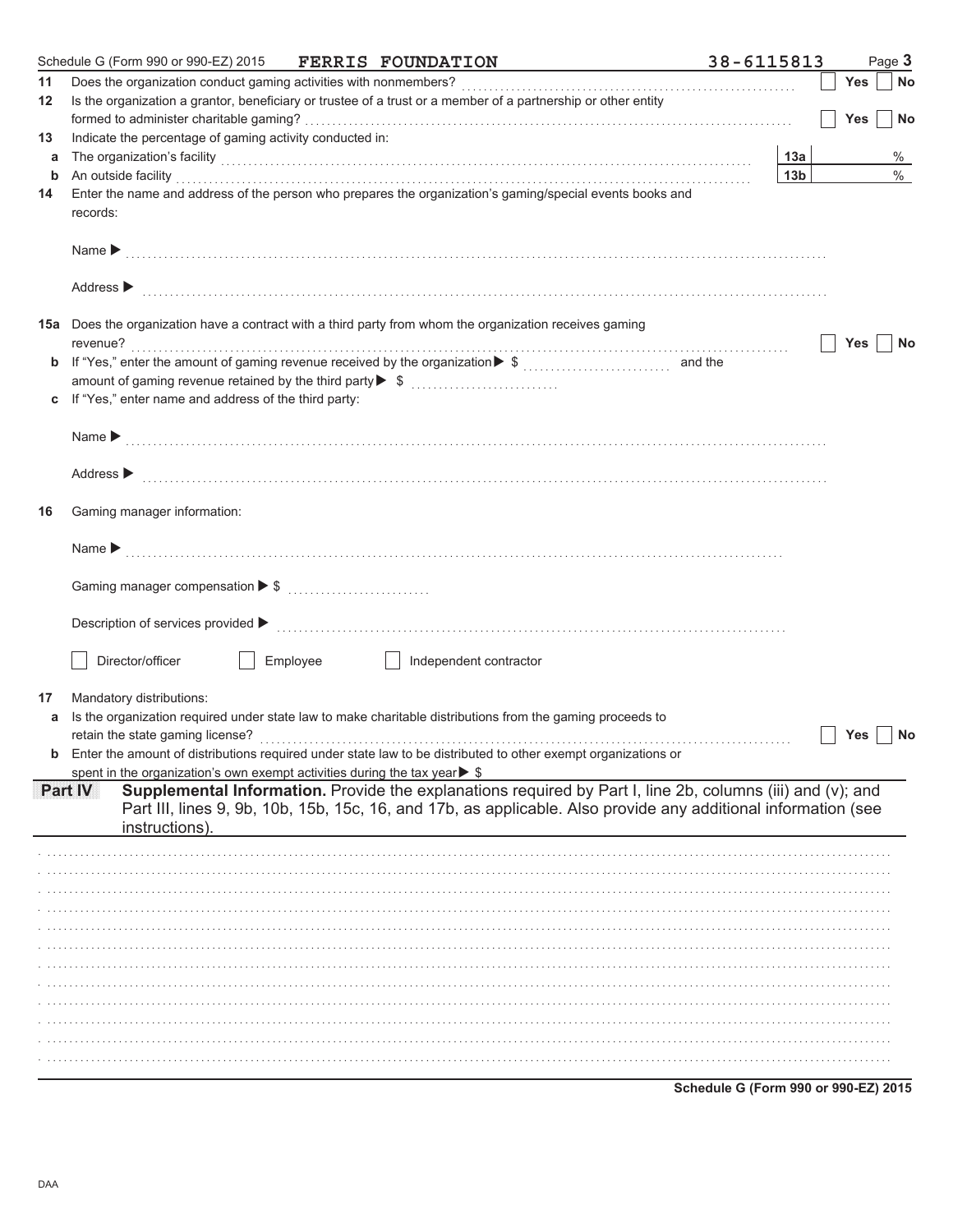| <b>SCHEDULE I</b><br>(Form 990)                        |                                                                                                                                                                                                                                                                                                                                                 |                |                                       | <b>Grants and Other Assistance to Organizations,</b><br>Governments, and Individuals in the United States<br>Complete if the organization answered "Yes" on Form 990, Part IV, line 21 or 22.<br>Attach to Form 990. |                                       |                                                             |                                           | OMB No. 1545-0047<br>2015<br><b>Open to Public</b>                                                                                  |
|--------------------------------------------------------|-------------------------------------------------------------------------------------------------------------------------------------------------------------------------------------------------------------------------------------------------------------------------------------------------------------------------------------------------|----------------|---------------------------------------|----------------------------------------------------------------------------------------------------------------------------------------------------------------------------------------------------------------------|---------------------------------------|-------------------------------------------------------------|-------------------------------------------|-------------------------------------------------------------------------------------------------------------------------------------|
| Department of the Treasury<br>Internal Revenue Service |                                                                                                                                                                                                                                                                                                                                                 |                |                                       | Information about Schedule I (Form 990) and its instructions is at www.irs.gov/form990.                                                                                                                              |                                       |                                                             |                                           | <b>Inspection</b>                                                                                                                   |
| Name of the organization                               | <b>FERRIS FOUNDATION</b>                                                                                                                                                                                                                                                                                                                        |                |                                       |                                                                                                                                                                                                                      |                                       |                                                             |                                           | <b>Employer identification number</b><br>38-6115813                                                                                 |
| <b>Part I</b>                                          | <b>General Information on Grants and Assistance</b>                                                                                                                                                                                                                                                                                             |                |                                       |                                                                                                                                                                                                                      |                                       |                                                             |                                           |                                                                                                                                     |
| $\mathbf{1}$                                           | Does the organization maintain records to substantiate the amount of the grants or assistance, the grantees' eligibility for the grants or assistance, and<br>the selection criteria used to award the grants or assistance?<br>2 Describe in Part IV the organization's procedures for monitoring the use of grant funds in the United States. |                |                                       |                                                                                                                                                                                                                      |                                       |                                                             |                                           | X Yes<br>No                                                                                                                         |
| Partill                                                | 990, Part IV, line 21, for any recipient that received more than \$5,000. Part II can be duplicated if additional space is needed.                                                                                                                                                                                                              |                |                                       |                                                                                                                                                                                                                      |                                       |                                                             |                                           | Grants and Other Assistance to Domestic Organizations and Domestic Governments. Complete if the organization answered "Yes" on Form |
| 1                                                      | (a) Name and address of organization<br>or government                                                                                                                                                                                                                                                                                           | $(b)$ EIN      | $(c)$ IRC<br>section<br>if applicable | (d) Amount of cash<br>grant                                                                                                                                                                                          | (e) Amount of non-<br>cash assistance | (f) Method of valuation<br>(book, FMV, appraisal,<br>other) | (g) Description of<br>non-cash assistance | (h) Purpose of grant<br>or assistance                                                                                               |
| (1) FERRIS STATE UNIVERSITY<br>1201 S. STATE STREET    |                                                                                                                                                                                                                                                                                                                                                 |                |                                       |                                                                                                                                                                                                                      |                                       |                                                             |                                           | SUPPORT UNIVERSITY                                                                                                                  |
| <b>BIG RAPIDS</b><br>(2)                               | MI 49307                                                                                                                                                                                                                                                                                                                                        | 38-6005159 115 |                                       | 5,556,318                                                                                                                                                                                                            |                                       |                                                             |                                           |                                                                                                                                     |
|                                                        |                                                                                                                                                                                                                                                                                                                                                 |                |                                       |                                                                                                                                                                                                                      |                                       |                                                             |                                           |                                                                                                                                     |
| (3)                                                    |                                                                                                                                                                                                                                                                                                                                                 |                |                                       |                                                                                                                                                                                                                      |                                       |                                                             |                                           |                                                                                                                                     |
|                                                        |                                                                                                                                                                                                                                                                                                                                                 |                |                                       |                                                                                                                                                                                                                      |                                       |                                                             |                                           |                                                                                                                                     |
| (4)                                                    |                                                                                                                                                                                                                                                                                                                                                 |                |                                       |                                                                                                                                                                                                                      |                                       |                                                             |                                           |                                                                                                                                     |
|                                                        |                                                                                                                                                                                                                                                                                                                                                 |                |                                       |                                                                                                                                                                                                                      |                                       |                                                             |                                           |                                                                                                                                     |
| (5)                                                    |                                                                                                                                                                                                                                                                                                                                                 |                |                                       |                                                                                                                                                                                                                      |                                       |                                                             |                                           |                                                                                                                                     |
|                                                        |                                                                                                                                                                                                                                                                                                                                                 |                |                                       |                                                                                                                                                                                                                      |                                       |                                                             |                                           |                                                                                                                                     |
| (6)                                                    |                                                                                                                                                                                                                                                                                                                                                 |                |                                       |                                                                                                                                                                                                                      |                                       |                                                             |                                           |                                                                                                                                     |
|                                                        |                                                                                                                                                                                                                                                                                                                                                 |                |                                       |                                                                                                                                                                                                                      |                                       |                                                             |                                           |                                                                                                                                     |
| (7)                                                    |                                                                                                                                                                                                                                                                                                                                                 |                |                                       |                                                                                                                                                                                                                      |                                       |                                                             |                                           |                                                                                                                                     |
|                                                        |                                                                                                                                                                                                                                                                                                                                                 |                |                                       |                                                                                                                                                                                                                      |                                       |                                                             |                                           |                                                                                                                                     |
| (8)                                                    |                                                                                                                                                                                                                                                                                                                                                 |                |                                       |                                                                                                                                                                                                                      |                                       |                                                             |                                           |                                                                                                                                     |
|                                                        |                                                                                                                                                                                                                                                                                                                                                 |                |                                       |                                                                                                                                                                                                                      |                                       |                                                             |                                           |                                                                                                                                     |
| (9)                                                    |                                                                                                                                                                                                                                                                                                                                                 |                |                                       |                                                                                                                                                                                                                      |                                       |                                                             |                                           |                                                                                                                                     |
|                                                        |                                                                                                                                                                                                                                                                                                                                                 |                |                                       |                                                                                                                                                                                                                      |                                       |                                                             |                                           |                                                                                                                                     |
| $\mathbf{2}$<br>3                                      | Enter total number of section $501(c)(3)$ and government organizations listed in the line 1 table<br>Enter total number of other organizations listed in the line 1 table                                                                                                                                                                       |                |                                       |                                                                                                                                                                                                                      |                                       |                                                             |                                           | - 1                                                                                                                                 |
|                                                        | For Paperwork Reduction Act Notice, see the Instructions for Form 990.                                                                                                                                                                                                                                                                          |                |                                       |                                                                                                                                                                                                                      |                                       |                                                             |                                           | Schedule I (Form 990) (2015)                                                                                                        |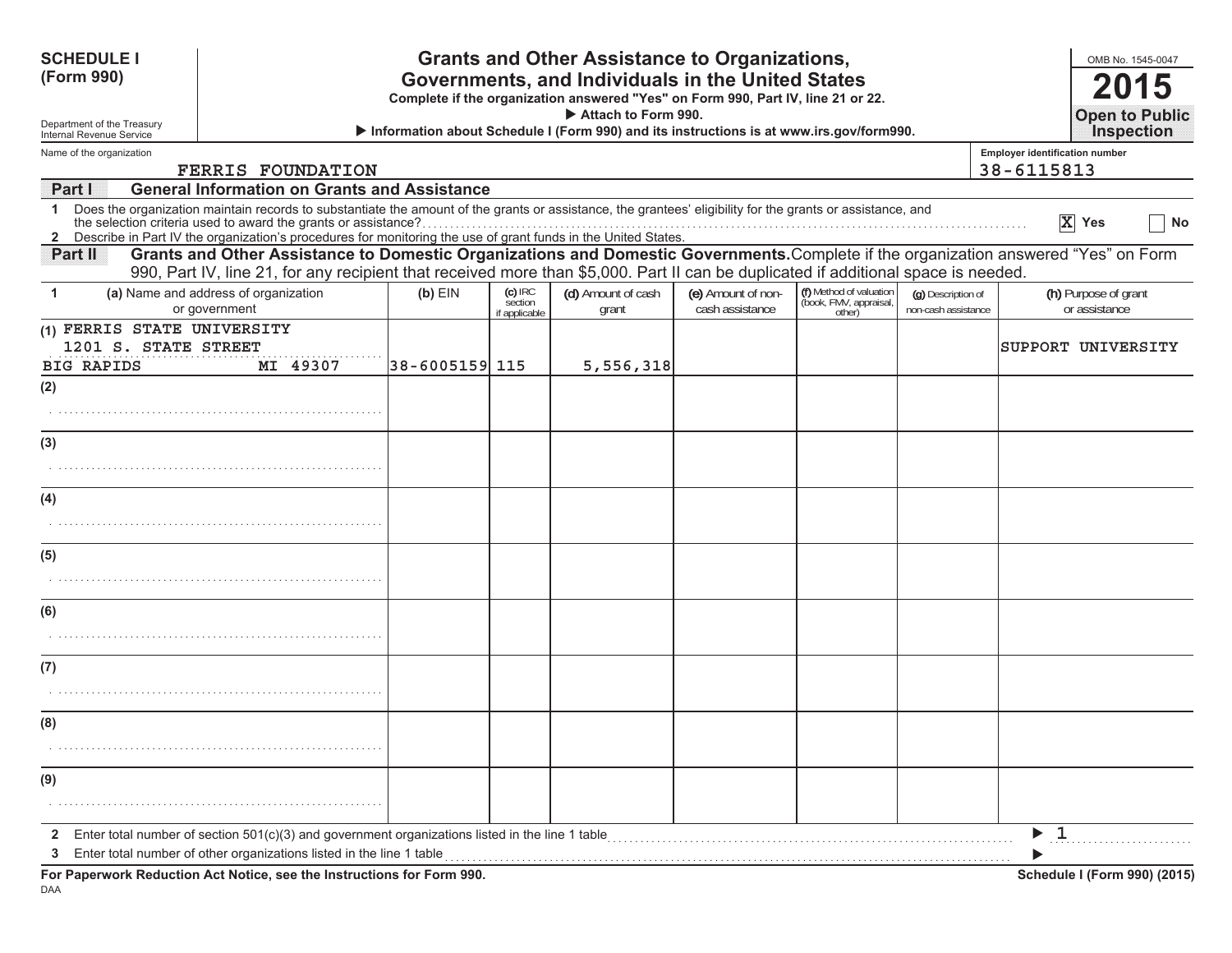Schedule I (Form 990) (2015) Page **2 FERRIS FOUNDATION 38-6115813**

FMV, appraisal, other) **(d)** Amount of **(e)** Method of valuation (book, **(f)** Description of non-cash assistance cash grant **(a)** Type of grant or assistance **(b)** Number of **(c)** Amount of **Part III Grants and Other Assistance to Domestic Individuals.** Complete if the organization answered "Yes" on Form 990, Part IV, line 22. Part III can be duplicated if additional space is needed. recipients and increment cash arant non-cash assistance **Part IV** Supplemental Information. Provide the information required in Part I, line 2, Part III, column (b), and any other additional information. . . . . . . . . . . . . . . . . . . . . . . . . . . . . . . . . . . . . . . . . . . . . . . . . . . . . . . . . . . . . . . . . . . . . . . . . . . . . . . . . . . . . . . . . . . . . . . . . . . . . . . . . . . . . . . . . . . . . . . . . . . . . . . . . . . . . . . . . . . . . . . . . . . . . . . . . . . . . . . . . . . . . . . . . . . . . . . . . . . . . . . . . . . . . . . . . . . . . . . . . . . . .. . . . . . . . . . . . . . . . . . . . . . . . . . . . . . . . . . . . . . . . . . . . . . . . . . . . . . . . . . . . . . . . . . . . . . . . . . . . . . . . . . . . . . . . . . . . . . . . . . . . . . . . . . . . . . . . . . . . . . . . . . . . . . . . . . . . . . . . . . . . . . . . . . . . . . . . . . . . . . . . . . . . . . . . . . . . . . . . . . . . . . . . . . . . . . . . . . . . . . . . . . . .STATE UNIVERSITY BY GENERATING AND MANAGING PRIVATE SUPPORT FOR THE CONTROLLERY OF THE CONTROLLERY OF STATE AND MANAGING PRIVATE SUPPORT FOR THE CONTROLLERY OF STATE AND ANNUAL CONTROLLERY OF STATE AND AN OUTLINE AND AN OU . . . . . . . . . . . . . . . . . . . . . . . . . . . . . . . . . . . . . . . . . . . . . . . . . . . . . . . . . . . . . . . . . . . . . . . . . . . . . . . . . . . . . . . . . . . . . . . . . . . . . . . . . . . . . . . . . . . . . . . . . . . . . . . . . . . . . . . . . . . . . . . . . . . . . . . . . . . . . . . . . . . . . . . . . . . . . . . . . . . . . . . . . . . . . . . . . . . . . . . . . . . .. . . . . . . . . . . . . . . . . . . . . . . . . . . . . . . . . . . . . . . . . . . . . . . . . . . . . . . . . . . . . . . . . . . . . . . . . . . . . . . . . . . . . . . . . . . . . . . . . . . . . . . . . . . . . . . . . . . . . . . . . . . . . . . . . . . . . . . . . . . . . . . . . . . . . . . . . . . . . . . . . . . . . . . . . . . . . . . . . . . . . . . . . . . . . . . . . . . . . . . . . . . .. . . . . . . . . . . . . . . . . . . . . . . . . . . . . . . . . . . . . . . . . . . . . . . . . . . . . . . . . . . . . . . . . . . . . . . . . . . . . . . . . . . . . . . . . . . . . . . . . . . . . . . . . . . . . . . . . . . . . . . . . . . . . . . . . . . . . . . . . . . . . . . . . . . . . . . . . . . . . . . . . . . . . . . . . . . . . . . . . . . . . . . . . . . . . . . . . . . . . . . . . . . .. . . . . . . . . . . . . . . . . . . . . . . . . . . . . . . . . . . . . . . . . . . . . . . . . . . . . . . . . . . . . . . . . . . . . . . . . . . . . . . . . . . . . . . . . . . . . . . . . . . . . . . . . . . . . . . . . . . . . . . . . . . . . . . . . . . . . . . . . . . . . . . . . . . . . . . . . . . . . . . . . . . . . . . . . . . . . . . . . . . . . . . . . . . . . . . . . . . . . . . . . . . .. . . . . . . . . . . . . . . . . . . . . . . . . . . . . . . . . . . . . . . . . . . . . . . . . . . . . . . . . . . . . . . . . . . . . . . . . . . . . . . . . . . . . . . . . . . . . . . . . . . . . . . . . . . . . . . . . . . . . . . . . . . . . . . . . . . . . . . . . . . . . . . . . . . . . . . . . . . . . . . . . . . . . . . . . . . . . . . . . . . . . . . . . . . . . . . . . . . . . . . . . . . .. . . . . . . . . . . . . . . . . . . . . . . . . . . . . . . . . . . . . . . . . . . . . . . . . . . . . . . . . . . . . . . . . . . . . . . . . . . . . . . . . . . . . . . . . . . . . . . . . . . . . . . . . . . . . . . . . . . . . . . . . . . . . . . . . . . . . . . . . . . . . . . . . . . . . . . . . . . . . . . . . . . . . . . . . . . . . . . . . . . . . . . . . . . . . . . . . . . . . . . . . . . .. . . . . . . . . . . . . . . . . . . . . . . . . . . . . . . . . . . . . . . . . . . . . . . . . . . . . . . . . . . . . . . . . . . . . . . . . . . . . . . . . . . . . . . . . . . . . . . . . . . . . . . . . . . . . . . . . . . . . . . . . . . . . . . . . . . . . . . . . . . . . . . . . . . . . . . . . . . . . . . . . . . . . . . . . . . . . . . . . . . . . . . . . . . . . . . . . . . . . . . . . . . .**123456 7PART I, LINE 2 - PROCEDURES FOR MONITORING THE USE OF GRANT FUNDS THE FOUNDATION WAS ESTABLISHED TO ADVANCE THE MISSION AND GOALS OF FERRIS UNIVERSITY. THE FOUNDATION EXISTS SOLELY TO SUPPORT THE UNIVERSITY.THEREFORE GRANTS AND OTHER ASSISTANCE TO THE UNIVERSITY IS IN THE FORM OF SUPPORT TO THE UNIVERSITY AND IS NOT A COMPETITIVE GRANT PROCESS. SCHOLARSHIPS, LOANS, AND EDUCATIONAL FACULTY GRANTS ARE ISSUED AND MONITORED THROUGH FERRIS STATE UNIVERSITY.**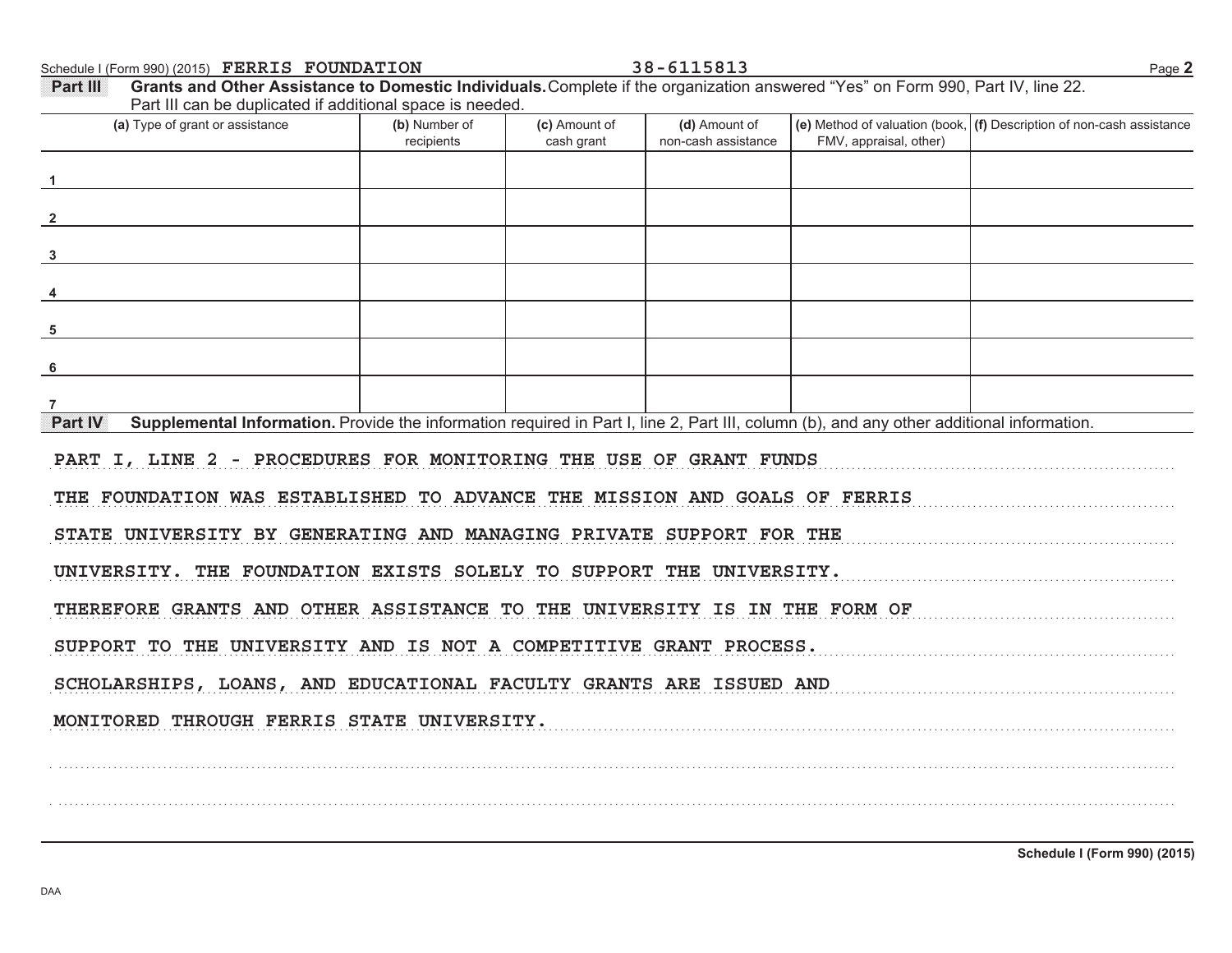|   | <b>SCHEDULE J</b>                                                                                                   |                                                                                                              | <b>Compensation Information</b>                                                                                      |                                       | OMB No. 1545-0047          |                   |                  |
|---|---------------------------------------------------------------------------------------------------------------------|--------------------------------------------------------------------------------------------------------------|----------------------------------------------------------------------------------------------------------------------|---------------------------------------|----------------------------|-------------------|------------------|
|   | For certain Officers, Directors, Trustees, Key Employees, and Highest<br>(Form 990)<br><b>Compensated Employees</b> |                                                                                                              |                                                                                                                      |                                       |                            |                   | 2015             |
|   |                                                                                                                     |                                                                                                              | Complete if the organization answered "Yes" on Form 990, Part IV, line 23.<br>Attach to Form 990.                    |                                       | <b>Open to Public</b>      |                   |                  |
|   | Department of the Treasury<br>Internal Revenue Service                                                              |                                                                                                              | >Information about Schedule J (Form 990) and its instructions is at www.irs.gov/form990.                             |                                       |                            | <b>Inspection</b> |                  |
|   | Name of the organization                                                                                            |                                                                                                              |                                                                                                                      | <b>Employer identification number</b> |                            |                   |                  |
|   |                                                                                                                     | <b>FERRIS FOUNDATION</b>                                                                                     |                                                                                                                      | 38-6115813                            |                            |                   |                  |
|   | <b>Part I</b>                                                                                                       | <b>Questions Regarding Compensation</b>                                                                      |                                                                                                                      |                                       |                            |                   |                  |
|   |                                                                                                                     |                                                                                                              | 1a Check the appropriate box(es) if the organization provided any of the following to or for a person listed on Form |                                       |                            | Yes               | No               |
|   |                                                                                                                     |                                                                                                              | 990, Part VII, Section A, line 1a. Complete Part III to provide any relevant information regarding these items.      |                                       |                            |                   |                  |
|   | First-class or charter travel                                                                                       |                                                                                                              | Housing allowance or residence for personal use                                                                      |                                       |                            |                   |                  |
|   | Travel for companions                                                                                               |                                                                                                              | Payments for business use of personal residence                                                                      |                                       |                            |                   |                  |
|   |                                                                                                                     | Tax indemnification and gross-up payments                                                                    | Health or social club dues or initiation fees                                                                        |                                       |                            |                   |                  |
|   | Discretionary spending account                                                                                      |                                                                                                              | Personal services (e.g., maid, chauffeur, chef)                                                                      |                                       |                            |                   |                  |
|   |                                                                                                                     |                                                                                                              |                                                                                                                      |                                       |                            |                   |                  |
|   |                                                                                                                     |                                                                                                              | <b>b</b> If any of the boxes on line 1a are checked, did the organization follow a written policy regarding payment  |                                       |                            |                   |                  |
|   |                                                                                                                     | or reimbursement or provision of all of the expenses described above? If "No," complete Part III to          |                                                                                                                      |                                       |                            |                   |                  |
|   |                                                                                                                     |                                                                                                              |                                                                                                                      |                                       | 1b                         |                   |                  |
|   |                                                                                                                     |                                                                                                              |                                                                                                                      |                                       |                            |                   |                  |
| 2 |                                                                                                                     | Did the organization require substantiation prior to reimbursing or allowing expenses incurred by all        |                                                                                                                      |                                       |                            |                   |                  |
|   |                                                                                                                     |                                                                                                              | directors, trustees, and officers, including the CEO/Executive Director, regarding the items checked in line         |                                       |                            |                   |                  |
|   |                                                                                                                     |                                                                                                              |                                                                                                                      |                                       | 2                          |                   |                  |
|   |                                                                                                                     |                                                                                                              |                                                                                                                      |                                       |                            |                   |                  |
| 3 |                                                                                                                     | Indicate which, if any, of the following the filing organization used to establish the compensation of the   |                                                                                                                      |                                       |                            |                   |                  |
|   |                                                                                                                     |                                                                                                              | organization's CEO/Executive Director. Check all that apply. Do not check any boxes for methods used by a            |                                       |                            |                   |                  |
|   |                                                                                                                     | related organization to establish compensation of the CEO/Executive Director, but explain in Part III.       |                                                                                                                      |                                       |                            |                   |                  |
|   | Compensation committee                                                                                              |                                                                                                              | Written employment contract                                                                                          |                                       |                            |                   |                  |
|   |                                                                                                                     | Independent compensation consultant                                                                          | Compensation survey or study                                                                                         |                                       |                            |                   |                  |
|   | Form 990 of other organizations                                                                                     |                                                                                                              | Approval by the board or compensation committee                                                                      |                                       |                            |                   |                  |
|   |                                                                                                                     |                                                                                                              |                                                                                                                      |                                       |                            |                   |                  |
| 4 |                                                                                                                     | During the year, did any person listed on Form 990, Part VII, Section A, line 1a, with respect to the filing |                                                                                                                      |                                       |                            |                   |                  |
|   | organization or a related organization:                                                                             |                                                                                                              |                                                                                                                      |                                       |                            |                   |                  |
|   |                                                                                                                     | a Receive a severance payment or change-of-control payment?                                                  |                                                                                                                      |                                       | 4a<br>4b                   |                   | X<br>$\mathbf X$ |
|   |                                                                                                                     |                                                                                                              |                                                                                                                      |                                       | 4c                         |                   | $\mathbf x$      |
|   |                                                                                                                     |                                                                                                              | If "Yes" to any of lines 4a-c, list the persons and provide the applicable amounts for each item in Part III.        |                                       |                            |                   |                  |
|   |                                                                                                                     |                                                                                                              |                                                                                                                      |                                       |                            |                   |                  |
|   |                                                                                                                     | Only section $501(c)(3)$ , $501(c)(4)$ , and $501(c)(29)$ organizations must complete lines 5-9.             |                                                                                                                      |                                       |                            |                   |                  |
| 5 |                                                                                                                     | For persons listed on Form 990, Part VII, Section A, line 1a, did the organization pay or accrue any         |                                                                                                                      |                                       |                            |                   |                  |
|   |                                                                                                                     | compensation contingent on the revenues of:                                                                  |                                                                                                                      |                                       |                            |                   |                  |
|   | a The organization?                                                                                                 |                                                                                                              |                                                                                                                      |                                       | 5a                         |                   | X                |
|   |                                                                                                                     |                                                                                                              |                                                                                                                      |                                       | 5b                         |                   | $\mathbf X$      |
|   |                                                                                                                     | If "Yes" to line 5a or 5b, describe in Part III.                                                             |                                                                                                                      |                                       |                            |                   |                  |
|   |                                                                                                                     |                                                                                                              |                                                                                                                      |                                       |                            |                   |                  |
| 6 |                                                                                                                     | For persons listed on Form 990, Part VII, Section A, line 1a, did the organization pay or accrue any         |                                                                                                                      |                                       |                            |                   |                  |
|   |                                                                                                                     | compensation contingent on the net earnings of:                                                              |                                                                                                                      |                                       |                            |                   |                  |
|   | a The organization?                                                                                                 |                                                                                                              |                                                                                                                      |                                       | 6a                         |                   | X                |
|   |                                                                                                                     |                                                                                                              |                                                                                                                      |                                       | 6b                         |                   | $\mathbf X$      |
|   |                                                                                                                     | If "Yes" on line 6a or 6b, describe in Part III.                                                             |                                                                                                                      |                                       |                            |                   |                  |
|   |                                                                                                                     |                                                                                                              |                                                                                                                      |                                       |                            |                   |                  |
| 7 |                                                                                                                     | For persons listed on Form 990, Part VII, Section A, line 1a, did the organization provide any non-fixed     |                                                                                                                      |                                       |                            |                   |                  |
|   |                                                                                                                     | payments not described on lines 5 and 6? If "Yes," describe in Part III                                      |                                                                                                                      |                                       | 7                          |                   | X.               |
| 8 |                                                                                                                     |                                                                                                              | Were any amounts reported on Form 990, Part VII, paid or accrued pursuant to a contract that was subject             |                                       |                            |                   |                  |
|   |                                                                                                                     | to the initial contract exception described in Regulations section 53.4958-4(a)(3)? If "Yes," describe       |                                                                                                                      |                                       |                            |                   |                  |
|   |                                                                                                                     |                                                                                                              |                                                                                                                      |                                       | 8                          |                   | X.               |
|   |                                                                                                                     |                                                                                                              |                                                                                                                      |                                       |                            |                   |                  |
| 9 |                                                                                                                     | If "Yes" to line 8, did the organization also follow the rebuttable presumption procedure described in       |                                                                                                                      |                                       | 9                          |                   |                  |
|   | Regulations section 53.4958-6(c)?                                                                                   | For Paperwork Reduction Act Notice, see the Instructions for Form 990.                                       |                                                                                                                      |                                       | Schedule J (Form 990) 2015 |                   |                  |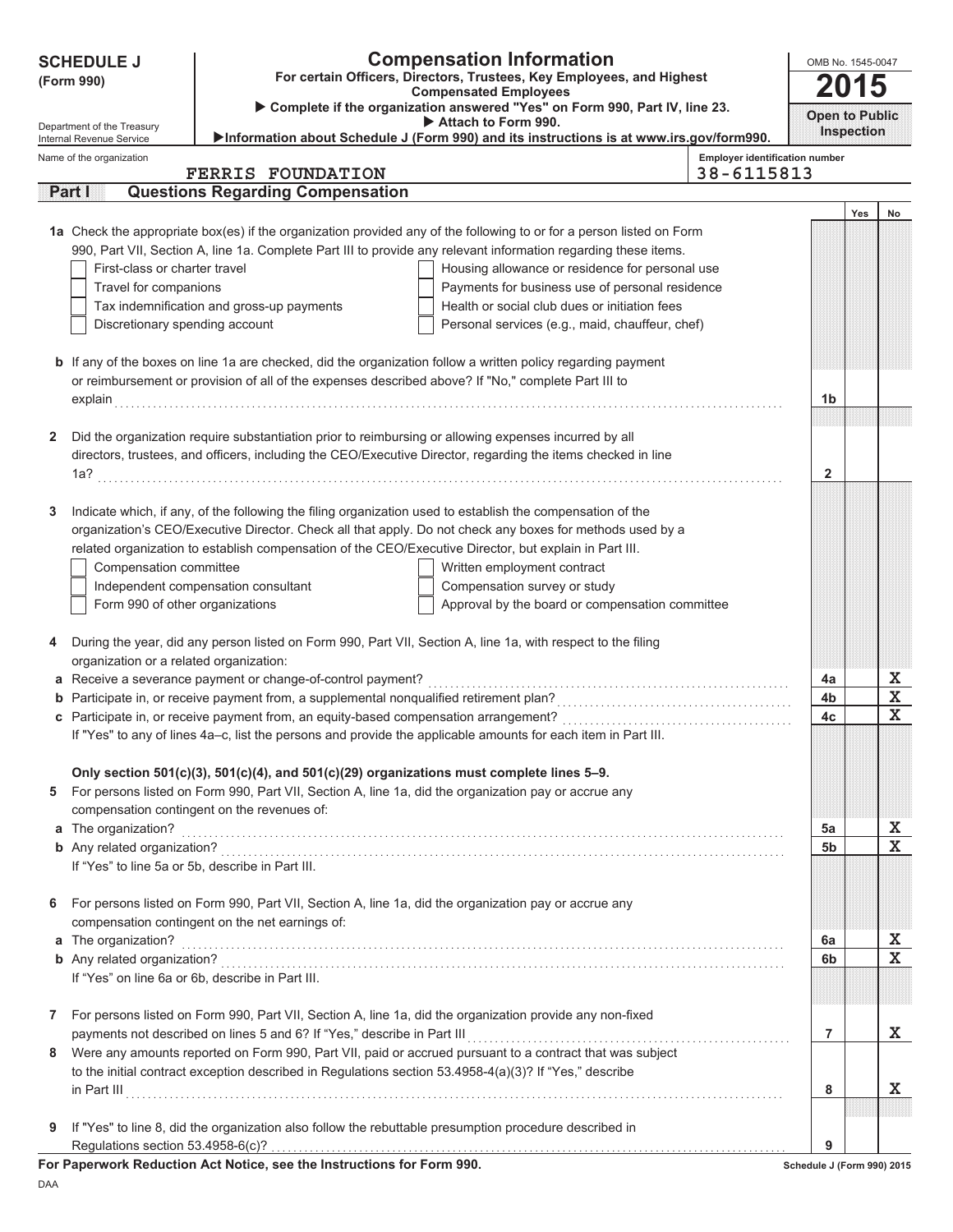For each individual whose compensation must be reported on Schedule J, report compensation from the organization on row (i) and from related organizations, described in the instructions, on row (ii). Do not list any individuals that are not listed on Form 990, Part VII.

Note: The sum of columns (B)(i)–(iii) for each listed individual must equal the total amount of Form 990, Part VII, Section A, line 1a, applicable column (D) and (E) amounts for that individual.

| $\sqrt{2}$                 |                          |                                                                                              |                                           | $\sim$ $\sim$ $\sim$                                 | $\sqrt{ }$<br>$\sqrt{ }$   |                                          |                                                                                |
|----------------------------|--------------------------|----------------------------------------------------------------------------------------------|-------------------------------------------|------------------------------------------------------|----------------------------|------------------------------------------|--------------------------------------------------------------------------------|
| (A) Name and Title         | (i) Base<br>compensation | (B) Breakdown of W-2 and/or 1099-MISC compensation<br>(ii) Bonus & incentive<br>compensation | (iii) Other<br>reportable<br>compensation | (C) Retirement and<br>other deferred<br>compensation | (D) Nontaxable<br>benefits | (E) Total of columns<br>$(B)(i)$ – $(D)$ | (F) Compensation<br>in column (B) reported<br>as deferred on prior<br>Form 990 |
| DR. DAVID L. EISLER<br>(i) | $\Omega$                 |                                                                                              |                                           |                                                      |                            |                                          |                                                                                |
| 1 BOARD MEMBER             | 356,548<br>(ii)          |                                                                                              |                                           | 0I                                                   | 129,605                    | 486,153                                  |                                                                                |
| JERRY L. SCOBY             | 0<br>(i)                 |                                                                                              |                                           | ŋ                                                    | 0                          |                                          |                                                                                |
| $\,$ 2 TREASURER           | 221,665<br>'ii)          |                                                                                              |                                           | 0                                                    | 80,575                     | 302,240                                  |                                                                                |
| CARLA MILLER               | $\Omega$<br>(i)          |                                                                                              |                                           | $\Omega$                                             | $\Omega$                   |                                          |                                                                                |
| 3 EXECUTIVE DIRECTOR       | 122,669<br>(ii)          |                                                                                              |                                           | 0l                                                   | 44,590                     | 167,259                                  | 0                                                                              |
|                            | (i)                      |                                                                                              |                                           |                                                      |                            |                                          |                                                                                |
|                            |                          |                                                                                              |                                           |                                                      |                            |                                          |                                                                                |
| 4                          |                          |                                                                                              |                                           |                                                      |                            |                                          |                                                                                |
|                            | (i)                      |                                                                                              |                                           |                                                      |                            |                                          |                                                                                |
| 5                          |                          |                                                                                              |                                           |                                                      |                            |                                          |                                                                                |
|                            | (i)                      |                                                                                              |                                           |                                                      |                            |                                          |                                                                                |
| 6                          |                          |                                                                                              |                                           |                                                      |                            |                                          |                                                                                |
|                            |                          |                                                                                              |                                           |                                                      |                            |                                          |                                                                                |
|                            |                          |                                                                                              |                                           |                                                      |                            |                                          |                                                                                |
|                            |                          |                                                                                              |                                           |                                                      |                            |                                          |                                                                                |
| 8                          |                          |                                                                                              |                                           |                                                      |                            |                                          |                                                                                |
|                            |                          |                                                                                              |                                           |                                                      |                            |                                          |                                                                                |
| 9                          |                          |                                                                                              |                                           |                                                      |                            |                                          |                                                                                |
|                            |                          |                                                                                              |                                           |                                                      |                            |                                          |                                                                                |
| 10                         |                          |                                                                                              |                                           |                                                      |                            |                                          |                                                                                |
|                            |                          |                                                                                              |                                           |                                                      |                            |                                          |                                                                                |
| 11                         |                          |                                                                                              |                                           |                                                      |                            |                                          |                                                                                |
|                            |                          |                                                                                              |                                           |                                                      |                            |                                          |                                                                                |
| 12                         |                          |                                                                                              |                                           |                                                      |                            |                                          |                                                                                |
|                            | (i)                      |                                                                                              |                                           |                                                      |                            |                                          |                                                                                |
| 13                         |                          |                                                                                              |                                           |                                                      |                            |                                          |                                                                                |
|                            |                          |                                                                                              |                                           |                                                      |                            |                                          |                                                                                |
|                            |                          |                                                                                              |                                           |                                                      |                            |                                          |                                                                                |
| 14                         |                          |                                                                                              |                                           |                                                      |                            |                                          |                                                                                |
|                            |                          |                                                                                              |                                           |                                                      |                            |                                          |                                                                                |
| 15                         |                          |                                                                                              |                                           |                                                      |                            |                                          |                                                                                |
|                            |                          |                                                                                              |                                           |                                                      |                            |                                          |                                                                                |
| 16                         |                          |                                                                                              |                                           |                                                      |                            |                                          |                                                                                |

**Schedule J (Form 990) 2015**

### Schedule J (Form 990) 2015 Page **2 FERRIS FOUNDATION 38-6115813**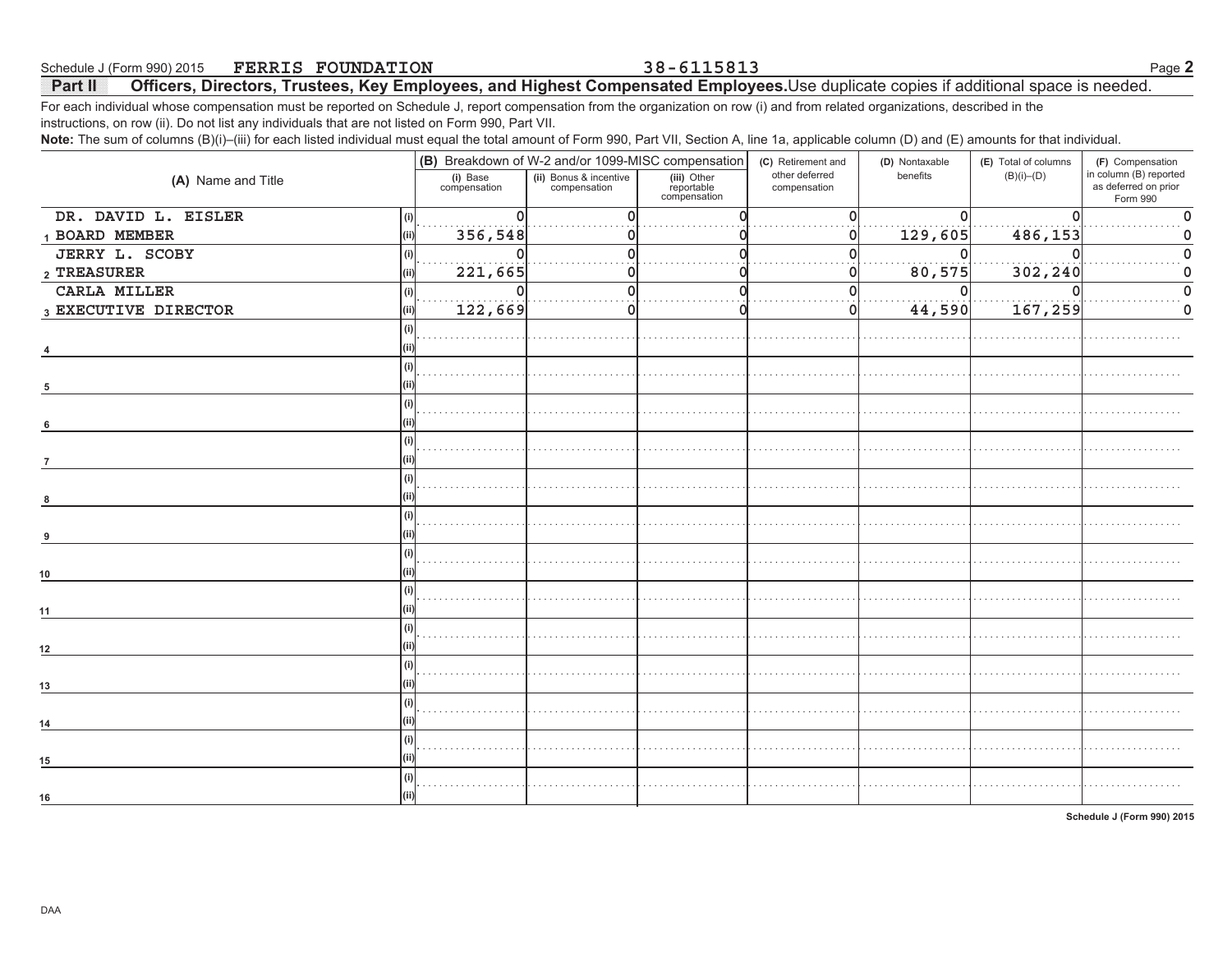|                                          | Schedule J (Form 990) 2015 FERRIS FOUNDATION | 38-6115813                                                                                                                                                                 | Page 3 |
|------------------------------------------|----------------------------------------------|----------------------------------------------------------------------------------------------------------------------------------------------------------------------------|--------|
| <b>Part III</b> Supplemental Information |                                              |                                                                                                                                                                            |        |
|                                          |                                              | Provide the information, explanation, or descriptions required for Part I, lines 1a, 1b, 3, 4a, 4b, 4c, 5a, 5b, 6a, 6b, 7, and 8, and for Part II. Also complete this part |        |
| for any additional information.          |                                              |                                                                                                                                                                            |        |
|                                          |                                              |                                                                                                                                                                            |        |
|                                          |                                              |                                                                                                                                                                            |        |
|                                          |                                              |                                                                                                                                                                            |        |
|                                          |                                              |                                                                                                                                                                            |        |
|                                          |                                              |                                                                                                                                                                            |        |
|                                          |                                              |                                                                                                                                                                            |        |
|                                          |                                              |                                                                                                                                                                            |        |
|                                          |                                              |                                                                                                                                                                            |        |
|                                          |                                              |                                                                                                                                                                            |        |
|                                          |                                              |                                                                                                                                                                            |        |
|                                          |                                              |                                                                                                                                                                            |        |
|                                          |                                              |                                                                                                                                                                            |        |
|                                          |                                              |                                                                                                                                                                            |        |
|                                          |                                              |                                                                                                                                                                            |        |
|                                          |                                              |                                                                                                                                                                            |        |
|                                          |                                              |                                                                                                                                                                            |        |
|                                          |                                              |                                                                                                                                                                            |        |
|                                          |                                              |                                                                                                                                                                            |        |
|                                          |                                              |                                                                                                                                                                            |        |
|                                          |                                              |                                                                                                                                                                            |        |
|                                          |                                              |                                                                                                                                                                            |        |
|                                          |                                              |                                                                                                                                                                            |        |
|                                          |                                              |                                                                                                                                                                            |        |
|                                          |                                              |                                                                                                                                                                            |        |
|                                          |                                              |                                                                                                                                                                            |        |
|                                          |                                              |                                                                                                                                                                            |        |
|                                          |                                              |                                                                                                                                                                            |        |
|                                          |                                              |                                                                                                                                                                            |        |
|                                          |                                              |                                                                                                                                                                            |        |
|                                          |                                              |                                                                                                                                                                            |        |
|                                          |                                              |                                                                                                                                                                            |        |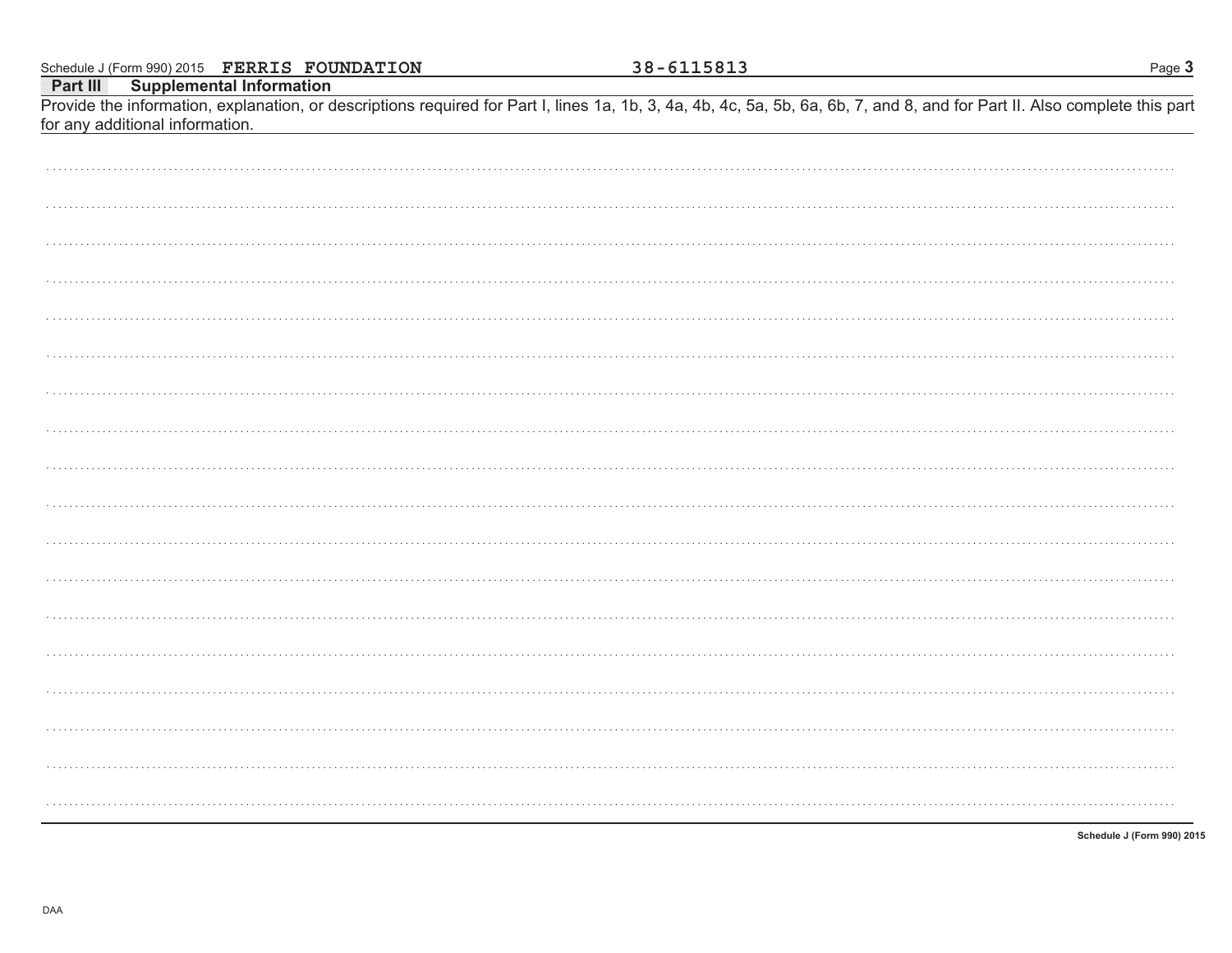# **(Form 990)**

# **SCHEDULE M Noncash Contributions**

OMB No. 1545-0047 **2015**

**Open To Public**

| Department of the Treasury |
|----------------------------|
| Internal Revenue Service   |

X **Complete if the organizations answered "Yes" on Form 990, Part IV, lines 29 or 30.**

Attach to Form 990.

X **Information about Schedule M (Form 990) and its instructions is at www.irs.gov/form990.**

Name of the organization **Employer identification number Employer identification number Inspection**

**FERRIS FOUNDATION 38-6115813**

|              | <b>Types of Property</b><br>Partil                                                                                  |                 |                                                        |                                                    |                                                              |     |            |    |
|--------------|---------------------------------------------------------------------------------------------------------------------|-----------------|--------------------------------------------------------|----------------------------------------------------|--------------------------------------------------------------|-----|------------|----|
|              |                                                                                                                     | (a)<br>Check if | (b)<br>Number of contributions or<br>items contributed | (c)<br>Noncash contribution<br>amounts reported on | (d)<br>Method of determining<br>noncash contribution amounts |     |            |    |
|              |                                                                                                                     | applicable      |                                                        | Form 990, Part VIII, line 1g                       |                                                              |     |            |    |
| 1            | Art - Works of art<br>.                                                                                             |                 |                                                        |                                                    |                                                              |     |            |    |
| $\mathbf{2}$ | Art - Historical treasures                                                                                          |                 |                                                        |                                                    |                                                              |     |            |    |
| 3            | Art - Fractional interests                                                                                          |                 |                                                        |                                                    |                                                              |     |            |    |
| 4            | Books and publications<br>1.1.1.1.1                                                                                 |                 |                                                        |                                                    |                                                              |     |            |    |
| 5            | Clothing and household                                                                                              | $\mathbf X$     |                                                        |                                                    |                                                              |     |            |    |
|              | goods                                                                                                               |                 |                                                        | 17,526                                             | FMV                                                          |     |            |    |
| 6            | Cars and other vehicles                                                                                             |                 |                                                        |                                                    |                                                              |     |            |    |
| 7            | Boats and planes                                                                                                    |                 |                                                        |                                                    |                                                              |     |            |    |
| 8            | Intellectual property                                                                                               |                 |                                                        |                                                    |                                                              |     |            |    |
| 9            | Securities - Publicly traded                                                                                        |                 |                                                        |                                                    |                                                              |     |            |    |
| 10           | Securities - Closely held stock                                                                                     |                 |                                                        |                                                    |                                                              |     |            |    |
| 11           | Securities - Partnership, LLC,<br>or trust interests<br>.                                                           |                 |                                                        |                                                    |                                                              |     |            |    |
| 12           | Securities - Miscellaneous                                                                                          |                 |                                                        |                                                    |                                                              |     |            |    |
| 13           | Qualified conservation                                                                                              |                 |                                                        |                                                    |                                                              |     |            |    |
|              | contribution - Historic                                                                                             |                 |                                                        |                                                    |                                                              |     |            |    |
|              | structures                                                                                                          |                 |                                                        |                                                    |                                                              |     |            |    |
| 14           | Qualified conservation                                                                                              |                 |                                                        |                                                    |                                                              |     |            |    |
|              | contribution - Other<br>.                                                                                           |                 |                                                        |                                                    |                                                              |     |            |    |
| 15           | Real estate - Residential                                                                                           |                 |                                                        |                                                    |                                                              |     |            |    |
| 16           | Real estate - Commercial                                                                                            |                 |                                                        |                                                    |                                                              |     |            |    |
| 17           | Real estate - Other                                                                                                 |                 |                                                        |                                                    |                                                              |     |            |    |
| 18           | Collectibles                                                                                                        |                 |                                                        |                                                    |                                                              |     |            |    |
| 19           |                                                                                                                     |                 |                                                        |                                                    |                                                              |     |            |    |
| 20           | Drugs and medical supplies                                                                                          |                 |                                                        |                                                    |                                                              |     |            |    |
| 21           | Taxidermy<br>.                                                                                                      |                 |                                                        |                                                    |                                                              |     |            |    |
| 22           | Historical artifacts                                                                                                |                 |                                                        |                                                    |                                                              |     |            |    |
| 23           | Scientific specimens                                                                                                |                 |                                                        |                                                    |                                                              |     |            |    |
| 24           | Archeological artifacts                                                                                             |                 |                                                        |                                                    |                                                              |     |            |    |
| 25           | Other >(MISC. EQUIPMENT                                                                                             | $\mathbf X$     | 69                                                     | 2,074,494                                          | <b>FMV</b>                                                   |     |            |    |
| 26           |                                                                                                                     |                 |                                                        |                                                    |                                                              |     |            |    |
| 27           |                                                                                                                     |                 |                                                        |                                                    |                                                              |     |            |    |
| 28           | Other $\blacktriangleright$ (                                                                                       |                 |                                                        |                                                    |                                                              |     |            |    |
|              | 29 Number of Forms 8283 received by the organization during the tax year for contributions for                      |                 |                                                        |                                                    |                                                              |     |            |    |
|              | which the organization completed Form 8283, Part IV, Donee Acknowledgement                                          |                 |                                                        |                                                    | 29                                                           |     |            |    |
|              |                                                                                                                     |                 |                                                        |                                                    |                                                              |     | <b>Yes</b> | No |
|              | 30a During the year, did the organization receive by contribution any property reported in Part I, lines 1 through  |                 |                                                        |                                                    |                                                              |     |            |    |
|              | 28, that it must hold for at least three years from the date of the initial contribution, and which is not required |                 |                                                        |                                                    |                                                              |     |            |    |
|              | to be used for exempt purposes for the entire holding period?                                                       |                 |                                                        |                                                    |                                                              | 30a |            | X  |
| b            | If "Yes," describe the arrangement in Part II.                                                                      |                 |                                                        |                                                    |                                                              |     |            |    |
| 31           | Does the organization have a gift acceptance policy that requires the review of any non-standard                    |                 |                                                        |                                                    |                                                              |     |            |    |
|              | contributions?                                                                                                      |                 |                                                        |                                                    |                                                              | 31  |            | X  |
|              | 32a Does the organization hire or use third parties or related organizations to solicit, process, or sell noncash   |                 |                                                        |                                                    |                                                              |     |            |    |
|              | contributions?                                                                                                      |                 |                                                        |                                                    |                                                              | 32a |            | X  |
| b            | If "Yes," describe in Part II.                                                                                      |                 |                                                        |                                                    |                                                              |     |            |    |
| 33           | If the organization did not report an amount in column (c) for a type of property for which column (a) is checked,  |                 |                                                        |                                                    |                                                              |     |            |    |
|              | describe in Part II.                                                                                                |                 |                                                        |                                                    |                                                              |     |            |    |

**For Paperwork Reduction Act Notice, see the Instructions for Form 990. Schedule M (Form 990) (2015)**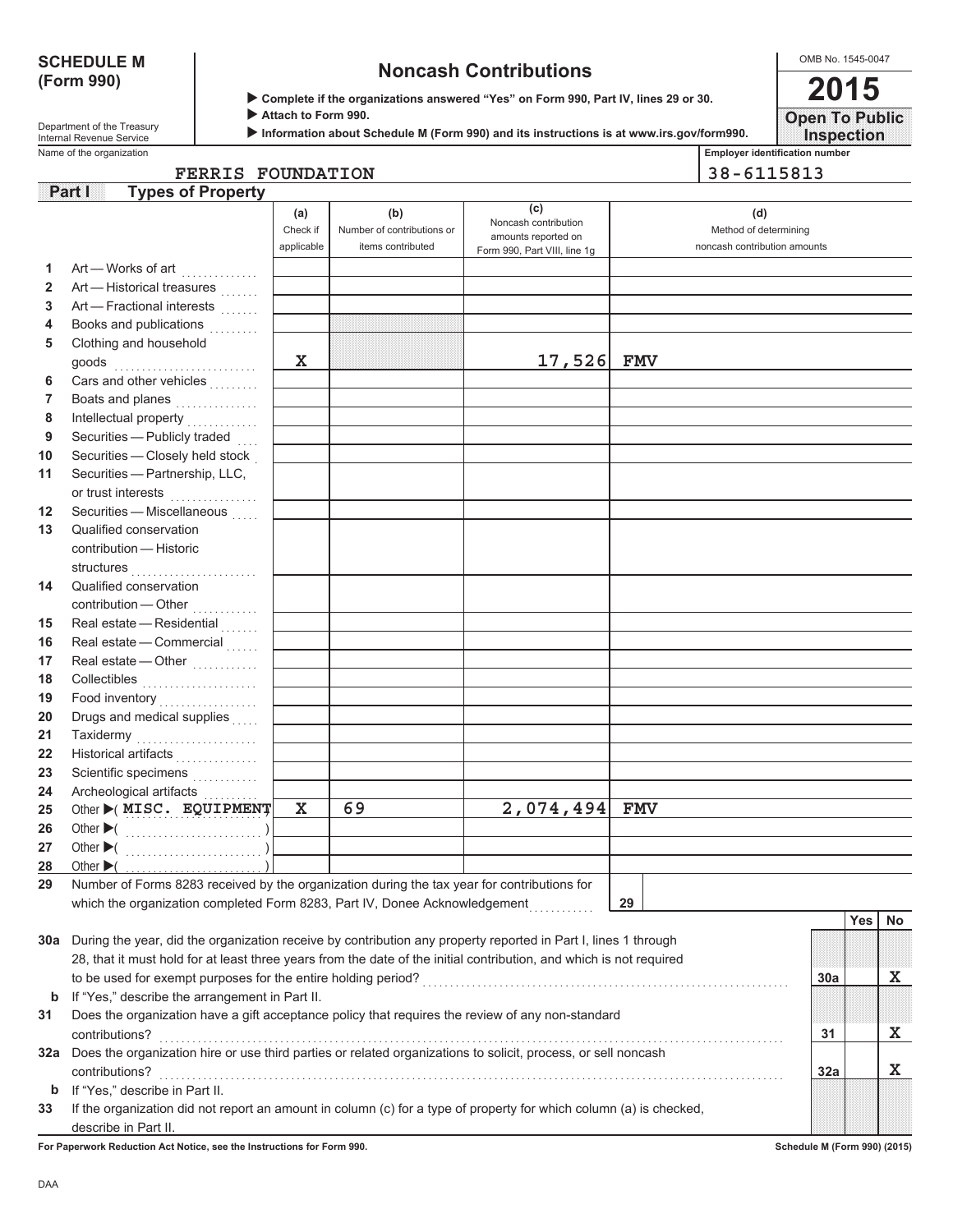| Schedule M (Form 990) (2015) |  |                                                                                   |  |  | Page 2                                                                                                                                                                                                                                                                                 |
|------------------------------|--|-----------------------------------------------------------------------------------|--|--|----------------------------------------------------------------------------------------------------------------------------------------------------------------------------------------------------------------------------------------------------------------------------------------|
| <b>Part III</b>              |  |                                                                                   |  |  | $\frac{1990}{(2015)}$ FERRIS FOUNDATION 38 - 6115813 Page Supplemental Information. Provide the information required by Part I, lines 30b, 32b, and 33, and whether<br>the organization is reporting in Part I, column (b), the number of contributions, the number of items received, |
|                              |  | or a combination of both. Also complete this part for any additional information. |  |  |                                                                                                                                                                                                                                                                                        |
|                              |  |                                                                                   |  |  |                                                                                                                                                                                                                                                                                        |
|                              |  |                                                                                   |  |  |                                                                                                                                                                                                                                                                                        |
|                              |  |                                                                                   |  |  |                                                                                                                                                                                                                                                                                        |
|                              |  |                                                                                   |  |  |                                                                                                                                                                                                                                                                                        |
|                              |  |                                                                                   |  |  |                                                                                                                                                                                                                                                                                        |
|                              |  |                                                                                   |  |  |                                                                                                                                                                                                                                                                                        |
|                              |  |                                                                                   |  |  |                                                                                                                                                                                                                                                                                        |
|                              |  |                                                                                   |  |  |                                                                                                                                                                                                                                                                                        |
|                              |  |                                                                                   |  |  |                                                                                                                                                                                                                                                                                        |
|                              |  |                                                                                   |  |  |                                                                                                                                                                                                                                                                                        |
|                              |  |                                                                                   |  |  |                                                                                                                                                                                                                                                                                        |
|                              |  |                                                                                   |  |  |                                                                                                                                                                                                                                                                                        |
|                              |  |                                                                                   |  |  |                                                                                                                                                                                                                                                                                        |
|                              |  |                                                                                   |  |  |                                                                                                                                                                                                                                                                                        |
|                              |  |                                                                                   |  |  |                                                                                                                                                                                                                                                                                        |
|                              |  |                                                                                   |  |  |                                                                                                                                                                                                                                                                                        |
|                              |  |                                                                                   |  |  |                                                                                                                                                                                                                                                                                        |
|                              |  |                                                                                   |  |  |                                                                                                                                                                                                                                                                                        |
|                              |  |                                                                                   |  |  |                                                                                                                                                                                                                                                                                        |
|                              |  |                                                                                   |  |  |                                                                                                                                                                                                                                                                                        |
|                              |  |                                                                                   |  |  |                                                                                                                                                                                                                                                                                        |
|                              |  |                                                                                   |  |  |                                                                                                                                                                                                                                                                                        |
|                              |  |                                                                                   |  |  |                                                                                                                                                                                                                                                                                        |
|                              |  |                                                                                   |  |  |                                                                                                                                                                                                                                                                                        |
|                              |  |                                                                                   |  |  |                                                                                                                                                                                                                                                                                        |
|                              |  |                                                                                   |  |  |                                                                                                                                                                                                                                                                                        |
|                              |  |                                                                                   |  |  |                                                                                                                                                                                                                                                                                        |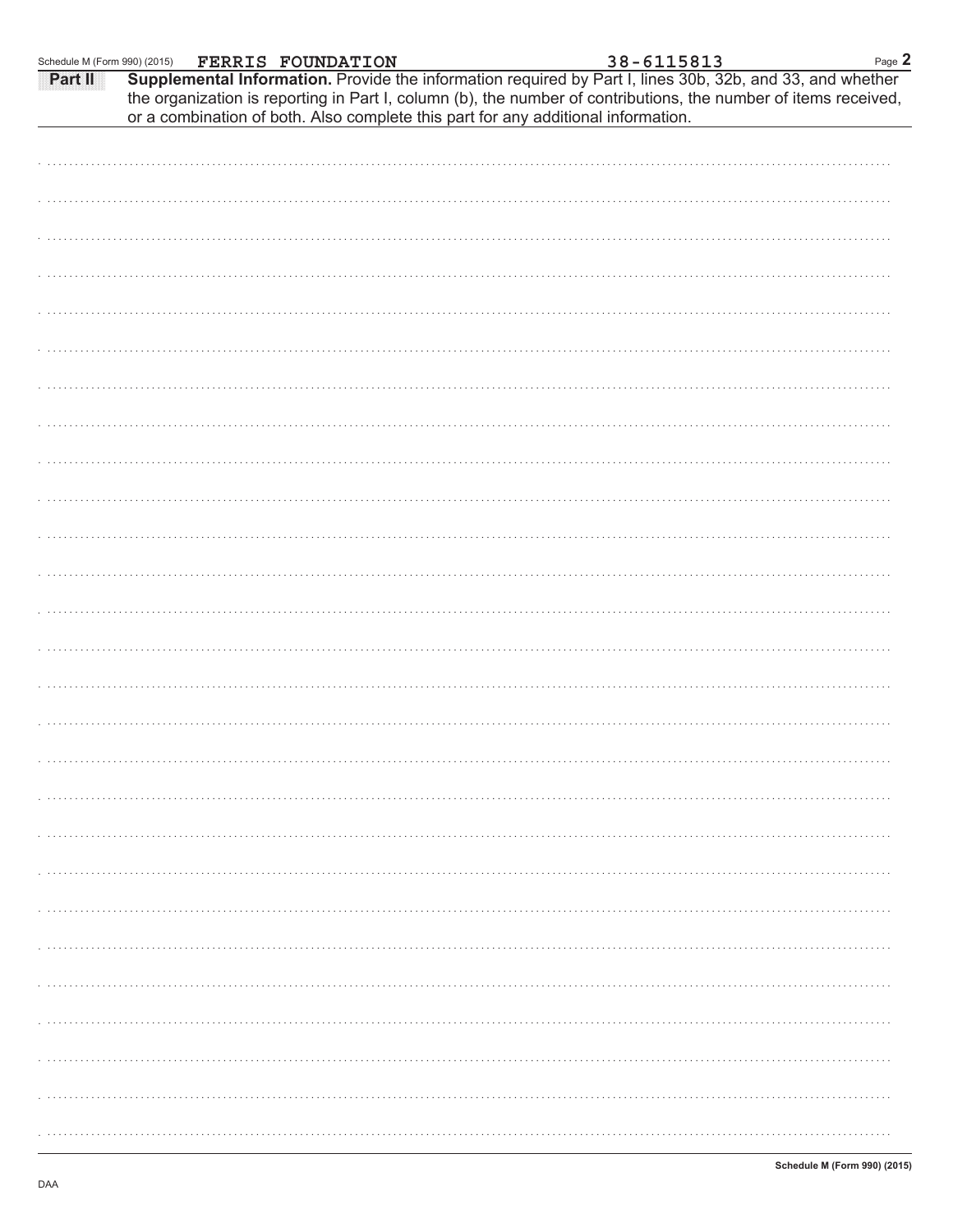| <b>SCHEDULE O</b><br>(Form 990 or 990-EZ)<br>Department of the Treasury<br>Internal Revenue Service                                                           | Supplemental Information to Form 990 or 990-EZ<br>Complete to provide information for responses to specific questions on<br>Form 990 or 990-EZ or to provide any additional information.<br>Attach to Form 990 or 990-EZ.<br>Information about Schedule O (Form 990 or 990-EZ) and its instructions is at www.irs.gov/form990.                                                                   |                                                                                                                                                                 | OMB No. 1545-0047<br>2015<br><b>Open to Public</b><br><b>Inspection</b>                                                            |
|---------------------------------------------------------------------------------------------------------------------------------------------------------------|--------------------------------------------------------------------------------------------------------------------------------------------------------------------------------------------------------------------------------------------------------------------------------------------------------------------------------------------------------------------------------------------------|-----------------------------------------------------------------------------------------------------------------------------------------------------------------|------------------------------------------------------------------------------------------------------------------------------------|
| Name of the organization                                                                                                                                      | <b>FERRIS FOUNDATION</b>                                                                                                                                                                                                                                                                                                                                                                         | <b>Employer identification number</b><br>38-6115813                                                                                                             |                                                                                                                                    |
| FORM 990, PART                                                                                                                                                | ADDITIONAL INFORMATION<br>VI<br>ALL LINES LEFT BLANK ARE NOT APPLICABLE<br>TO .                                                                                                                                                                                                                                                                                                                  | THE ORGANIZATION.                                                                                                                                               |                                                                                                                                    |
| LINE<br>13:<br>WRITTEN                                                                                                                                        | WHISTLEBLOWER POLICY:                                                                                                                                                                                                                                                                                                                                                                            |                                                                                                                                                                 |                                                                                                                                    |
| ORGANIZATION DOES<br>THE                                                                                                                                      | <b>NOT</b><br><b>HAVE</b><br>ITS<br>OWN                                                                                                                                                                                                                                                                                                                                                          | WHISTLEBLOWER POLICY THAT                                                                                                                                       | ITS                                                                                                                                |
|                                                                                                                                                               | GOVERNING BODY FORMALLY ADOPTED. HOWEVER,                                                                                                                                                                                                                                                                                                                                                        | THE ORGANIZATION IS                                                                                                                                             |                                                                                                                                    |
| COVERED<br>BY<br>THE                                                                                                                                          | <b>STATE</b><br>OF<br>MICHIGAN WHISTLEBLOWER LAW.                                                                                                                                                                                                                                                                                                                                                |                                                                                                                                                                 |                                                                                                                                    |
| LINE 15:<br>THE<br><b>FOUNDATION.</b><br><b>RELATED</b><br><b>ENTITY</b><br><b>NEGOTIATES</b><br>WITH<br><b>PRESIDENT</b><br>THE<br><b>DATA</b><br>IS<br>USED | BOARD<br>OF<br><b>DIRECTORS</b><br><b>VOLUNTEER</b><br><b>FOUR OF</b><br>THE<br><b>DIRECTORS</b><br>WORK FOR AND<br>FERRIS)<br><b>STATE</b><br>UNIVERSITY)<br>THE<br><b>PRESIDENT</b><br>ON.<br>HIS<br>CONTRACT.<br>WITH<br><b>CONSULTATION</b><br>THE<br><b>BOARD</b><br>OF<br><b>WAGES</b><br>FOR KEY EMPLOYEES<br>WHEN<br><b>SETTING</b><br>THIS PROCESS WAS UNDERTAKEN WAS FISCAL YEAR 2015. | THEIR<br>TIME<br>TО<br>THE<br><b>RECEIVE</b><br>THE<br>UNIVERSITY<br><b>BOARD</b><br><b>EMPLOYEE</b><br><b>WAGES</b><br>ΙF<br><b>APPROPRIATE</b><br>THE<br>MOST | <b>FERRIS</b><br><b>COMPENSATION FROM A</b><br>OF<br><b>TRUSTEES</b><br>ARE<br>SET<br>BY<br>COMPARABILITY<br><b>RECENT</b><br>YEAR |
|                                                                                                                                                               | FORM 990, PART VI, LINE 11B - ORGANIZATION'S PROCESS TO REVIEW FORM 990<br>THE FOUNDATION BOARD AUDIT COMMITTEE WAS PROVIDED A PDF OF THE FORM 990 TO<br>REVIEW VIA EMAIL BEFORE IT WAS SUBMITTED, AND IT HAS BEEN SHARED AS AN<br>INFORMATIONAL ITEM WITH THE FULL BOARD.                                                                                                                       |                                                                                                                                                                 |                                                                                                                                    |

FORM 990, PART VI, LINE 12C - ENFORCEMENT OF CONFLICTS POLICY ALL DIRECTORS, HONORARY LIFE MEMBERS AND COMMITTEE MEMBERS, AND EMPLOYEES OF THE FERRIS FOUNDATION ARE TO COMPLETE A CONFLICT OF INTEREST . . . . . . . . . QUESTIONNAIRE ANNUALLY. DIRECTORS OR MEMBERS WITH A POTENTIAL CONFLICT OF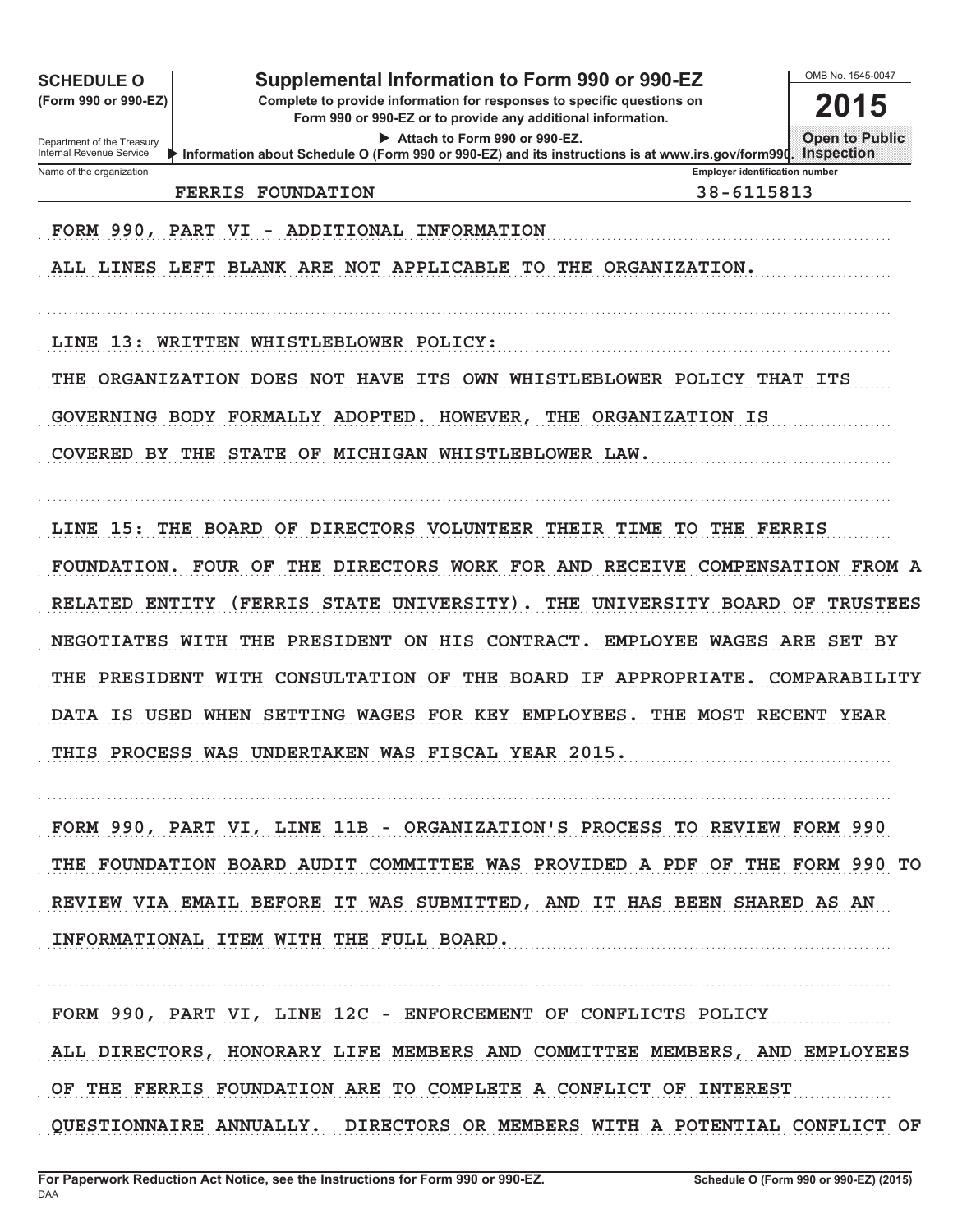| Schedule O (Form 990 or 990-EZ) (2015)                                     | Page 2                                              |
|----------------------------------------------------------------------------|-----------------------------------------------------|
| Name of the organization<br><b>FERRIS FOUNDATION</b>                       | <b>Employer identification number</b><br>38-6115813 |
|                                                                            |                                                     |
| INTEREST ARE TO GIVE FULL FACTUAL DISCLOSURE TO THE BOARD OF DIRECTORS.    |                                                     |
| SUCH DIRECTORS OR MEMBERS SHALL ABSENT THEMSELVES DURING THE REVIEW OF THE |                                                     |
| MATTER BY THE BOARD OF DIRECTORS AND ITS VOTING ON THE MATTER, WHICH WOULD |                                                     |
| BE REFLECTED IN THE MEETING MINUTES.                                       |                                                     |
| FORM 990, PART VI, LINE 19 - GOVERNING DOCUMENTS DISCLOSURE EXPLANATION    |                                                     |
| THE BYLAWS, FORM 990 TAX RETURN, AND FINANCIAL STATEMENTS ARE MADE         |                                                     |
| AVAILABLE ON THE FOUNDATION WEBSITE. OTHER DOCUMENTS, INCLUDING THE        |                                                     |
| CONFLICT OF INTEREST POLICY, ARTICLES OF INCORPORATION, AND IRS            |                                                     |
| DETERMINATION LETTER, ARE AVAILABLE UPON REQUEST THROUGH THE FOUNDATION    |                                                     |
| OFFICE.                                                                    |                                                     |
|                                                                            |                                                     |
| FORM 990, PART XI, LINE 9 - OTHER CHANGES IN NET ASSETS EXPLANATION        |                                                     |
| CHANGE IN SPLIT-INTEREST AGREEMENT                                         | $\boldsymbol{\mathsf{S}}$<br>$-17,001$              |
| FUNDRAISING EXP - ADJ REVENUE ON SCH. D, PART XI, LINE 4B \$               | 136,640                                             |
| FUNDRAISING EXP - ADJ EXPENSE ON SCH. D, PART XII, LINE 2D \$ -136,640     |                                                     |
| <b>TOTAL</b>                                                               | $\ddot{\mathbf{s}}$<br>$-17,001$                    |
|                                                                            |                                                     |
|                                                                            |                                                     |
|                                                                            |                                                     |
|                                                                            |                                                     |
|                                                                            |                                                     |
|                                                                            |                                                     |
|                                                                            |                                                     |
|                                                                            |                                                     |
|                                                                            |                                                     |
|                                                                            |                                                     |
|                                                                            |                                                     |
|                                                                            | DACF 1 OF 1                                         |

| rage i Or i                            |  |  |  |  |
|----------------------------------------|--|--|--|--|
| Schedule O (Form 990 or 990-EZ) (2015) |  |  |  |  |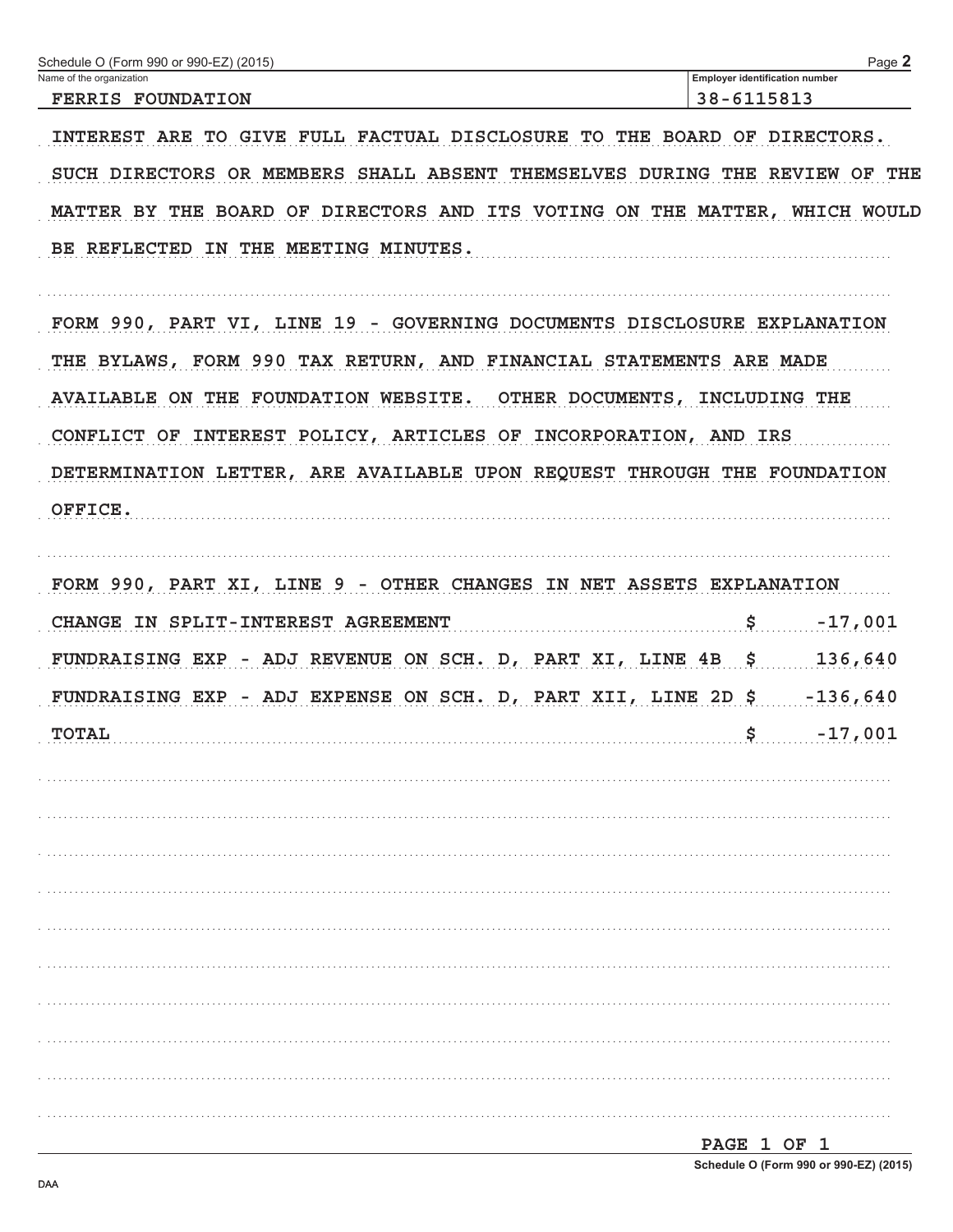| <b>SCHEDULE R</b><br><b>Related Organizations and Unrelated Partnerships</b><br>(Form 990)<br>> Complete if the organization answered "Yes" on Form 990, Part IV, line 33, 34, 35b, 36, or 37.<br>Attach to Form 990.<br>Department of the Treasury<br>Information about Schedule R (Form 990) and its instructions is at www.irs.gov/form990.<br>Internal Revenue Service |                                                 |                                                                                                                                                                                                               |                         |                                                     |     |                                   |                     |                                                    |                                     | OMB No. 1545-0047<br>5<br><b>Open to Public</b><br>Inspection |                                                          |  |  |  |
|----------------------------------------------------------------------------------------------------------------------------------------------------------------------------------------------------------------------------------------------------------------------------------------------------------------------------------------------------------------------------|-------------------------------------------------|---------------------------------------------------------------------------------------------------------------------------------------------------------------------------------------------------------------|-------------------------|-----------------------------------------------------|-----|-----------------------------------|---------------------|----------------------------------------------------|-------------------------------------|---------------------------------------------------------------|----------------------------------------------------------|--|--|--|
| Name of the organization                                                                                                                                                                                                                                                                                                                                                   |                                                 | FERRIS FOUNDATION                                                                                                                                                                                             |                         |                                                     |     |                                   |                     |                                                    | 38-6115813                          | Employer identification number                                |                                                          |  |  |  |
| Part I                                                                                                                                                                                                                                                                                                                                                                     |                                                 | Identification of Disregarded Entities Complete if the organization answered "Yes" on Form 990, Part IV, line 33.                                                                                             |                         |                                                     |     |                                   |                     |                                                    |                                     |                                                               |                                                          |  |  |  |
|                                                                                                                                                                                                                                                                                                                                                                            |                                                 | (a)<br>Name, address, and EIN (if applicable) of disregarded entity                                                                                                                                           | (b)<br>Primary activity | (c)<br>Legal domicile (state<br>or foreign country) |     |                                   | (d)<br>Total income |                                                    | (e)<br>End-of-year assets           | (f)<br>Direct controlling<br>entity                           |                                                          |  |  |  |
| (1)                                                                                                                                                                                                                                                                                                                                                                        |                                                 |                                                                                                                                                                                                               |                         |                                                     |     |                                   |                     |                                                    |                                     |                                                               |                                                          |  |  |  |
| (2)                                                                                                                                                                                                                                                                                                                                                                        |                                                 |                                                                                                                                                                                                               |                         |                                                     |     |                                   |                     |                                                    |                                     |                                                               |                                                          |  |  |  |
| (3)                                                                                                                                                                                                                                                                                                                                                                        |                                                 |                                                                                                                                                                                                               |                         |                                                     |     |                                   |                     |                                                    |                                     |                                                               |                                                          |  |  |  |
| (4)                                                                                                                                                                                                                                                                                                                                                                        |                                                 |                                                                                                                                                                                                               |                         |                                                     |     |                                   |                     |                                                    |                                     |                                                               |                                                          |  |  |  |
|                                                                                                                                                                                                                                                                                                                                                                            |                                                 |                                                                                                                                                                                                               |                         |                                                     |     |                                   |                     |                                                    |                                     |                                                               |                                                          |  |  |  |
| (5)                                                                                                                                                                                                                                                                                                                                                                        |                                                 |                                                                                                                                                                                                               |                         |                                                     |     |                                   |                     |                                                    |                                     |                                                               |                                                          |  |  |  |
| <b>Partill</b>                                                                                                                                                                                                                                                                                                                                                             |                                                 | Identification of Related Tax-Exempt Organizations Complete if the organization answered "Yes" on Form 990, Part IV, line 34 because it had one or more related tax-exempt organizations during the tax year. |                         |                                                     |     |                                   |                     |                                                    |                                     |                                                               |                                                          |  |  |  |
|                                                                                                                                                                                                                                                                                                                                                                            |                                                 | (a)<br>Name, address, and EIN of related organization                                                                                                                                                         | (b)<br>Primary activity | (c)<br>Legal domicile (state<br>or foreign country) |     | (d)<br><b>Exempt Code section</b> |                     | Public charity status<br>(if section $501(c)(3)$ ) | (f)<br>Direct controlling<br>entity | Yes                                                           | $(g)$<br>Section 512(b)(13)<br>controlled entity?<br>No. |  |  |  |
| (1)<br><b>BIG RAPIDS</b>                                                                                                                                                                                                                                                                                                                                                   | FERRIS STATE UNIVERSITY<br>1201 S. STATE STREET | 38-6005159<br>MI 49307                                                                                                                                                                                        | UNIVERSITY              | ΜI                                                  | 115 | 6                                 |                     | N/A                                                |                                     | x                                                             |                                                          |  |  |  |
| (2)                                                                                                                                                                                                                                                                                                                                                                        |                                                 |                                                                                                                                                                                                               |                         |                                                     |     |                                   |                     |                                                    |                                     |                                                               |                                                          |  |  |  |
| (3)                                                                                                                                                                                                                                                                                                                                                                        |                                                 |                                                                                                                                                                                                               |                         |                                                     |     |                                   |                     |                                                    |                                     |                                                               |                                                          |  |  |  |
| (4)                                                                                                                                                                                                                                                                                                                                                                        |                                                 |                                                                                                                                                                                                               |                         |                                                     |     |                                   |                     |                                                    |                                     |                                                               |                                                          |  |  |  |
| (5)                                                                                                                                                                                                                                                                                                                                                                        |                                                 |                                                                                                                                                                                                               |                         |                                                     |     |                                   |                     |                                                    |                                     |                                                               |                                                          |  |  |  |
|                                                                                                                                                                                                                                                                                                                                                                            |                                                 |                                                                                                                                                                                                               |                         |                                                     |     |                                   |                     |                                                    |                                     |                                                               |                                                          |  |  |  |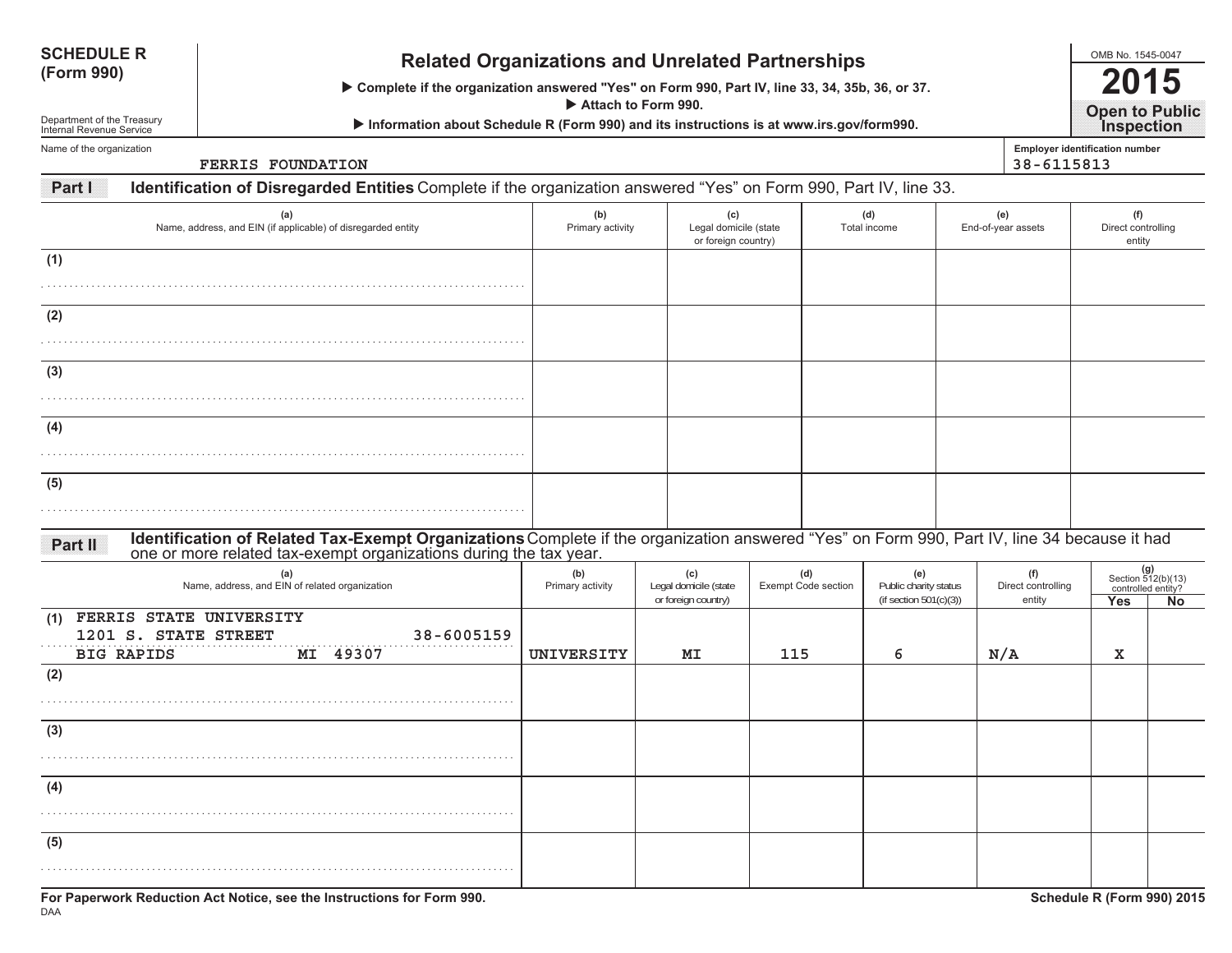Schedule R (Form 990) 2015 Page **2 FERRIS FOUNDATION 38-6115813**

| (a)<br>Name, address, and EIN of                                                                                                                                                                                                          | (b)<br>Primary activity | (c)<br>Legal                                 | (d)<br>Direct controlling                              | (e)<br>Predominant<br>income (related,                        | (f)<br>Share of total                                  | (g)<br>Share of end-of-         | (h)<br>Dispro-                        | (i)<br>Code V-UBI                                  | (j)<br>General or              | (k)<br>Percentage                                     |
|-------------------------------------------------------------------------------------------------------------------------------------------------------------------------------------------------------------------------------------------|-------------------------|----------------------------------------------|--------------------------------------------------------|---------------------------------------------------------------|--------------------------------------------------------|---------------------------------|---------------------------------------|----------------------------------------------------|--------------------------------|-------------------------------------------------------|
| related organization                                                                                                                                                                                                                      |                         | domicile<br>(state or<br>foreign<br>country) | entity                                                 | unrelated,<br>excluded from<br>tax under<br>sections 512-514) | income                                                 | year assets                     | portionate<br>alloc.?<br>Yes No       | amount in box 20<br>of Schedule K-1<br>(Form 1065) | managing<br>partner?<br>Yes No | ownership                                             |
| (1)                                                                                                                                                                                                                                       |                         |                                              |                                                        |                                                               |                                                        |                                 |                                       |                                                    |                                |                                                       |
| (2)                                                                                                                                                                                                                                       |                         |                                              |                                                        |                                                               |                                                        |                                 |                                       |                                                    |                                |                                                       |
|                                                                                                                                                                                                                                           |                         |                                              |                                                        |                                                               |                                                        |                                 |                                       |                                                    |                                |                                                       |
| (3)                                                                                                                                                                                                                                       |                         |                                              |                                                        |                                                               |                                                        |                                 |                                       |                                                    |                                |                                                       |
|                                                                                                                                                                                                                                           |                         |                                              |                                                        |                                                               |                                                        |                                 |                                       |                                                    |                                |                                                       |
| (4)                                                                                                                                                                                                                                       |                         |                                              |                                                        |                                                               |                                                        |                                 |                                       |                                                    |                                |                                                       |
| Identification of Related Organizations Taxable as a Corporation or TrustComplete if the organization answered "Yes" on Form 990, Part IV, line 34 because it had one or more related organizations treated as a corporation o<br>Part IV |                         |                                              |                                                        |                                                               |                                                        |                                 |                                       |                                                    |                                |                                                       |
| (a)<br>Name, address, and EIN of related organization                                                                                                                                                                                     | (b)<br>Primary activity |                                              | (c)<br>Legal domicile<br>(state or<br>foreign country) | (d)<br>Direct controlling<br>entity                           | (e)<br>Type of entity<br>(C corp, S corp,<br>or trust) | (f)<br>Share of total<br>income | (g)<br>Share of<br>end-of-year assets | (h)<br>Percentage<br>ownership                     |                                | (i)<br>Section<br>512(b)(13)<br>controlled<br>entity? |
| (1)                                                                                                                                                                                                                                       |                         |                                              |                                                        |                                                               |                                                        |                                 |                                       |                                                    |                                | No<br>Yes                                             |
|                                                                                                                                                                                                                                           |                         |                                              |                                                        |                                                               |                                                        |                                 |                                       |                                                    |                                |                                                       |
| (2)                                                                                                                                                                                                                                       |                         |                                              |                                                        |                                                               |                                                        |                                 |                                       |                                                    |                                |                                                       |
|                                                                                                                                                                                                                                           |                         |                                              |                                                        |                                                               |                                                        |                                 |                                       |                                                    |                                |                                                       |
|                                                                                                                                                                                                                                           |                         |                                              |                                                        |                                                               |                                                        |                                 |                                       |                                                    |                                |                                                       |
| (3)                                                                                                                                                                                                                                       |                         |                                              |                                                        |                                                               |                                                        |                                 |                                       |                                                    |                                |                                                       |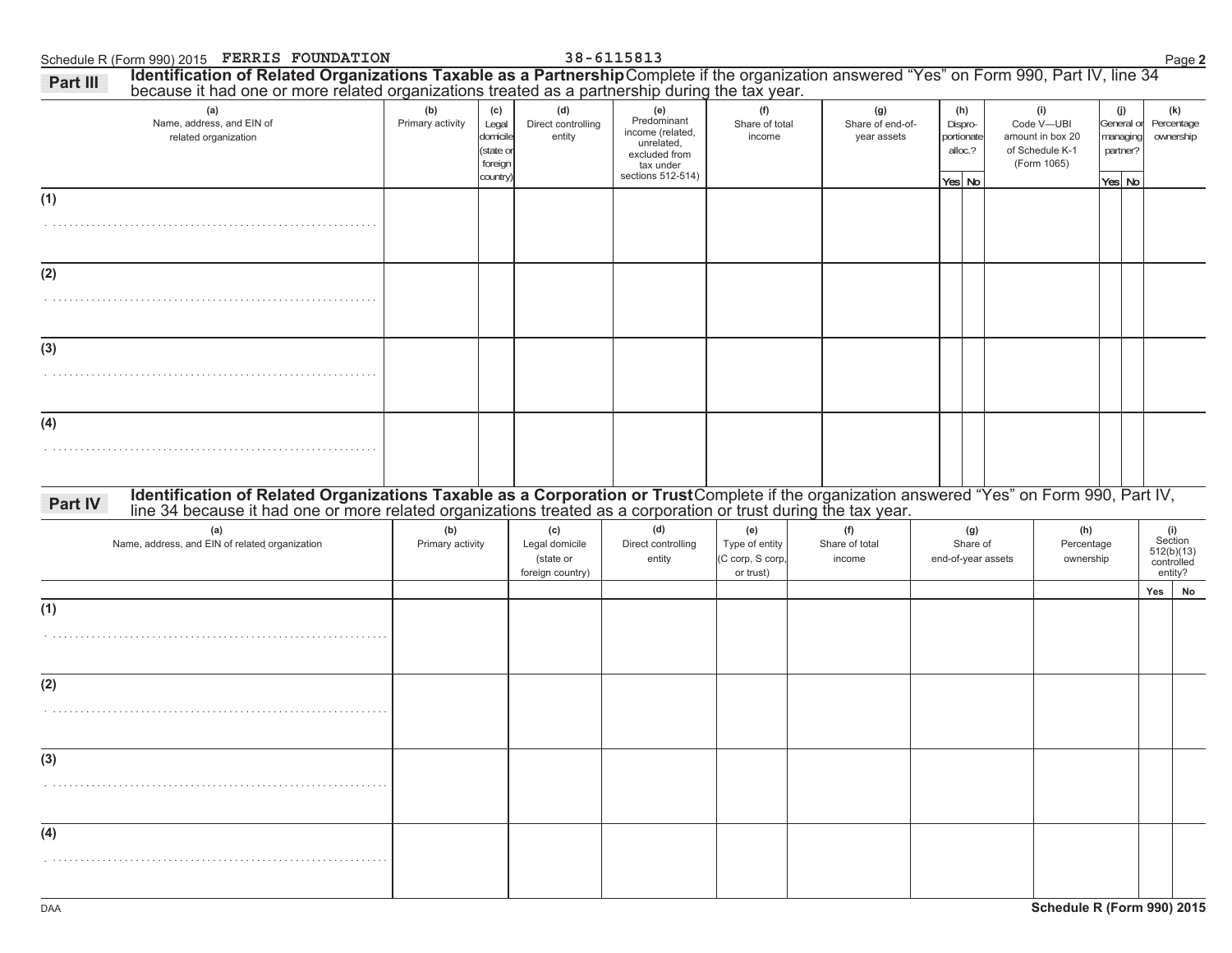Schedule R (Form 990) 2015 Page **3 FERRIS FOUNDATION 38-6115813**

**Part V**

**Transactions With Related Organizations** Complete if the organization answered "Yes" on Form 990, Part IV, line 34, 35b, or 36.

|                                                                                                                                                     | Note. Complete line 1 if any entity is listed in Parts II, III, or IV of this schedule.                                                                                                                                          |             |                 |                                       |                |             | Yes No       |  |  |  |  |
|-----------------------------------------------------------------------------------------------------------------------------------------------------|----------------------------------------------------------------------------------------------------------------------------------------------------------------------------------------------------------------------------------|-------------|-----------------|---------------------------------------|----------------|-------------|--------------|--|--|--|--|
|                                                                                                                                                     | 1 During the tax year, did the organization engage in any of the following transactions with one or more related organizations listed in Parts II-IV?                                                                            |             |                 |                                       |                |             |              |  |  |  |  |
|                                                                                                                                                     |                                                                                                                                                                                                                                  |             |                 |                                       | 1a             |             | X            |  |  |  |  |
|                                                                                                                                                     | <b>b</b> Gift, grant, or capital contribution to related organization(s) encourse consumed and consumed contribution to related organization(s)                                                                                  |             |                 |                                       | 1 <sub>b</sub> | x           |              |  |  |  |  |
|                                                                                                                                                     | c Gift, grant, or capital contribution from related organization(s) entity and contain an accommodal contribution from related organization(s) enterstand contribution from related organization(s) enterstand contained conta   |             |                 |                                       | 1 <sub>c</sub> | $\mathbf x$ |              |  |  |  |  |
|                                                                                                                                                     | d Loans or loan guarantees to or for related organization(s) encourance contains an account of the container and container and container and container and container and container and container and container and container a   |             |                 |                                       | 1 <sub>d</sub> |             | $\mathbf x$  |  |  |  |  |
|                                                                                                                                                     | e Loans or loan guarantees by related organization(s) expressional control or control or control or control or control or control or control or control or control or control or control or control or control or control or c   |             |                 |                                       | 1e             |             | $\mathbf x$  |  |  |  |  |
|                                                                                                                                                     |                                                                                                                                                                                                                                  |             |                 |                                       |                |             |              |  |  |  |  |
|                                                                                                                                                     | f Dividends from related organization(s)                                                                                                                                                                                         |             |                 |                                       | 1f             |             | $\mathbf X$  |  |  |  |  |
|                                                                                                                                                     | g Sale of assets to related organization(s)                                                                                                                                                                                      |             |                 |                                       | 1 <sub>g</sub> |             | x            |  |  |  |  |
|                                                                                                                                                     | h Purchase of assets from related organization(s) encourance contains and contains a container and container and container and container and container and container and container and container and container and container a   |             |                 |                                       | 1 <sub>h</sub> |             | x            |  |  |  |  |
|                                                                                                                                                     | i Exchange of assets with related organization(s) exchange contained and according to the set of assets with related organization(s) exchange of assets with related organization(s)                                             |             |                 |                                       | 1i             |             | $\mathbf x$  |  |  |  |  |
|                                                                                                                                                     |                                                                                                                                                                                                                                  |             |                 |                                       | 1j             |             | $\mathbf x$  |  |  |  |  |
|                                                                                                                                                     |                                                                                                                                                                                                                                  |             |                 |                                       |                |             |              |  |  |  |  |
|                                                                                                                                                     | k Lease of facilities, equipment, or other assets from related organization(s)                                                                                                                                                   |             |                 |                                       | 1 <sub>k</sub> | $\,$ X      |              |  |  |  |  |
|                                                                                                                                                     | Performance of services or membership or fundraising solicitations for related organization(s)<br>manufaction(s) intercontribution(s) intercontribution(s) intercontribution(s) intercontribution(s) intercontribution(s) interc |             |                 |                                       | 11             | x           |              |  |  |  |  |
|                                                                                                                                                     |                                                                                                                                                                                                                                  |             |                 |                                       | 1 <sub>m</sub> | $\,$ X      |              |  |  |  |  |
|                                                                                                                                                     | n Sharing of facilities, equipment, mailing lists, or other assets with related organization(s)<br>manuforce manufaction (successive manuform content material content material content mail in the manufacture manuform of faci |             |                 |                                       | 1n             | $\mathbf x$ |              |  |  |  |  |
| o Sharing of paid employees with related organization(s) encourance contains an account of the state of paid employees with related organization(s) |                                                                                                                                                                                                                                  |             |                 |                                       |                |             |              |  |  |  |  |
|                                                                                                                                                     |                                                                                                                                                                                                                                  |             |                 |                                       |                |             |              |  |  |  |  |
|                                                                                                                                                     | p Reimbursement paid to related organization(s) for expenses                                                                                                                                                                     |             |                 |                                       | 1p             | $\mathbf x$ |              |  |  |  |  |
|                                                                                                                                                     | <b>q</b> Reimbursement paid by related organization(s) for expenses                                                                                                                                                              |             |                 |                                       | 1 <sub>q</sub> |             | $\mathbf{x}$ |  |  |  |  |
|                                                                                                                                                     |                                                                                                                                                                                                                                  |             |                 |                                       |                |             |              |  |  |  |  |
|                                                                                                                                                     | r Other transfer of cash or property to related organization(s) entity and contain an account of the container                                                                                                                   |             |                 |                                       | 1r             | x           |              |  |  |  |  |
|                                                                                                                                                     | s Other transfer of cash or property from related organization(s)                                                                                                                                                                |             |                 |                                       | 1s             |             | $\mathbf x$  |  |  |  |  |
|                                                                                                                                                     | 2 If the answer to any of the above is "Yes," see the instructions for information on who must complete this line, including covered relationships and transaction thresholds.                                                   |             |                 |                                       |                |             |              |  |  |  |  |
|                                                                                                                                                     | (a)                                                                                                                                                                                                                              | (b)         | (c)             | (d)                                   |                |             |              |  |  |  |  |
|                                                                                                                                                     | Name of related organization                                                                                                                                                                                                     | Transaction | Amount involved | Method of determining amount involved |                |             |              |  |  |  |  |
|                                                                                                                                                     |                                                                                                                                                                                                                                  | $type(a-s)$ |                 |                                       |                |             |              |  |  |  |  |
|                                                                                                                                                     |                                                                                                                                                                                                                                  |             |                 |                                       |                |             |              |  |  |  |  |
| (1)                                                                                                                                                 | FERRIS STATE UNIVERSITY                                                                                                                                                                                                          | в           | 1,713,226       | <b>ACTUAL CASH</b>                    |                |             |              |  |  |  |  |
|                                                                                                                                                     |                                                                                                                                                                                                                                  |             |                 |                                       |                |             |              |  |  |  |  |
| (2)                                                                                                                                                 | FERRIS STATE UNIVERSITY                                                                                                                                                                                                          | C           | 18, 126, 095    | <b>ACTUAL CASH</b>                    |                |             |              |  |  |  |  |
|                                                                                                                                                     |                                                                                                                                                                                                                                  |             |                 |                                       |                |             |              |  |  |  |  |
| (3)                                                                                                                                                 | FERRIS STATE UNIVERSITY                                                                                                                                                                                                          | м           | 2,345,074       | SALARY AND EST. BENEFITS              |                |             |              |  |  |  |  |
|                                                                                                                                                     |                                                                                                                                                                                                                                  |             |                 |                                       |                |             |              |  |  |  |  |
| (4)                                                                                                                                                 | FERRIS STATE UNIVERSITY                                                                                                                                                                                                          | P           | 187,700         | ACTUAL CASH TRANSFERRED               |                |             |              |  |  |  |  |
|                                                                                                                                                     |                                                                                                                                                                                                                                  |             |                 |                                       |                |             |              |  |  |  |  |
| (5)                                                                                                                                                 | FERRIS STATE UNIVERSITY                                                                                                                                                                                                          | R           | 3,655,392       | <b>ACTUAL GIFTS TRANSFERRED</b>       |                |             |              |  |  |  |  |
|                                                                                                                                                     |                                                                                                                                                                                                                                  |             |                 |                                       |                |             |              |  |  |  |  |
| (6)                                                                                                                                                 |                                                                                                                                                                                                                                  |             |                 |                                       |                |             |              |  |  |  |  |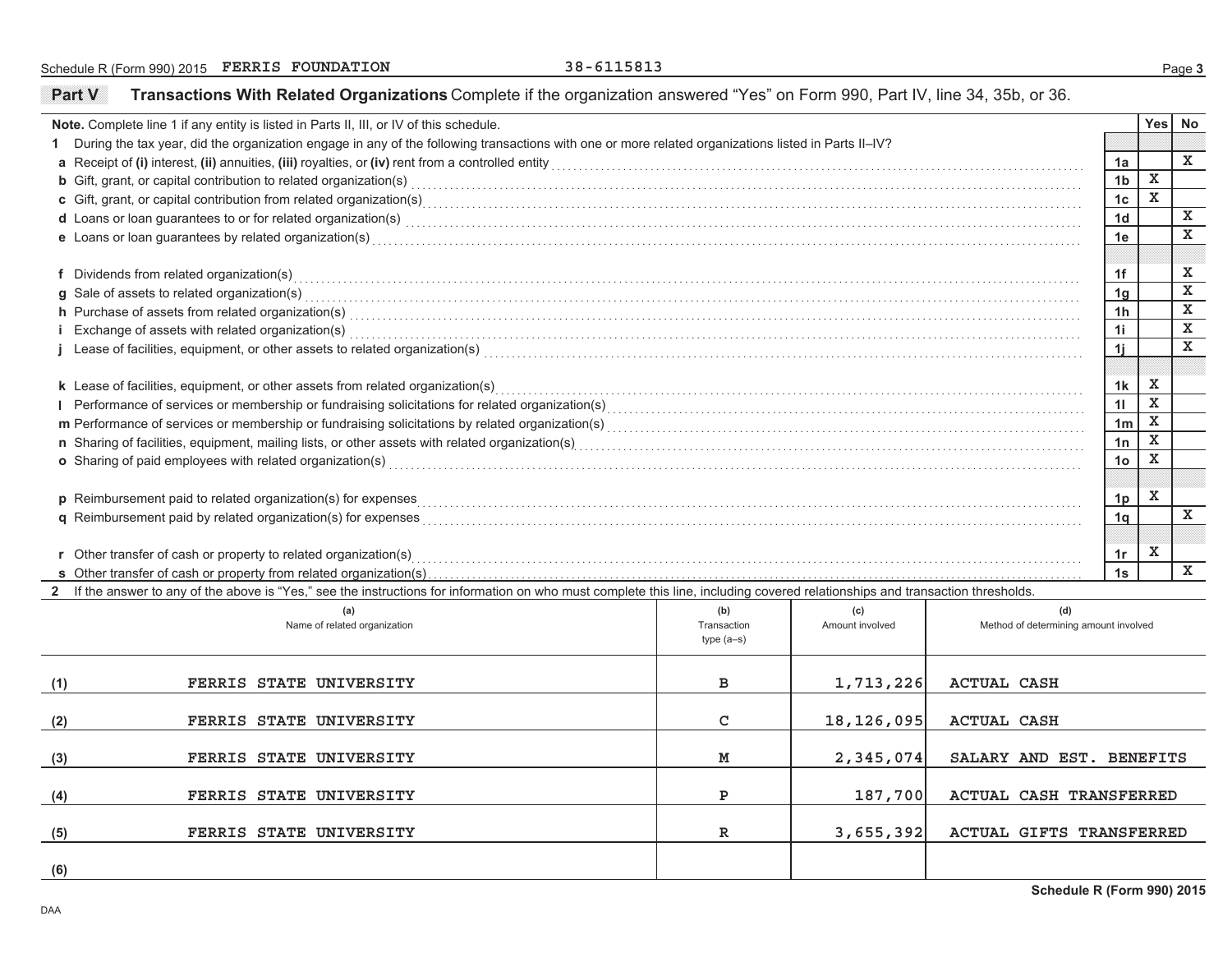## Part VI **Unrelated Organizations Taxable as a Partnership Complete if the organization answered "Yes" on Form 990, Part IV, line 37.**

Provide the following information for each entity taxed as a partnership through which the organization conducted more than five percent of its activities (measured by total assets or gross revenue) that was not a related organization. See instructions regarding exclusion for certain investment partnerships.

| $\checkmark$                            | ັ<br>ັ                  |                                     |                                                                                           |                                                                   |  |                                 |                                          |                                         |  |                                                                         |                                           |  |                                |
|-----------------------------------------|-------------------------|-------------------------------------|-------------------------------------------------------------------------------------------|-------------------------------------------------------------------|--|---------------------------------|------------------------------------------|-----------------------------------------|--|-------------------------------------------------------------------------|-------------------------------------------|--|--------------------------------|
| (a)<br>Name, address, and EIN of entity | (b)<br>Primary activity | (c)<br>Legal<br>domicile<br>foreign | (d)<br>Predominant<br>income (related,<br>(state or unrelated, excluded<br>from tax under | (e)<br>Are all partners<br>section<br>501(c)(3)<br>organizations? |  | (f)<br>Share of<br>total income | (g)<br>Share of<br>end-of-year<br>assets | (h)<br>Disproportionate<br>allocations? |  | (i)<br>Code V-UBI<br>amount in box 20<br>of Schedule K-1<br>(Form 1065) | (j)<br>General or<br>managing<br>partner? |  | (k)<br>Percentage<br>ownership |
|                                         |                         | country)                            | sections 512-514)                                                                         | Yes No                                                            |  |                                 |                                          | Yes No                                  |  |                                                                         | Yes No                                    |  |                                |
|                                         |                         |                                     |                                                                                           |                                                                   |  |                                 |                                          |                                         |  |                                                                         |                                           |  |                                |
| (1)                                     |                         |                                     |                                                                                           |                                                                   |  |                                 |                                          |                                         |  |                                                                         |                                           |  |                                |
|                                         |                         |                                     |                                                                                           |                                                                   |  |                                 |                                          |                                         |  |                                                                         |                                           |  |                                |
|                                         |                         |                                     |                                                                                           |                                                                   |  |                                 |                                          |                                         |  |                                                                         |                                           |  |                                |
|                                         |                         |                                     |                                                                                           |                                                                   |  |                                 |                                          |                                         |  |                                                                         |                                           |  |                                |
|                                         |                         |                                     |                                                                                           |                                                                   |  |                                 |                                          |                                         |  |                                                                         |                                           |  |                                |
| (2)                                     |                         |                                     |                                                                                           |                                                                   |  |                                 |                                          |                                         |  |                                                                         |                                           |  |                                |
|                                         |                         |                                     |                                                                                           |                                                                   |  |                                 |                                          |                                         |  |                                                                         |                                           |  |                                |
| .                                       |                         |                                     |                                                                                           |                                                                   |  |                                 |                                          |                                         |  |                                                                         |                                           |  |                                |
|                                         |                         |                                     |                                                                                           |                                                                   |  |                                 |                                          |                                         |  |                                                                         |                                           |  |                                |
| (3)                                     |                         |                                     |                                                                                           |                                                                   |  |                                 |                                          |                                         |  |                                                                         |                                           |  |                                |
|                                         |                         |                                     |                                                                                           |                                                                   |  |                                 |                                          |                                         |  |                                                                         |                                           |  |                                |
| .                                       |                         |                                     |                                                                                           |                                                                   |  |                                 |                                          |                                         |  |                                                                         |                                           |  |                                |
|                                         |                         |                                     |                                                                                           |                                                                   |  |                                 |                                          |                                         |  |                                                                         |                                           |  |                                |
|                                         |                         |                                     |                                                                                           |                                                                   |  |                                 |                                          |                                         |  |                                                                         |                                           |  |                                |
| (4)                                     |                         |                                     |                                                                                           |                                                                   |  |                                 |                                          |                                         |  |                                                                         |                                           |  |                                |
|                                         |                         |                                     |                                                                                           |                                                                   |  |                                 |                                          |                                         |  |                                                                         |                                           |  |                                |
|                                         |                         |                                     |                                                                                           |                                                                   |  |                                 |                                          |                                         |  |                                                                         |                                           |  |                                |
|                                         |                         |                                     |                                                                                           |                                                                   |  |                                 |                                          |                                         |  |                                                                         |                                           |  |                                |
| (5)                                     |                         |                                     |                                                                                           |                                                                   |  |                                 |                                          |                                         |  |                                                                         |                                           |  |                                |
|                                         |                         |                                     |                                                                                           |                                                                   |  |                                 |                                          |                                         |  |                                                                         |                                           |  |                                |
|                                         |                         |                                     |                                                                                           |                                                                   |  |                                 |                                          |                                         |  |                                                                         |                                           |  |                                |
|                                         |                         |                                     |                                                                                           |                                                                   |  |                                 |                                          |                                         |  |                                                                         |                                           |  |                                |
|                                         |                         |                                     |                                                                                           |                                                                   |  |                                 |                                          |                                         |  |                                                                         |                                           |  |                                |
| (6)                                     |                         |                                     |                                                                                           |                                                                   |  |                                 |                                          |                                         |  |                                                                         |                                           |  |                                |
|                                         |                         |                                     |                                                                                           |                                                                   |  |                                 |                                          |                                         |  |                                                                         |                                           |  |                                |
|                                         |                         |                                     |                                                                                           |                                                                   |  |                                 |                                          |                                         |  |                                                                         |                                           |  |                                |
|                                         |                         |                                     |                                                                                           |                                                                   |  |                                 |                                          |                                         |  |                                                                         |                                           |  |                                |
| (7)                                     |                         |                                     |                                                                                           |                                                                   |  |                                 |                                          |                                         |  |                                                                         |                                           |  |                                |
|                                         |                         |                                     |                                                                                           |                                                                   |  |                                 |                                          |                                         |  |                                                                         |                                           |  |                                |
|                                         |                         |                                     |                                                                                           |                                                                   |  |                                 |                                          |                                         |  |                                                                         |                                           |  |                                |
|                                         |                         |                                     |                                                                                           |                                                                   |  |                                 |                                          |                                         |  |                                                                         |                                           |  |                                |
|                                         |                         |                                     |                                                                                           |                                                                   |  |                                 |                                          |                                         |  |                                                                         |                                           |  |                                |
| (8)                                     |                         |                                     |                                                                                           |                                                                   |  |                                 |                                          |                                         |  |                                                                         |                                           |  |                                |
|                                         |                         |                                     |                                                                                           |                                                                   |  |                                 |                                          |                                         |  |                                                                         |                                           |  |                                |
|                                         |                         |                                     |                                                                                           |                                                                   |  |                                 |                                          |                                         |  |                                                                         |                                           |  |                                |
|                                         |                         |                                     |                                                                                           |                                                                   |  |                                 |                                          |                                         |  |                                                                         |                                           |  |                                |
| (9)                                     |                         |                                     |                                                                                           |                                                                   |  |                                 |                                          |                                         |  |                                                                         |                                           |  |                                |
|                                         |                         |                                     |                                                                                           |                                                                   |  |                                 |                                          |                                         |  |                                                                         |                                           |  |                                |
|                                         |                         |                                     |                                                                                           |                                                                   |  |                                 |                                          |                                         |  |                                                                         |                                           |  |                                |
|                                         |                         |                                     |                                                                                           |                                                                   |  |                                 |                                          |                                         |  |                                                                         |                                           |  |                                |
| (10)                                    |                         |                                     |                                                                                           |                                                                   |  |                                 |                                          |                                         |  |                                                                         |                                           |  |                                |
|                                         |                         |                                     |                                                                                           |                                                                   |  |                                 |                                          |                                         |  |                                                                         |                                           |  |                                |
|                                         |                         |                                     |                                                                                           |                                                                   |  |                                 |                                          |                                         |  |                                                                         |                                           |  |                                |
|                                         |                         |                                     |                                                                                           |                                                                   |  |                                 |                                          |                                         |  |                                                                         |                                           |  |                                |
|                                         |                         |                                     |                                                                                           |                                                                   |  |                                 |                                          |                                         |  |                                                                         |                                           |  |                                |
| (11)                                    |                         |                                     |                                                                                           |                                                                   |  |                                 |                                          |                                         |  |                                                                         |                                           |  |                                |
|                                         |                         |                                     |                                                                                           |                                                                   |  |                                 |                                          |                                         |  |                                                                         |                                           |  |                                |
|                                         |                         |                                     |                                                                                           |                                                                   |  |                                 |                                          |                                         |  |                                                                         |                                           |  |                                |
|                                         |                         |                                     |                                                                                           |                                                                   |  |                                 |                                          |                                         |  |                                                                         |                                           |  |                                |
|                                         |                         |                                     |                                                                                           |                                                                   |  |                                 |                                          |                                         |  |                                                                         |                                           |  |                                |

**Schedule R (Form 990) 2015**